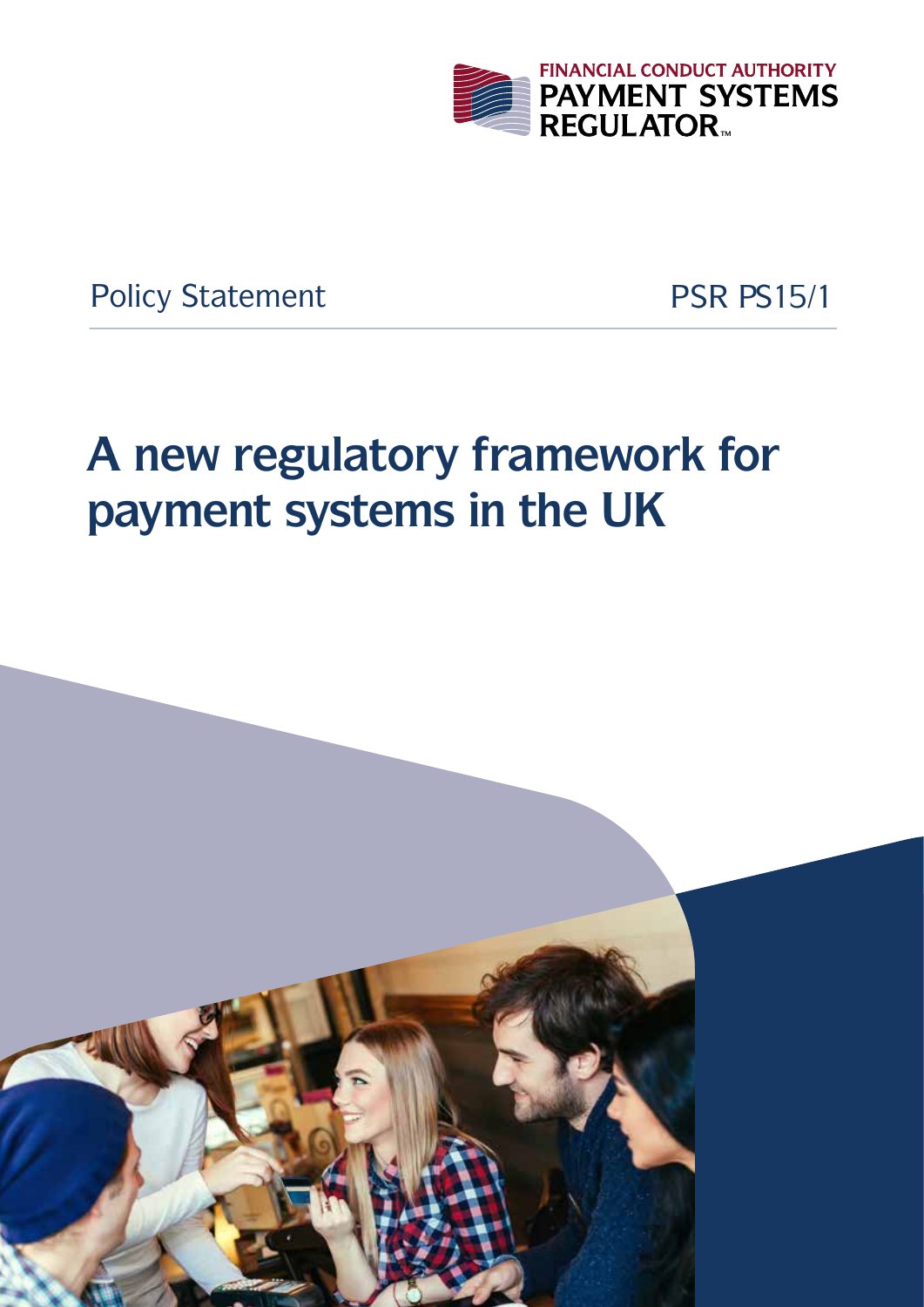## **Foreword**

I am delighted to be publishing this Policy Statement today for UK payment systems. This Policy Statement is a first – the first time such a comprehensive set of measures has been developed to help improve competition and innovation and to help address the needs of people and businesses who use payment systems and services. The first time there will be an independent regulator to oversee those measures, and the first step on a journey that we and our stakeholders need to go on to arrive at the world class payment systems that UK consumers and businesses deserve.

Payment systems underpin virtually every financial transaction we make – whether that's major institutions transferring large sums of money to each other or consumers receiving their salary or pension into their account. Last year UK payment systems dealt with more than 21 billion transactions worth around £75 trillion. What these systems are and how they work is not well known outside the industry, but we all use them in many aspects of our lives.

Our goal is to promote competition and innovation and to ensure payment systems are operated and developed in the interests of service-users. The measures in our Policy Statement are aimed at taking initial actions towards this goal and have been developed after extensive consultation with the payment systems industry, businesses that use payment systems and services, and consumers. This has helped us arrive at robust and sound measures that are targeted, proportionate, and designed to help the sector continue to produce innovative new products and services.

The measures we have set out recognise that payment systems must be resilient, competitive, dynamic and respond to the needs of the people and businesses using them. This is where we have focussed our initial policies. Systems need to be transparent to engender the trust of their customers and users. They need to be accessible to a wide range of businesses and others who in turn can deliver competitive services to customers.

Our policies take the first step towards delivering this and we know there is much more to be done. That is why we are also setting out our future work plan including market reviews, a new programme of work on card systems and our Payments Strategy Forum.

I am immensely proud of how the PSR team has worked together, with industry and representatives of different user-groups, to reach this milestone. I am keen to see this cooperation continue so that collectively, we can deliver better results for everyone who uses payment systems.

Hannah Nixon

Managing Director

Payment Systems Regulator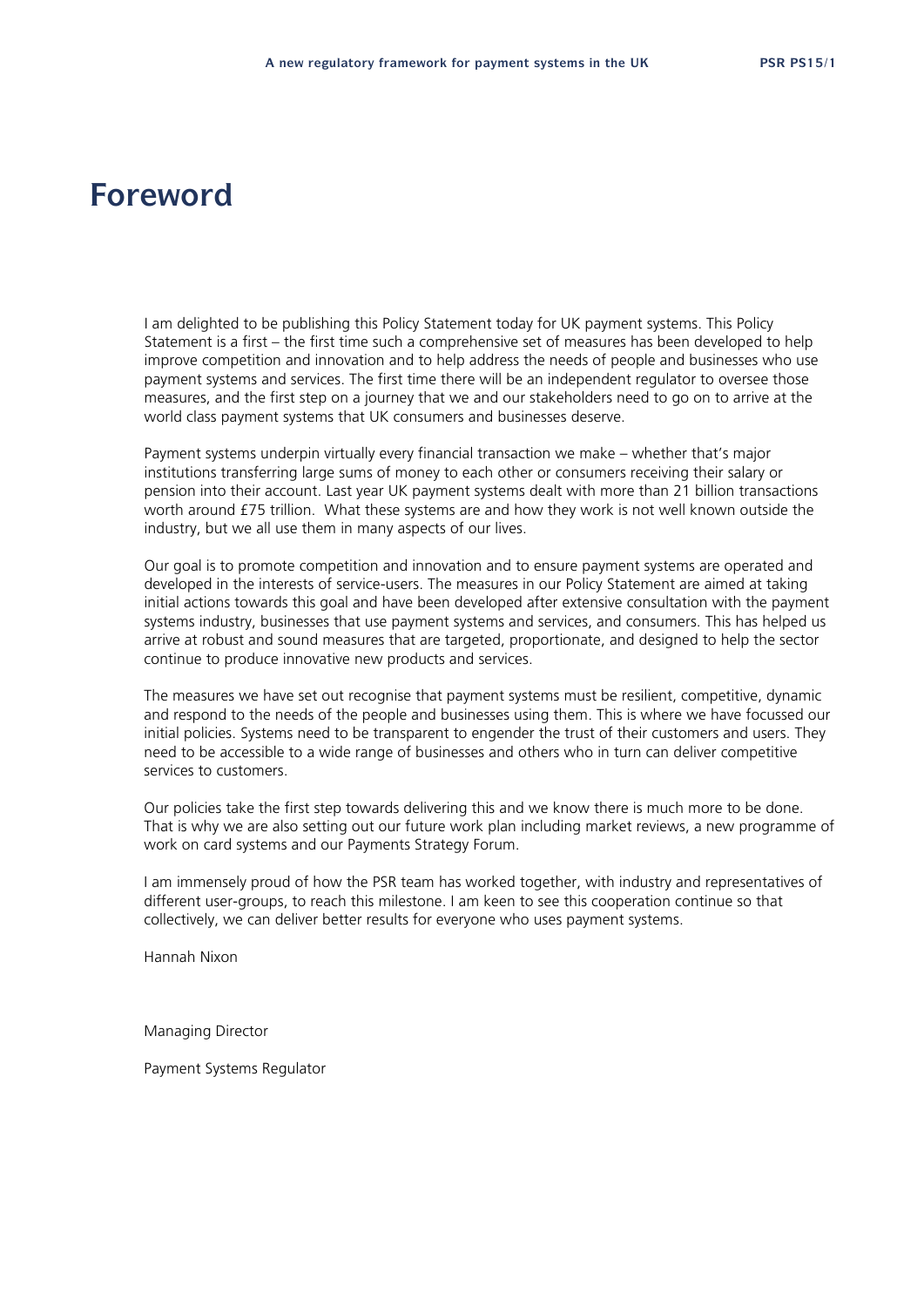In this Policy Statement we report on the main issues arising from Consultation Paper PSR CP14/1, *A new regulatory framework for payment systems in the UK*, and publish the directions we are issuing. Please send any comments or enquiries to:

Policy team Payment Systems Regulator 25 The North Colonnade Canary Wharf London E14 5HS Email: PSRconsultations@psr.org.uk

You can download this Policy Statement from our website: www.psr.org.uk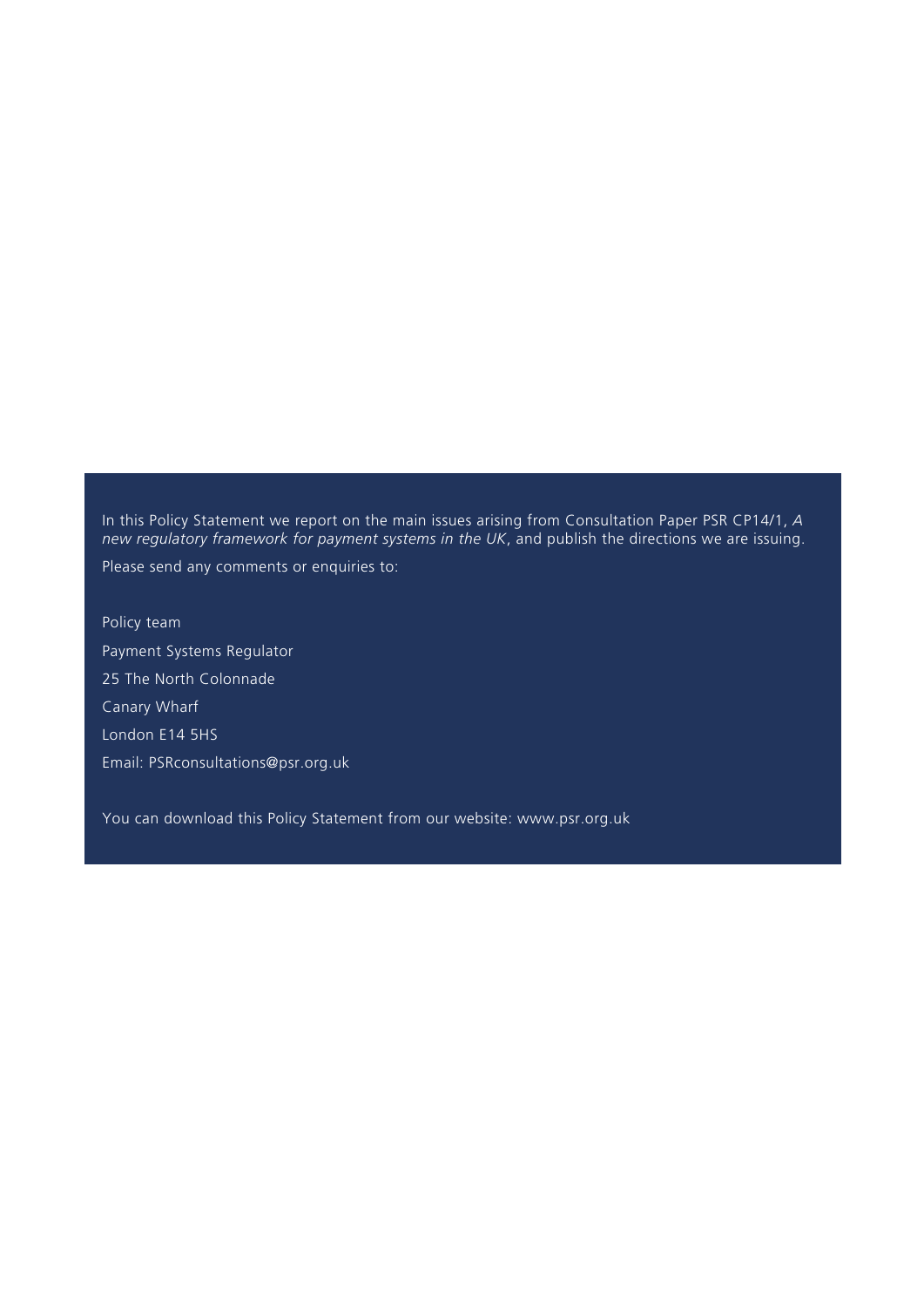# **Contents**

| 1.  |  |  |
|-----|--|--|
|     |  |  |
|     |  |  |
| 2.  |  |  |
| 3.  |  |  |
|     |  |  |
|     |  |  |
|     |  |  |
| 4.  |  |  |
|     |  |  |
|     |  |  |
| 5.  |  |  |
|     |  |  |
|     |  |  |
|     |  |  |
|     |  |  |
| 6.  |  |  |
|     |  |  |
| 7.  |  |  |
| 8.  |  |  |
| 9.  |  |  |
| 10. |  |  |
| 11. |  |  |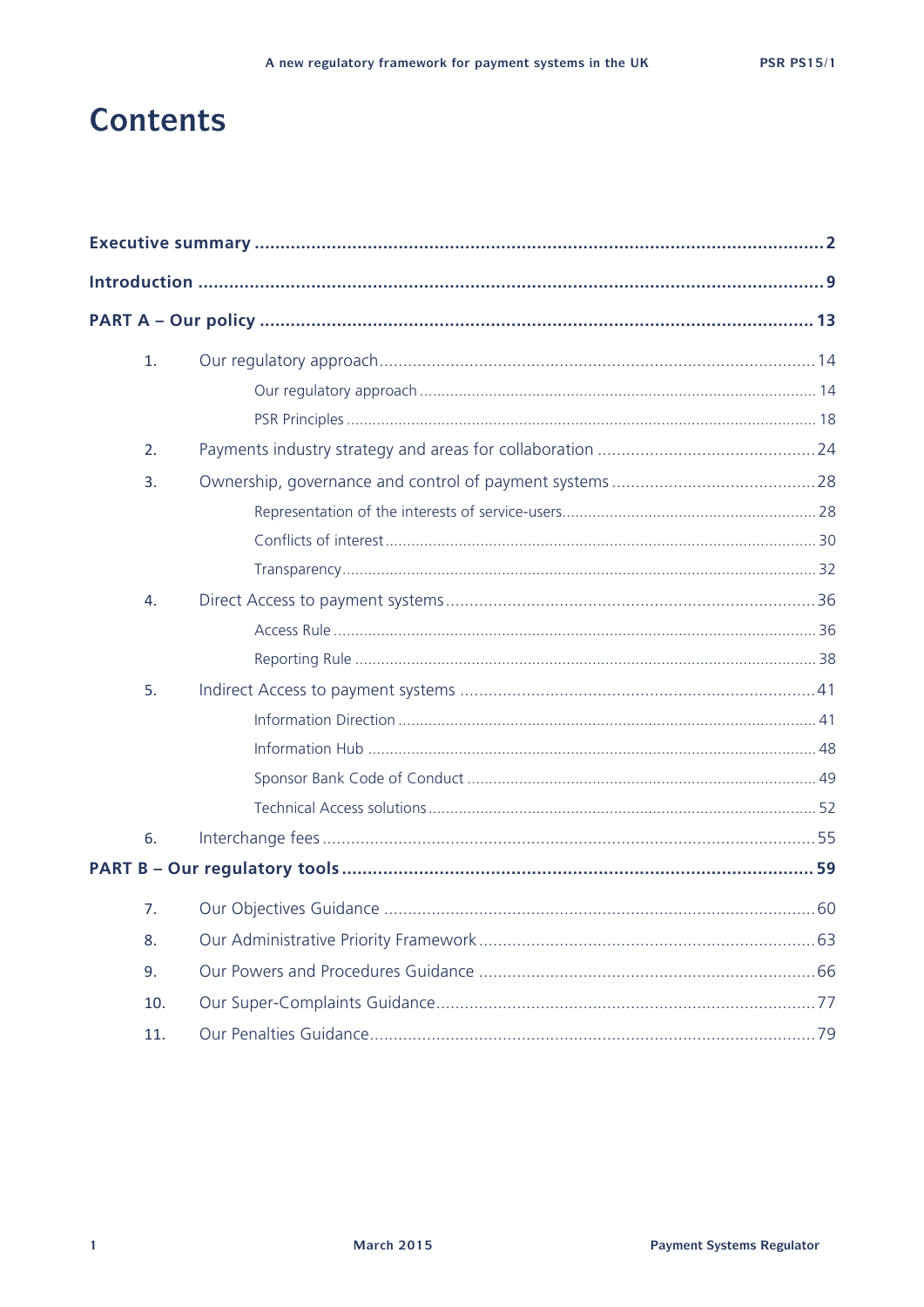# **Executive summary**

- 1. We have worked with industry and stakeholders to identify the key areas where, with early implementation of regulatory policies, we can take action to address our core objectives of promoting innovation and competition in payment systems in the UK and furthering the interests of people and businesses who use those systems.
- 2. This Statement sets out a package of measures that provide a sound basis for our future work. It represents a fresh start for the sector and an opportunity for us and our stakeholders to work together to make UK payments systems the best they can be.
- 3. This Policy Statement ("this Statement") follows our Consultation published in November 2014 ("the Consultation") and sets out our policy decisions. These decisions are aimed at ensuring that:
	- Where good outcomes for users of payment systems can be delivered by the industry working together, there is an improved **strategy setting process** that will deliver effective strategies for joint working and drive efficient delivery of that work. We will take control of the design and setup of the strategy-setting process, monitor the outputs of this process, and ensure that it delivers outcomes that are in line with our objectives. This should speed up the pace of innovation in payment systems which in turn will enable Payment Service Providers (PSPs) to deliver new and responsive services to their customers.
	- The voice of the people and businesses who use payment systems and services can be heard and can influence decision making in a way that ensures payment systems deliver good outcomes for them. We aim to achieve this through improving **governance and control of payment systems.** In particular strengthening the obligation on Payment System Operators to bring their users into their decision-making process.
	- The businesses who need **access to payment systems** to provide competitive, innovative and dynamic services to their customers can get the access they need without unnecessary barriers or burdens.
- 4. Should these measures prove insufficient to advance our objectives, we will consider further action, using our wide-ranging powers.
- 5. For these policy decisions to work and for our future work to be effective we need a good, open and constructive relationship with the industry. We will be clear about how we will approach regulation and we expect the industry in turn to be open and professional in its dealing with us. This includes keeping us informed of important developments that impact on our objectives.
- 6. As a new regulator, we will continue to develop our regulatory approach. We expect, however, our approach to have the following characteristics.
	- We aim to develop and protect competitive markets, where preferable, and contribute to the creation of market conditions in which innovation thrives and service-users' interests are protected. We will prioritise actions that will have a widespread positive impact across the market and will take the approach of incentivising good outcomes rather than controlling them.
	- We will regulate only where we have clear evidence that we need to do so, and where we expect the benefits of our regulation will outweigh any costs or unintended consequences.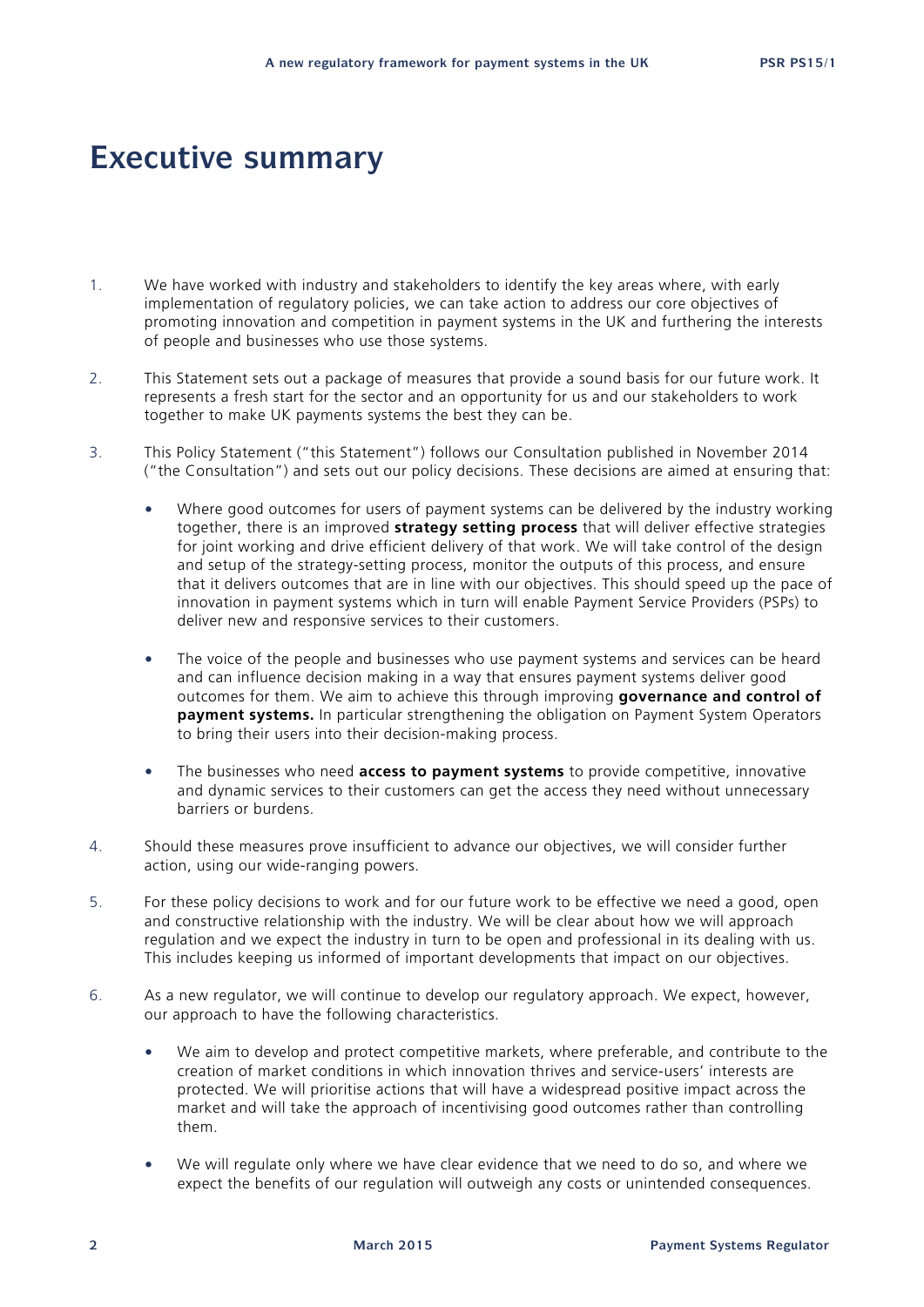And we will be proportionate in how we regulate - choosing to use broad standards or precise rules depending on the context.

- We will take independent decisions for which we are ultimately accountable to Parliament. Those decisions will be deliberate, transparent and predictable.
- We will keep our regulation under review, monitoring the extent to which it is delivering the results we expect and remains fit for purpose on an ongoing basis. And we will make adjustments to our approach if necessary.
- 7. This Statement also marks the start of an ambitious programme of work for us as we become fully operational on 1 April 2015. Included in our work programme are two market reviews into the ownership and competitiveness of infrastructure provision and into the supply of Indirect Access, as well as a programme of work on card systems which we describe in this Statement.
- 8. We have also consulted on the regulatory tools, such as our Penalties Guidance, on which we will rely in carrying out our statutory functions and in promoting our statutory purposes. Our regulatory tools are published alongside this Statement.

### **Our policy decisions following consultation**

### *Payments industry strategy and areas for collaboration*

- 9. We will establish a new process for industry strategy-setting through a Payments Strategy Forum (the "Forum"), as proposed in the Consultation. The Forum will include a wide range of industry and service-user stakeholders and will develop and agree strategic priorities for the long-term development of payment systems where the industry needs to work together.
- 10. We will control the set-up of the new Forum and will hold the industry to account for the Forum's success. If the strategy-setting process is ineffective or industry delivery of agreed priorities is too slow then we will consider intervening.
- 11. This new process will be an opportunity for industry and service-users jointly to develop their own strong vision for the future of payments, to drive innovation and enable new and improved services for users. The Forum will operate only where the industry needs to work together and is not intended to replace commercial innovation.

### *Ownership, governance and control of payment systems – giving service-users a voice*

- 12. Payment systems must work in the interests of those who use them. Governance processes need to give a meaningful opportunity for service-users to influence decision-making which affects them and their needs.
- 13. We have decided to make a general direction requiring Interbank Operators (except Northern Ireland Cheque Clearing (NICC)) to ensure appropriate representation of service-users' interests in the decision-making processes of their governing bodies. We will require Interbank Operators to comply with our direction from 30 September 2015 and provide an annual compliance report, with the first due by 31 October 2015.
- 14. We are not, at this stage, requiring Card Operators to comply with the service-user direction. Instead we will consider further the extent to which the interests of service-users are appropriately represented in Card Operators' decision-making and the appropriateness of regulatory intervention during our work on card systems.

### *Ownership, governance and control of payment systems – conflicts of interest*

15. We will make a general direction requiring Interbank Operators (except NICC) to ensure that any individual acting as a director of an Operator must not simultaneously act as a director of a Central Infrastructure Provider to that payment system.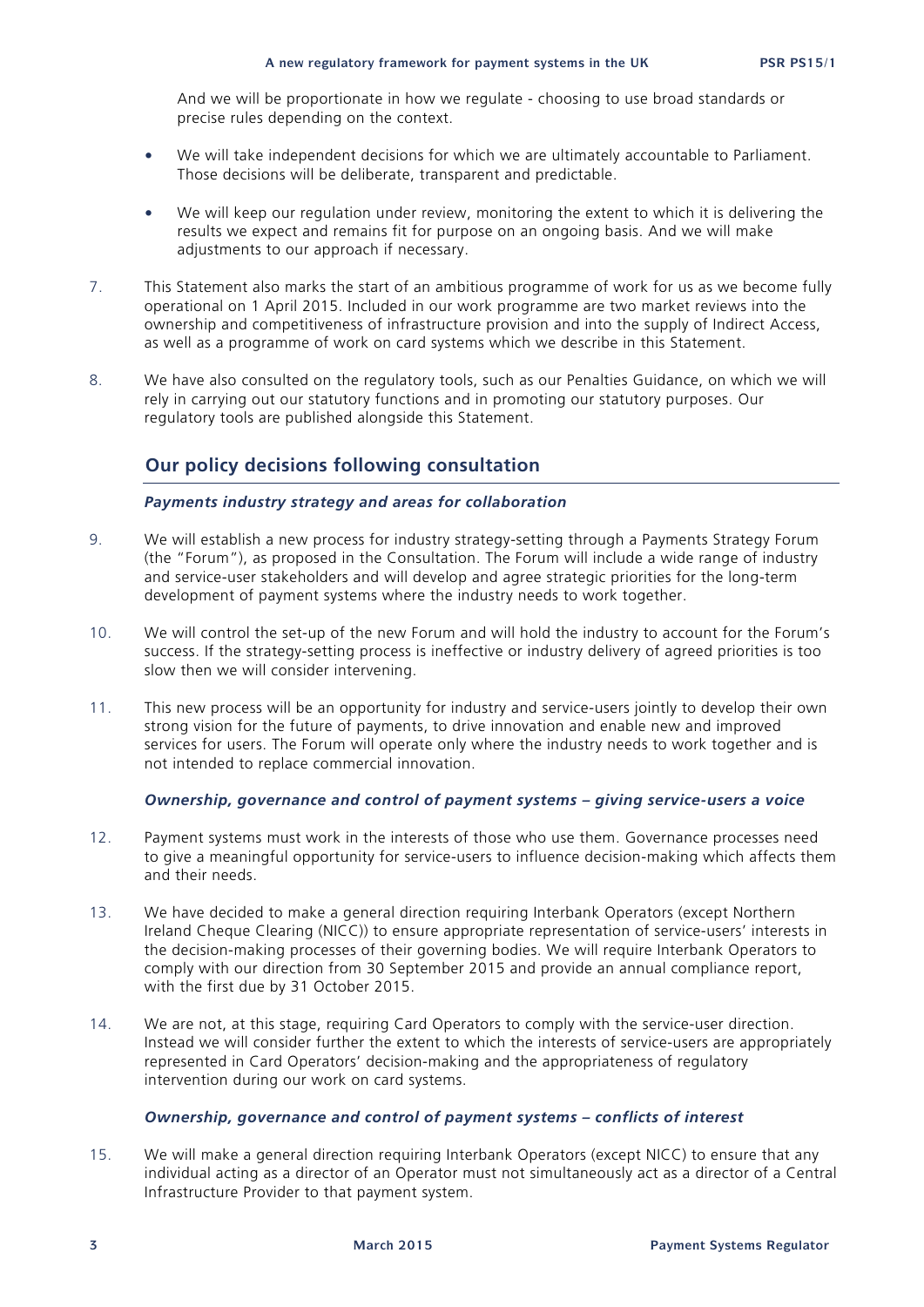- 16. This direction addresses potential conflicts of interest which could stand in the way of new competing and innovative Infrastructure Providers having a fair opportunity to bid for and win contracts.
- 17. We will require Interbank Operators to comply with our direction from 30 April 2015.

### *Ownership, governance and control of payment systems – transparency*

- 18. We will make a general direction requiring Interbank Operators (except NICC) to publish minutes of their governing body, including votes, from 30 April 2015.
- 19. We expect this increased transparency about decision-making will enable service-users to assess whether Interbank Operators are appropriately considering their interests when taking decisions. It will also make Interbank Operators' directors more accountable for their decisions. This should help service-users understand the reasons why decisions which affect them have been taken. This should increase confidence in the governance and decision making processes of the Interbank Operators.
- 20. We are not requiring Card Operators to comply with our transparency direction at this time. Instead we will consider further the issue of transparency of decision-making, and the appropriateness of regulatory intervention, during our work on card systems.

### *Ownership, governance and control of payment systems – reserved matters*

- 21. We need to ensure that Interbank Operators have the ability to work with us and to comply with our regulatory processes. This means they should not be subject to unnecessary restrictions which could obstruct them, and us, in our work to promote our objectives.
- 22. The "reserved matters" (such as approval of annual plans and infrastructure contracts provisions) in the agreements between the Payments Council and Interbank Operators have been terminated, as we anticipated in the Consultation. We do not need to intervene further in this area.

### *Direct Access to payment systems - Access Rule*

- 23. We have decided to implement an Access Rule as part of our general direction on Direct Access.
- 24. The Access Rule will apply to those pan-GB Operators who are not already subject to access obligations, i.e. Bacs, C&C, CHAPS and FPS. It will require these Operators to have "objective, riskbased and publicly-disclosed Access Requirements, which permit fair and open access".
- 25. We will require these Operators to comply with our Access Rule from 30 June 2015.
- 26. The Access Rule will help ensure that Access Requirements do not unnecessarily or disproportionately restrict direct participation in payment systems and do not act as a barrier to entry and expansion for new and emerging PSPs.

#### *Direct Access to payment systems – Reporting Rule*

- 27. We have decided to apply a Reporting Rule as part of our general direction on Direct Access.
- 28. Our Reporting Rule will require Operators to:
	- keep under review their Access Requirements and provide us with an annual compliance report, the first report being due by 31 July 2015
	- publish their Access Requirements from 30 June 2015.
- 29. The Reporting Rule will support the application of the access obligations (either our Access Rule or Regulation 97 of the Payment Services Regulation 2009 (PSRs 2009)) on Operators by requiring the publication of information to allow sufficient transparency for PSPs to evaluate effectively the most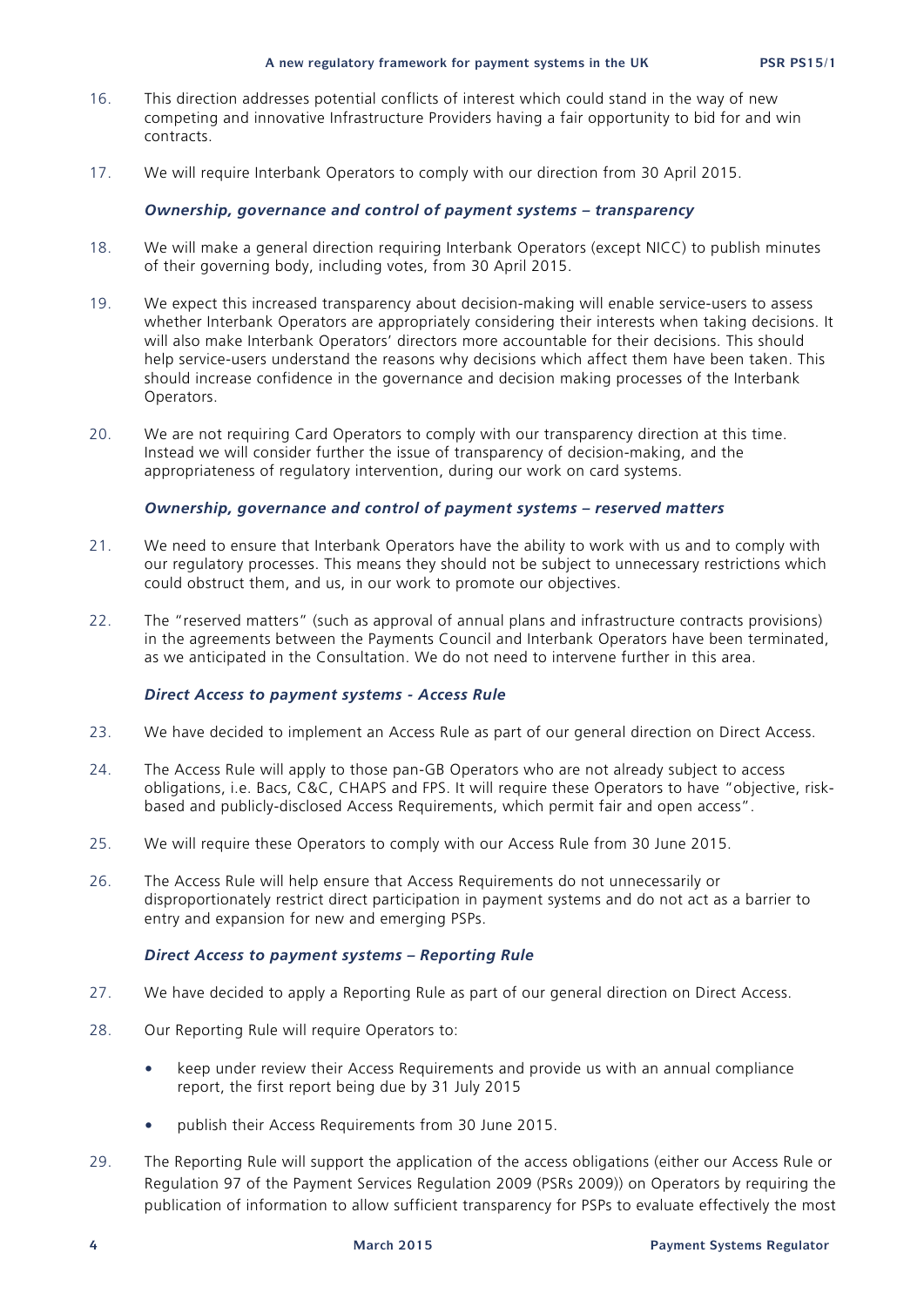suitable route for them to access payment systems. The required compliance report covers the access obligation to which each Operator is subject. It will ensure that Operators keep Access Requirements under review so that they do not act as a barrier to entry and expansion for new and emerging PSPs.

#### *Indirect Access to payment systems – information direction*

- 30. We will require the four primary Sponsor Banks (Barclays, HSBC, Lloyds and RBS) to publish clear and up-to-date access-related information. The publication of this information should allow Indirect PSPs to assess and compare the different offers by these Sponsor Banks. We expect this to increase competitive pressures on these Sponsor Banks and the ability of Indirect PSPs to negotiate with them.
- 31. In response to requests made by respondents to the Consultation, we have clarified the nature of the information that we are requiring these Sponsor Banks to publish under this direction. We have also changed the publication date from 1 April 2015 to 30 June 2015. This allows these Sponsor Banks sufficient time (after publication of this Statement) to implement our direction.

#### *Indirect Access to payment systems – Information Hub*

- 32. We welcome industry efforts to develop an Information Hub. An effective Information Hub may improve the ability of Indirect PSPs to obtain information about access to payment systems. It is our expectation that the ability of PSPs to compare information at a central point should allow them to better compare Direct and Indirect Access offerings.
- 33. We do not intend to take a formal role in the development of the Information Hub, which we consider is best left to industry to develop.

### *Indirect Access to payment systems – Sponsor Bank Code of Conduct*

- 34. We will work with industry to develop a Code of Conduct (the "Code") to be approved by us. The purpose of the Code is to address concerns about the supply of Indirect Access provided by Sponsor Banks, such as the risk that Sponsor Banks discontinue the supply of Indirect Access, concerns around the sharing of commercially sensitive information with Sponsor Banks who are also downstream competitors, and some aspects of the contractual arrangements that govern the supply of Indirect Access.
- 35. We expect that in developing the Code, Sponsor Banks will engage effectively with Indirect PSPs. We also expect Sponsor Banks to commit publicly to meeting the requirements of the Code.
- 36. We expect the Code to be ready to be approved by us and in place by 30 June 2015 and Sponsor Banks to be complying with the Code from 30 September 2015.

### *Indirect Access to payment systems – Technical Access*

- 37. We support the development of Technical Access solutions. The industry is best placed to design and develop Technical Access solutions that meet the needs of PSPs and end-users. We anticipate that Technical Access solutions will be developed as commercial propositions funded by those that use the service.
- 38. Industry is already making progress and we will continue to engage with participants, with a keen interest in these developments. We see no reason for us to take a more prescriptive approach to the development of Technical Access solutions at this time. We note that the development of Technical Access solutions may require Operators to be responsive to requests for amendments to their rules, where appropriate and in the interests of service-users.

#### *Interchange fees*

39. We have considered responses to the Consultation about interchange fees and, more generally, about card payment systems. We will begin a programme of work to examine issues about how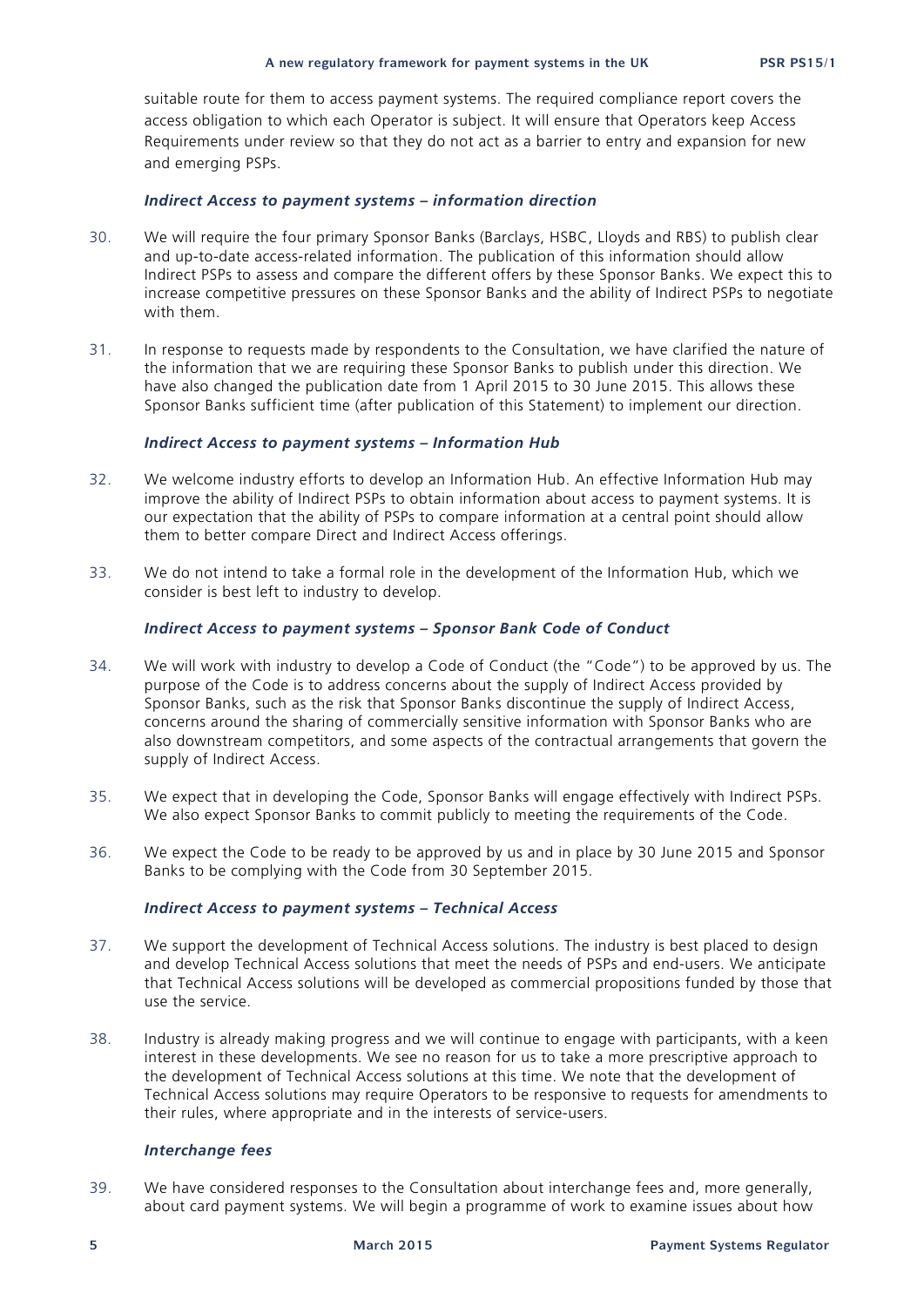the proposed EU Interchange Fee Regulation (IFR) may apply and the wider issues raised about card systems, including transparency, governance, access and fees.

- 40. In particular, in light of our decisions not to impose directions about representation of serviceusers' interests and publication of minutes on Card Operators at this time, this programme of work will look further at the case for regulatory intervention around the effectiveness of serviceuser engagement by Card Operators, and the evidence on transparency of decision-making.
- 41. Considering these issues in the round will ensure that our decisions in our anticipated capacity as the competent authority for monitoring and enforcing the IFR are well informed and do not have unintended consequences. In line with our objectives, in undertaking this programme of work we will consider the extent to which current arrangements promote competition, innovation and the interests of service-users. We will work closely with the Financial Conduct Authority (FCA) and other authorities such as the Competition and Markets Authority (CMA) and European Commission to minimise duplication of work, effort or burden on the industry.

### *Regulatory tools*

- 42. We have made changes to our regulatory tools from the Consultation in some areas. We do not, in particular, intend to adopt the Principles as we proposed them. Instead, we are making a general direction covering how participants are to deal with us, and what they must disclose to us. We have also explained our regulatory approach in more detail, and changed and explained some areas in our Powers and Procedures Guidance. We have clarified our Administrative Priority Framework which we will use to prioritise our work.
- 43. The revised versions of our regulatory tools, together with our directions, can be found in the Annexes to this Statement.

### **Market Reviews and work programme**

44. Alongside this Statement we are launching two market reviews into the ownership and competitiveness of infrastructure provision, and the supply of Indirect Access.

### **Review into the ownership and competitiveness of infrastructure provision**

- 45. Payment systems infrastructure is crucial to payment systems, the performance of the banking sector and the success of the wider UK economy.
- 46. A number of concerns about ownership and control of payment systems infrastructure emerged from our Call for Inputs and our subsequent gathering of evidence for the Consultation. These prompted our decision to launch this review.
- 47. A similar set of PSPs together own or control both Interbank Operators and certain Infrastructure Providers, such as VocaLink. While to date, these arrangements have resulted in the development of relatively robust and resilient payment systems and may provide incentives to keep infrastructure costs down, they may also:
	- limit competitive pressure which, in turn, may hamper innovation
	- allow some PSPs to influence infrastructure development in a way that is in their own interests rather than those of all service-users.
- 48. The review will gather further detailed evidence in order to determine whether current ownership arrangements and relationships lead to a state of competition that delivers good outcomes for service-users or whether changes may be warranted.
- 49. Our review into the ownership and competitiveness of infrastructure provision will examine infrastructure related to clearing functions. The review will cover Bacs, FPS and LINK.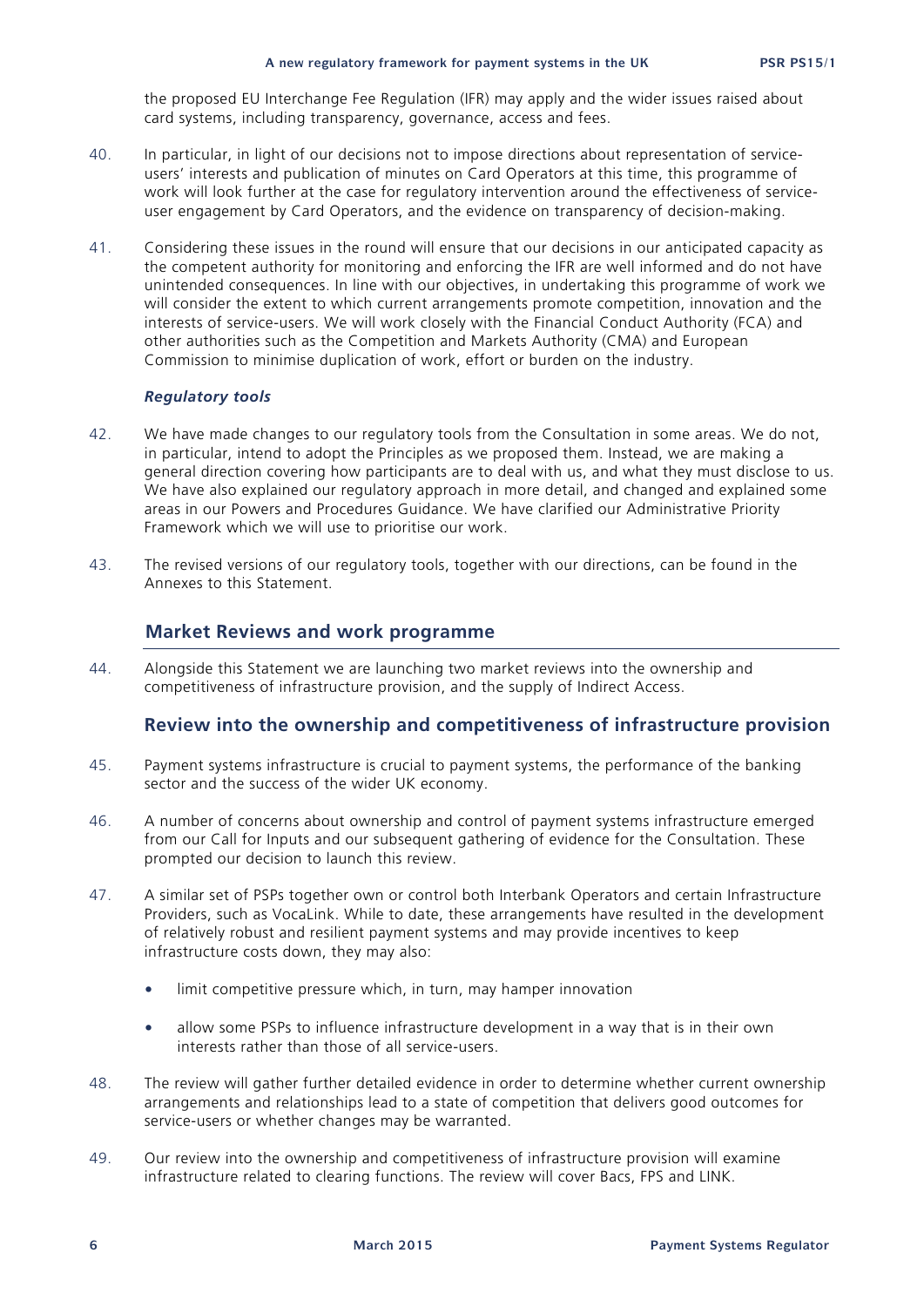#### **A new regulatory framework for payment systems in the UK PSR PS15/1**

50. Alongside this Statement we have published our draft Terms of Reference for the review. It provides further details about the issues we anticipate looking into.

### **Review into the supply of Indirect Access**

- 51. Access to payment systems is a driver of competition and innovation in the payments sector and in banking services more widely. For many PSPs, Direct Access to payment systems is not a viable option. These PSPs depend entirely on Indirect Access to provide payment services to people and businesses.
- 52. A number of concerns emerged from our Call for Inputs and our subsequent gathering of evidence for the Consultation. These prompted our decision to launch this review.
- 53. The review will consider the economic issues around Indirect Access to payment systems, the limited choice PSPs may have in securing Indirect Access and whether current arrangements deliver a good outcome for service-users, such as the fees, service levels and choice offered. The scope of this review will cover the interbank systems – Bacs, C&C, CHAPS, FPS, and LINK.
- 54. We will look at these questions by carrying out an economic assessment from a competition perspective, exploring potential barriers to entry into the provision of Indirect Access services and consider the outcomes experienced by service-users (including Indirect PSPs).
- 55. Alongside this Statement we have published our draft Terms of Reference for the review. It provides further details about the issues we anticipate looking into.

### **Our policy work programme**

- 56. As well as these two market reviews, we have mapped out a work programme that prioritises key policy issues we consider need to be addressed in the coming year. These include our work on card payment systems, and our work to establish and contribute to the new Forum.
- 57. Our work with the Forum will also include looking at current developments and innovations in the sector such as Account Number Portability (ANP), the Current Account Switch Service (CASS) and the impact of the industry's world class payments project, as well as the impact of retail bank ringfencing. Other important projects which are described in our policy work programme published alongside this Statement include:
	- implementing our directions and policies on access, including monitoring their effectiveness
	- implementing our directions and policies on governance, including monitoring their effectiveness
	- examining in more detail the concerns raised with us about ATM interchange fees, to identify whether we should consider any regulatory action
	- monitoring the implementation of the industry cheque imaging project to ensure that the outcomes are aligned with our objectives.
- 58. We recognise that this is an ambitious programme of work and we will be engaging with our stakeholders on the impact it will have on them and how best we can work together to deliver it.
- 59. We also recognise that our stakeholders may bring new issues, complaints or disputes to us during the year and we will need to consider these carefully in order to make best use of our limited resource. We will consider each issue on its merits, using our Administrative Priority Framework and taking into account whether the issue is already being considered, or could be best considered, as part of our policy work programme. We will work with other relevant authorities as necessary, most notably the FCA, the Bank of England and the CMA.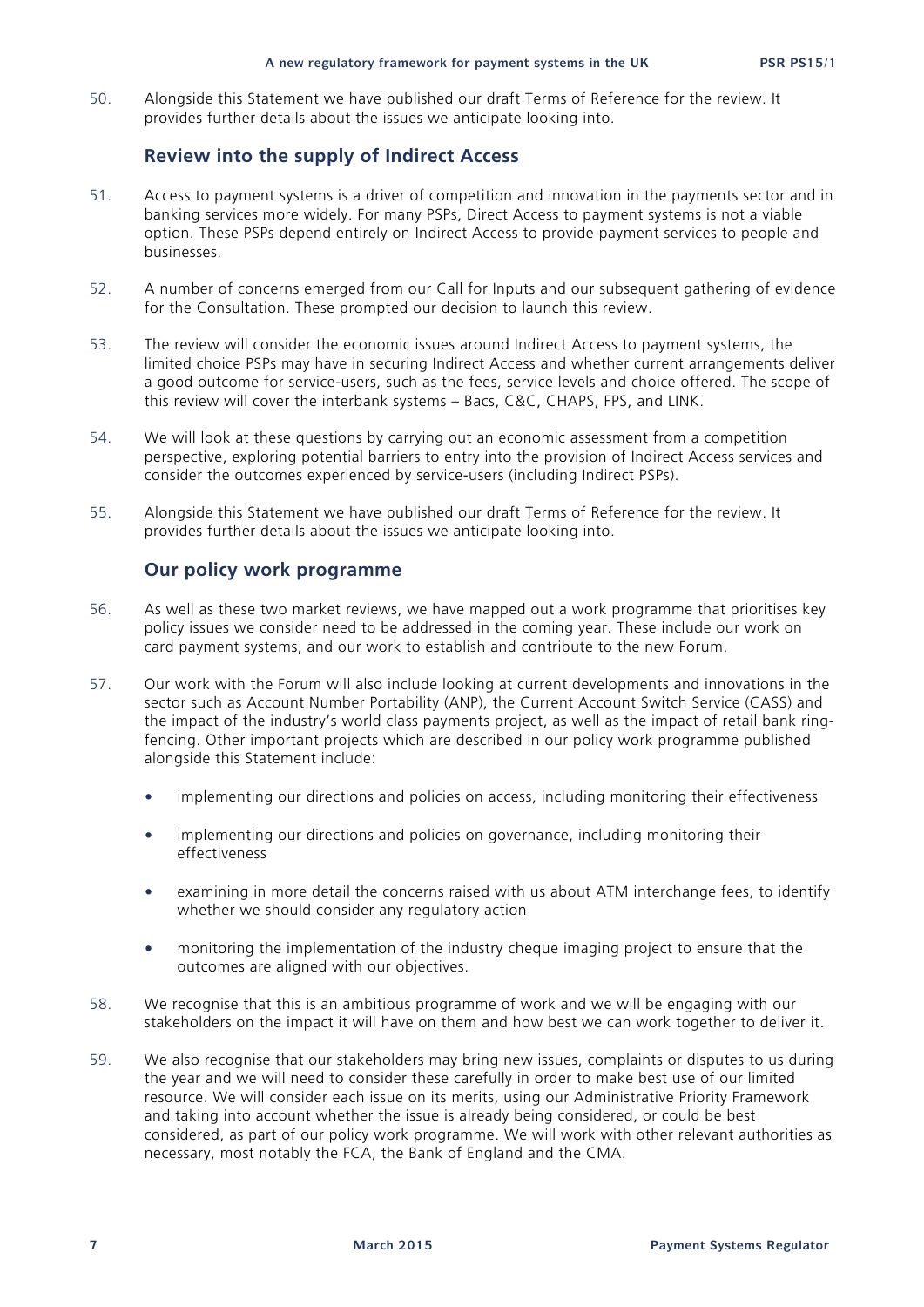### **Thank you**

60. In response to the Consultation, we received 88 responses from a wide range of stakeholders. We were pleased that most supported our proposed approach and specific proposals, and are grateful for constructive challenges and comments that have helped us refine and finalise our policies and decisions.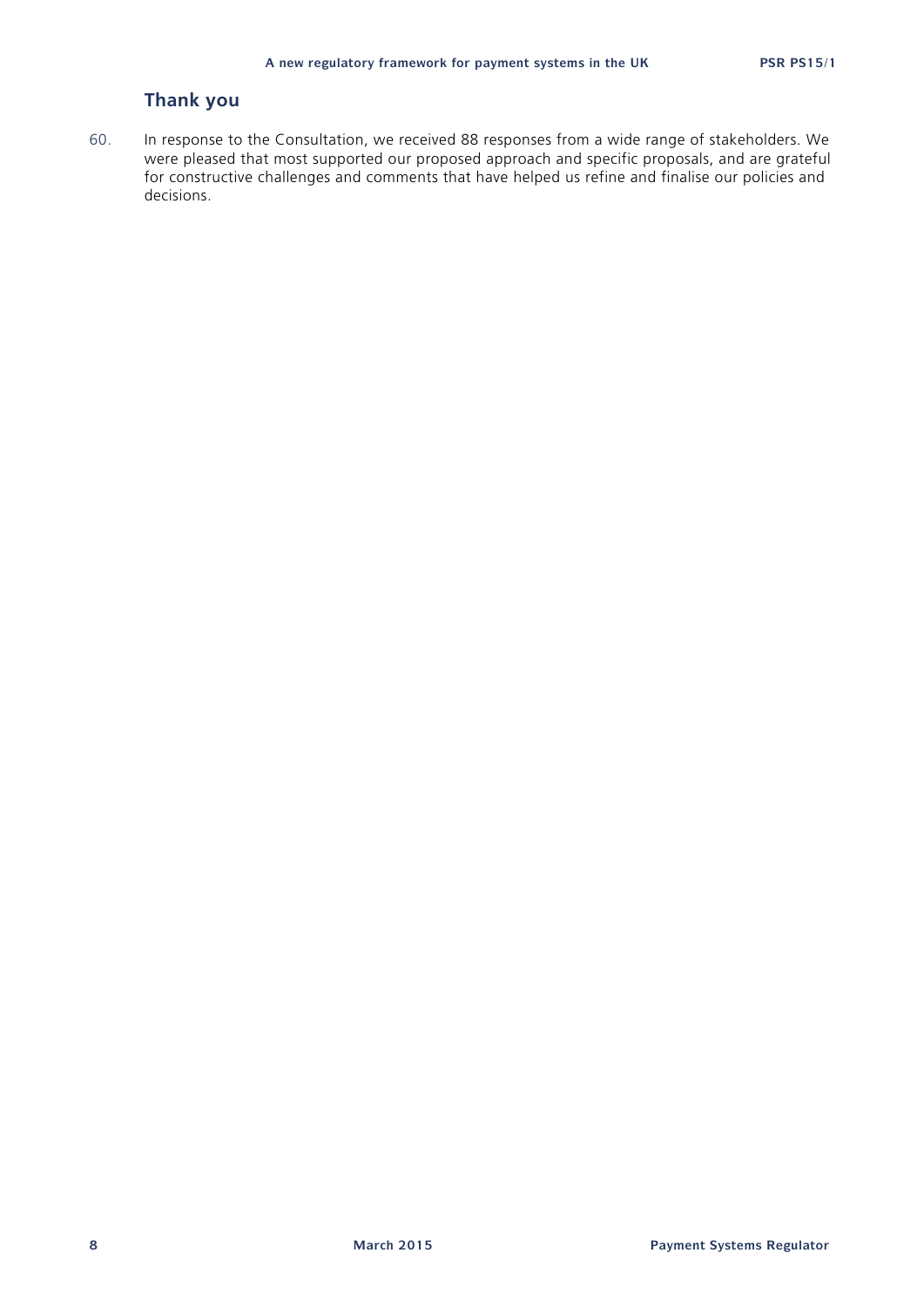# **Introduction**

- 61. Payment systems are critical because they underpin virtually every financial transaction we make. Yet concerns about payment systems have been such that Government set up the new Payment Systems Regulator (PSR) to address them. The PSR was incorporated in April 2014 and will become fully operational on 1 April 2015.
- 62. We have been given a clear remit to promote competition and innovation in payment systems and to ensure that the interests of people and businesses that use payment systems are promoted. That means we focus on the core systems that underpin payment services to customers, although these systems are part of the much larger payments sector.

### **Payment systems**

- 63. Payment systems are made up of a number of important elements, all of which are of interest to us and are described briefly in this section.
- 64. Except where we specifically define terms in this document, we use the same definitions in this Statement that we used in the Consultation. Those are set out in the glossary published as part of the Consultation.
- 65. **Payment System Operators** are the organisations that make and own the rules governing how money is transferred. Interbank Operators are 'asset light' but own the key intellectual property that is the 'rule book' for that system. The Treasury has designated eight payment systems to be regulated by the PSR – six interbank systems and two card payment systems.
- 66. **Interbank payment systems** were developed to enable people and businesses to make payments across any PSP in the UK. Each payment system supports a different kind of payment service. The six interbank payment systems as designated by the Treasury are as follows.
	- **Bacs**  the interbank system that processes payments through two principal electronic payment systems: Direct Debit, which is used for example by individuals to pay bills, and Bacs Direct Credit, used among others by businesses and government to pay salaries and pensions.
	- **C&C** (Cheque & Credit) the interbank payment system in England, Scotland and Wales that processes cheques and other paper instruments.
	- **CHAPS** the UK's real-time, high-value sterling interbank payment system, where payments are settled over the Bank of England's Real Time Gross Settlement (RTGS) system. CHAPS processes both wholesale (e.g. short term lending between banks) and retail payments (e.g. house purchases).
	- **Faster Payments Scheme** (FPS) the interbank payment system that provides near real-time payments as well as Standing Orders. Almost all internet and telephone banking payments in the UK are now processed via FPS. It is also used by PSPs to process other services such as mobile payments.
	- **LINK** the interbank payment system that enables end-users to take cash out of their bank accounts using the LINK network of ATMs in the UK.
	- **Northern Ireland Cheque Clearing** (NICC) the interbank payment system in Northern Ireland that processes cheques and other paper instruments.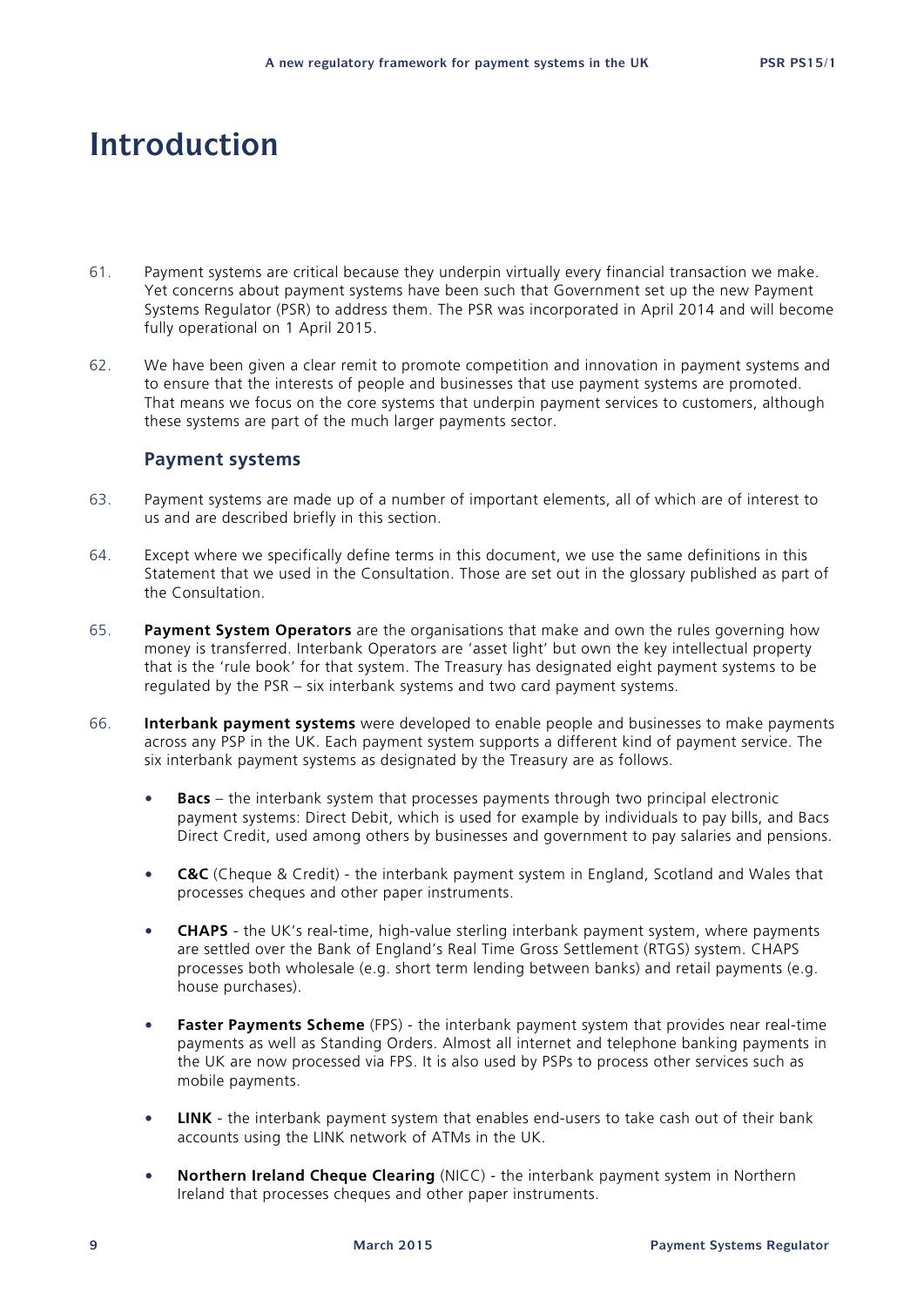- 67. **Card payment systems** enable individuals and organisations to make payments by card. They provide a network which joins up cardholders who use the cards as a way to make payments; issuers which make payment cards available to cardholders, merchants which are the retailers or service providers that accept card payments from cardholders and acquirers that process card payments on behalf of merchants. The card systems designated by the Treasury are**:**
	- **MasterCard** operated by MasterCard Inc
	- **Visa Europe** (Visa) operated jointly by Visa Europe and Visa UK.
- 68. Payment systems are made up of Operators and Infrastructure Providers as well as PSPs that participate in the system. Direct PSPs connect to the central infrastructure of the system and may play a role in the governance of the system and its key decisions, for example changes to the rules, decisions about who can access the system and on what terms and conditions. This way of accessing the system is called **Direct Access**. In general Direct PSPs are the larger banks while smaller banks and non-banks primarily use Indirect Access.
- 69. Indirect PSPs do not have a relationship with the Operator and need a Direct PSP 'sponsor' which provides services to them. This is known as **Indirect Access**. There are a large number of participants who access and use payment systems but only the small number of Direct PSPs have influence over the strategy and decision making of the system.
- 70. **Settlement** is a mechanism for participants in payment systems either adding up the transactions that have been carried out between them over a period of time and paying the residual amount to the appropriate party, or settling each transaction individually. Settlement is either real time gross settlement (RTGS) as used by CHAPS, or deferred net settlement - used by most others - where payment information is aggregated and net obligations are calculated at the end of each clearing cycle. Some systems require their direct members to hold settlement accounts at the Bank of England. This can be an important consideration when PSPs are trying to decide how best to access payment systems.
- 71. The IT and communications infrastructure (hardware, software and services) that is used by payment systems to transfer messages about money comprises **Central Infrastructure** that connects to the infrastructure within PSPs. Some Operators procure their own Central Infrastructure with three of them currently using VocaLink as their Central Infrastructure Provider.
- 72. **PSPs** (Payment Service Providers) are the entities that use payment systems to offer services to customers (people, businesses or organisations). There are a number of different types of PSP with different status of Direct or Indirect Access to payment systems. Banks that offer payment services are one type of PSP – some of the larger banks are Direct PSPs while smaller banks tend to be Indirect PSPs. Non-bank PSPs are usually Indirect PSPs and include Payment Institutions (PIs) and Electronic Money Institutions (EMIs) for example. Many non-bank PSPs use card systems as well as or instead of interbank systems.
- 73. From 1 April 2015, we will regulate each of the systems set out above.

### **The UK payments landscape**

- 74. The UK payment systems industry has developed over time through commercial agreements between participants in the market. Of other industries subject to sector regulation, this is most similar to communications markets, such as mobile communications and the internet, which have also developed through commercial agreements between market participants. This contrasts with the traditional regulated utility sectors which are characterised by monopoly providers, often originally established by the State.
- 75. The result in the payment systems industry is a **complex set of institutions** with a high degree of **cross ownership,** specifically for interbank systems. For example control of the interbank systems largely sits with Direct PSPs and most of the UK's largest banks are Direct PSPs of most of the systems. Many of these same banks jointly own a key Central Infrastructure Provider, VocaLink.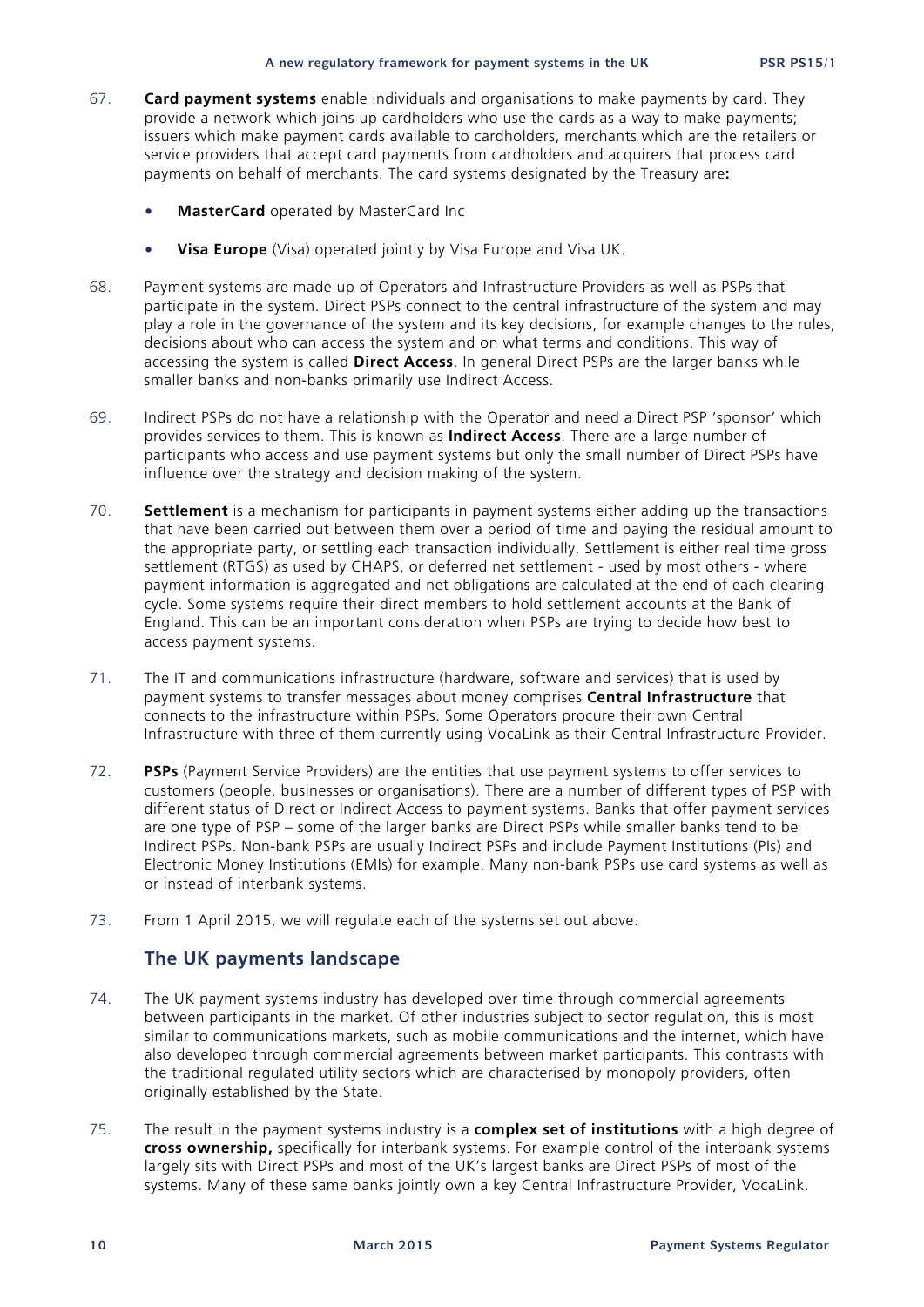- 76. The sector also has a need for bespoke **governance arrangements** particularly around those areas where the participants need to work together to deliver new infrastructure or new systems, for example the introduction of Faster Payments in 2008. These characteristics have led to recurring concerns over the years and a number of attempts to reform the sector. For example, the industry set up the Payments Council in 2007 to take a strategic approach to the development of payment systems.
- 77. Over the past 15 years there has been considerable scrutiny of UK payment systems, from the Cruikshank review in 2000 to the OFT Payments Task Force, the Cave review of the Payment Council in 2012 and more recently the Treasury consultation in 2013 and the decision to set up the PSR.

### **Key concerns**

- 78. There has been a strong theme running through these reviews and a consistent set of concerns about payment systems, centred on:
	- **governance and decision making**, including whether users of payment systems have sufficient input into decision making, a concern that there is a lack of transparency in governance, and concerns that cross ownership could impact on decision making
	- pace of **innovation** in **payment systems** which has been perceived to be slow, particularly in the areas where the industry needed to work together to agree new investments, e.g. to enable mobile payments, as well as concerns that the wider stakeholder community, beyond the Direct PSPs, have not had sufficient ability or opportunity to influence these types of developments
	- competitiveness and the ability of new participants to **access** payment systems in order to be able to provide new payment services to their customers.
- 79. As highlighted in many of the past reviews, these concerns about payment systems chiefly stem from the underlying strong economic network effects present in payment systems. This is where the value of a given payment system to service-users strongly depends on the system's ubiquity and interconnectivity with other users. Such network effects have the effect of conferring significant scale advantages on payment systems, with associated barriers to entry, likely market power and potential adverse impacts on competition.
- 80. It is worth noting that while these concerns remain there is much that is positive in the UK payment systems, particularly the dynamic and innovative activity in the provision of payment services to customers. This includes: the development of digital wallets by mobile operators and others (often in agreement with card networks); the growth of contactless devices and payments across the UK; new developments such as Paym; and firms such as PayPal providing merchants with the ability to incorporate payments into new in-store experiences to improve merchantconsumer interaction.
- 81. Nevertheless the concerns about governance and decision making, innovation, and competitiveness, have persisted and resulted in the establishment of the PSR with its remit to promote competition, innovation and the interests of service-users.

### **Our Consultation**

- 82. Before the PSR was incorporated in April 2014, the FCA issued a Call for Inputs to clarify stakeholder concerns. In the light of responses to the Call for Inputs, we issued a Consultation Paper (PSR CP14/1) in November 2014 which set out our concerns in more detail and our specific policy proposals to address those concerns as well as the regulatory tools we will rely on in carrying out our functions. The Consultation closed on Monday 12 January 2015.
- 83. We received 88 responses from a range of organisations. We have also had views of stakeholders through a series of engagement forums, involving among others, consumer representatives, payment systems users, Operators, Government, the Bank of England, other regulatory bodies,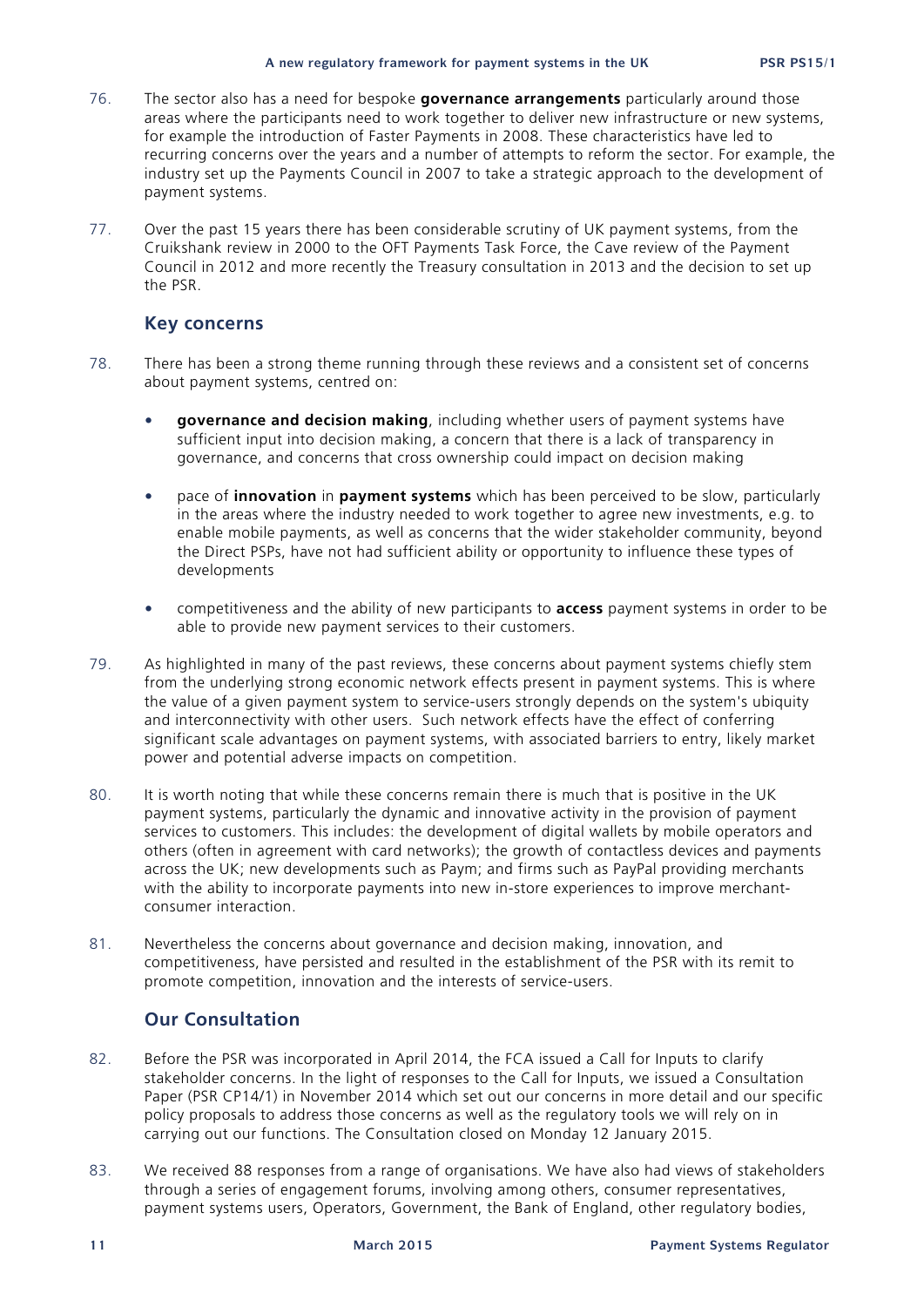PSPs and other providers of ancillary services. We are publishing the non-confidential responses to the Consultation separately.

- 84. We undertook a detailed review and analysis of all responses. We considered all the comments and suggestions about our proposals. Most respondents supported our proposed approach and specific proposals (including Interbank Operators, established and challenger banks, as well as consumer organisations). Notable exceptions to this support included Card Operators who argue that to apply a number of our proposals to card payment systems would not be proportionate.
- 85. The remainder of this document sets out in more detail the comments from our stakeholders, how we have responded to those comments and our final decisions. We are grateful to everyone who took the opportunity to respond to the Consultation and the many stakeholders who gave their time and expertise to engage with us through our various events. Their input has ensured that we have been able to deliver a robust and proportionate set of decisions which forms the initial basis on which we will take forward the regulation of payment systems.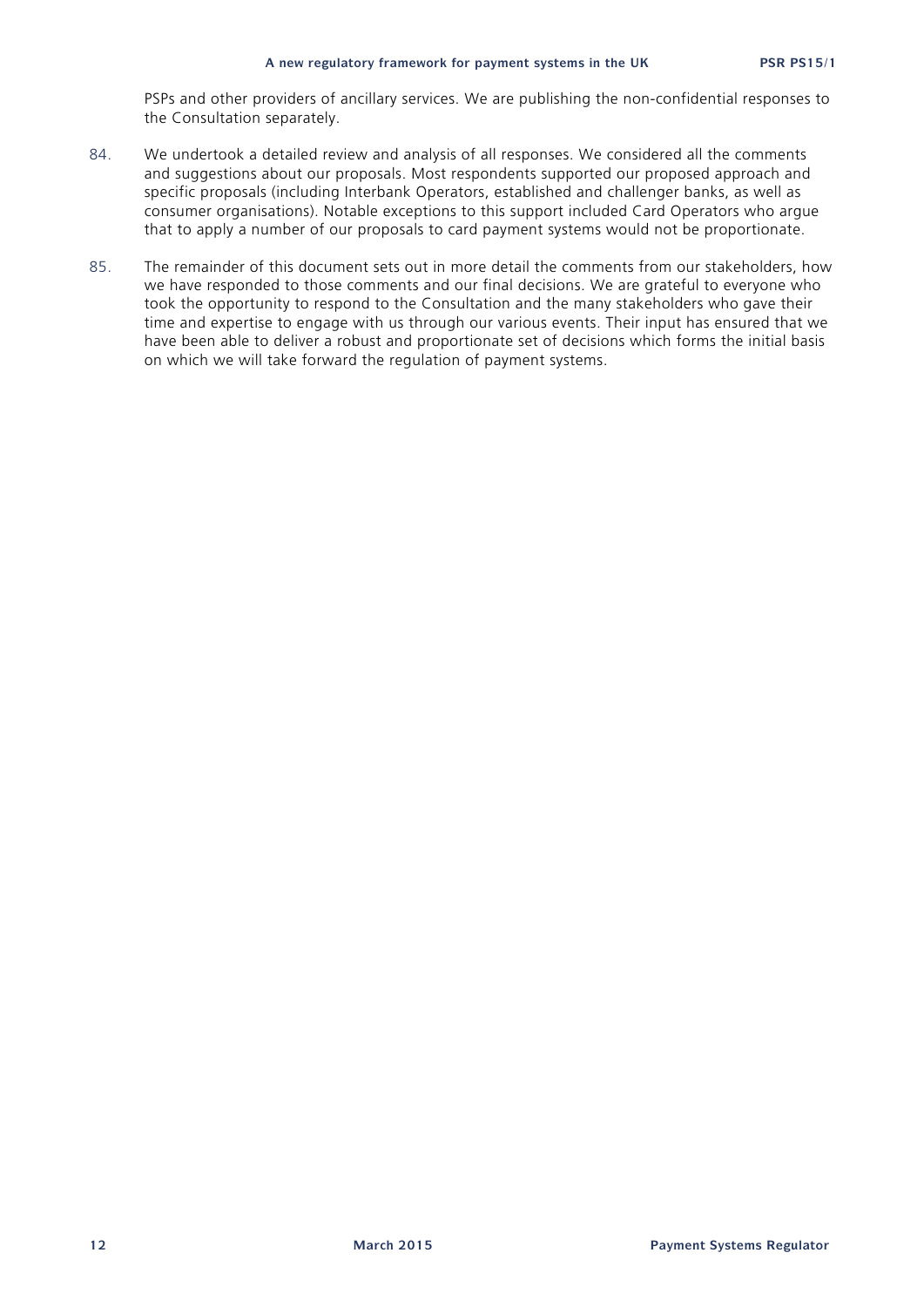# PART A

# **Our policy**

**13 March 2015 Payment Systems Regulator**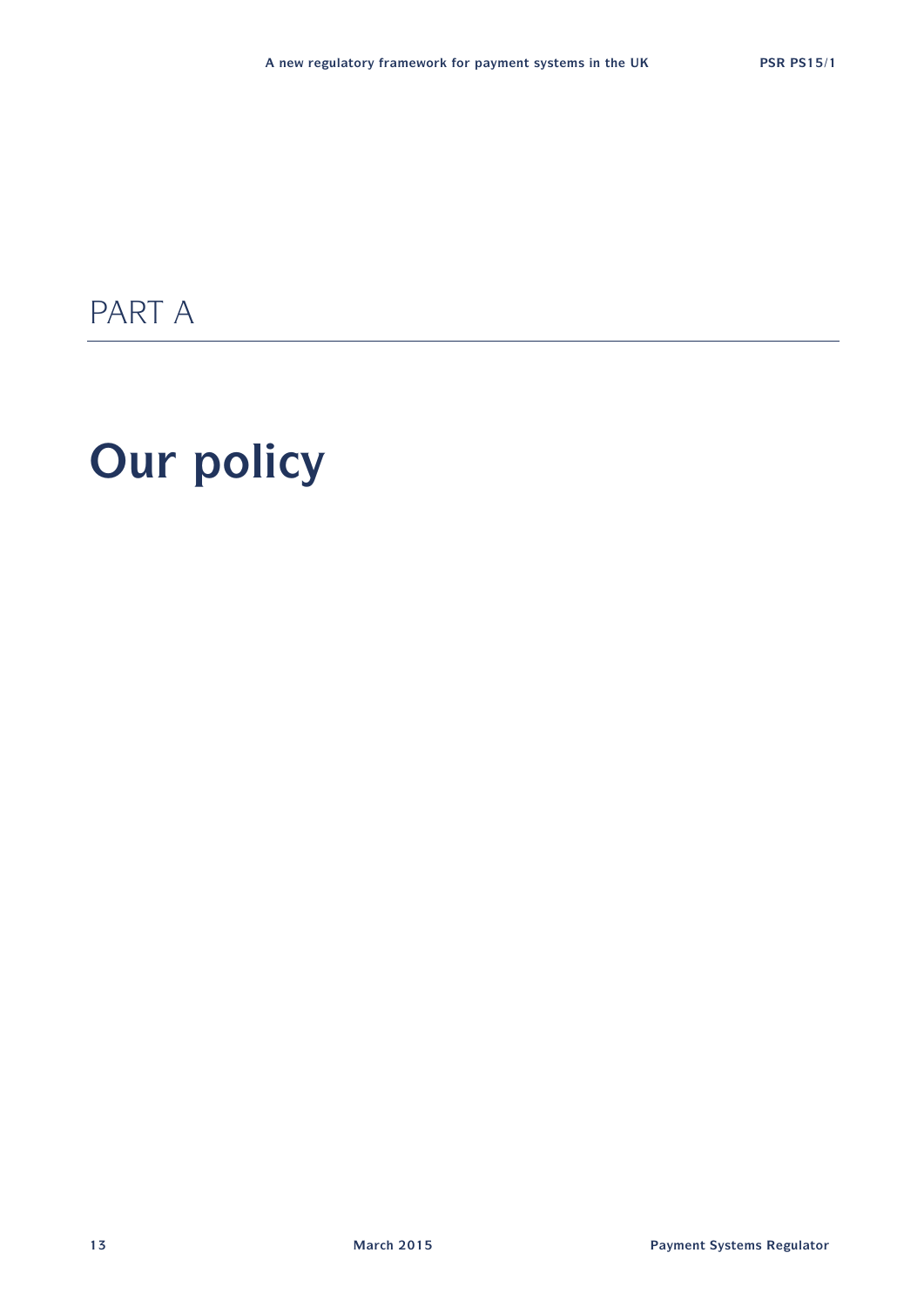## **1 Our regulatory approach**

### **Our regulatory approach**

As a new regulator, we will continue to develop our regulatory approach. We expect, however, our approach to have the following characteristics.

- We will aim to develop and protect competitive markets where preferable, and contribute to the creation of market conditions in which innovation thrives and service-users' interests are protected. We will prioritise actions that will have a widespread positive impact across the market and will take the approach of incentivising good outcomes rather than controlling them.
- We will regulate only where we have clear evidence that we need to do so and where we expect the benefits of our regulation will outweigh any costs or unintended consequences. And we will be proportionate in how we regulate – choosing to use broad standards or precise rules depending on the context.
- We will take independent decisions for which we are ultimately accountable to Parliament. Those decisions will be deliberate, transparent and predictable.
- We will keep our regulation under review, monitoring the extent to which it is delivering the results we expect and remains fit for purpose on an ongoing basis. And we will make adjustments to our approach if necessary.

### **Our proposal for our regulatory approach**

- 1.1 We said in the Consultation that, in delivering our regulatory framework, we would apply our powers in a proportionate and appropriate way. We said we would be deliberate, transparent and predictable and that we would focus on achieving our objectives, on our impact, and on monitoring results.
- 1.2 We explained that our aim was to develop and protect competitive markets and that we saw our role as contributing to the creation of the conditions in which innovation thrives. We defined service-users as including both PSPs and customers of PSPs, including government departments, businesses (of all sizes), charities and individual consumers.
- 1.3 We said we would be mindful of the five high-level 'better regulation' principles, which are also reflected in our own regulatory principles under section 53 of the Financial Services (Banking Reform) Act 2013 (FSBRA). These principles require regulatory activities to be carried out in a way that is transparent, accountable, proportionate, consistent, and targeted only at cases where action is needed.

### **Responses to the Consultation**

1.4 Most respondents were broadly supportive of our proposed regulatory approach. A number of key points were raised, which we summarise below.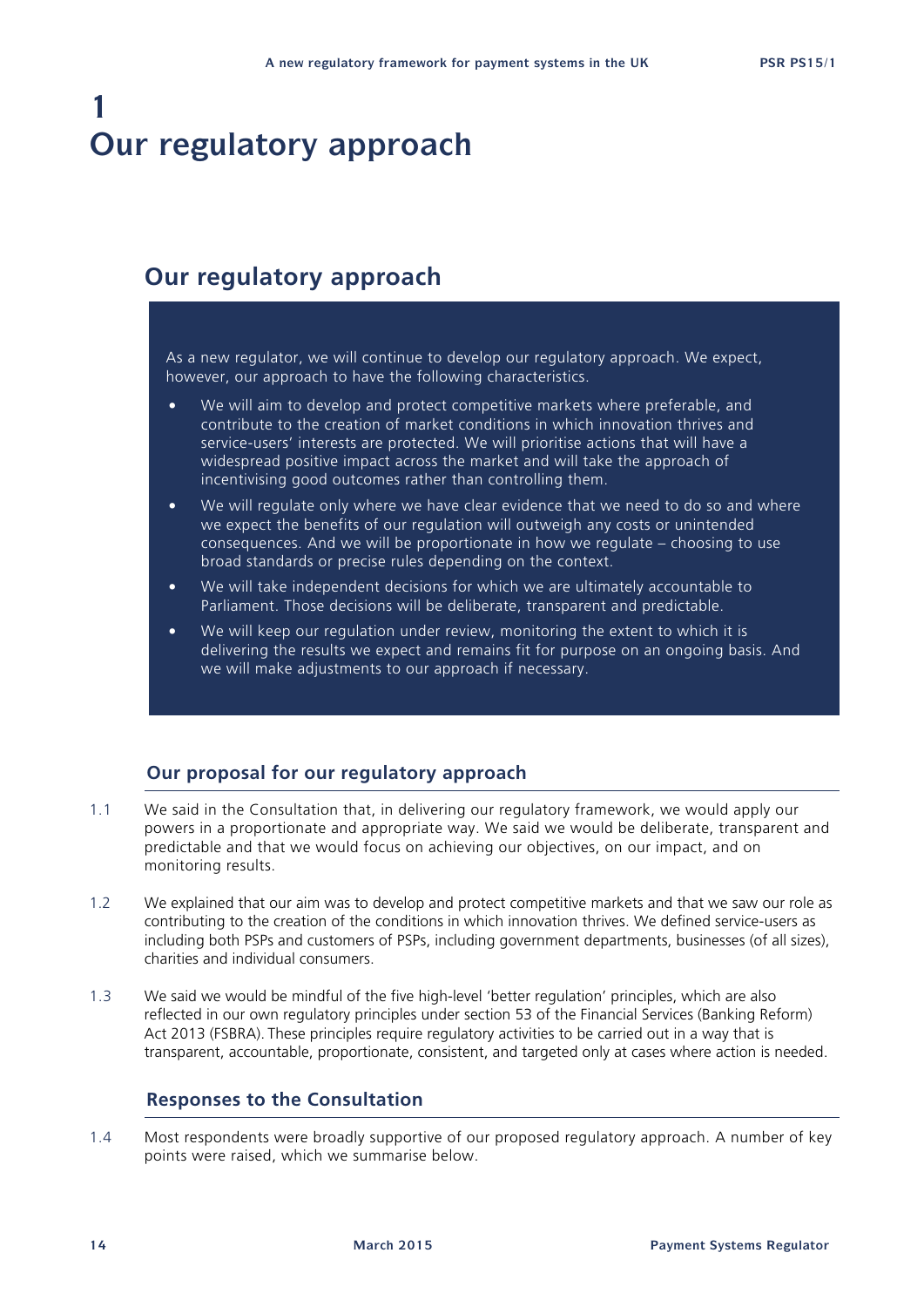### **Responses on implications of being an economic regulator**

- 1.5 Some respondents commented on the implications for our regulatory approach of the PSR being an economic regulator. Points made by respondents included that an economic regulator should:
	- avoid stepping into the "conduct regulation" space
	- focus on underlying market conditions, or identifying actual market failures, in contrast to a "conduct regulator" which is concerned about the activities of individual firms
	- recognise that competition generally produces better outcomes for service-users than regulatory directions
	- base all regulatory interventions on robust evidence of a situation that needs to be addressed, and ensure regulation is proportionate to the expected benefits
	- avoid broad principles (as opposed to rules setting out specific requirements) which are more in keeping with a conduct regulator and risk undermining the regulatory certainty and predictability vital for investment
	- ensure it remains fully independent and impartial, both from political influence and other regulators.
- 1.6 A few respondents also noted the need to recognise the potential for unintended consequences.
- 1.7 A few respondents emphasised the importance of the PSR being transparent in how it operates.

### **Our position**

- 1.8 The Government's March 2013 consultation 'Opening up UK payments' proposed *"to bring payment systems under formal economic regulation, and establish a new competition-focused, utility-style Regulator for retail payment systems."* In the response to the Consultation, the Treasury said *"While the new regulatory regime for payments will be established under the FCA, the Payment Systems Regulator will adopt a utility-style approach, distinctive from the FCA's existing remit."*
- 1.9 We are one of a number of sectoral economic regulators in the UK, but we are regulating a new sector, with no direct international equivalents. While the PSR is an economic regulator, unlike traditional utility regulators we do not oversee former state monopolies. Economic regulators' approaches also vary between sectors, reflecting different circumstances and duties. Therefore, while drawing from relevant experience of other economic regulators, we need to develop a regulatory approach appropriate for our sector and duties.
- 1.10 The PSR and FCA have different sets of statutory objectives, functions and sectoral responsibilities. For example, importantly, the FCA authorises and supervises the firms it regulates, which drives some of the ways the FCA operates - whereas the PSR does not have an authorisation or supervisory role. Consequently the PSR's and FCA's regulatory approaches will have differences. However, both the PSR and FCA have competition objectives and concurrent competition powers and, like the PSR, the FCA may focus on the economic analysis of underlying market conditions as well as firms' conduct. Both the FCA and PSR have responsibilities for the interests of those who use payment systems and services so we will also share some regulatory approaches with the FCA.
- 1.11 Both economic and other regulators make use of a mix of precise rules and broader, general standards or principles. The appropriateness of 'rules' vs 'standards' depends on context. A number of factors may be relevant in determining which is more appropriate in a given circumstance, including: the costs of developing a precise rule *ex ante* compared to the costs of enforcing a general standard *ex post*; the information available and ability to craft precise rules; the implications of the choice of approach for regulatory predictability; whether having a general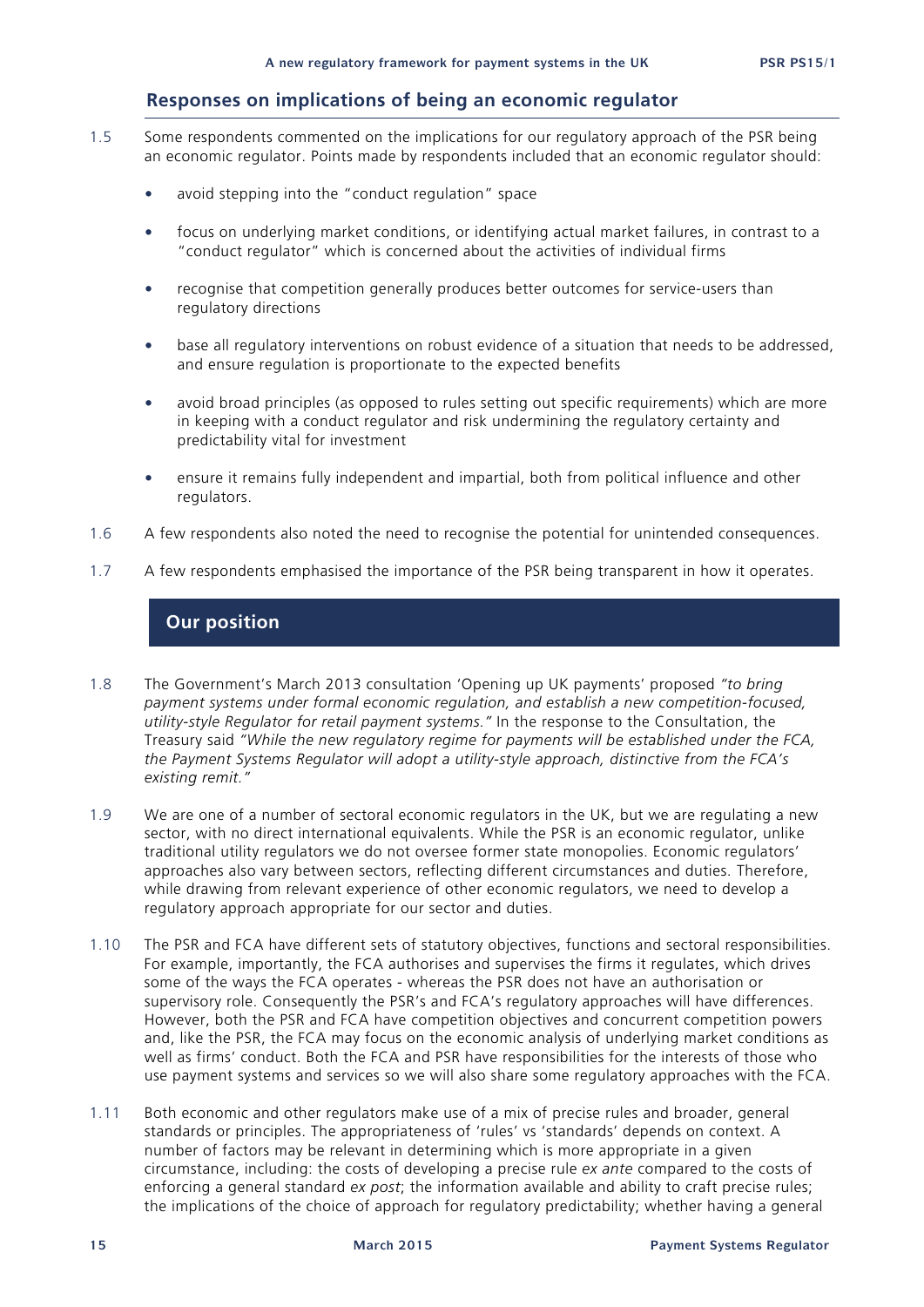standard would have benefits in encouraging innovation or incentivising behaviours that benefit service-users; and the risk aversion of those subject to regulation.

- 1.12 As a new economic regulator, we will continue to develop our regulatory approach as we gain experience. We expect, however, that our regulatory approach will have the following characteristics.
	- We aim to develop and protect competitive markets, where preferable, and contribute to the creation of market conditions in which innovation thrives and service-users' interests are protected. We will prioritise actions that will have a widespread positive impact across the market and will take the approach of incentivising good outcomes rather than controlling them.
	- We will regulate only where we have clear evidence that we need to do so, and where we expect the benefits of our regulation will outweigh any costs or risks of unintended consequences. And we will be proportionate in how we regulate - choosing to use broad standards or precise rules depending on the context.
	- We will take independent decisions for which we are ultimately accountable to Parliament. Those decisions will be deliberate, transparent and predictable.
	- We will keep our regulation under review, monitoring the extent to which it is delivering the results we expect and remains fit for purpose on an ongoing basis. And we will make adjustments to our approach if necessary.

### **Responses on consumer and end-user interests**

- 1.13 Two consumer organisations emphasised the need for the PSR to focus on the interests of consumers of payment services provided by PSPs. In particular, they said that the PSR needed to ensure that its regulatory approach adequately ensured consumers', including vulnerable consumers', voice was proactively represented and their interests understood and that we needed to consider how we would measure success in this area.
- 1.14 Another respondent questioned whether our approach of regulating in support of certain financial institutions, e.g. through enabling PSPs' access to payment systems, benefitted consumers.

### **Our position**

- 1.15 Our ultimate purpose in regulating to promote competition and innovation, e.g. through enabling access, is to benefit consumers and other end-users of payment services.
- 1.16 One of the means by which we aim to promote the interests of people and businesses that use payment services, is by improving the representation of service-users' interests in the governance of the payment systems on which those services depend. Direct representation of the views of consumers and other end-users is a critical part of this. We also expect that better representation of the views of the range of PSPs, striving to compete for end-users' custom, will ultimately promote consumers' interests.
- 1.17 One key strand of our approach is our direction requiring interbank payment system Operators to ensure service-users' interests are appropriately represented in decision-making. Another is the new Payments Strategy Forum. We expect the Forum:
	- to be clearly focused on identifying the outcomes that ultimately benefit consumers and other end-users, which the industry needs to work towards achieving
	- to include, amongst others, members drawn from consumer representative bodies and other end-user stakeholder groups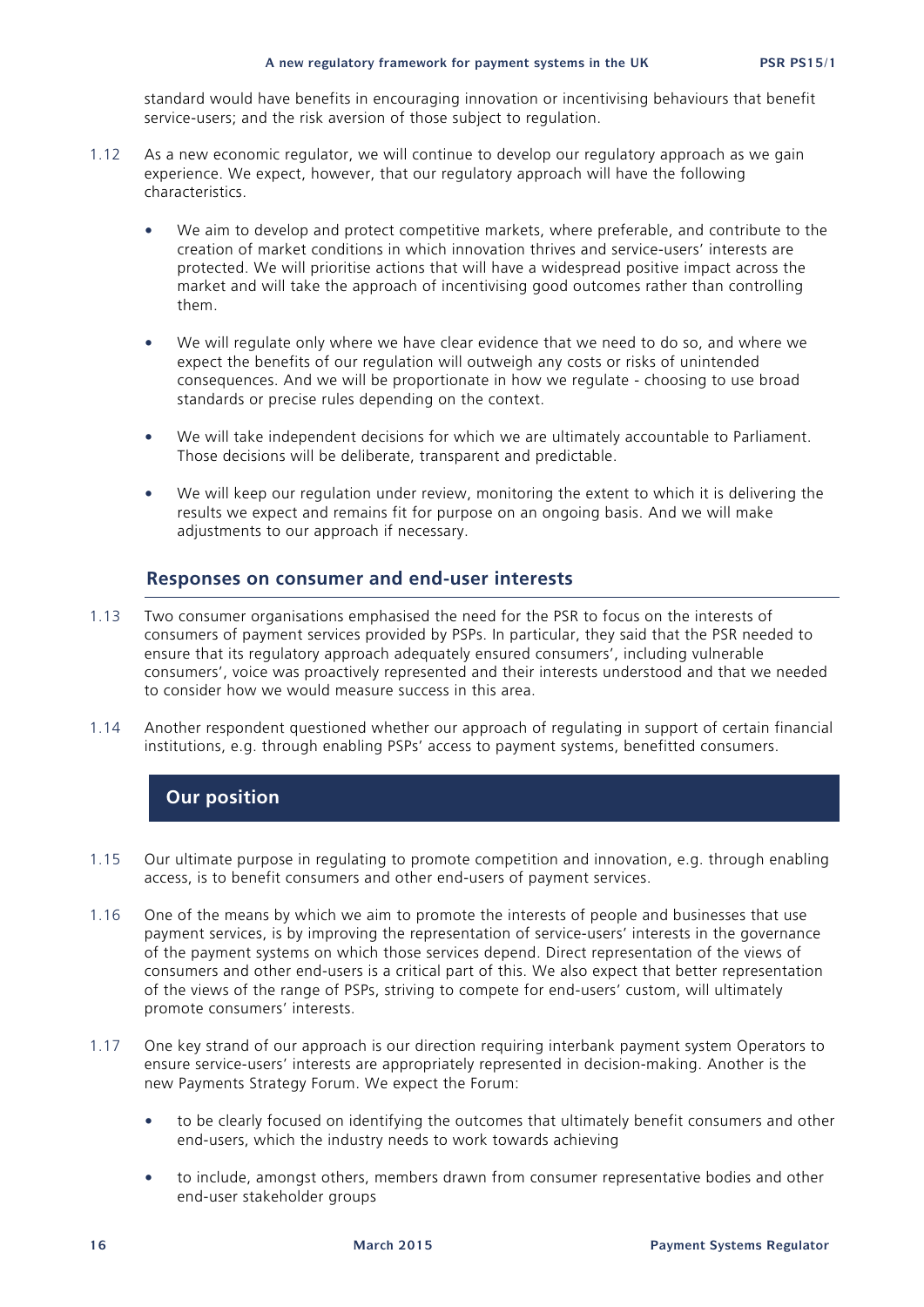- to undertake research on service-users', including consumers' and end-users', needs, to inform strategic priorities for the industry.
- 1.18 We have also established the PSR Panel, which includes members drawn from consumer representatives. The purpose of the Panel is to offer us advice and early input on the extent to which our general policies and practices are consistent with our general duties, and how we are achieving our objectives.
- 1.19 We will publish Annual Reports in which we set out what we have done to meet our aims and advance our objectives, the results, and the measures of our success in advancing our objectives. The Annual Report will also highlight our key achievements for the year. Our first Annual Report for 2014/15 will be published in the coming months.

### **Responses on burden of regulation**

- 1.20 Some respondents noted that the cumulative costs of regulation on participants should not exceed the benefits, with one warning that the costs should not be so high that they discouraged market entry or encouraged exit. One of these respondents noted that smaller participants often faced proportionately higher costs in adapting to regulatory change. Another of these respondents went on to say: *"The proposed regulatory approach appears, at this stage, to strike the right balance between driving forward effective change where it is most needed and maintaining a light touch in other areas where it is still unclear whether there are benefits to regulatory action."*
- 1.21 A few Operators argued that regulation should treat Operators in a comparable or "equal" way and should not result in competitors gaining an unfair competitive advantage.

### **Our position**

- 1.22 As part of promoting our statutory competition objective, we have taken, and will continue to take, account of the nature of competition between payment systems and between the PSPs that use payment systems. This does not mean that we need to regulate each Operator or each PSP in exactly the same way, indeed our statutory regulatory principles require us to exercise our functions in ways which recognise differences in the nature and objectives of the participants we regulate. There are differences in the structures and characteristics of different systems, and the evidence for imposing regulation is different between payment systems and PSPs.
- 1.23 More generally, we must have regard to our statutory regulatory principle that any burden or restriction we impose should be proportionate to the benefits expected to result. We have carefully considered this principle in making each of the policy decisions set out in this statement.

### **Responses on working with other regulators**

1.24 Some respondents emphasised the need for the PSR to co-ordinate with other UK and international regulators, particularly where there may be overlaps, to avoid duplication and conflicts.

### **Our position**

- 1.25 We have a statutory duty to ensure co-ordinated exercise of our functions with the Bank of England, Prudential Regulation Authority (PRA) and FCA. We have agreed a Memorandum of Understanding (MoU) with these authorities. We also expect to put an MoU in place with the CMA in due course.
- 1.26 As we said in the Consultation, we will work with other regulators and competition authorities within and outside of the United Kingdom, including the Bank of England, PRA, FCA, CMA and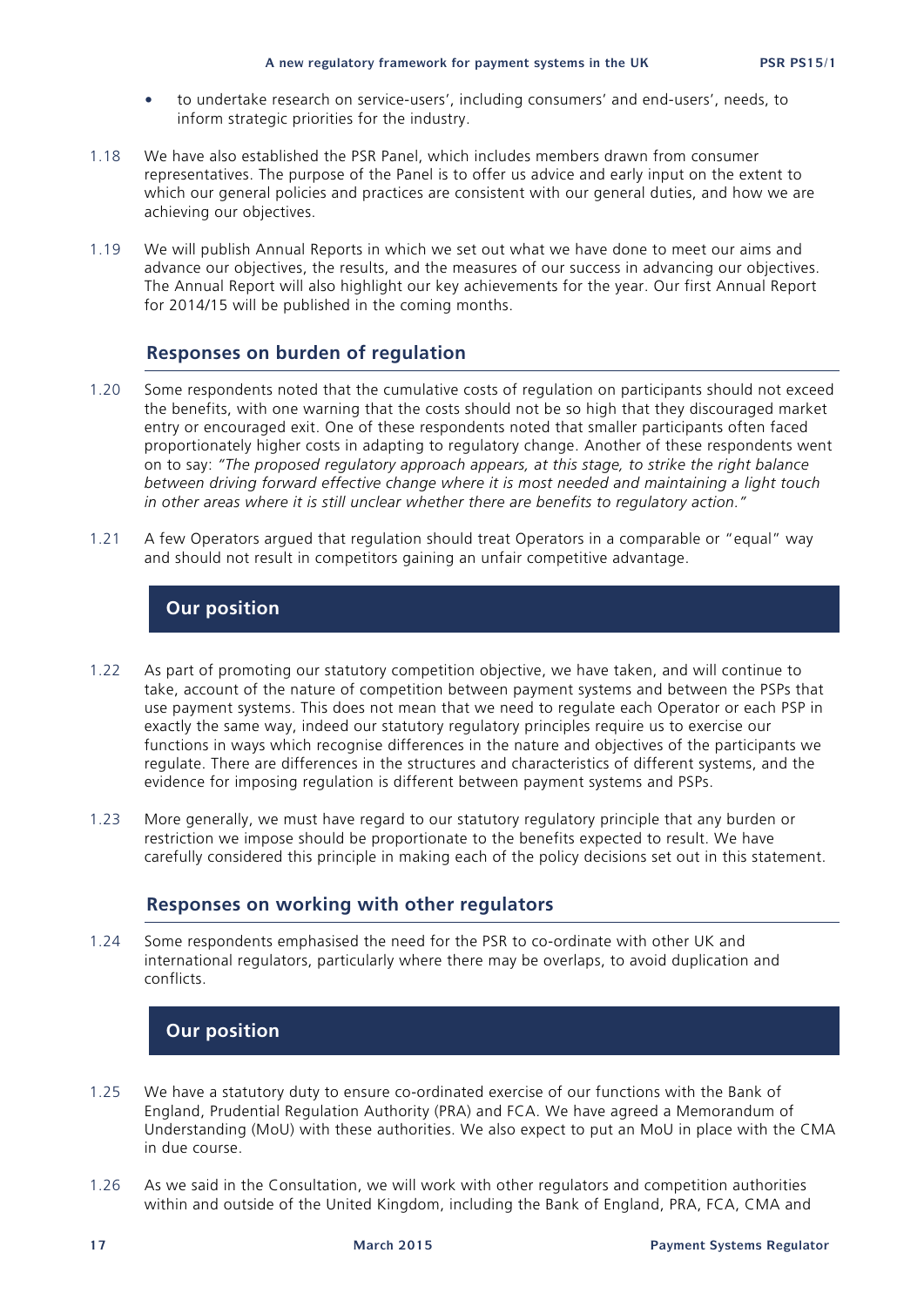the Treasury, to ensure each is able to advance its objectives. We will work with other authorities to ensure that activities are consistent and not duplicative. This includes being mindful of the regulatory burden we place on industry, for example when requiring stakeholders to respond to information requests from multiple authorities.

- 1.27 We are mindful of our obligation to have regard to the importance of maintaining the stability of, and confidence in, the UK financial system, and to the importance of payment systems in relation to the performance of the functions of the Bank of England in its capacity as a monetary authority. We will therefore continue to work closely with the relevant authorities in the financial services sector – the Bank of England, the FCA and the PRA**.**
- 1.28 We will also work with other sectoral regulators and competition authorities, for example through the UK Competition Network, European Competition Network and UK Regulators' Network, to ensure that we share experience and best practice.

### **Responses on designations**

1.29 A few respondents made comments about which payment systems should be designated.

### **Our position**

1.30 Decisions on designation of payment systems under FSBRA are for the Treasury. On 18 March 2015 the Treasury announced, in its publication "*Designation of payment systems: response to the consultation*", its decision to designate the following eight payment systems at this stage: Bacs, CHAPS, Cheque & Credit, Faster Payments Scheme, LINK, MasterCard, Northern Ireland Cheque Clearing and Visa Europe.

### **PSR Principles**

We do not intend to adopt the principles as we had proposed in the Consultation. Instead, we are making a general direction covering how participants are to deal with us, and what they must disclose to us:

• A participant must deal with the PSR in an open and co-operative way and must disclose to the PSR appropriately anything relating to the participant which could materially adversely impact advancement of the PSR's statutory objectives and duties.

This direction will apply to all participants in regulated payment systems from 30 April 2015. This will help underpin our expectations of participants, including:

- of a 'no surprises' culture, in which participants engage meaningfully and constructively with us
- that participant governing bodies will take ownership of an open and co-operative relationship with the PSR, bringing to our attention in appropriate ways the most important information we need.

We will not implement the other PSR Principles as proposed in the Consultation, but will monitor the extent to which our regulatory framework is realising the expected behaviours and remains fit for purpose on an ongoing basis.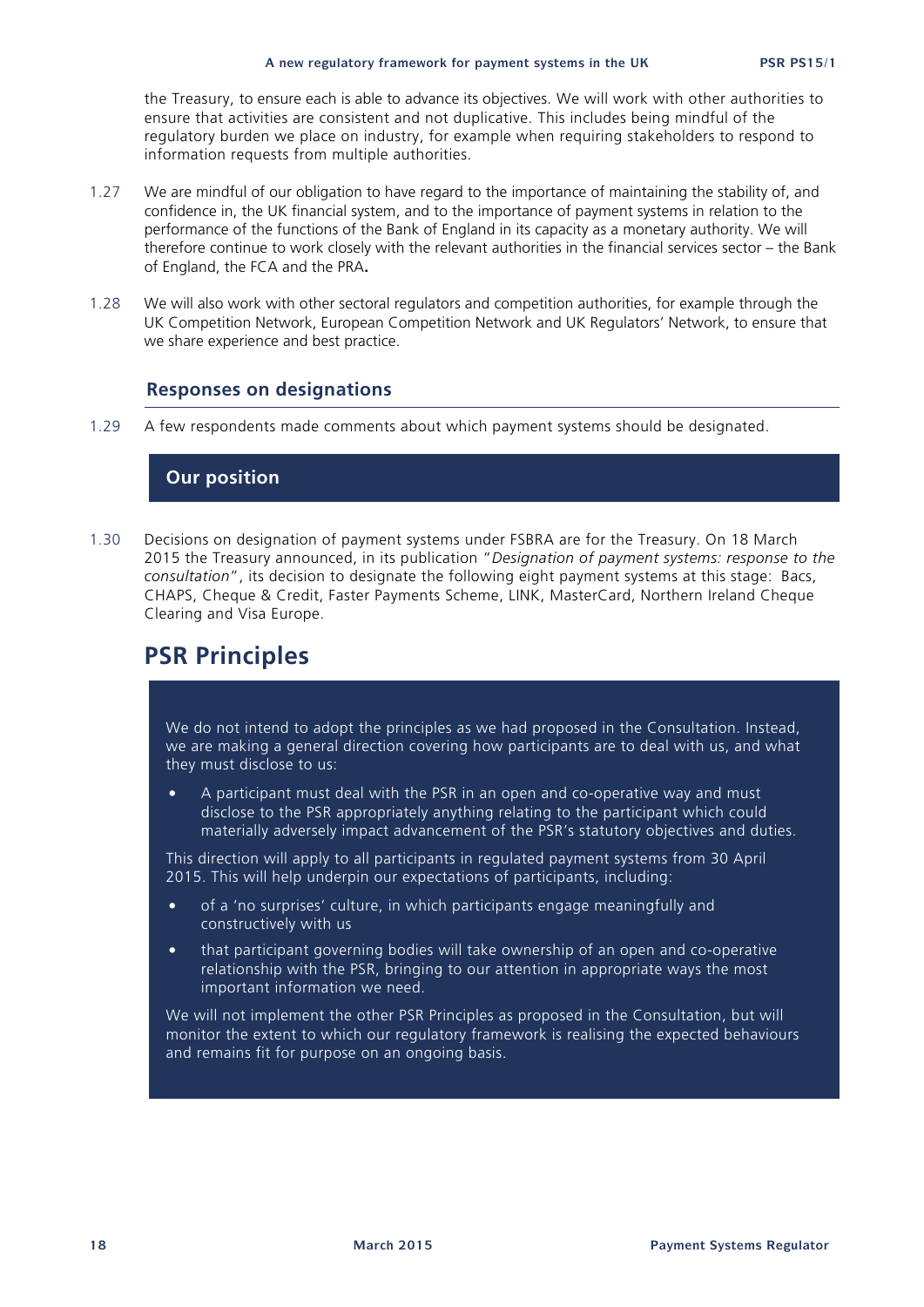### **Our proposal for PSR Principles**

- 1.31 In the Consultation, we set out our proposal to issue a direction on some general, legally-binding behavioural standards that we expected participants in regulated payment systems to comply with (our three proposed 'PSR Principles'). Two of the proposed Principles would apply to all participants, while the third would apply only to Operators and Central Infrastructure Providers.
- 1.32 The Principles were intended to enable each participant to comply with them by taking its particular circumstances into account. We expected that many participants would already be organising and conducting themselves in ways which were compliant with our proposed Principles.
- 1.33 Our proposed Principles were as follows.
	- a Principle 1: Relations with regulators A participant must deal with its regulators in an open and cooperative way and must disclose to the PSR appropriately anything relating to the participant of which the PSR would reasonably expect notice.
	- b Principle 2: Compliance A participant must observe proper standards of conduct and must refrain from activity which that participant should reasonably have expected to restrict or prevent another participant from complying with its regulatory obligations in relation to payment systems or services provided by payment systems.
	- c Principle 3: Financial prudence An Operator or Infrastructure Provider must ensure it has, or has access to, adequate financial resources to ensure that it is able to carry out its functions and activities in relation to the regulated payment system it operates in the case of an Operator, or the regulated payment system or systems whose central infrastructure it provides or controls in the case of an Infrastructure Provider, including resources to:
		- o cover potential general business losses and debts as they fall due
		- o continue operations and services as a going concern if those losses or debts materialise, and
		- $\circ$  comply with its regulatory obligations in relation to payment systems and services.
- 1.34 We also sought stakeholder feedback on whether we should consider adopting some or all of a list of additional PSR Principles, which were closely aligned to some of the FCA Principles.
- 1.35 The Consultation set out the intended benefits of our proposals and the related anticipated costs for industry.

### **Responses to the Consultation**

- 1.36 Most respondents were generally supportive of the proposed PSR Principles. Some expressed their support mainly in terms of agreement with the behaviours the Principles were intended to promote. Some others were clearer in indicating support for binding regulation of these behaviours. A few expressed their support in terms of a preference for Principles over more prescriptive rules.
- 1.37 Three respondents objected to the Principles, two strongly. Arguments for objecting to the Principles included the following points.
	- The introduction of general behavioural Principles was inconsistent with economic regulation and more in line with "conduct regulation".
	- There was insufficient evidence of harm that the Principles may address. The Principles were precautionary and inconsistent with the PSR's duty to act proportionately.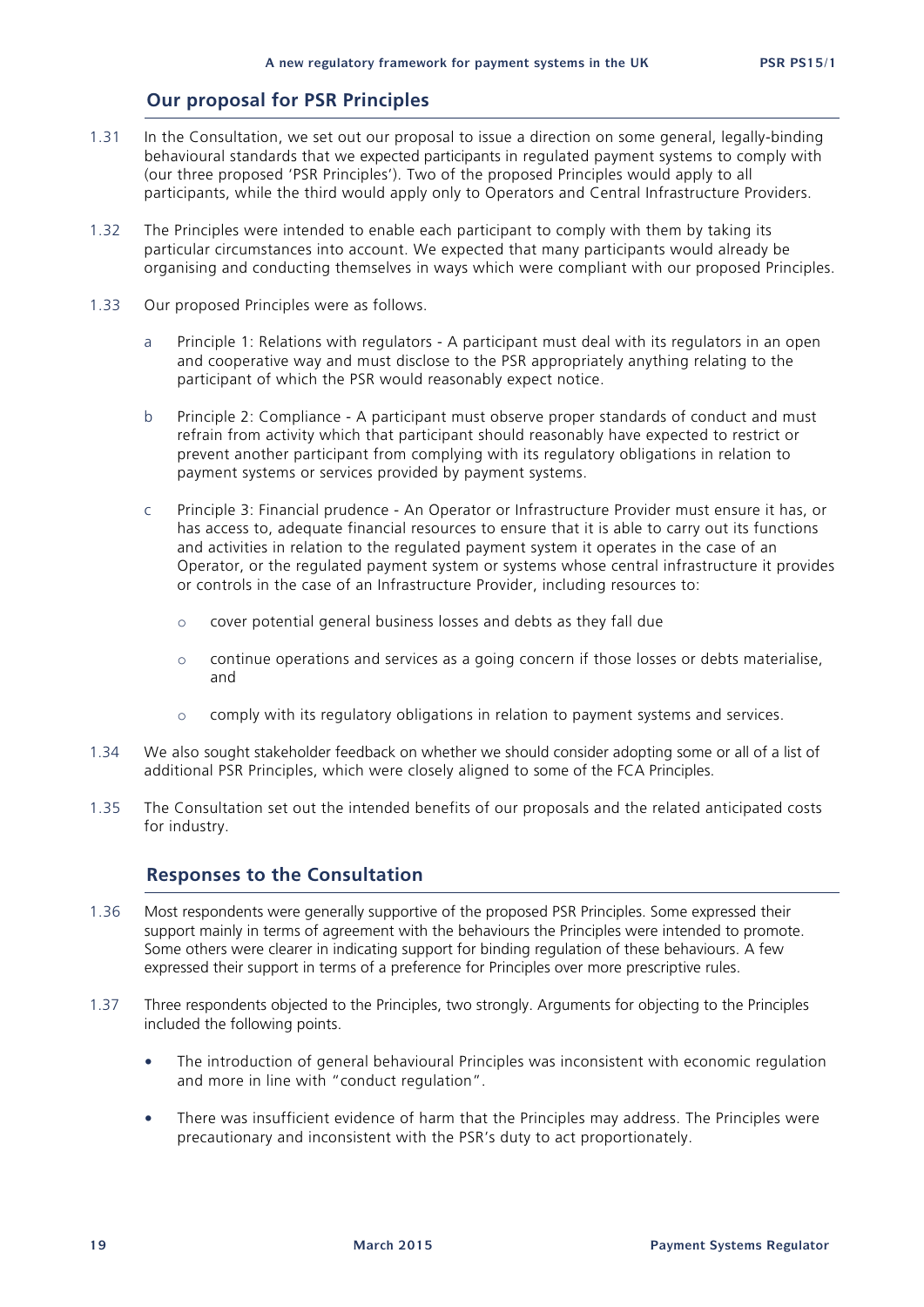- The Principles were too broad and vague, and lacked sufficient legal certainty to be enforced. They would lead to unpredictable decision-making by the PSR, giving rise to significant compliance costs for both the industry and the PSR.
- The Principles duplicated existing regulation, including the PSR's proposed directions and similar prudential and FCA Principles, and were therefore unnecessary. This argument was also echoed by a few other respondents.
- 1.38 One of these respondents argued that the PSR did not have the power under statute to direct compliance with general principles.
- 1.39 Some respondents said they needed more information about the PSR's expectations, and others about how we would ensure compliance with one or more of the Principles. A few respondents highlighted the risk of duplication between the Principles and other regulatory regimes, calling for consistency and clear demarcation.
- 1.40 While most respondents commented generally on the proposed Principles, a few respondents also made specific observations about individual Principles, as set out below.

### **Principle 1 - relations with regulators**

- 1.41 One of the respondents that objected to the Principles argued that Principle 1 risked leading to 'over notification' by Operators, wasting the resources of both Operators and the PSR. They said that the PSR ought to develop more specific disclosure rules. Another respondent said that Principle 1 had the potential to be unduly onerous.
- 1.42 A few respondents expressed concern that Principle 1, and the PSR's expectation of a 'no surprises culture', should not result in participants having to disclose commercially sensitive information to the PSR, including for example information about new products ahead of launch.
- 1.43 One respondent said there could be confusion about what needed to be disclosed to the FCA as a "conduct regulator" as opposed to what needed to be disclosed to the PSR as an economic regulator. Another respondent raised concerns about the application of Principle 1 to relations with other regulators, which may not themselves impose the same requirements, and proposed that the reference to "its regulators" be replaced with "the Payment Systems Regulator".
- 1.44 A few respondents requested guidance on the information that they should disclose.

### **Principle 2 - compliance**

- 1.45 One of the respondents that objected to the Principles said that the PSR needed to identify the concerns Principle 2 was designed to address, otherwise that Principle would be 'unnecessary and disproportionate'. They said the PSR should use targeted measures to address any identified concerns.
- 1.46 Another expressed concern that Principle 2 would be overly burdensome if it made Sponsor Banks responsible for ensuring compliance by those PSPs to whom they were providing Indirect Access.

### **Principle 3 - financial prudence**

- 1.47 One respondent noted that Principle 3 appeared to be akin to a minimum capital requirement. A few respondents highlighted duplication between Principle 3 and obligations under CPSS-IOSCO. One respondent queried how compliance with Principle 3 would be measured.
- 1.48 Another respondent argued that, depending on the financial resources required under Principle 3, "*there is the potential that the number of suppliers/operators will reduce due to the onerous financial restrictions imposed*".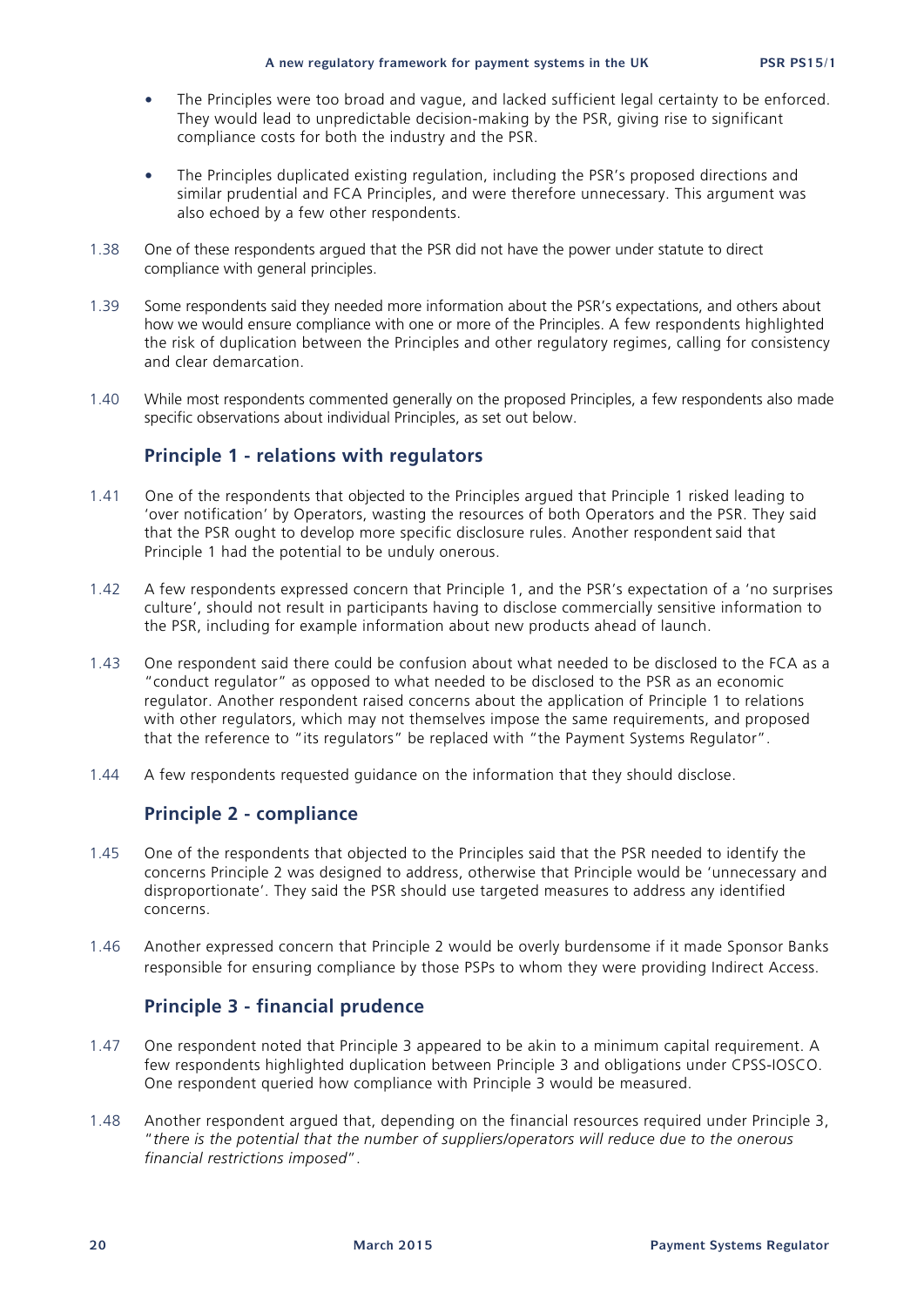### **Additional Principles**

1.49 While the majority of respondents on this issue expressed support for additional Principles, many respondents either rejected additional Principles as unnecessary and duplicative of existing obligations, or expressed doubts that the PSR needed to implement additional Principles given the FCA's existing Principles.

### **Our position**

- 1.50 We welcome the widespread support for the behaviours that the three proposed PSR Principles aim to promote.
- 1.51 We are clear that we have the power under statute to issue a general direction requiring compliance with general behavioural standards of this kind.
- 1.52 We note some respondents' clear support for binding regulation in relation to these behaviours. At the same time, we agree with those respondents who emphasised that such regulation needs to be proportionate to our needs and to be effective, needs to take into account potential unintended consequences. We have therefore considered carefully each of the three Principles in light of the responses received.

### **Principle 1- relations with regulators**

- 1.53 Principle 1 was intended to reinforce the expectation we set out in the Consultation of a 'no surprises' culture, in which industry participants engaged meaningfully with us.
- 1.54 For the PSR to be effective and proportionate, it needs the governing bodies of participants to take ownership of building an open and co-operative relationship with us, informing us in a timely way of issues that may significantly affect the advancement of our objectives, and that may require us to take action.
- 1.55 The PSR needs the information it receives, including in response to information requests, to be truthful, accurate, complete and not misleading.
- 1.56 Regulation in this area would give us additional options of taking enforcement action, for example if untruthful or misleading information was provided to us. Appropriate regulation could therefore contribute to underpinning and supporting the industry behaviours we wish to see.
- 1.57 At the same time, we recognise a risk that regulation in this area could inadvertently encourage a tick-box 'compliance culture' rather than board-level ownership of the relationship with the regulator. This might include over-notification, non-targeted duplication of disclosure to us of information disclosed to the FCA or Bank for other purposes and which is not relevant to us, and more generally, unnecessary burdens.
- 1.58 We therefore propose to implement a general direction (Direction 1) on relations with the PSR, based on the proposed Principle 1, but with some revisions and refocusing of the wording as follows:

*"A participant must deal with the PSR in an open and co-operative way and must disclose to the PSR appropriately anything relating to the participant which could materially adversely impact advancement of the PSR's statutory objectives and duties."*

1.59 This clarifies that it is relations *with the PSR* that are the subject of this direction, making it clear that we are not overseeing how participants interact with other regulators. The direction also better focuses on the information needed by the PSR to identify *risks to the advancement of our statutory objectives and duties* and thus areas where regulatory action may be needed. This reduces the risk of unnecessary burdens and duplication, and focuses the scope of the direction on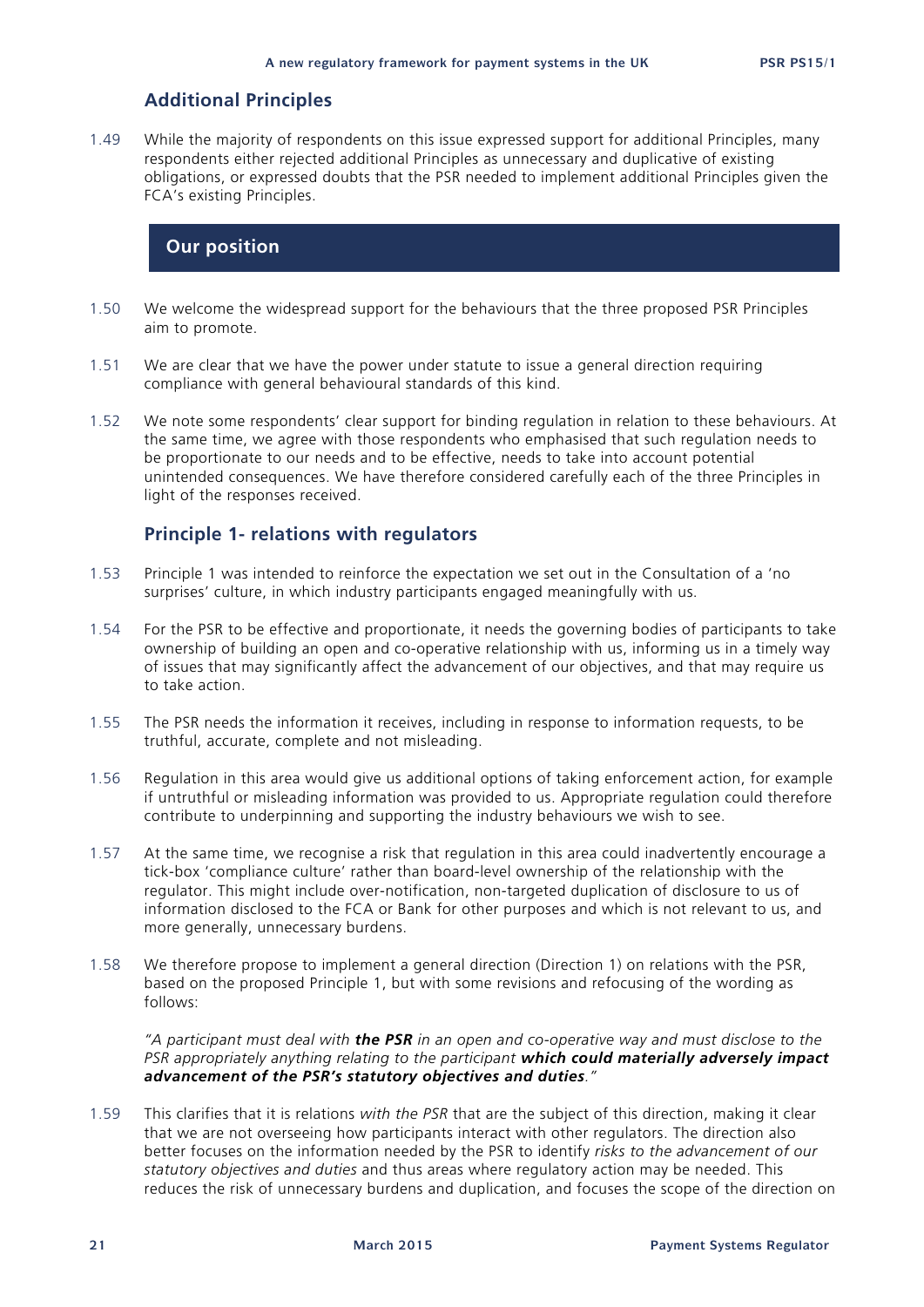PSR-specific matters. We consider this direction is appropriate and proportionate to the expected benefits.

- 1.60 This direction will apply to all participants in regulated payment systems from 30 April 2015. The PSR's statutory objectives and duties referenced in Direction 1 include those set out in FSBRA (sections 49-52) as well as under other legislation that we are the competent authority for.
- 1.61 Alongside this direction we are clear that we:
	- expect a 'no surprises' culture, and participants to engage meaningfully and constructively with us
	- expect participant governing bodies to take ownership of an open and co-operative relationship with the PSR, bringing to our attention in appropriate ways the most important information we need
	- do not expect participants to notify us of the minutiae of running their businesses we rely on them to exercise sound judgement in determining the developments or changes that could materially adversely impact advancement of our statutory objectives, and to tell us why they are sending us particular information.

### **Principle 2 – compliance**

- 1.62 Given the significant links and relationships that exist both horizontally and vertically within the payments industry, we recognise that there is the potential for the conduct of one participant to interfere in the affairs of another participant. We expect industry participants to behave appropriately, including not preventing another participant complying with its regulatory obligations, and to be responsible for their own behaviour.
- 1.63 However, we also recognise that, irrespective of whether a binding Principle 2 is adopted or not:
	- participants must comply with our directions
	- we have the powers to issue a specific direction, if it was proportionate and necessary to do so, for example to require a participant to take specific action or refrain from taking specific action.
- 1.64 On balance, after considering all the responses received, we have decided that it is not necessary at this time to implement Principle 2 as a legally-binding obligation, in particular given the risk that to do so may have unintended consequences. In particular, it might reduce the accountability of Operator governing bodies for ensuring compliance with their regulatory obligations, which is something we are keen to encourage.
- 1.65 We have therefore decided not to implement Principle 2.

### **Principle 3 – financial prudence**

- 1.66 Legislation requires us to have regard to the importance of maintaining the stability of, and confidence in, the UK financial system, and we recognise the importance of Operators and Central Infrastructure Providers in this regard. After considering responses, we acknowledge that stability of the financial system, including of individual payment systems, is a more direct focus of other regulators, and we accept that Principle 3 may not be a very good fit with our remit as an economic regulator.
- 1.67 In addition, we note that CPSS-IOSCO Principles contain similar recommendations, to which Bacs, CHAPS and FPS must already have regard, and which C&C has told us they voluntarily take into account as well, while Card Operators are subject to rules about how they manage business and financial risks under the ECB's *'Oversight Framework for Card Payment Schemes'*. We also consider that Direct PSPs and shareholders, in any case, have incentives to ensure the continued financial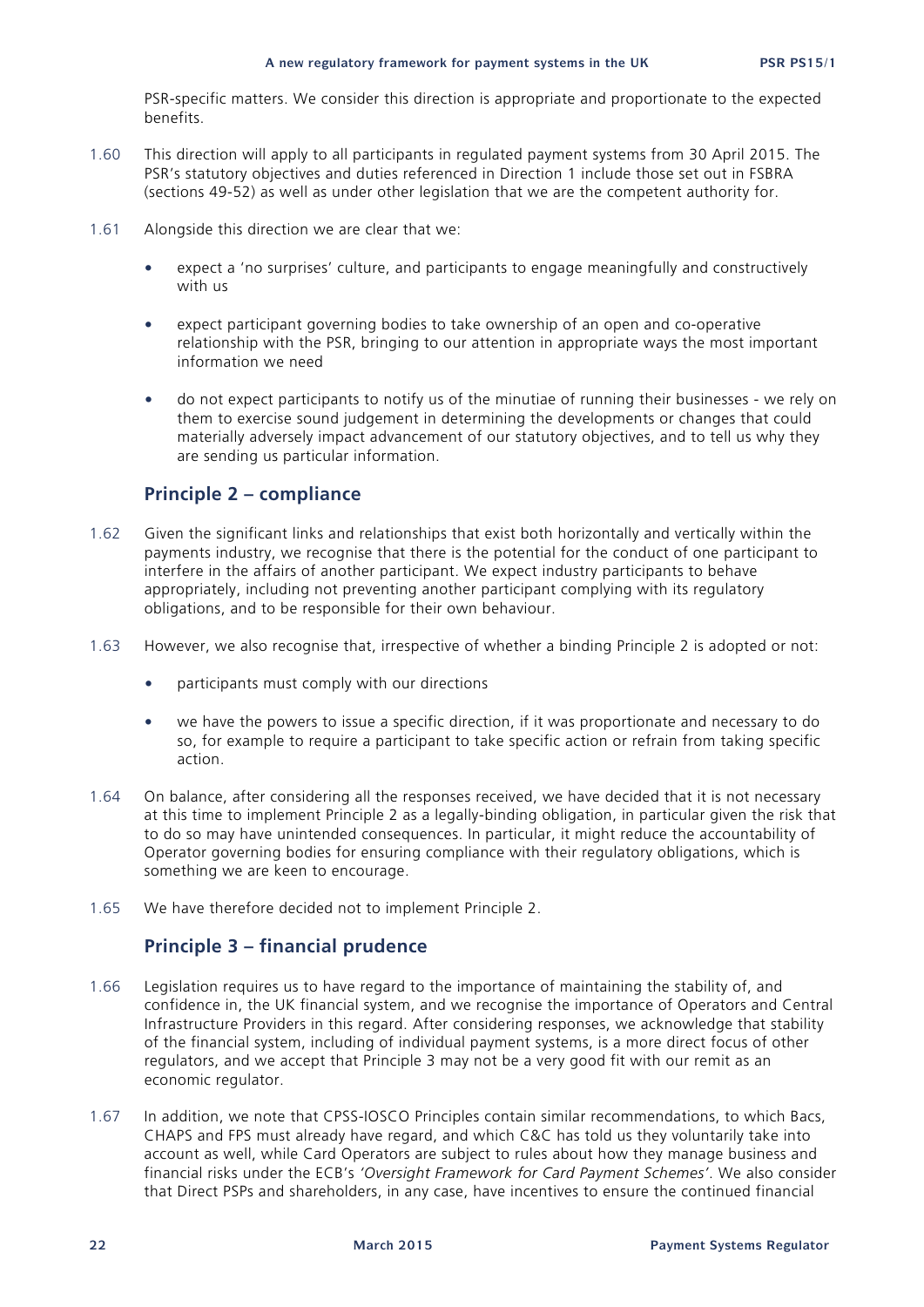viability of Operators and Infrastructure Providers they have interests in. We also recognise the risk that Principle 3 imposes capital or liquidity requirements.

1.68 As a result, we have decided not to implement Principle 3.

### **Additional Principles**

- 1.69 We note the mixed views on the case for additional principles. Having considered the responses, we do not consider we have sufficient evidence at present of a need to implement any of the additional principles.
- 1.70 We will monitor the extent to which our regulatory framework is realising our expected behaviours and remains fit for purpose on an ongoing basis.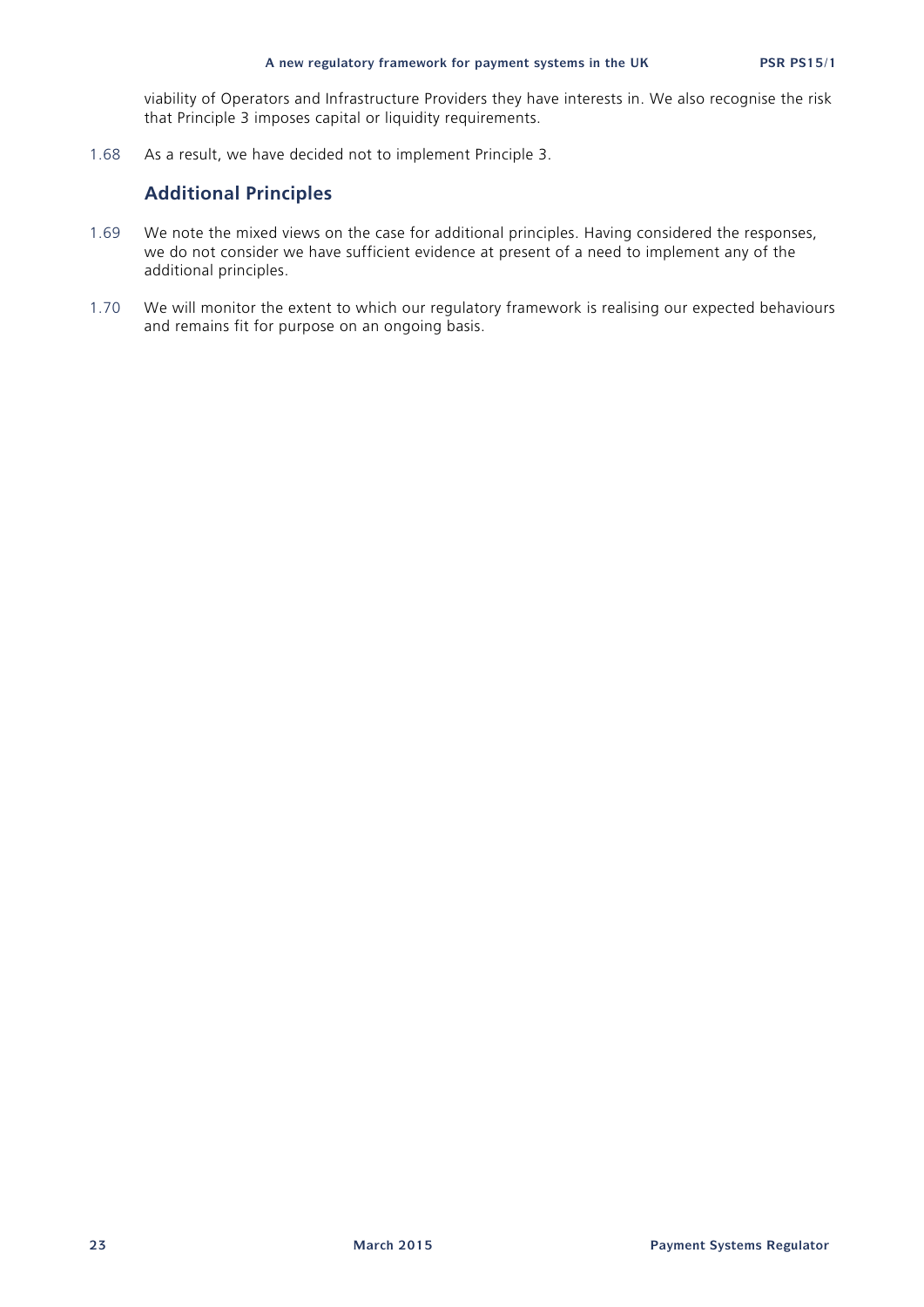# **2 Payments industry strategy and areas for collaboration**

We will establish a new process for industry strategy-setting through a Payments Strategy Forum, as proposed in the Consultation. The Forum will include a wide range of industry and service-user stakeholders and will develop and agree strategic priorities for the longterm development of payment systems where the industry needs to work together.

We will control the setup of the new Forum, and will hold the industry to account for the Forum's success. If the strategy-setting process is ineffective, or industry delivery of agreed priorities is too slow, then we will consider intervening.

This new process will be an opportunity for industry and service-users jointly to develop their own strong vision for the future of payments, to drive innovation and enable new and improved services for users. The Forum will operate only where the industry needs to work together and is not intended to replace commercial innovation.

### **Our proposal on industry strategy development and setting**

- 2.1 In the Consultation, we highlighted the need for effective industry-wide strategy development, setting, co-ordination and planning. We set out our view that while industry has collaborated effectively in some respects, it has had difficulty in agreeing strategy and driving forward change. Particular concerns included the capacity of the industry to plan ahead, the level of stakeholder involvement or influence in strategy-setting, and the effectiveness of processes for strategy development. We said these factors may have slowed the pace of innovation in UK payment systems, and this may have impeded the development of new payment services for consumers and other end-users. To address this we proposed a new approach to industry strategy development in areas where industry working together was necessary or desirable.
- 2.2 We set out proposals to drive the process for the development of industry strategy. Our preferred option was to work with industry to design and launch a new Payments Strategy Forum. The Forum would discuss, develop, determine and agree strategic priorities for the long-term development of payment systems in the UK. The Forum would also allow a wide range of industry stakeholders and service-users to participate in the development of industry strategy, facilitating the development of new or improved services provided by payment systems.
- 2.3 To ensure that the Forum had the right drive and focus we said that we would initially provide the secretariat and set some guiding principles for its operation. We would also appoint the independent chair. To assist us in the design of the Forum, we proposed to convene a Working Group consisting of industry stakeholders and service-users.
- 2.4 We identified two alternative approaches to setting payments industry strategy, but favoured the option which involved the PSR establishing the Forum as being the most proportionate and appropriate approach, as well as the one most consistent with our objectives and regulatory principles.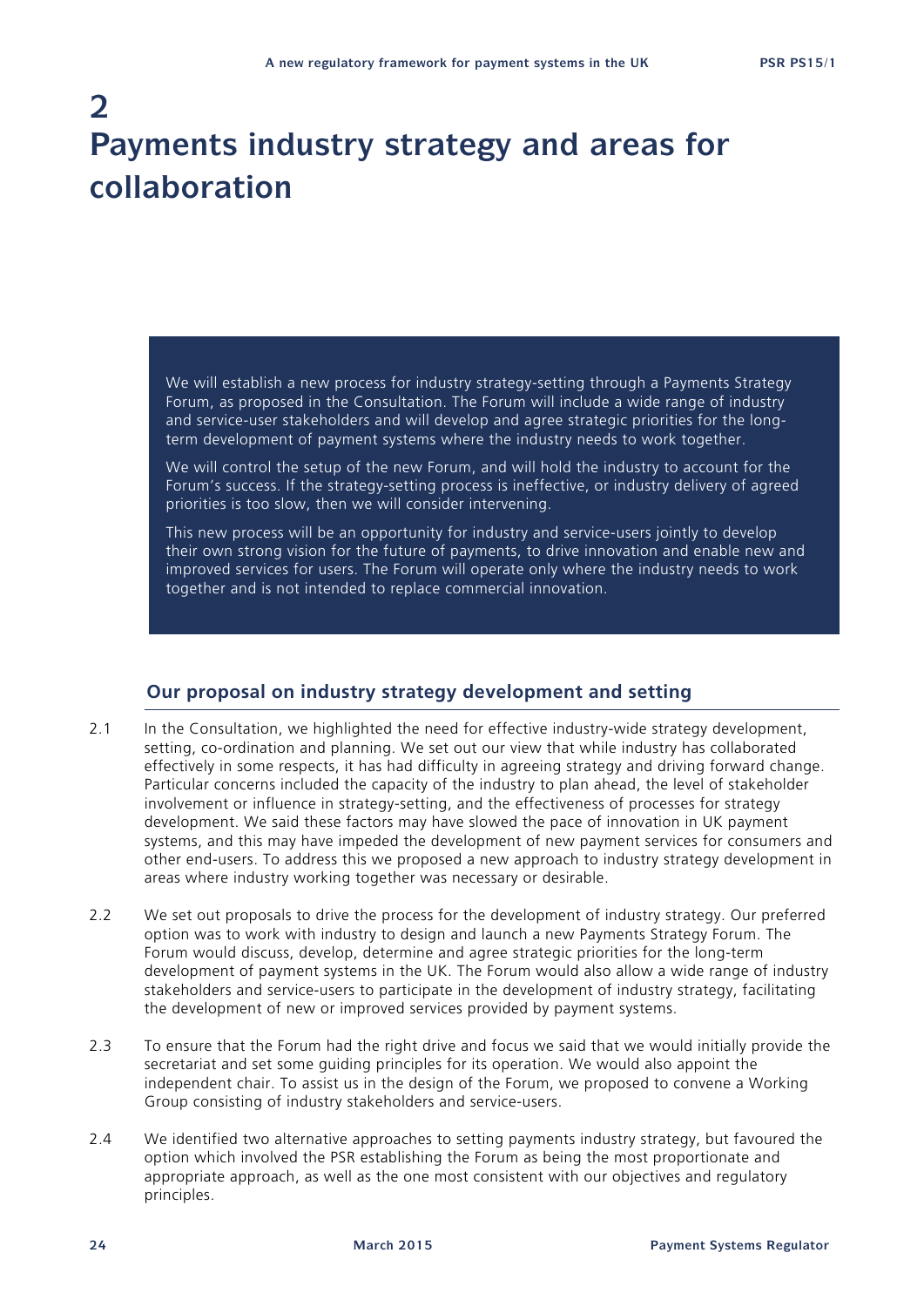2.5 In the Consultation we also noted a number of infrastructure-related themes that had emerged from previous industry reviews and consultations, and asked what other infrastructure-related themes should be considered by the Forum.

### **Responses to the Consultation**

- 2.6 Most respondents supported our proposal for a new approach to industry strategy development and our preferred option of a new Payments Strategy Forum.
- 2.7 One respondent did not support our proposal, arguing that the Forum was not necessary and proportionate in relation to card systems, saying that there was insufficient evidence of failure to collaborate, and of service-users being unable to influence Card Operators' strategy, to justify a new approach. This respondent also suggested that we should have considered other options which may have been more proportionate, for example establishing ad-hoc issue-specific working groups or using our statutory Panel to strengthen participation of a wider range of stakeholders.
- 2.8 The same respondent also suggested that any binding decisions made by the Forum could cut across our innovation and competition objectives, and would amount to the PSR improperly delegating its functions to the Forum.
- 2.9 A few respondents suggested that we should take a more prescriptive approach, expressing a preference for the PSR to set high-level priorities, or strategy, for the industry. They argued that this was needed because of the large number of stakeholders and the potential for decisions to be dominated by large banks. One of these respondents made a distinction between the PSR setting the high-level priorities for the industry, but not setting strategy for the industry.
- 2.10 Many respondents mentioned the challenges of securing effective engagement and agreement across a broad group of stakeholders, with some highlighting the need not to give undue weight in discussions to incumbents. Some respondents, while supporting the option for a Payments Strategy Forum, suggested that we should take a stronger role in steering the Forum.
- 2.11 Some respondents requested further clarity about the details of how the Forum would operate. Many raised issues that they thought should be taken into account in the design of the Forum. Many also made specific suggestions for the Forum's design. Common themes which have implications for the design of the Forum included:
	- ensuring the Forum is effectively constituted and operated, with broad, balanced and appropriate representation, while keeping the Forum workable and establishing processes for enabling agreement to be reached
	- the benefits of building on existing collaborative arrangements and past successes, ensuring the Forum complements current industry activity, for example around projects already in progress
	- the need to be mindful of the resource implications and other costs of involvement for participants, particularly smaller institutions
	- the PSR should have a role in evidence gathering to inform the work of the Forum.

### **Our position**

2.12 There was broad support for our proposal to establish a new Payments Strategy Forum. Having considered the responses received, we continue to support our assessment that establishing the Forum, as we proposed in the Consultation, is the most appropriate and proportionate way to help ensure more effective and inclusive industry-wide strategy setting. We have therefore decided to proceed with establishing the Forum as proposed in the Consultation.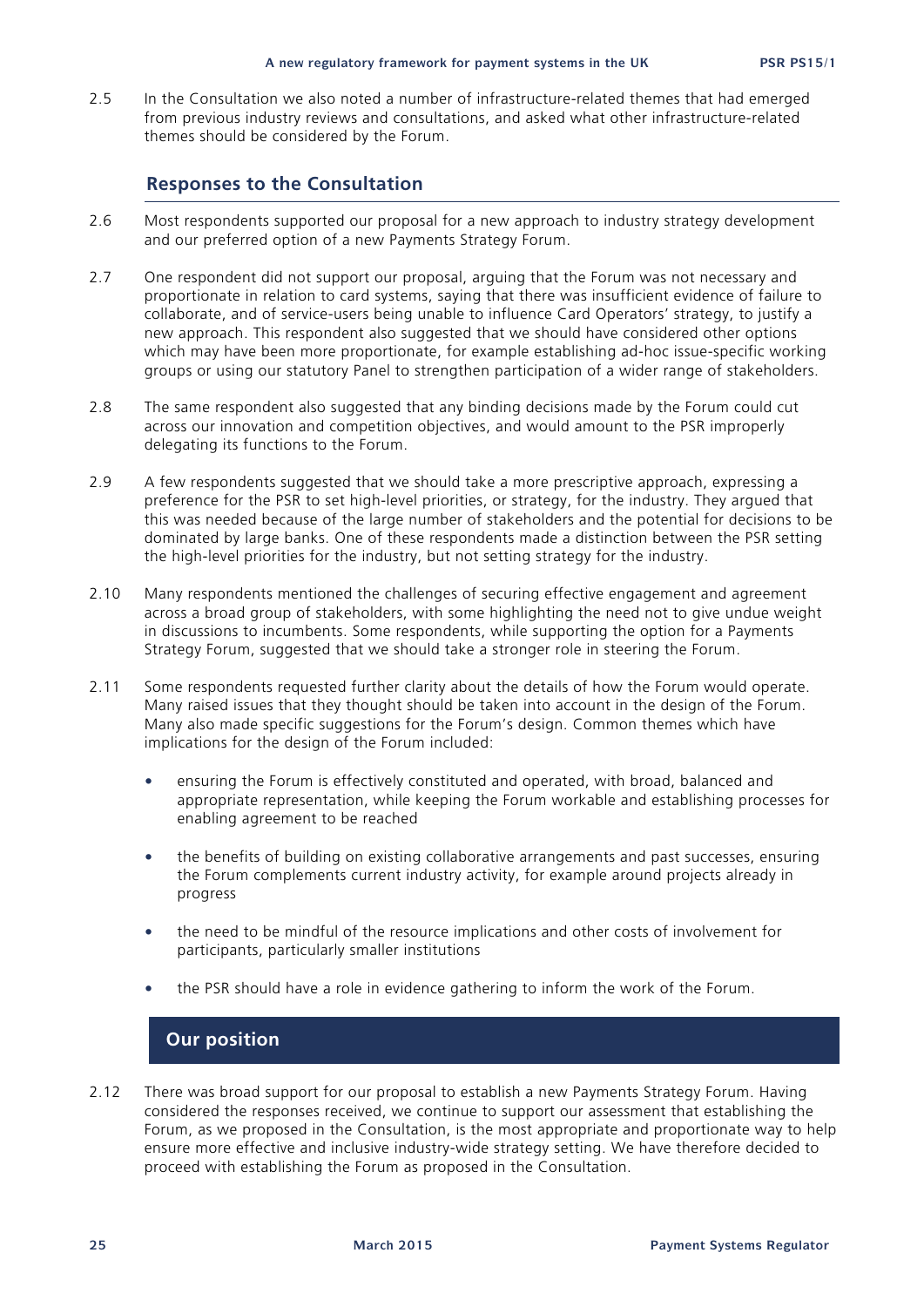- 2.13 The purpose of the Forum is to discuss and agree strategic priorities for the development of payment systems. We have not proposed that the Forum's decisions should be binding and we are not delegating any of our duties to the Forum.
- 2.14 We note that one respondent argued the Forum was not necessary and proportionate in relation to card systems, suggesting the alternatives of ad-hoc issue-specific working groups or using our statutory Panel to strengthen stakeholder participation.
- 2.15 Given the significant and growing share of payments that are made using cards, we consider that any payments strategy would benefit from input by card system participants. While there will be no obligation to participate in the Forum, we believe it also represents an opportunity for card system participants to engage in a coherent way with a broad range of stakeholders on issues that will affect them.
- 2.16 We acknowledge the suggestion for ad-hoc issue-specific working groups and we note this approach has been taken by other regulators, for example Ofcom, to discuss discrete issues such as 'switching', non-geographic numbers or wholesale line-rental. Under our proposal, we envisage that similar working groups might be commissioned or established to work on particular issues. However, we also consider that there are important benefits to having an over-arching Forum which meets on an ongoing basis, considers payment systems in the round, and remains in existence for longer than individual projects. The Forum can develop a coherent and holistic view of strategy, particularly in the interdependent and rapidly evolving payments environment, maintain momentum to drive forward payments strategy, and can review and assess the success of individual projects over time.
- 2.17 The role of the PSR Panel is defined in legislation, and is different from, and could not replace, the Forum. It has a more formal, wider role advising the PSR on the full range of policies and practices that the PSR uses to discharge its statutory duties.
- 2.18 We note some respondents' suggestions that the PSR should play a more prescriptive role, either by setting strategy or by steering the Forum.
- 2.19 We do not consider the PSR is well placed to set strategy or priorities for the industry. Industry has the knowledge, experience and resource to develop new solutions and new ways of working, to meet users' needs. We therefore consider that the industry and service-users should retain ownership of and accountability for developing industry strategy and priorities.
- 2.20 The PSR's role is to establish the process for strategy development and setting, through the Forum. The PSR will control the set-up of the Forum, and will hold the industry strongly to account for the Forum's success. We will actively support the independent chair, to ensure that the interests of all service-users are given sufficient prominence and that timely progress is made.
- 2.21 We expect the Forum to produce an initial set of agreed strategic priorities for the industry within a year of its first meeting. We plan to undertake a joint review, with the Forum's independent chair, of the operation of the Forum after a year.
- 2.22 We do not intend that the Forum duplicates arrangements aimed at delivery or implementation. Ownership and accountability for delivery will remain the responsibility of Operators, other participants and collaborative industry bodies - who have the relevant experience, expertise and resources. But progress will be monitored by the Forum and we expect the Forum to publish reports on progress from time to time.
- 2.23 If the strategy development and setting process is ineffective, or if industry delivery of agreed priorities that further our objectives is too slow, then we may take action. If necessary and proportionate, this could include making general or specific directions on industry participants.

### **Design of the Forum**

2.24 Many respondents gave feedback and suggestions on the design of the Forum and how it could work.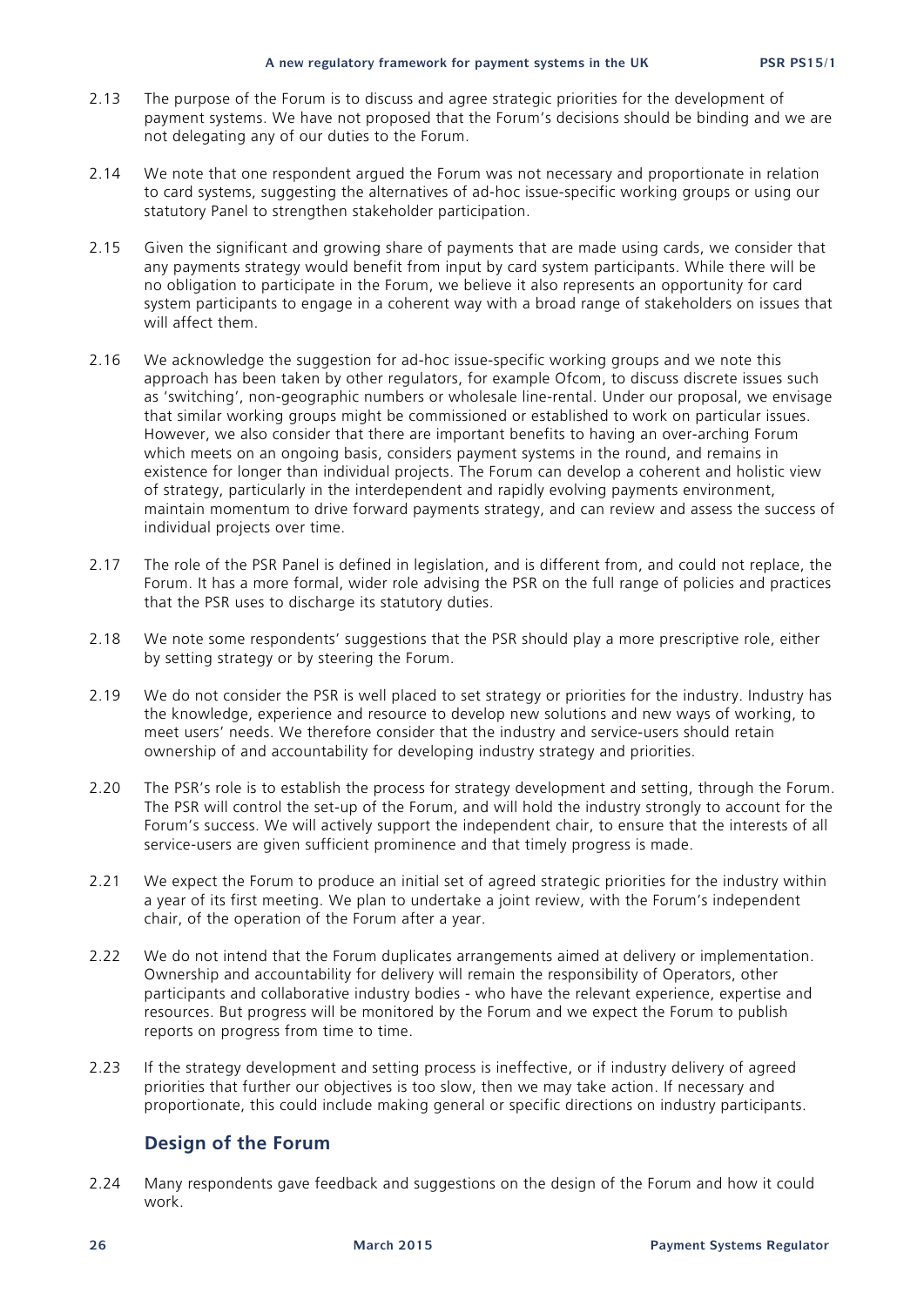- 2.25 In the Consultation we set out guiding principles and proposed to develop the detailed design in collaboration with a Working Group of industry stakeholders and service-users. We note respondents' feedback and suggestions and we are using these to inform the Working Group's considerations.
- 2.26 We have selected the members of the Working Group, drawn from a broad range of stakeholder groups following an open invitation. The first meeting of the Working Group was held on 23 February with further meetings planned for March and April. The discussions to date in the Working Group have been without prejudice to the policy decisions set out in this statement.

### **Areas for collaboration**

- 2.27 The following are the areas that were most often highlighted by respondents as requiring a level of industry co-ordination and needing inclusion in the process for developing and setting industry priorities:
	- CASS and ANP
	- richer data
	- Payment Services Directive revisions (PSD2) and third party payment services
	- consolidation or interoperability of payment systems
	- data security
	- identity assurance.
- 2.28 Other areas were also mentioned, including the work on world class payments. We note that there is existing activity, by the FCA or by the industry, to consider and develop a number of these areas. It is important that progress in these areas continues appropriately. We, and the Forum once it is established, will need to consider the role of the Forum in relation to these and other areas of activity.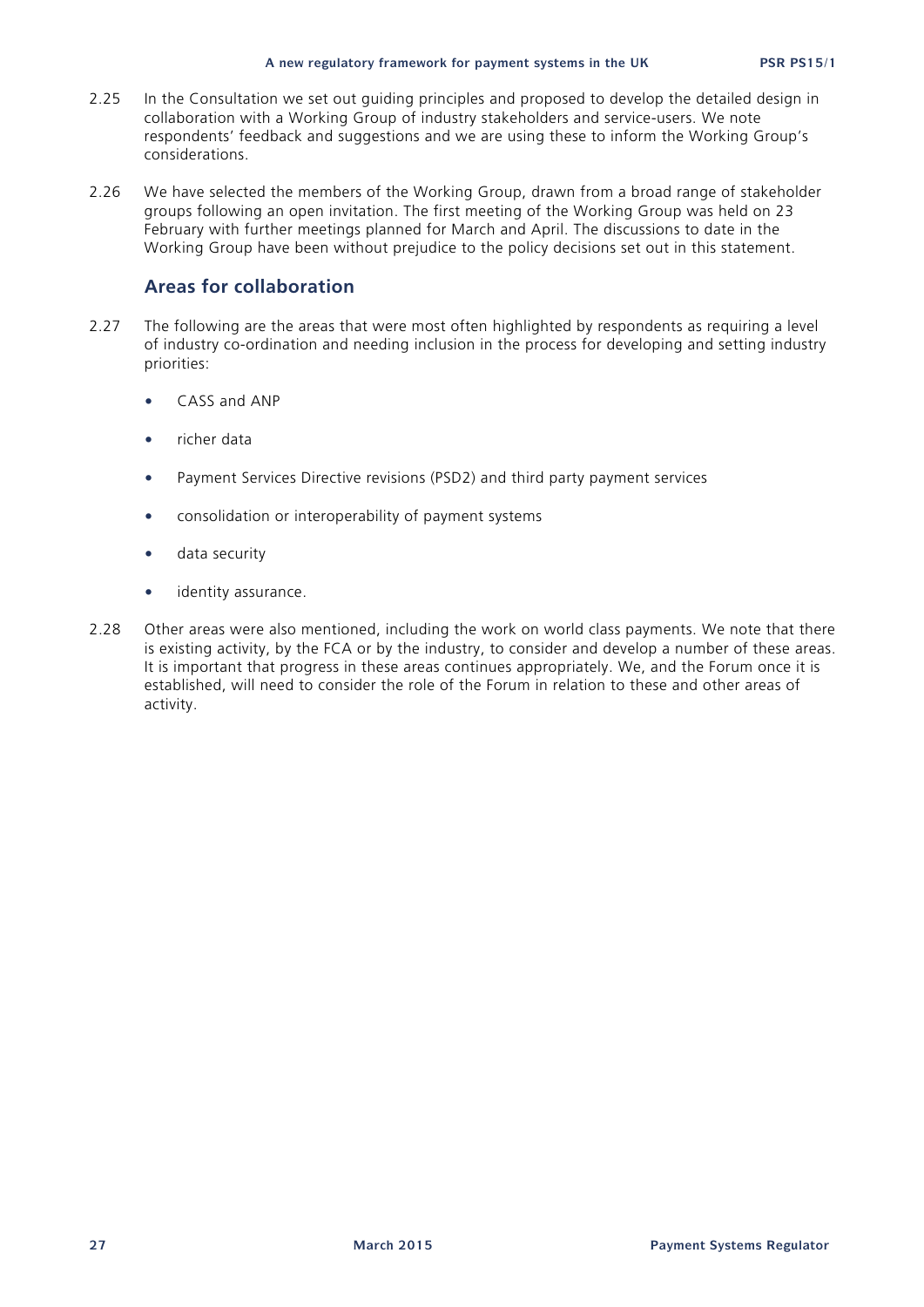# **3 Ownership, governance and control of payment systems**

### **Representation of the interests of service-users**

Payment systems must work in the interests of those who use them. Governance processes need to give a meaningful opportunity for service-users to influence decision-making which affects them and their needs.

We have decided to make a general direction requiring Interbank Operators (except NICC) to ensure appropriate representation of service-users' interests in the decision-making processes of their governing bodies. We will require Interbank Operators to comply with our direction from 30 September 2015 and provide an annual compliance report, with the first due by 31 October 2015.

We are not, at this stage, requiring Card Operators to comply with the service-user direction. Instead we will consider further the extent to which the interests of service-users are appropriately represented in Card Operators' decision-making and the appropriateness of regulatory intervention during our work on card systems.

### **Our proposal on the representation of the interests of service-users**

- 3.1 In the Consultation, we set out a proposal to require appropriate representation of the interests of service-users in the decision-making processes of regulated payment systems. We made this proposal because concerns had been raised with us by service-users that their views were not appropriately represented or taken into account in the decision-making processes of Interbank or Card Operators.
- 3.2 We proposed to make a general direction requiring both Interbank and Card Operators (except NICC) to put measures in place for the appropriate representation of service-users' interests at board<sup>1</sup> level in their decision-making processes. We proposed that this direction would come into effect from 30 September 2015. We did not consider it appropriate or proportionate at this time to impose a requirement relating to representation of service-users on NICC.
- 3.3 In addition, we proposed to require Operators to submit annual compliance reports, with the first due by 31 October 2015. This would include a self-assessment of how the interests of serviceusers were represented in the decision-making of Operators' governing bodies, details of engagement with service-users, consideration of views expressed by service-users about the representation of their interests and anticipated engagement with service-users for the year ahead.

<sup>1</sup> Our direction refers to 'governing body' rather than board; this approach is intended to be neutral in terms of the specific corporate form of the Operator and to focus on the body which governs the operation of an individual payment system. It captures the boards of Interbank Operators and the equivalent decision-making body for the unincorporated LINK Scheme i.e. the Network Members Council.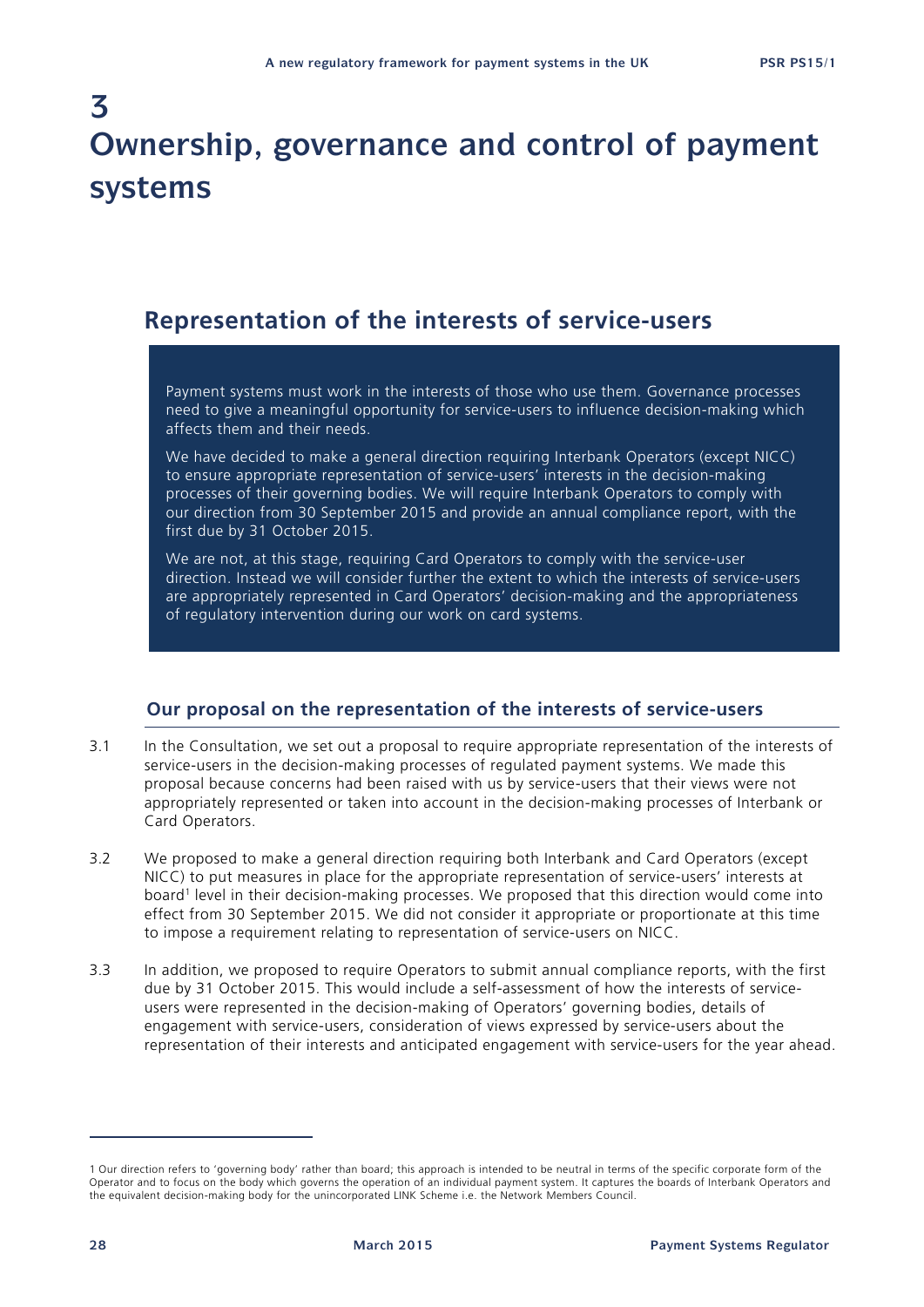### **Responses to the Consultation - representation of the interests of serviceusers**

3.4 As there were significant differences of views on whether our direction should apply to Card Operators, we have set out the comments relevant to Interbank Operators and to Card Operators separately below.

### **Application to Interbank Operators**

- 3.5 The majority of respondents supported our proposals to improve service-user engagement and ensure appropriate representation of service-users' interests in Operators' decision-making. The majority of respondents, including all but one of the Interbank Operators and most of the major banks, supported the proposed direction being applied to Interbank Operators.
- 3.6 Some respondents suggested that our direction should go further, for example requiring Operators to understand service-user needs in more detail, defining the timescale and criteria for assessing compliance, or requiring the results of any compliance review to be made public. Several submissions commented on the difficulty of engaging with diverse service-user groups and the costs of doing this effectively. One organisation said there was a need to ensure that representative bodies do in fact speak on behalf of service-users.
- 3.7 A few respondents suggested that we had underestimated the difficulties and costs of our proposals, but these concerns were not shared by the Interbank Operators to whom the proposed direction would actually apply.

### **Application to Card Operators**

- 3.8 Some card payment system participants, including Card Operators, strongly disagreed with our proposal to apply the representation of service-users' interests direction to Card Operators. Card Operators argued that the direction was unnecessary because they already take service-user needs into account. One explained that it saw understanding the needs of service-users as "absolutely fundamental" to its business. They also gave examples of mechanisms they already have in place to take account of service-users' views, such as mechanisms to secure continual feedback from end-users including dialogue with individual retailers, retailer groups and consumer groups.
- 3.9 Many other stakeholders, including retailers' trade bodies, merchants and other participants in card payment systems, did not agree that service-user needs and interests are appropriately represented in the decision-making of card payment systems. We also heard from trade bodies representing retailers and acquirers that there was a lack of engagement between themselves, their members and Card Operators. Some stakeholders argued that the Card Operators' existing service-user representation mechanisms and/or links between service-user engagement and Card Operators' boards could be strengthened. However, one issuer did not believe smaller participants were under represented in the decision-making of Card Operators.
- 3.10 Some respondents agreed with the spirit of our proposal (to promote the interests of service-users) but wanted to avoid any risks of unintended consequences, citing in particular the international nature of card payment systems. Two of the organisations who had raised concerns about serviceuser representation in card payment systems in response to the Call for Inputs did not support the specific proposal that we made in the Consultation.

### **Our position – representation of the interests of service-users**

### **Application to Interbank Operators**

3.11 We have decided to proceed with our proposal to make a general direction requiring Interbank Operators to put measures in place for the appropriate representation of service-users' interests in the decision-making processes of their governing bodies (typically their boards), as proposed in the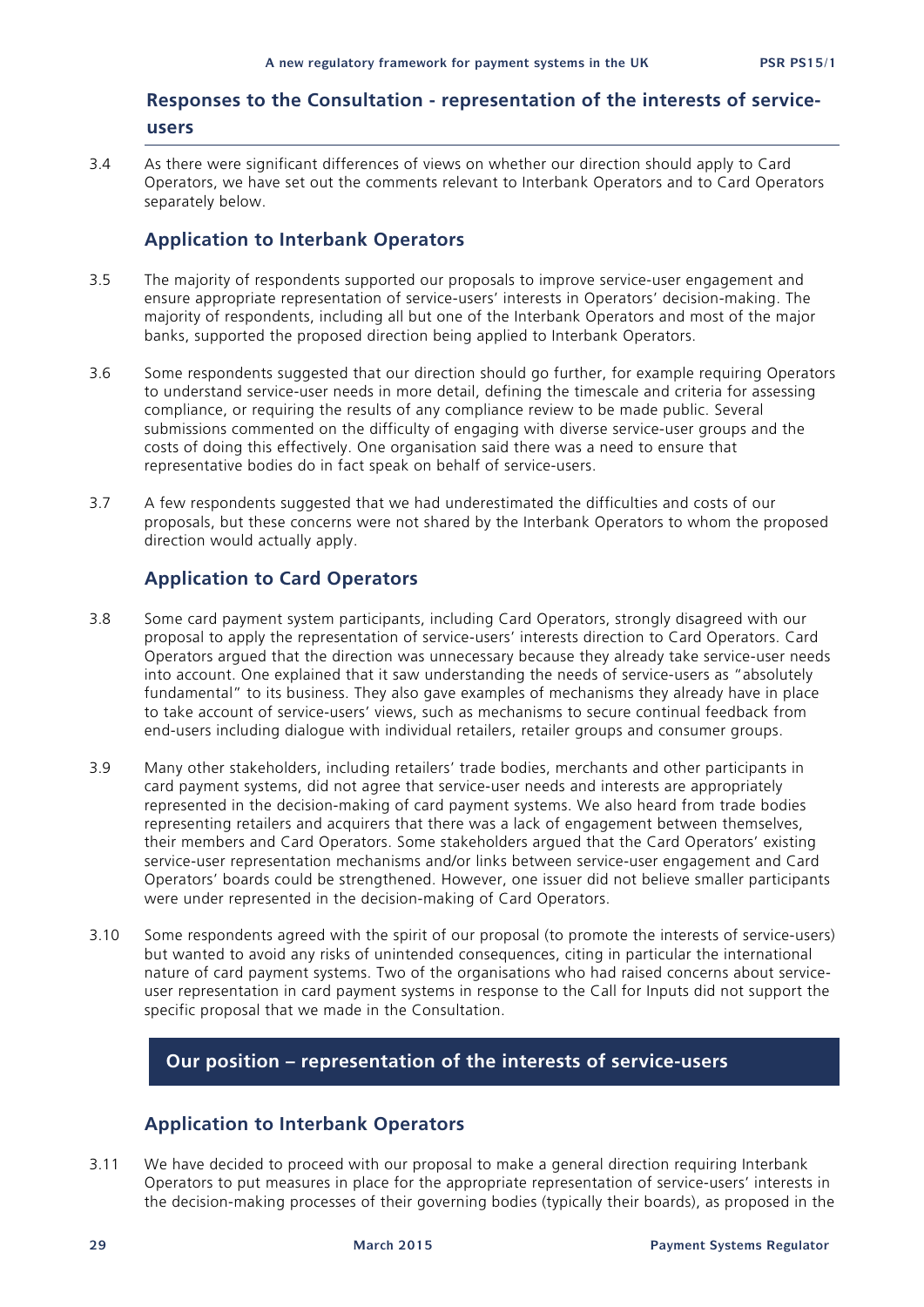Consultation. It is clear from the responses to the Consultation that service-users do not consider their interests are being represented appropriately in the decision-making of Interbank Operators.

- 3.12 We understand that Interbank Operators are already actively reviewing their arrangements, which we welcome. We consider that it is for the Interbank Operators, at this stage and as part of those reviews, to determine the best way to implement our direction in light of their own specific circumstances, so it would not be appropriate for us to go further at this stage, as some respondents suggested we should, in specifying exactly how Interbank Operators should comply with our direction.
- 3.13 One clarification respondents requested was whether the service-user direction should apply only to service-users based in the UK or more widely. Our main focus is on people and businesses who use payment systems and the services they provide in the UK. This may include service-users outside the UK if they use the services of regulated payment systems, but most service-users will be in the UK. We expect Operators to take a reasonable approach to determining which serviceusers are relevant to them for the purposes of the service-user direction given their specific circumstances.

### **Application to Card Operators**

- 3.14 In making their representations, Card Operators appeared to have interpreted our proposals as a requirement to appoint service-user representatives to their boards. There were also concerns about unintended consequences in having service-user representatives on the board of Card Operators. This was not our proposal, which was to ensure *'appropriate representation of the interests of service-users in the operator's governing body's decision-making processes'*. Serviceuser representation on the board is only one way in which this might be achieved.
- 3.15 Both regulated Card Operators appeared to agree with our view that there is a need for: "*formal arrangements through which service-users are provided with a meaningful opportunity to be consulted at an early stage (i.e. before major decisions are made), to influence the board and the Operator's strategy and to give feedback on the quality of the services and scope for improvement*". One of the arguments that both regulated Card Operators made is that they already have appropriate arrangements in place to do this.
- 3.16 Concerns about representation of service-users in the decisions of Card Operators were less widespread than for interbank systems. But some participants in card payment systems expressed strong opinions about the need for greater representation of service-user interests in card payment systems, particularly among merchants and merchant acquirers.
- 3.17 As we explain in Chapter 6, we have concluded that it is best to examine interchange fees together with a number of other aspects of card payment systems including the effectiveness of service-user representation in the decision-making of Card Operators. Equally, in the light of matters raised by respondents and the (often opposing) strong views expressed, we consider that in this case, we need to consider the position further. For these reasons we do not intend to apply our direction on the representation of service-users' interests to Card Operators at this time.

### **Conflicts of interest**

We will make a general direction requiring Interbank Operators (except NICC) to ensure that any individual acting as a director of an Operator must not simultaneously act as a director of a Central Infrastructure Provider to that payment system.

This direction addresses potential conflicts of interest which could stand in the way of new competing and innovative Infrastructure Providers having a fair opportunity to bid for and win contracts.

We will require Interbank Operators to comply with our direction from 30 April 2015.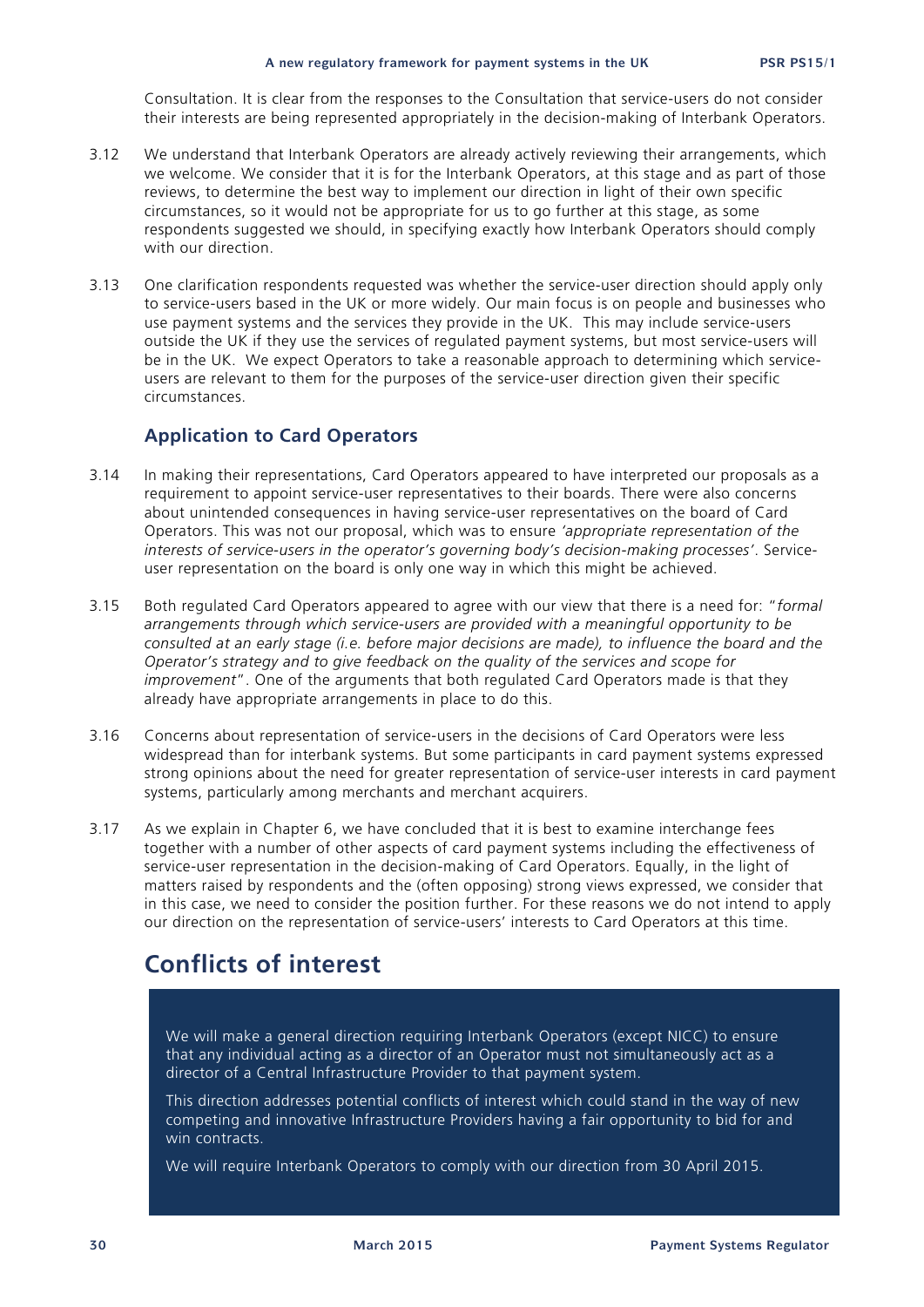### **Our proposal on conflicts of interest**

- 3.18 In the Consultation, we set out our view that directors appointed to Interbank Operators' boards may face conflicts of interest. We said that it was possible that these directors may have the ability to make decisions to benefit a few participants, rather than in the broader interests of serviceusers or in the interest of the Interbank Operator itself. This raises concerns, given the extent of vertical relationships in payment systems and the appointment by Direct PSPs of directors to the boards of a number of different Interbank Operators and Central Infrastructure Providers.
- 3.19 If a director was to be simultaneously appointed to the board of an Interbank Operator and of a Central Infrastructure Provider to that payment system, our view is that conflicts of interest may arise. For example, that director could have access to information that may compromise the integrity of the Operator's tendering processes which the Central Infrastructure Provider might participate in. To address these concerns, we set out our proposal to ensure such conflicts of interest are managed better or more transparently.
- 3.20 Concerns were also raised with us about other perceived or potential conflicts of interest for directors of Interbank Operators where: directors appointed by PSPs may put the interests of their PSP employer above those of the Operator; directors have reporting lines to third parties; or directors are appointed to the boards of multiple Operators. We did not propose addressing these areas in the Consultation.
- 3.21 We proposed a direction that Interbank Operators (except NICC) must take all reasonable steps to ensure that individuals may not simultaneously be a director of an Interbank Operator and of a Central Infrastructure Provider to that payment system. Interbank Operators would be required to comply with this direction from 1 April 2015. We did not consider it appropriate or proportionate at this time to impose a requirement relating to conflicts of interest on NICC.
- 3.22 We also indicated that we expect Interbank Operators to review their conflicts of interest policies and mechanisms more generally with a view to making improvements.

### **Responses to the Consultation – conflicts of interest**

- 3.23 On the proposed conflicts of interest direction*,* two-thirds of respondents supported our approach. These included all bar one of the Interbank Operators, VocaLink and all of the major banks. While the majority of respondents supported our proposals, there were a number of areas where specific respondents would have liked us to go further seeking to address other areas of perceived or potential conflict of interest. Some respondents raised concerns about the practicality or effectiveness of our proposals - for example, two respondents had concerns that there might not be enough knowledgeable industry executives to ensure that payments industry expertise was available on the boards of both Interbank Operators and Central Infrastructure Providers.
- 3.24 One respondent argued that Central Infrastructure Providers should not be permitted to offer commercially driven access solutions to the Operators to whom they provided central infrastructure.

### **Our position – conflicts of interest**

3.25 No stakeholders raised concerns that altered the assessment that we set out in the Consultation or that lead us to change our proposal. We do not think our proposed policy materially increases the risk of a shortage of payment expertise on boards (such that boards could lack sufficient payments knowledge to operate effectively). We intend to proceed with our direction that Interbank Operators (except NICC) must take all reasonable steps to ensure that individuals may not simultaneously be a director of an Interbank Operator and a Central Infrastructure Provider to that payment system. Our guidance explains how we expect directors of Interbank Operators to act when there is a potential conflict of interest because of upcoming tendering.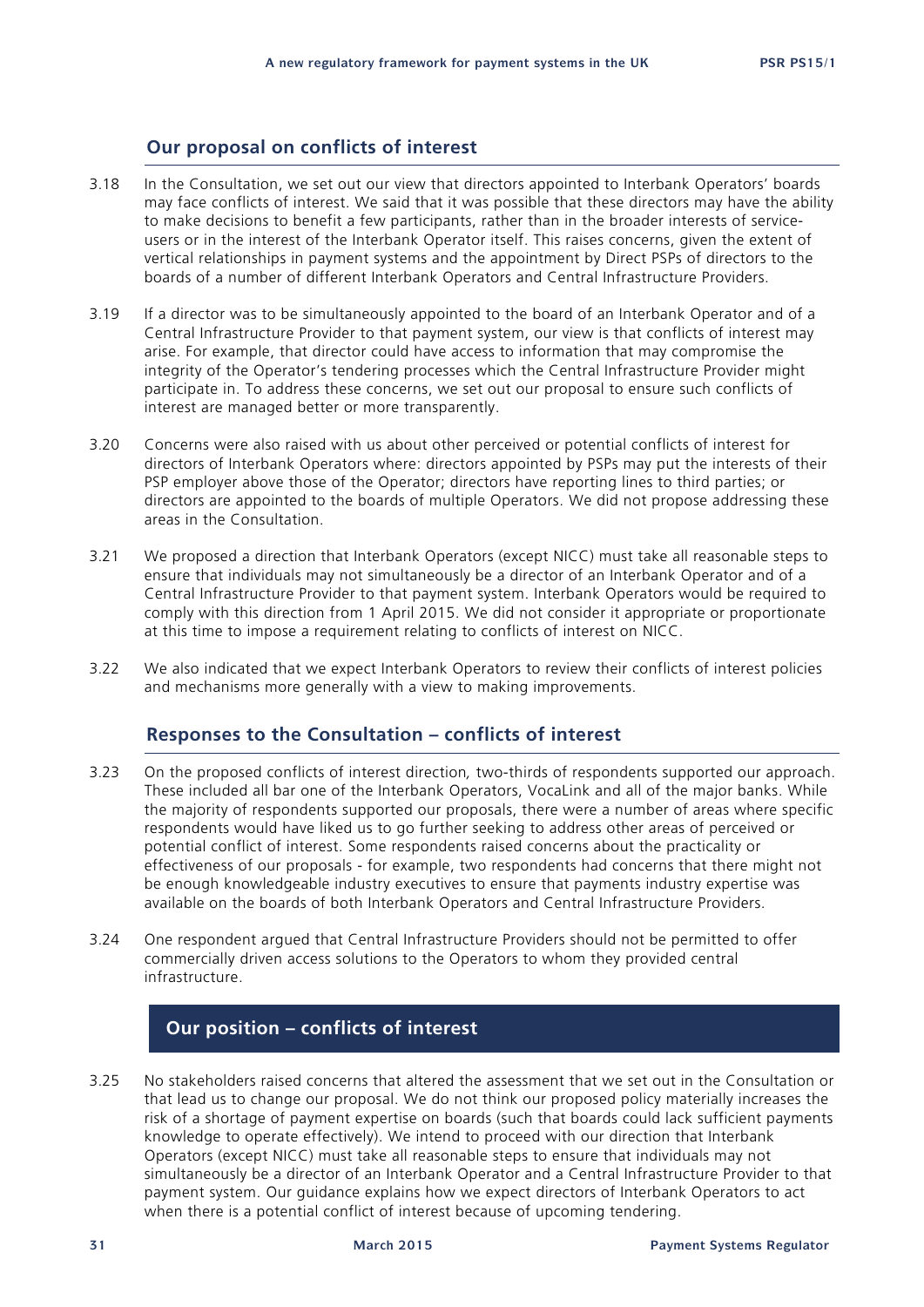- 3.26 We considered whether we should issue further directions at this time to address other potential conflicts identified by respondents but, given the evidence presented to us in the Call for Inputs and in responses to the Consultation, we do not consider it proportionate or appropriate for us to intervene at this stage. We also note that we have asked Interbank Operators to review their conflict of interest policies.
- 3.27 Our direction will apply to Interbank Operators from 30 April 2015, to give Interbank Operators sufficient time to comply before the direction takes effect.

### **Transparency**

We will make a general direction requiring Interbank Operators (except NICC) to publish minutes of their governing body, including votes, from 30 April 2015.

We expect this increased transparency about decision-making will enable service-users to assess whether Interbank Operators are appropriately considering their interests when taking decisions. It will also make Operators' directors more accountable for their decisions. This should help service-users understand the reasons why decisions which affect them have been taken. This should increase confidence in the governance and decision making processes of the Interbank Operators.

We are not requiring Card Operators to comply with our transparency direction at this time. Instead we will consider the issue of transparency of decision-making, and the appropriateness of regulatory intervention, during our work on card systems.

### **Our proposal on transparency and publication of the minutes of Operators' governing bodies**

- 3.28 In the Consultation, we proposed greater transparency in decision-making in the governing bodies of Operators (typically at their boards). Stakeholders had raised concerns about a lack of transparency around decision-making by Operators' boards. A lack of transparency makes it more difficult for stakeholders who do not directly participate in the decision-making to understand the rationale for boards' decisions. To address these concerns we set out a proposal to make Operators' decision-making more transparent.
- 3.29 We proposed to make a direction requiring all Operators (except NICC) to publish the minutes of their governing bodies from 1 April 2015. The minutes would be published as soon as possible after each meeting in a clear, comprehensive and easily accessible form. We indicated that we would expect the minutes to include an accurate summary of discussions, votes of the directors, reasons behind the decisions made and, if applicable, a statement of how independent directors (on Interbank Operators' boards) have exercised their discretion in relation to public interest matters.
- 3.30 Operators would also need to develop a stated and reasoned policy for redactions to minutes, limiting any redactions to what is necessary, reasonable and justifiable (for example, because of commercial confidentiality or system resilience/stability). We considered our proposal to be proportionate given its costs of compliance and the anticipated benefits. We did not consider it appropriate or proportionate at this time to impose a requirement relating to transparency on NICC.

### **Responses to the Consultation - transparency**

3.31 As there were significant differences of views on application of our direction to Interbank Operators and to Card Operators, we set out comments relevant to Interbank and Card Operators separately below.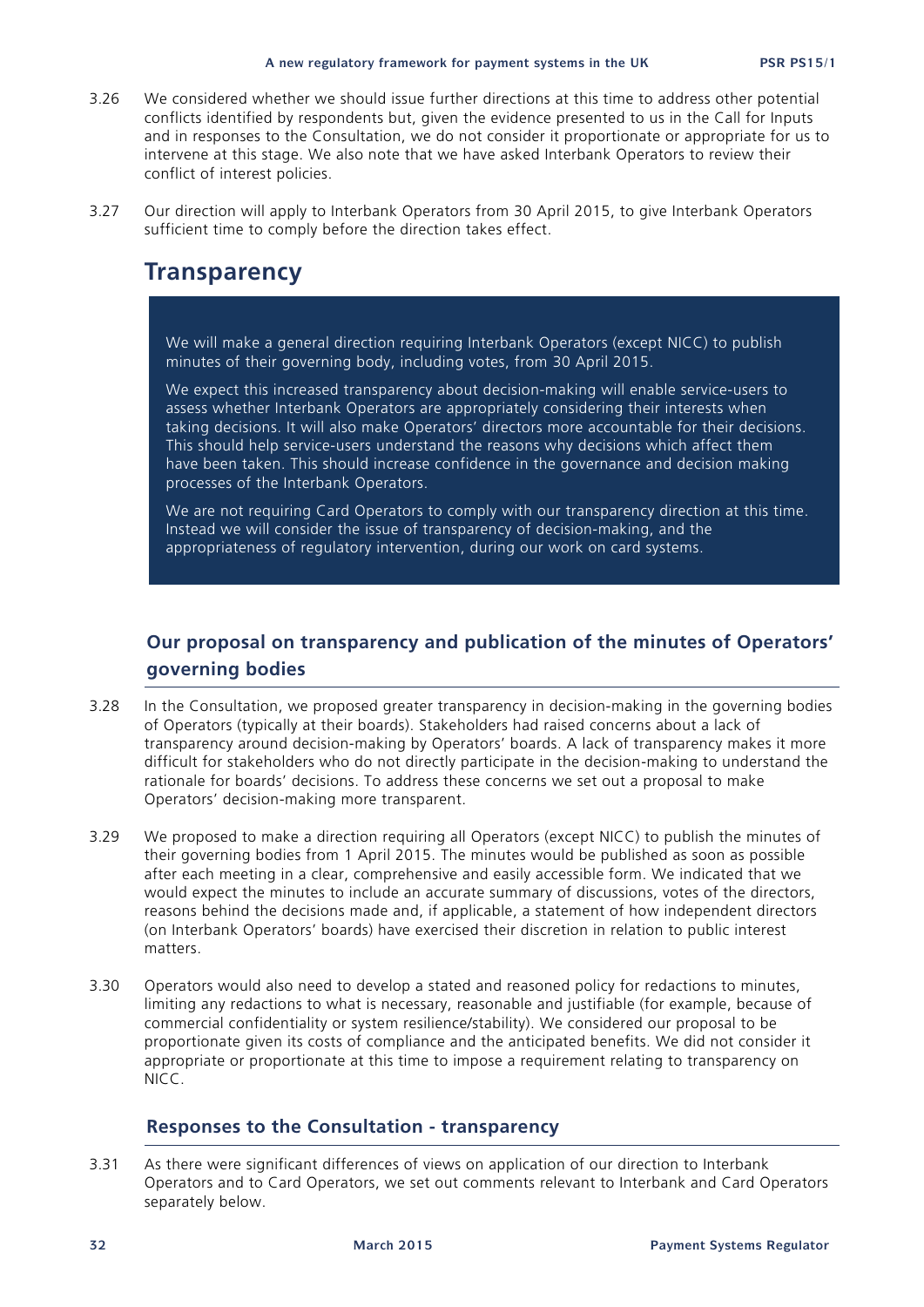### **Application to Interbank Operators**

- 3.32 Two-thirds of respondents and all of the Interbank Operators supported our proposal.
- 3.33 Only one respondent objected to our proposal, on the basis that the Interbank Operators are "*not publically accountable bodies and minutes should not be published – removing competitiveness and the ability for boards to make commercially sensitive decisions would be wrong and illegal*".
- 3.34 Some respondents expressed concern that the recording of the votes cast might lead to unintended consequences.
- 3.35 Some respondents emphasised the importance of our scrutiny of these minutes.
- 3.36 Finally, a few respondents suggested some matters that should not be recorded e.g. discussions on cyber-risks and commercial discussions/decisions.

### **Application to Card Operators**

- 3.37 Card Operators raised objections to the publication of board minutes including:
	- many of the matters discussed in Card Operators' board meetings are commercially confidential in nature, meaning that after redactions are made, the minutes would not achieve our transparency aim
	- discussion at their boards is unlikely to include the information we want to be disclosed for example because, in a context of matters that may vary on a country by country basis, international board discussions are not UK specific.
- 3.38 Some card payment system participants agreed with our intentions but did not agree that the publication of board minutes was the best way of increasing transparency over Card Operators' decision-making, suggesting alternative approaches such as publishing a synopsis of key decisions with a statement as to how service-user interests were considered.

### **Our position – transparency**

### **Application to Interbank Operators**

- 3.39 Interbank Operators agreed with our proposals and there were no issues raised by respondents which give us reason to revise our analysis or the proposal set out in the Consultation.
- 3.40 We consider that minutes should be published as soon as possible after the meeting of the relevant governing body, to be effective in achieving our aim of transparency over decisionmaking. We would typically expect that this would involve publication of redacted minutes within eight weeks of the relevant meeting.
- 3.41 While some concerns were raised by respondents about possible adverse effects that our direction might have on the behaviours of boards, individual directors and/or Direct PSPs, we have decided to proceed with our proposal. This is because having considered the broad level of support for our proposals including from Interbank Operators, being those persons to whom the direction will apply, we have taken the view that the risk of materially negative outcomes on behaviours (such as candid debate being stifled) is unlikely to arise or can be managed through a sensible redaction policy and a sensible minute-taking approach. For example, we do not expect minutes to be verbatim transcripts of meetings but, rather, to contain summaries of proposals, discussions and votes (identifying votes in favour, dissenting, abstentions and recusals). As set out in the Consultation, we expect that our proposal will change the dynamics of Operators' boards and how control is exercised, by making Operators' governing bodies and directors more accountable for their decisions, in particular with respect to service-users.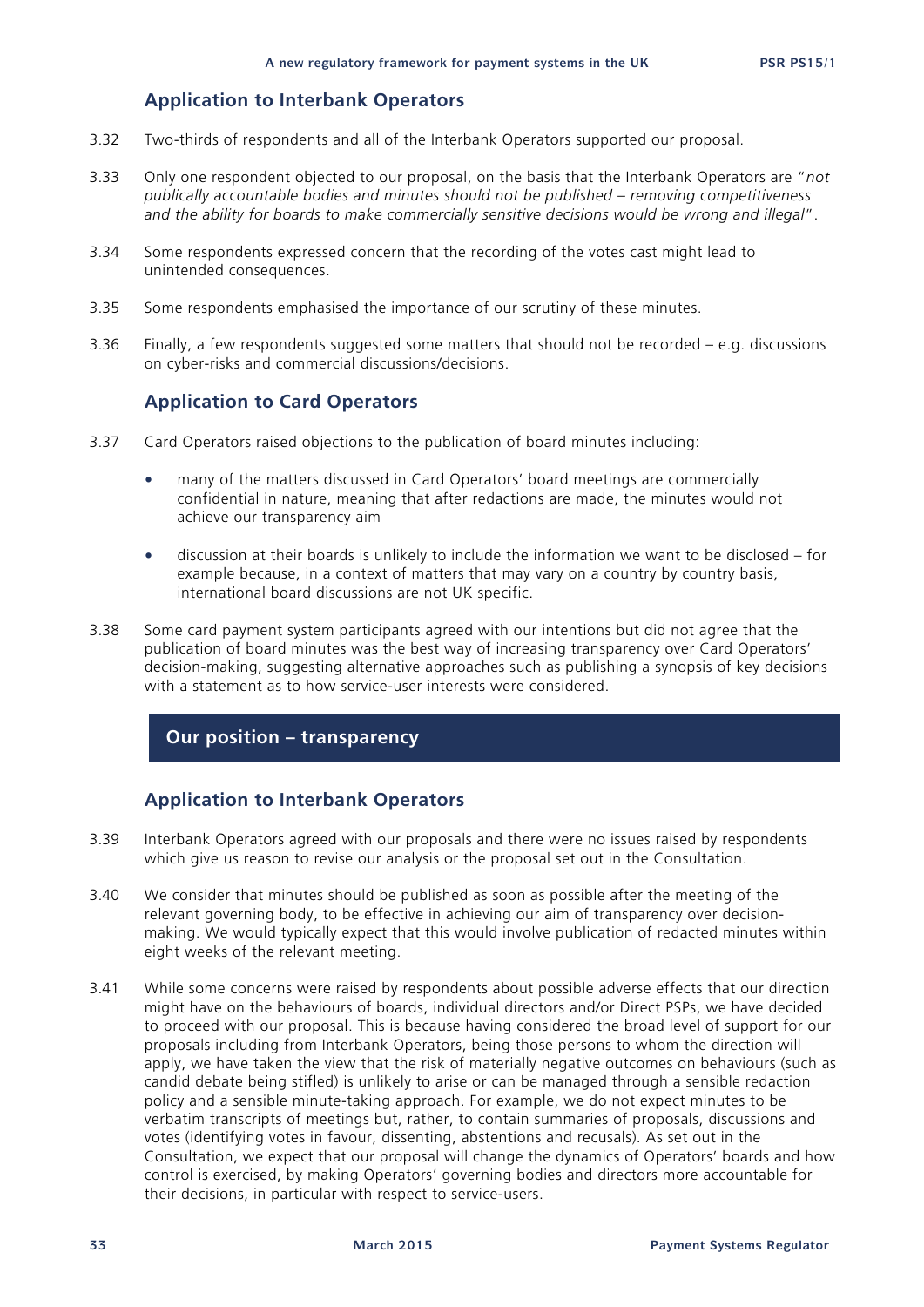- 3.42 We understand that Interbank Operators are developing redaction policies which will address the handling of commercial and other sensitive information. We do not have any objection to their developing a common redaction policy, if they wish to do so, provided they do so in a way that takes account of all their obligations.
- 3.43 In light of the above, we have decided that we will proceed with our direction as intended to apply to Interbank Operators, with the primary purpose of enabling service-users to satisfy themselves that Interbank Operators are appropriately considering their interests when taking decisions. We have decided to require compliance from 30 April 2015, to give Interbank Operators sufficient time to comply before the direction takes effect.

#### **Application to Card Operators**

- 3.44 As we explained above, Card Operators strongly objected to a requirement to publish board minutes, saying this would be unnecessary, disproportionate and counterproductive, including because there are already relevant arrangements in place and such a requirement could constrain frank and open discussions at board level. A few card system participants objected to our applying this direction to Card Operators on the basis that they are commercial organisations operating in a competitive environment.
- 3.45 We do not share all of the concerns raised about applying our direction to Card Operators., Nevertheless, there are points we consider that we need to assess further. For example, whether the publication of the board minutes of Card Operators would be an effective means of providing transparency over decision-making, which is our intended purpose.
- 3.46 As we explain in Chapter 6 on Interchange Fees, we have concluded that it is best to examine interchange fees together with a number of other aspects of card systems including the transparency of Card Operators decision-making processes. Given the valid points raised about whether our direction, as currently drafted, will be effective in providing transparency over decision-making for Cards Operators, we have concluded that we need to consider the matter further. For these reasons, we do not intend to apply our transparency direction to Card Operators at this time. In our programme of work on card systems, we will take account of the responses received on this topic and will assess the extent to which these, or alternative transparency mechanisms may be better suited to meet our objectives.

## **Reserved matters**

We need to ensure that Interbank Operators have the ability to work with us and to comply with our regulatory processes. This means they should not be subject to unnecessary restrictions which could obstruct them, and us, in our work to promote our objectives.

The "reserved matters" (such as approval of annual plans and infrastructure contracts provisions) in the agreements between the Payments Council and Interbank Operators have been terminated, as we anticipated in the Consultation. We do not need to intervene further in this area.

#### **Our proposal on reserved matters**

3.47 In the Consultation, we set out our view that the control exercised by the Payments Council over some aspects of the Interbank Operators should be terminated. This control took the form of rights of approval over "reserved matters" such as annual plans and infrastructure contracts. Interbank Operators had questioned the continuing relevance of the Payments Council's control over reserved matters, particularly given the addition of independent directors to the boards of Interbank Operators and the establishment of the PSR as a new industry regulator.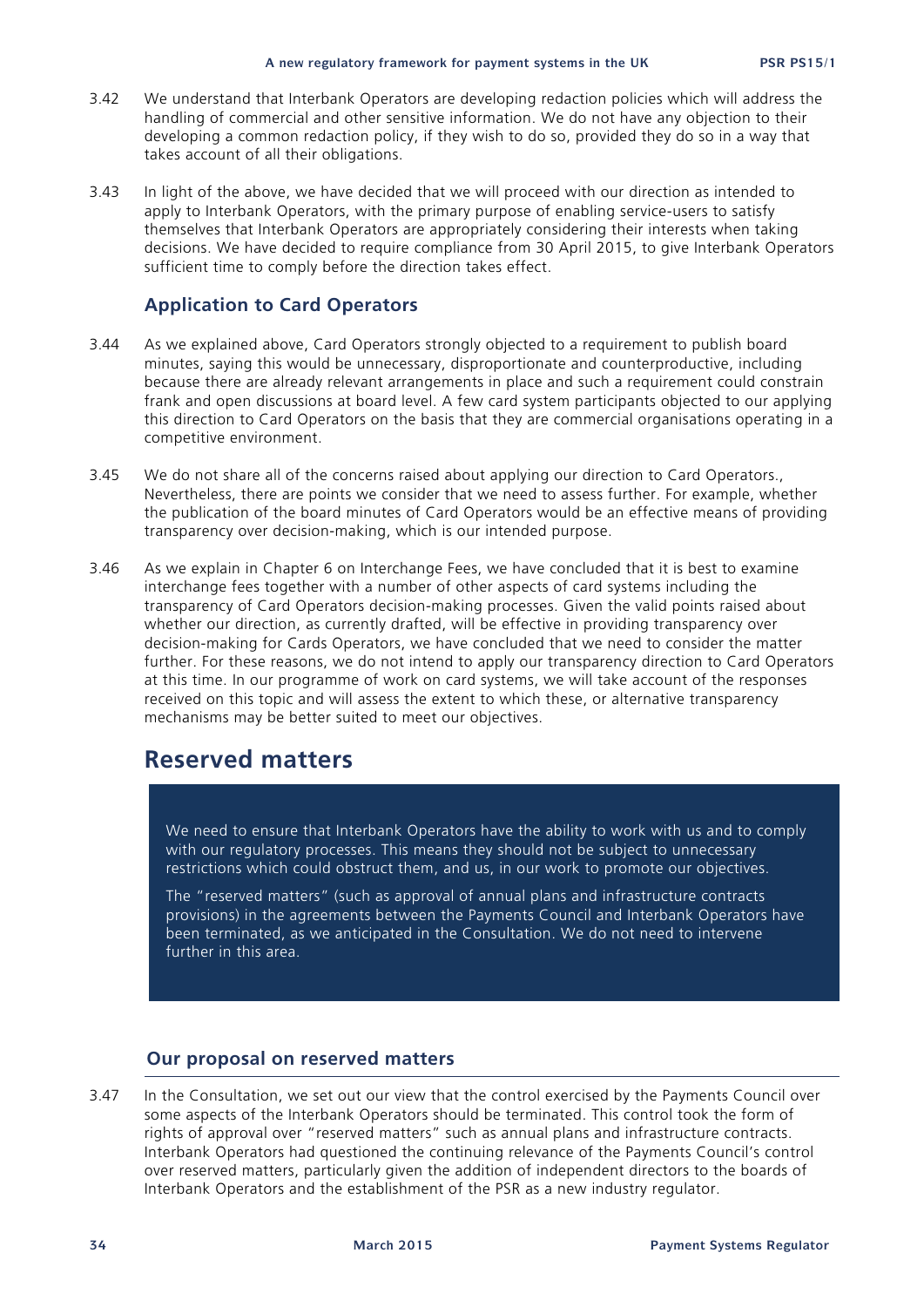3.48 We understood that the Payments Council and the relevant Interbank Operators were already discussing modifying or terminating these provisions in the contracts between them. We set out our expectation in the Consultation that those changes should take effect by 1 April 2015. We did not consider it necessary to propose that we should exercise our powers, given that steps were already being taken by the Payments Council and Interbank Operators to address our concerns.

#### **Responses to the Consultation – reserved matters**

3.49 No respondent disagreed with us that the Payments Council's rights of approval over reserved matters should be terminated. The majority of respondents, and all Interbank Operators (except the Operator of C&C), agreed with our approach of not issuing a direction, given that steps were already being taken. The Operator of C&C requested that we should nevertheless issue a direction to prohibit boards of Operators from granting reserved powers or delegating authority to other non-regulated bodies.

#### **Our position – reserved matters**

- 3.50 In December 2014, the Payments Council and Operators of Bacs, CHAPS and FPS terminated the relevant provisions of their respective agreements covering reserved matters.
- 3.51 Given this, we do not intend to take any further action at this time on this matter. We would be concerned if situations were to develop which might affect the independence of Interbank Operators, including if an Interbank Operator were to be asked to cede authority over significant parts of its affairs to a third party, or if new agreements containing provisions similar to the nowterminated "reserved matters" were to be proposed. We also expect that participants would inform us should such developments be contemplated.
- 3.52 We also do not believe that a direction as suggested by the Operator of C&C is necessary or proportionate at this time.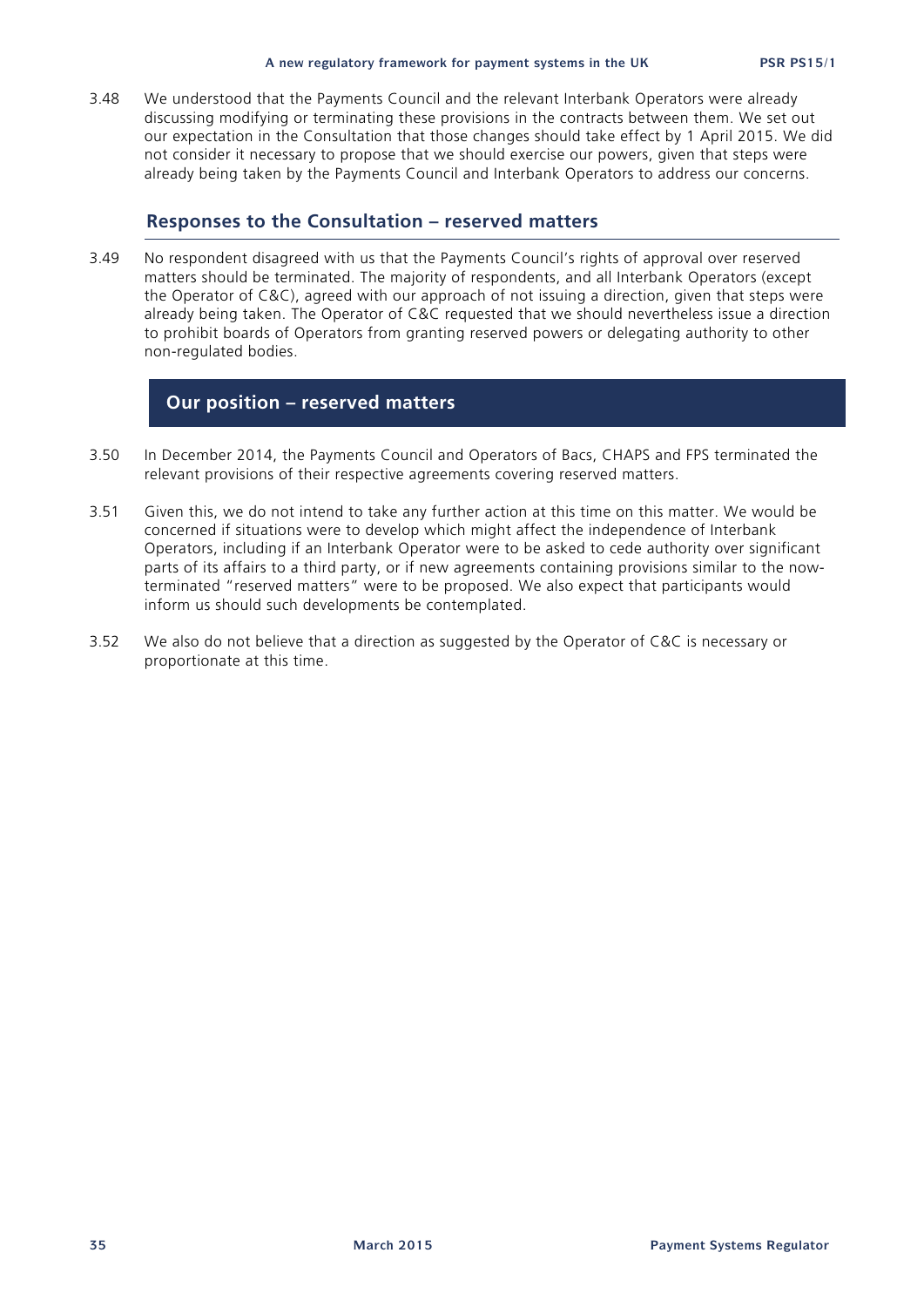# **4 Direct Access to payment systems**

## **Access Rule**

We have decided to implement an Access Rule as part of our general direction on Direct Access.

The Access Rule will apply to those pan-GB Operators who are not already subject to access obligations, i.e. Bacs, C&C, CHAPS and FPS. It will require these Operators to have "objective, risk-based and publicly-disclosed Access Requirements, which permit fair and open access".

We will require these Operators to comply with our Access Rule from 30 June 2015.

The Access Rule will help ensure that Access Requirements do not unnecessarily or disproportionately restrict direct participation in payment systems and do not act as a barrier to entry and expansion for new and emerging PSPs.

#### **Our proposal for an Access Rule**

- 4.1 Access to payment systems is essential to enable effective competition and innovation in the market for services provided by payment systems. Promoting access is a priority area for us. In response to the Call for Inputs, many stakeholders had expressed concerns about difficulties with gaining Direct Access, and with the need to meet the different Access Requirements of each individual payment system. Stakeholders had also raised concerns about the availability of information about Direct Access to participants in both interbank and card payment systems.
- 4.2 In the Consultation, we said that there appeared to be unmet demand for Direct Access to payment systems, with requirements for gaining access acting as a barrier to entry. This has implications for the provision of payment services through payment systems.
- 4.3 For these reasons, we proposed to make a general direction on Direct Access (the "Access Package"). Our proposed Access Package included the introduction of an Access Rule, as well as compliance and reporting obligations (the "Reporting Rule")**.**
- 4.4 We proposed to apply an Access Rule on those pan-GB Operators who were not already subject to access obligations under the Payment Services Regulations 2009 (PSRs 2009), i.e. Bacs, C&C, CHAPS and FPS. This would require these Operators to have "objective, risk-based and publiclydisclosed Access Requirements, which permit fair and open access". We proposed requiring these Operators to be compliant with our proposed Access Rule by 30 June 2015. LINK, MasterCard and Visa are already subject to an obligation to provide objective, proportionate and nondiscriminatory access under Regulation 97 of the PSRs 2009.
- 4.5 We identified three options for the wording of the Access Rule. Our view was that the wording we proposed in the Consultation (based on CPSS-IOSCO Principle 18) was the most proportionate and most likely to meet our objectives.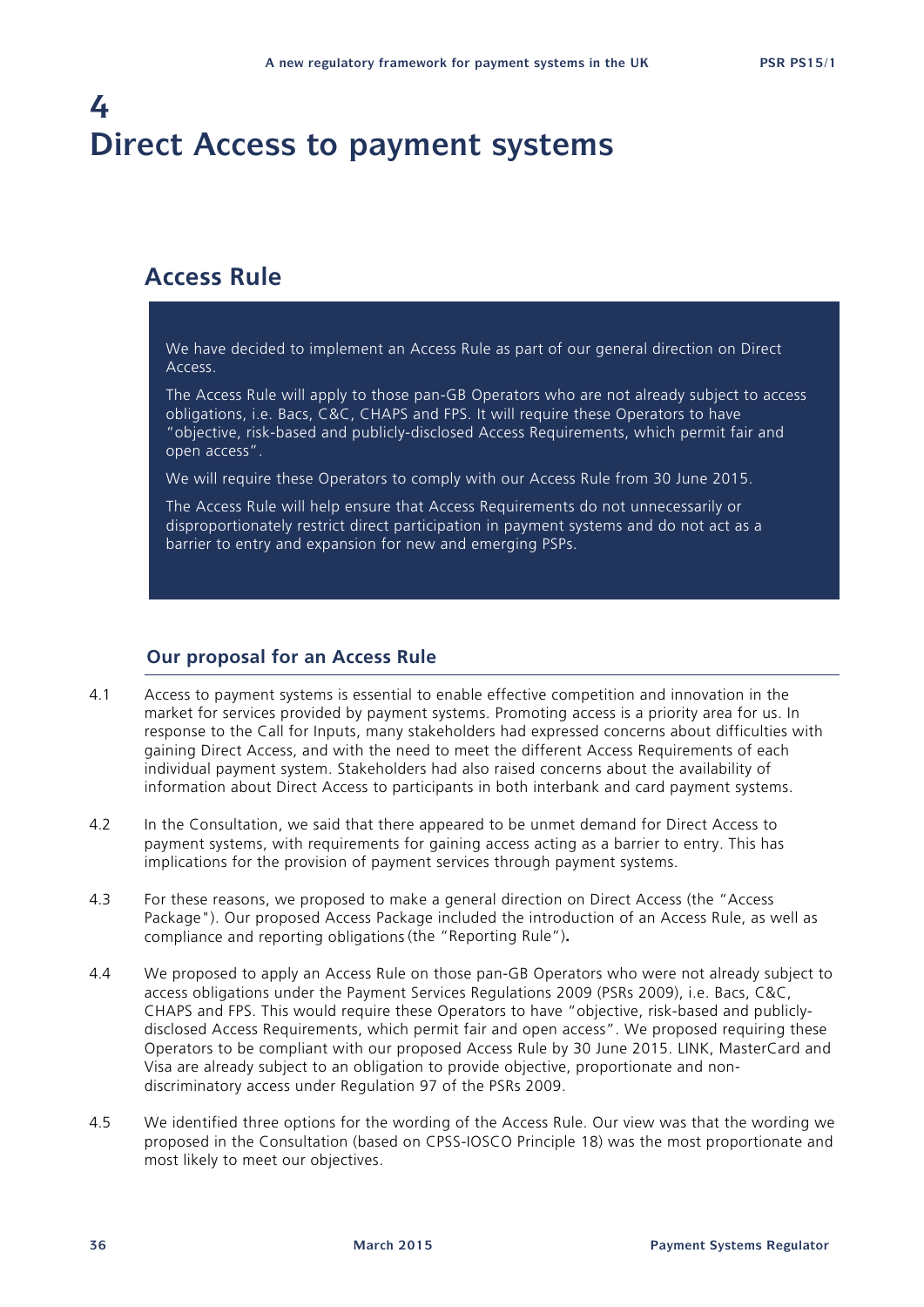#### **Responses to the Consultation – Access Rule**

- 4.6 Most respondents supported our proposal for an Access Rule.
- 4.7 No respondents objected to the proposal or to the proposed wording of the Access Rule. One respondent preferred one of the alternative wordings for the Access Rule (Option 2 in the Consultation, based on the wording of Regulation 97 of the PSRs 2009), because it better aligned the requirement across all Operators.
- 4.8 Responses from relevant Interbank Operators on the costs of applying the Access Rule varied. C&C considered that there could be considerable costs associated with implementing the Access Rule in the first year, reducing significantly in future years. Bacs, on the other hand, said that since it already complied with CPSS-IOSCO Principle 18, it did not anticipate material costs being incurred in meeting the Access Package. FPS noted that it was devoting considerably more resources to its strategy for enhancing access than our estimated costs of the Access Rule, but said that the Access Package would not generate substantially greater costs than FPS was already choosing to incur and that it supported the Access Package.
- 4.9 A few respondents also noted that, without addressing barriers such as Bank of England settlement account requirements and prudential regulation, the Access Rule would be likely to have limited impact, and so the costs could be disproportionate.
- 4.10 A few respondents noted that security and stability of payment systems should not be inadvertently compromised in seeking better Direct Access solutions. The Bank of England said it supported our proposed Access Rule while noting that an appropriate balance needs to be struck between the need for the payment systems to protect themselves from risks that could impact financial stability and the need to permit wider access.

### **Our position – Access Rule**

- 4.11 Having considered the responses, we have not revised our assessment, as set out in the Consultation, that the Access Rule will help ensure that the Access Requirements are objective, open, risk‑based and publicly disclosed and permit fair and open access, and that Access Requirements do not unnecessarily or disproportionately restrict PSPs from directly participating in payment systems. We therefore have decided to apply an Access Rule as we had proposed to Bacs, C&C, CHAPS and FPS.
- 4.12 We note the range of points made by Interbank Operators about the likely costs of implementing the Access Rule. The extent to which the Access Rule will result in additional costs and benefits will depend on the extent to which Operators have already put in place arrangements that address our concerns, as well as the specific characteristics of each payment system. We also note that all the affected Interbank Operators support the Access Rule and that most of them already have regard to CPSS-IOSCO Principle 18 which contains similar language. The responses received do not change our view of the balance of costs and benefits.
- 4.13 One respondent preferred wording based on Regulation 97 of the PSRs 2009 for the Access Rule. We do not consider there to be any material substantive difference between the criteria imposed under our, CPSS-IOSCO-based, proposal and Regulation 97. However, we expect that applying a Rule with which the Interbank Operators are already familiar, will have benefits in terms of lower burdens and greater effectiveness.
- 4.14 A few respondents questioned the potential impact of the Access Rule, given wider, e.g. prudential, regulatory barriers to access. The Access Rule will require Operators to ensure their Access Requirements are proportionate to the actual risk (from a participant's access) to Operators' compliance with wider regulation. For example, the Access Rule could encourage Operators to allow Direct Technical Access options for participants ineligible for a Bank of England settlement account. We will work with the sector on implementing improved Direct Access, including on Operators' rules on access to settlement accounts.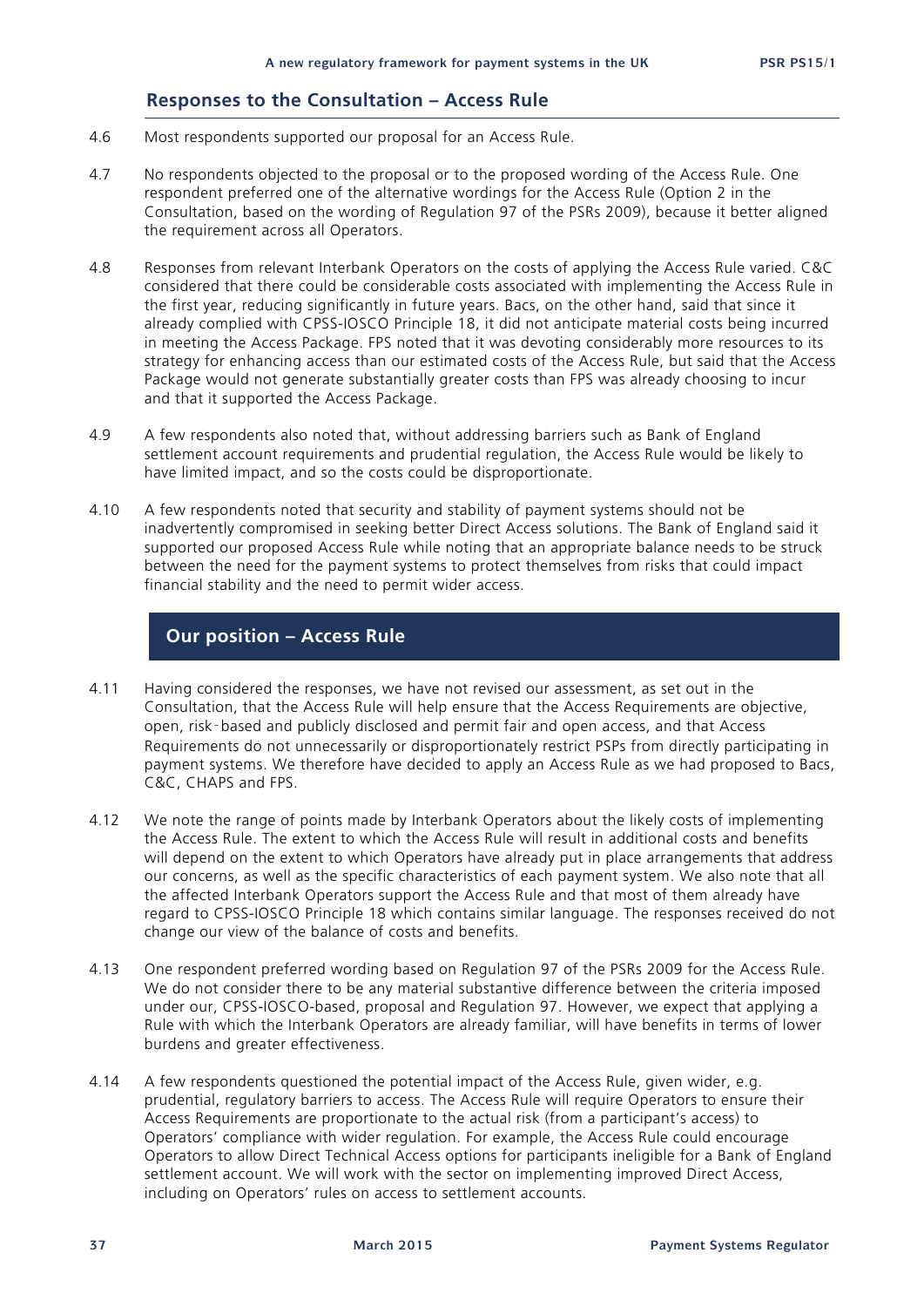4.15 A few respondents raised concerns about security and stability of payment systems. Supporting the Access Rule, the Bank of England said it wished to work closely with us on changes to improve access to payment systems. The Bank of England has also published its response to the Consultation which provides some guidance as to how Operators can make such changes to improve access without adversely impacting the security and stability of payment systems. We will work with the Bank of England to ensure that Operators' compliance with the Access Rule is consistent with stability of the UK financial system.

## **Reporting Rule**

We have decided to apply a Reporting Rule as part of our general direction on Direct Access.

Our Reporting Rule will require Operators to:

- keep under review their Access Requirements and provide us with an annual compliance report, the first report being due by 31 July 2015
- publish their Access Requirements from 30 June 2015.

The Reporting Rule will support the application of the access obligations (either our Access Rule or Regulation 97 of the PSRs 2009) on Operators by requiring the publication of information to allow sufficient transparency for PSPs to evaluate effectively the most suitable route for them to access payment systems. The required compliance report covers the access obligation to which each Operator is subject. It will ensure that Operators keep Access Requirements under review so that they do not act as a barrier to entry and expansion for new and emerging PSPs.

#### **Our proposal for a Reporting Rule**

- 4.16 In the Consultation we proposed to require that all pan-GB Operators of payment systems who are subject to an access obligation (either our proposed Access Rule or Regulation 97 of the PSRs 2009), i.e. Bacs, C&C, CHAPS, FPS, LINK, MasterCard and Visa, are subject to related compliance and reporting obligations.
- 4.17 Our proposal was to require Operators to:
	- a keep under review their Access Requirements and provide us with an annual compliance report, the first report being due by 31 July 2015
	- b publish their Access Requirements from 30 June 2015.

#### **Responses to the Consultation – Reporting Rule**

- 4.18 Most respondents who responded on this issue supported our proposal for a Reporting Rule.
- 4.19 Two respondents argued that it was unnecessary and disproportionate to require an annual compliance report on Card Operators because there was insufficient evidence of relevant concerns about access to card systems. At the same time most respondents, many of whom are involved in card systems, supported the Reporting Rule.
- 4.20 One of these respondents, a Card Operator, also considered that an obligation to publish Access Requirements was unnecessary because these requirements were already publicly available. Another respondent, while agreeing with the proposed Reporting Rule, suggested that there was already clarity around access to card systems.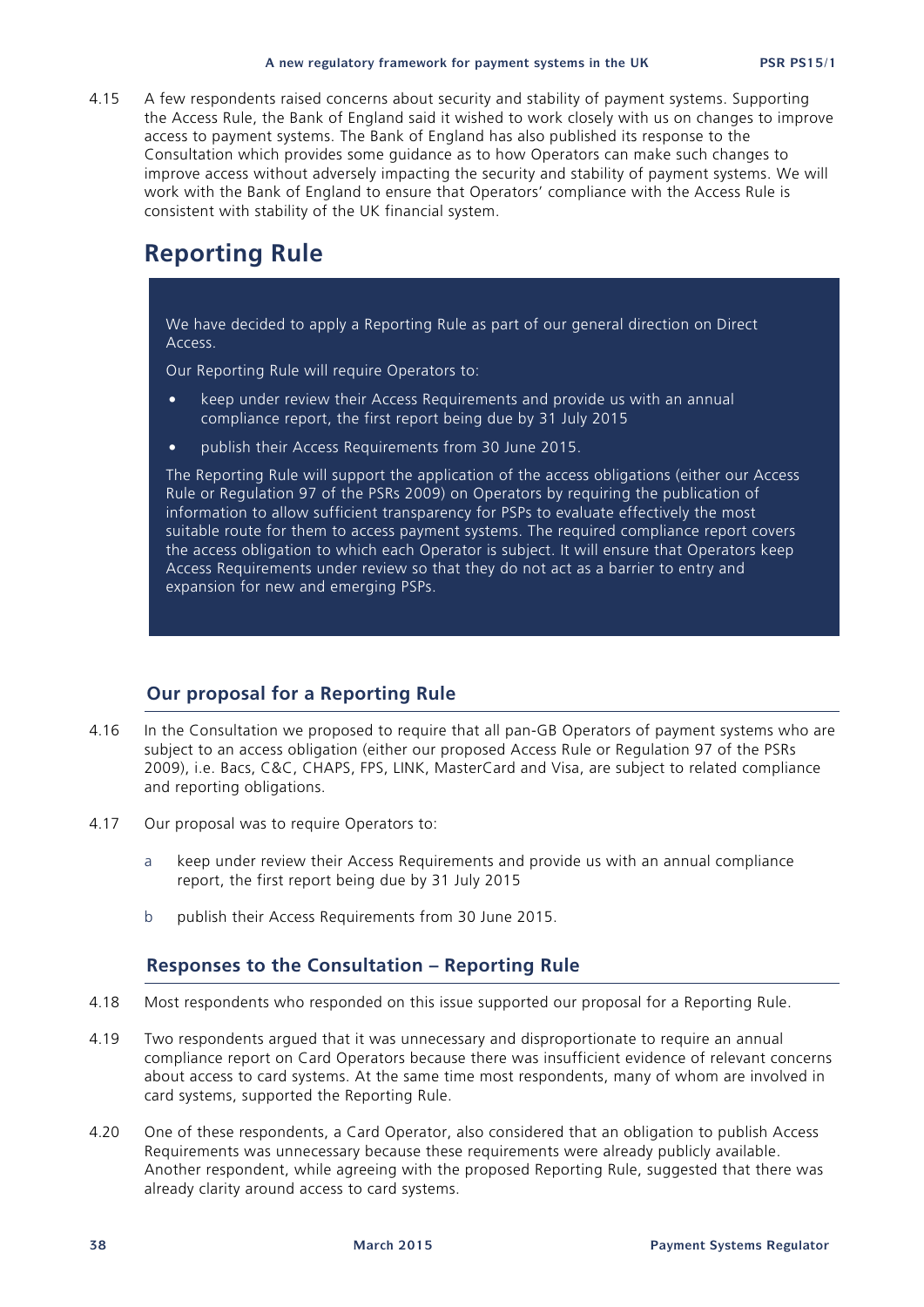- 4.21 A few respondents requested that the specifics of the reporting requirements, for example the timetable and format, be aligned with those used by the Bank of England for CPSS-IOSCO selfassessment and disclosure. A few respondents requested more detail on both the definitions of matters to be included in the compliance report (e.g. what constituted an "expression of interest" in direct membership) and on how the report should demonstrate fulfilment of Access Requirements.
- 4.22 One respondent suggested disclosure of Access Requirements would be most helpful in a standardised format.

#### **Our position – Reporting Rule**

- 4.23 No respondents objected to the Reporting Rule for Interbank Operators. We have not revised our assessment, as set out in the Consultation. We consider the Reporting Rule will help to ensure that Operators keep Access Requirements under review so that they do not act as a barrier to entry and expansion for new and emerging PSPs, and ensure sufficient transparency for PSPs to effectively evaluate the most suitable route for them to access payment systems. We have therefore decided to apply the Reporting Rule as proposed to Interbank Operators.
- 4.24 We consider there is sufficient evidence of concerns about access to card systems to support applying the Reporting Rule to Card Operators. Some respondents have raised concerns about access to card systems, including a lack of transparency of Access Requirements relating to technical specifications, standard contractual terms and fee levels, and the impact of fee structures on fair access. In addition, other participants have highlighted to us the complexity of card system pricing and billing arrangements.
- 4.25 We anticipate a number of benefits from Card Operators' compliance with the Reporting Rule. These include:
	- helping to ensure that participants' access issues are addressed by Operators
	- improving our understanding of the functioning of card systems' Access Requirements, including any barriers to access
	- keeping us informed of potential or emerging barriers to access, before they may seriously impact upon service-users.
- 4.26 We consider these benefits are made more significant by the large number and varied range of current and potential participants in card payment systems.
- 4.27 We consider the additional burden of the Reporting Rule on Card Operators is likely to be modest. Card Operators are already subject to an access obligation under Regulation 97 of the PSRs 2009 (as is LINK), so our proposal is only to apply reporting requirements. We expect Operators to take a reasonable view as to the level of detail required in order to demonstrate compliance with the Access Rule. We would also expect that much of the information in a compliance report should already be available to Card Operators through, for example, annual surveys of users or complaints procedures.
- 4.28 In summary, we consider that the evidence of service-users' concerns about access, and the modest expected burden from reporting requirements, mean it is reasonable and proportionate to apply the Reporting Rule as proposed to Card Operators and not just to Interbank Operators.

#### **Clarifications to our proposal**

4.29 Some respondents made suggestions about the timescales for compliance reporting or about the information we should require under the Reporting Rule. We want to ensure the timely delivery of the first compliance reports, so we will require Operators to publish their Access Requirements on their websites by 30 June 2015 and to produce their first compliance reports by 31 July 2015,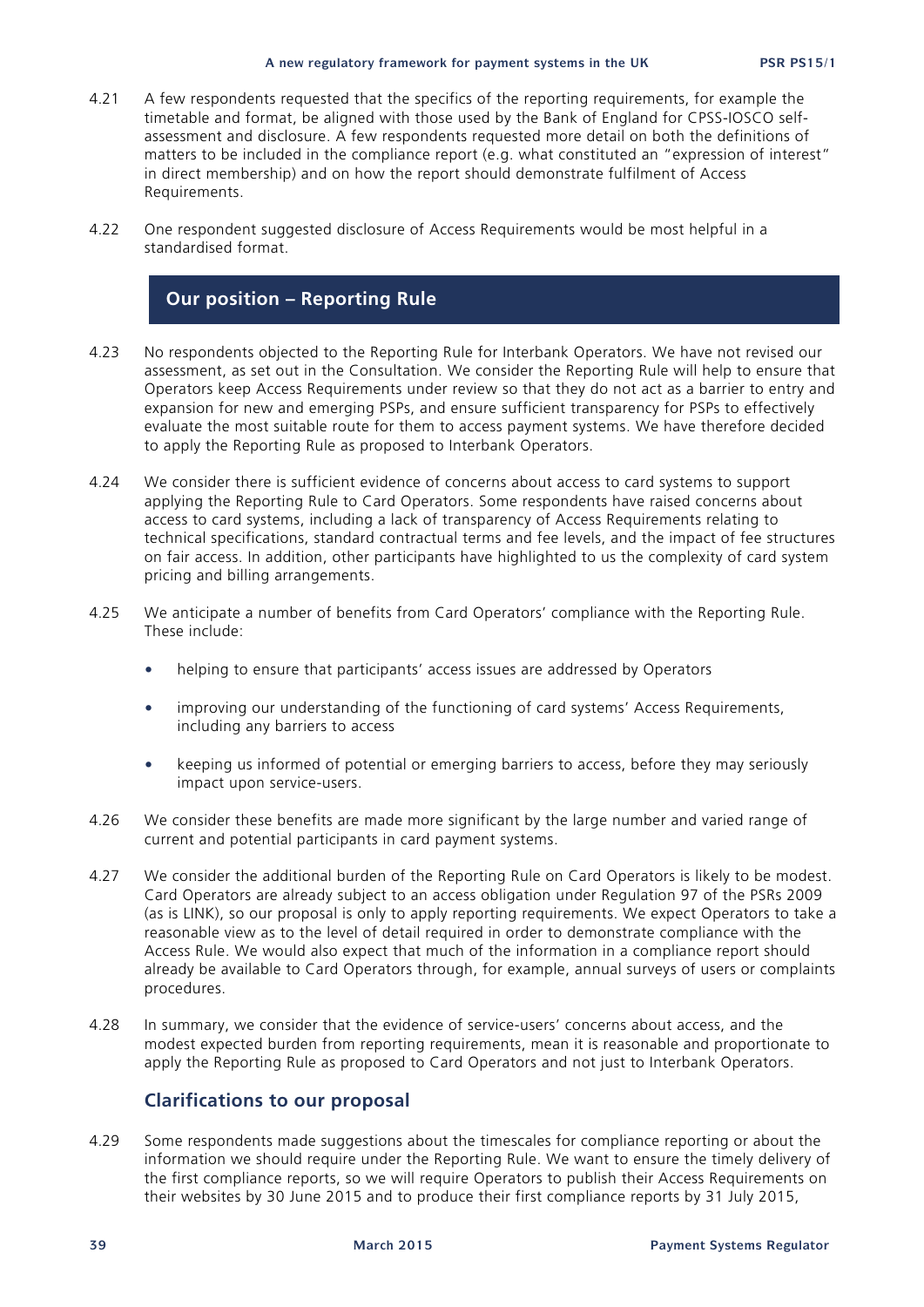covering the areas proposed in the Consultation. Beyond that, we are open to discussing future publication timescales and any additional format requirements that participants may wish to propose for subsequent reports.

- 4.30 We set out in the Consultation requirements for the content of compliance reports. Based on feedback we have received, we believe that it would assist Operators if we clarified one of these requirements. We said that we would require Operators to report on the *"details … of any anticipated future developments that the Operator considers may require or justify updates or changes to its Access Requirements"*. We are asking all Operators to report on such expected changes only where they believe that these could noticeably affect (positively or negatively) Direct Access, Indirect Access or Direct Technical Access (i.e. not routine changes to technical requirements, such as non-significant software updates).
- 4.31 One respondent suggested a standardised format for disclosure of Access Requirements. Given the differences between payment systems, we do not consider that a standardised format would be practical or appropriate at this time.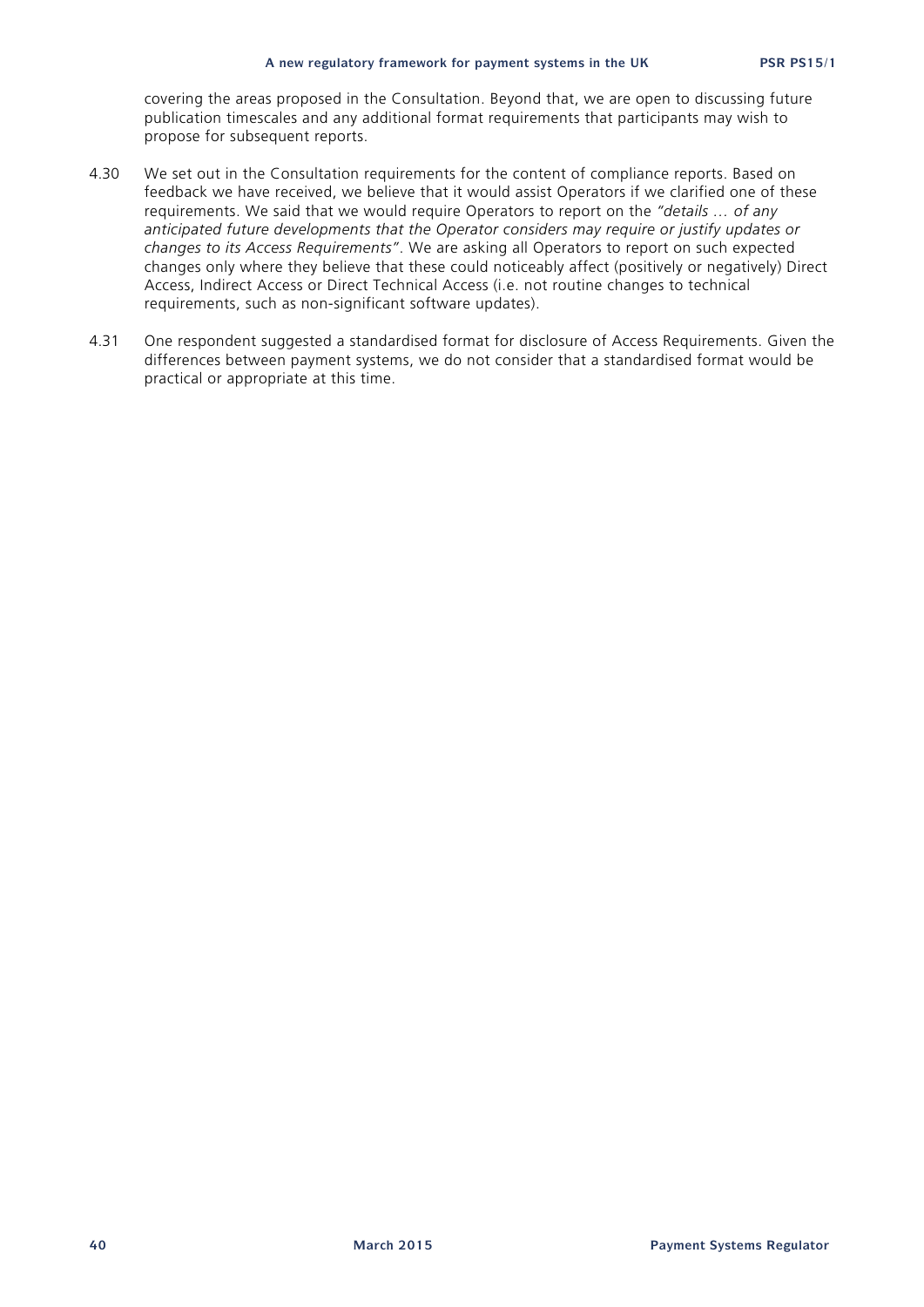# **5 Indirect Access to payment systems**

## **Information Direction**

We will require the four primary Sponsor Banks (Barclays, HSBC, Lloyds and RBS) to publish clear and up-to-date access-related information. The publication of this information should enable Indirect PSPs to assess and compare the different offers by these Sponsor Banks. We expect this to increase competitive pressures on these Sponsor Banks and the ability of Indirect PSPs to negotiate with them.

In response to requests made by respondents to the Consultation we have clarified the nature of the information that we require these Sponsor Banks to publish under this direction. We have also changed the publication date from 1 April 2015 to 30 June 2015. This allows these Sponsor Banks sufficient time after publication of this Statement to implement our direction.

#### **Our proposal for an Information Direction**

- 5.1 In the Consultation we explained that Indirect PSPs had raised concerns about a lack of information about Indirect Access arrangements.
- 5.2 We proposed measures designed to improve the transparency of information about Indirect Access and to make it easier for Indirect PSPs to review and assess that information. We proposed to make a general direction to require Sponsor Banks to publish certain access-related information (the "Information Direction") by 1 April 2015.
- 5.3 We indicated in the Consultation that the Direct PSPs that currently offer the vast majority of the sponsoring services to Indirect PSPs are Barclays, HSBC, Lloyds and RBS, and that while The Cooperative Bank also provides sponsoring services, it is currently in the process of ceasing these activities. Our proposed Information Direction would require these Sponsor Banks to publish descriptions of Indirect Access propositions (including key characteristics of the access services provided), any eligibility criteria Sponsor Banks may use to decide whether or not to offer Indirect Access to potential Indirect PSPs and an appropriate contact for interested parties.
- 5.4 We expected that these proposals would help address concerns about Indirect PSPs' lack of access to information about Indirect Access and improve their bargaining power in negotiations with Sponsor Banks.

#### **Responses to the Consultation – Information Direction**

- 5.5 Most respondents supported our proposal to require Sponsor Banks to publish access-related information. Nevertheless a few suggested that we should consider changing our proposal to give Sponsor Banks a longer timeframe in which to comply with the direction. Some requested consistency in both terminology and approach across Sponsor Banks or further clarity about the type of information and the level of detail to be published.
- 5.6 Some respondents were uncertain about whom our Information Direction would apply to.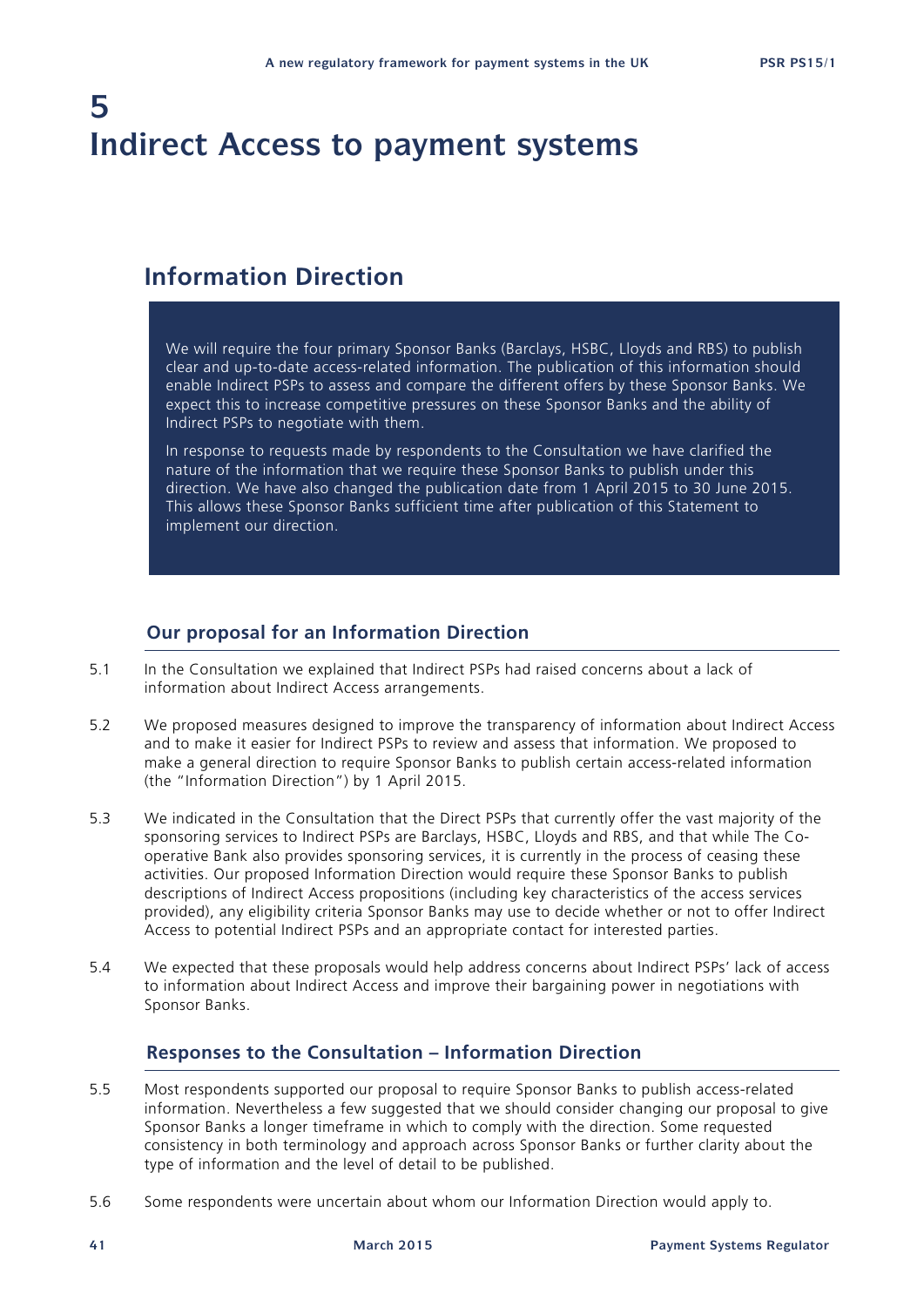- 5.7 Respondents suggested specific areas of information that Sponsor Banks should be required to publish. Some asked that Sponsor Banks publish information about risk and compliance and the specific terms on which Sponsor Banks were prepared to provide Indirect Access. A few Sponsor Banks raised concerns about disclosing information they viewed as commercially sensitive. This included detailed information on eligibility criteria, security recruitments and the prices of sponsoring services.
- 5.8 While respondents generally recognised that our proposal would increase transparency of Indirect Access offerings, some felt this might not improve the overall availability of Indirect Access to PSPs. This was because, for example, Sponsor Banks might apply criteria "subjectively" or some non-bank PSPs may find it difficult to get access to a bank account.
- 5.9 One respondent considered it disproportionate for the PSR to mandate disclosure by Sponsor Banks of information through an Information Direction and, in its view, to require the development of an Information Hub at the same time.
- 5.10 Some respondents expressed concern that the Information Direction might reduce Sponsor Banks' willingness to supply Indirect Access, but no Sponsor Bank told us that the Information Direction would have an impact on their willingness or ability to continue to provide Indirect Access to PSPs.

#### **Our position – Information Direction**

- 5.11 Our engagement with stakeholders has indicated that there are four primary providers of Indirect Access: Barclays, HSBC, Lloyds and RBS. We understand that there are also a number of other Direct PSPs, and some Indirect PSPs, that provide Indirect Access. Currently, we believe that these relationships account for a relatively small segment of the market for Indirect Access. We have also not had significant stakeholder feedback about Indirect PSPs' relationships with providers of Indirect Access outside of the main four Sponsor Banks.
- 5.12 We have decided to make a specific direction requiring the four primary Sponsor Banks which provide Indirect Access services (Barclays, HSBC, Lloyds and RBS) to publish access-related information, in the form we proposed in the Consultation, by 30 June 2015.
- 5.13 In making a specific direction as opposed to a general direction we have had regard to our regulatory principles under section 53 FSBRA. We consider that limiting our direction to the four main Sponsor Banks who provide Indirect Access directly responds to the issues that we have identified which are common to the provision of Indirect Access by those providers. We also understand that these organisations are currently the only providers of Indirect Access services that include provision of a unique sort code. Some Indirect PSPs need a unique sort code in order to provide their intended payment services to end-users.
- 5.14 We understand that The Co-Operative Bank also currently provides a small number of Indirect PSPs with unique sort codes but that it has stated that it is exiting the market for the provision of Sponsor Bank services. We do not believe that the imposition of the Information Direction on The Co-Operative Bank would be proportionate to the benefits that might be expected to result and given the small number of Indirect PSPs potentially concerned.
- 5.15 Making a specific direction on Barclays, HSBC, Lloyds and RBS in their role as Sponsor Banks is also consistent with our transparency regulatory principle under section 53(h) FSBRA, as it makes it clearer who this direction is addressed to at this time. We will consider the provision of Indirect Access by Sponsor Banks both within and outside the scope of this specific direction as part of our market review into the supply of Indirect Access. Subject to its findings, the market review could result in us deciding to adjust the coverage of the Information Direction.
- 5.16 We have considered whether it would be more appropriate for us to proceed under the Competition Act 1998 (CA98) rather than using our power to make a specific direction as we are required to do under section 62 FSBRA. We have concluded that CA98 is not the appropriate legal instrument in this case and that a specific direction enables us to take action which is focused on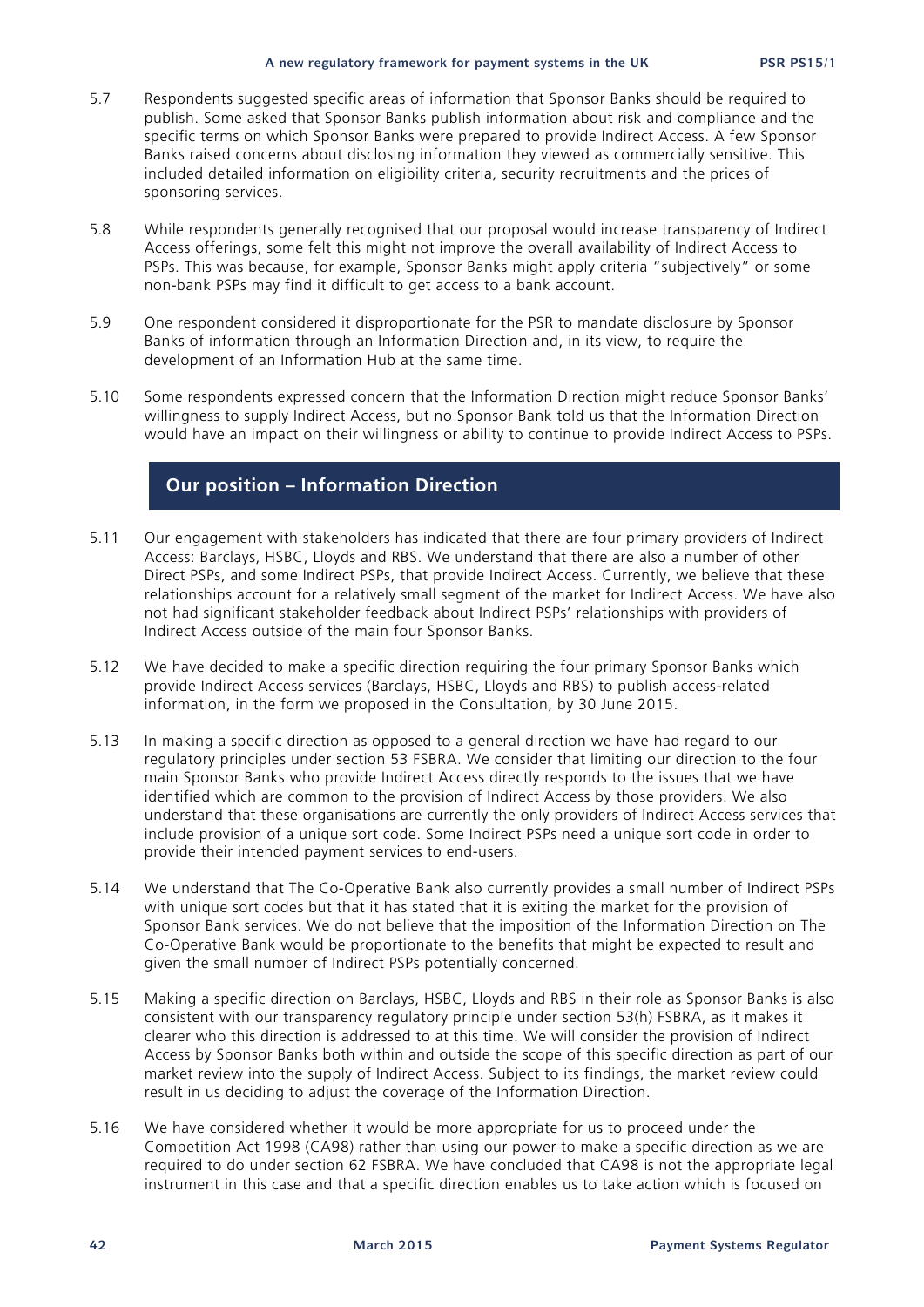and proportionate to the issues we have identified. Specifically, our conclusion is based on the following considerations.

- We have not received concerns, nor identified evidence, in relation to provision of information about Indirect Access services that suggests there is an infringement of competition law.
- We have identified an obstacle to PSPs obtaining Indirect Access through the lack of information on the services that might be available to them. By making a specific direction about the types of information that should be made available by the four main Sponsor Banks which provide Indirect Access, our measure is specifically targeted to the underlying impediment we have identified.
- Action under section 54 FSBRA enables us to set an ex ante requirement to address the issues that we have identified in a timely way. In contrast, proceeding under CA98 would involve the ex post investigation of specific individual instances of anticompetitive conduct or behaviour should they occur at a future date. This would not be an appropriate solution to the issues we have already identified which relate to the need for better and more transparent information on Indirect Access, as opposed to the termination of possible individual unlawful practices in the future.
- 5.17 For the avoidance of doubt, the specific direction relates to the provision of all Indirect Access services to all Indirect PSPs (i.e. to Indirect PSPs whether a unique sort code is provided or not) by Barclays, HSBC, Lloyds and RBS.
- 5.18 Our future process for adopting a specific direction (as set out in our Powers and Procedures Guidance) includes giving the addressees of the proposed specific direction a 14 day period in which to make representations. We did not follow that process here as we initially consulted on a draft general direction, and it is in light of the responses received that we have focused the direction more specifically. However, the four main Sponsor Banks who are the addressees of our specific direction have been on notice that the proposed general direction was focused on them – see paragraph 4.23 of the Consultation. Given the Consultation, the four main Sponsor Banks, as well as anyone affected by the proposed measure, has had a two month period within which to make representations and submit comments, which is significantly longer than the 14 day period we might typically provide. As a result, we consider that the process followed to adopt this specific direction is procedurally fair and exceeds the procedural requirements for specific directions that we have now set ourselves in our Powers and Procedures Guidance.
- 5.19 We do not need to decide, as one respondent suggested, whether there is justification for both our Information Direction and our position on the Information Hub. Our Information Direction is the focus of our regulatory approach for Indirect Access at present. We support the development of an Information Hub but this is as an industry initiative and it is not mandated by us.
- 5.20 We have no evidence that our Information Direction is likely to discourage relevant Sponsor Banks from providing Indirect Access services. The anticipated costs of our proposal are likely to be minimal, requiring Sponsor Banks to publish information that is readily available to them.
- 5.21 We see potential benefit in allowing relevant Sponsor Banks more time than we proposed in the Consultation to comply with our direction. This would allow time for Sponsor Banks to identify all the information they need to publish, and would enable the development of a consistent approach (including using common terminology) between our direction and the Code of Conduct, which is likely to make the information published under this direction more useful to Indirect PSPs.
- 5.22 For these reasons we have decided to change the date from which we require Sponsor Banks to comply with the Information Direction to 30 June 2015.
- 5.23 In response to a range of matters raised by respondents, we set out further clarifications below about:
	- the definition of Indirect Access and the relevant Sponsor Bank services that are covered by the specific direction (these two definitions interact with each other)
	- further details of the information we require the relevant Sponsor Banks to publish.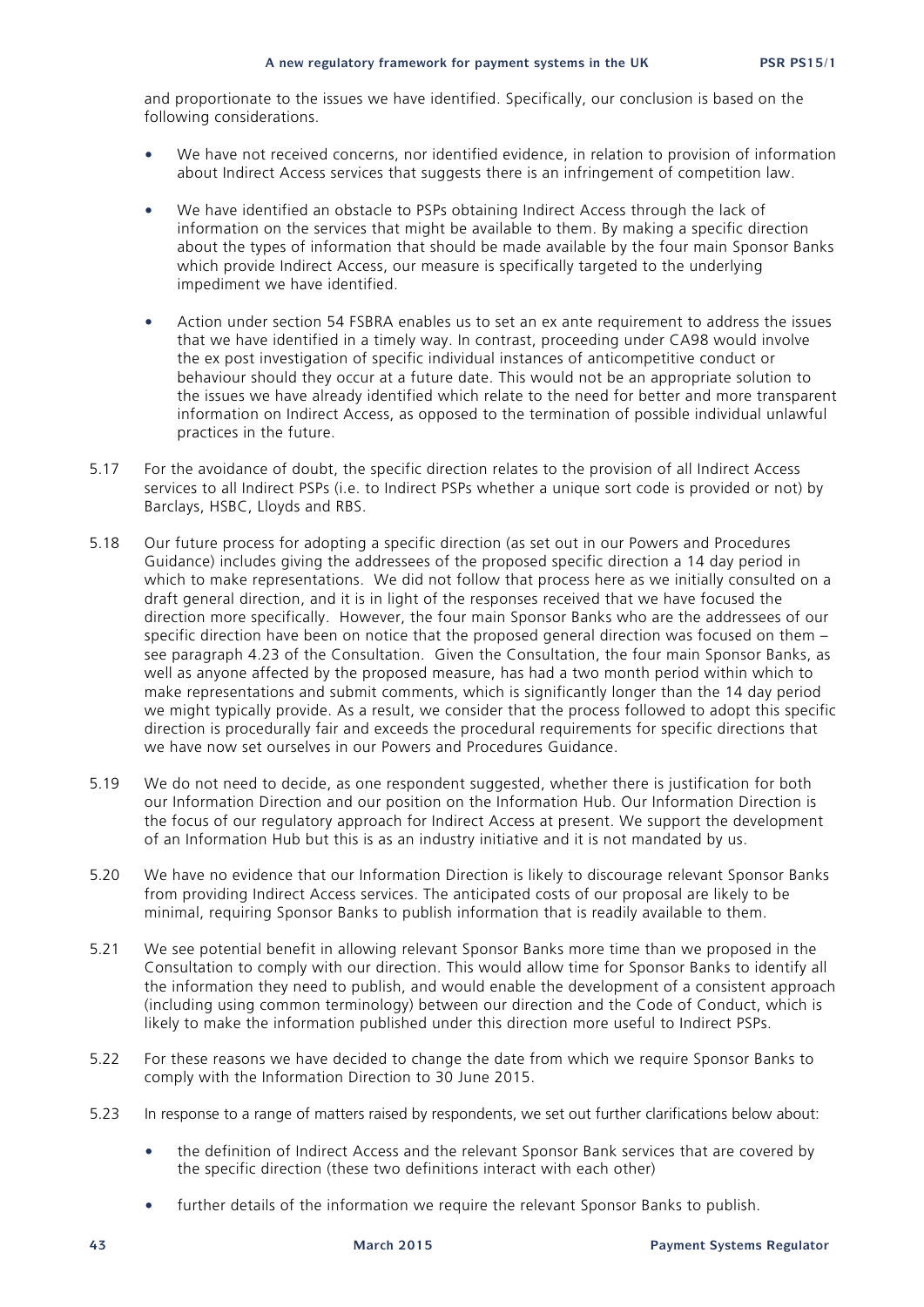#### **Definitions of Indirect Access and Sponsor Bank services**

5.24 In the Consultation we based our definition of Indirect Access on the definitions in FSBRA:

*"…a PSP has Indirect Access to a payment system if it has a contractual arrangement with a Direct PSP to enable it to provide services (for the purposes of enabling the transfer of funds using that payment system) to persons who are not participants in the system."*

- 5.25 This definition distinguishes Indirect PSPs from corporate customers on the basis of their business activity.
- 5.26 We defined Sponsor Bank services as *"services provided to a PSP or potential PSP who is not a participant in a particular regulated payment system to enable them to become and continue to be an Indirect PSP using that regulated payment system"*.
- 5.27 We have considered responses to the Consultation and had discussions with stakeholders about these definitions.

#### *Services covered by the definitions*

- 5.28 Some stakeholders have suggested that we define Indirect PSPs as those customers to which Sponsor Banks provide a unique sort code. These are the customers that Sponsor Banks generally recognise as being "agency banks". However, this approach is not appropriate as a large number of Indirect PSPs transfer funds on behalf of end customers without access to a unique sort-code (often EMIs and PIs).
- 5.29 We consider that any PSP that provides Indirect Access to Indirect PSPs acts as a Sponsor Bank for that Indirect PSP. This is the case whether the Sponsor Bank does or does not provide the Indirect PSP with a unique sort code (i.e. whether or not the Indirect PSP is listed as the "owning bank" for a sort code in the Industry Sort Code Directory, with the Sponsor Bank listed as the "settlement bank" for that sort code).
- 5.30 We understand that Sponsor Banks collect information about the business activity of their customers when on-boarding new customers. We view this information as likely to be useful for Sponsor Banks in determining whether they provide services to an Indirect PSP that are enabling that PSP to transfer funds on behalf of their end customers.
- 5.31 We consider it remains appropriate to use the definition of Indirect Access that we proposed in the Consultation as set out in above.
- 5.32 We clarify a number of issues in interpreting the definitions below.
- 5.33 Sponsor Banks make and receive payments using regulated payment systems as part of international correspondent banking relationships. Stakeholders have not raised concerns about these relationships. We do not view it as necessary or appropriate to include such relationships within the definition of the Sponsor Bank services covered by this specific direction.
- 5.34 We therefore clarify that Indirect Access does **not** include international correspondent banking relationships. Our definitions of Indirect Access includes services provided by Sponsor Banks to PSPs (bank or non-bank), for the purposes of enabling those PSPs to transfer funds on behalf of 'persons' (both individual and business customers). We regard the definition of Indirect PSPs is a broad one which includes credit institutions, credit unions, PSPs that are not credit institutions, PIs and EMIs, regardless of whether they have a unique sort code or not. The PSRs 2009 identify types of PSPs which may provide a helpful starting point for identifying Indirect PSPs based on their regulatory status, but is not an exhaustive list of all Indirect PSPs we will consider for our purposes.
- 5.35 In response to some questions raised by respondents, we clarify that '*Persons'* in the definition of Indirect Access refers to both individuals and businesses.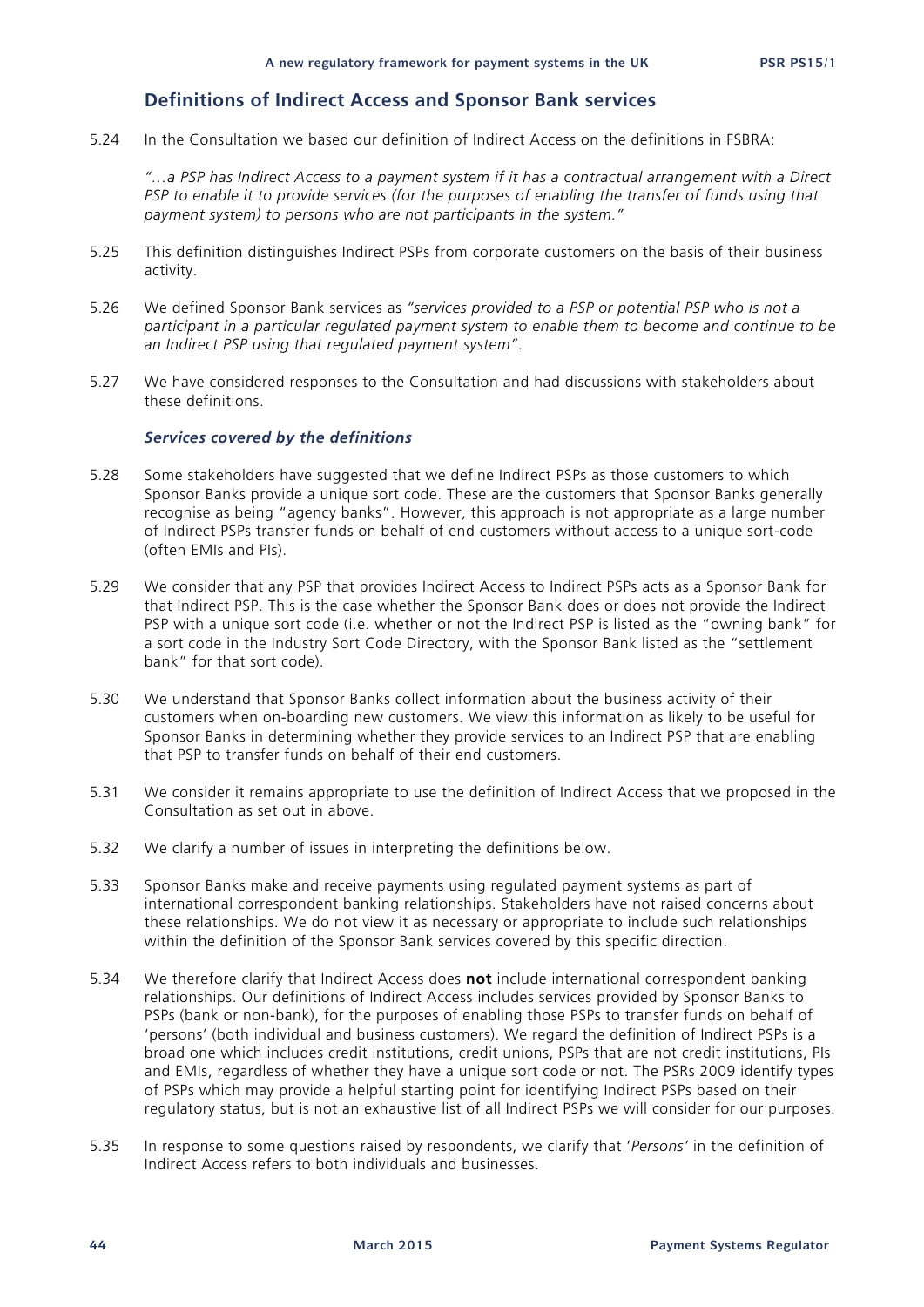- 5.36 Our definition of Indirect Access (and consequently Sponsor Bank services) excludes services provided to PSPs which are only for the purpose of transferring funds on their own behalf. It does not include corporate customers of UK banks transferring funds for their own purposes. Examples of these services excluded from the definition are as follows.
	- Services to firms such as utilities or retailers, which are used purely for corporate transactions such as receiving payments from customers and paying staff and suppliers.
	- Services to PSPs that have a corporate relationship with a bank solely for transactions such as paying staff and suppliers (i.e. services on their own behalf), and not for the purpose of transferring funds of behalf of other end customers. For example, a PSP may have a relationship with one bank for corporate services and a separate relationship with another Sponsor Bank for Indirect Access services.
- 5.37 Any services provided to PSPs by a Sponsor Bank for multiple purposes, **which include** services for the purpose of enabling the transfer of funds using a payment system to persons who are not participants in the system are **within** the scope of the definition. For example, if a hairdresser uses a corporate bank account for the purpose of running that business, *and also* for the purpose of enabling the transfer of funds to end customers by providing money transfer services, those services provided by a Sponsor Bank will be included in our definitions of Sponsor Bank services and Indirect Access.

#### *Payment systems in scope of definition*

- 5.38 All PSPs who participate in the LINK payment system are Direct PSPs. But some PSPs, who do not have access to a Bank of England settlement account, do still require a sponsor arrangement for settlement. Some respondents highlighted these arrangements as relevant to considering Indirect Access issues.
- 5.39 We have therefore decided to include access to LINK in the scope of Indirect Access for the purpose of our directions and Indirect Access market review (as well as Bacs, CHAPS, FPS and C&C).

#### **Further details of the information we require the relevant Sponsor Banks to publish**

- 5.40 Sponsor Banks, and some other stakeholders, said that further clarity was needed around the detail of what needs to be published under our Information Direction.
- 5.41 Our direction is intended to require the four main Sponsor Banks to make necessary information available to those PSPs seeking Indirect Access so they can make an informed decision about their options. The level of detail published needs to be sufficient to allow a PSP to assess whether a service provided by the Sponsor Bank is of interest to it. Our Information Direction is intended to ensure that Barclays HSBC, Lloyds and RBS, in their roles as Sponsor Banks, provide all relevant details about the services they currently offer.
- 5.42 We are requiring Sponsor Banks to publish three broad categories of information about Indirect Access propositions:
	- contact details
	- description of Sponsor Bank services
	- high level descriptions of Sponsor Bank eligibility criteria.
- 5.43 We set out further details below as to the minimum specific information that we expect to see published under each category of our direction.
- 5.44 The following sets out our **minimum** expectations for compliance with our direction. We encourage the relevant Sponsor Banks to give further information if doing so will assist Indirect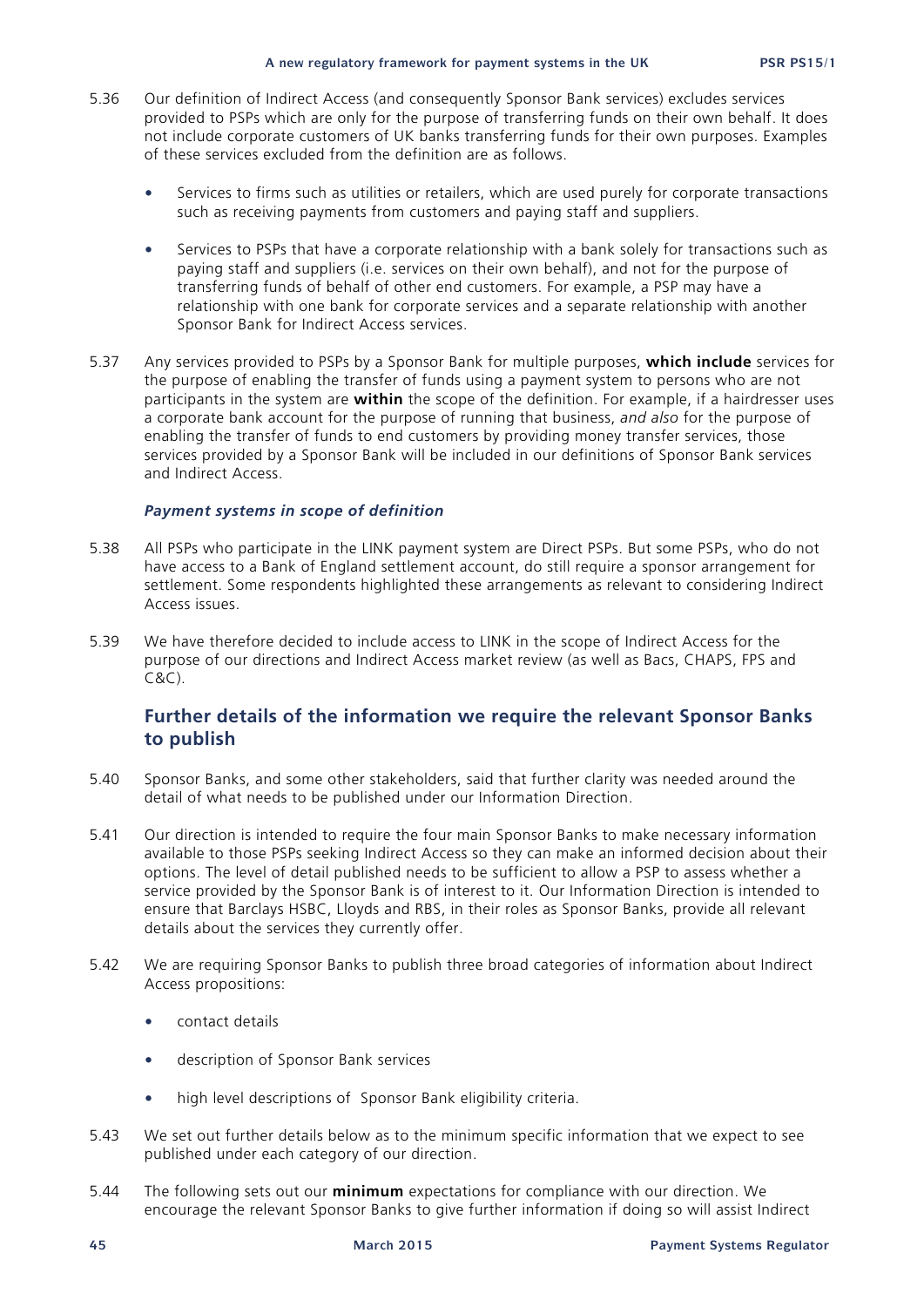PSPs in assessing the merits of their Sponsor Bank service. We expect the information published by the relevant Sponsor Banks to cover the services provided to *all* types of Indirect PSPs.

#### *Contact details*

- 5.45 This information is needed so that interested parties can contact relevant Sponsor Banks to obtain further information on Sponsor Bank services or contact Sponsor Banks to begin discussions about seeking Sponsor Bank services.
- 5.46 We expect this information to include at least:
	- a named contact (whether an individual or team) who will be able to respond knowledgably to enquiries about Sponsor Bank services
	- an email address
	- a telephone number
	- a postal address.

#### *Description of Sponsor Bank services*

- 5.47 This information is needed so that interested parties can evaluate services and compare offerings between Sponsor Banks more easily.
- 5.48 We expect this information to include at least the following details.
	- A description of the provision of a bank account to be used to settle payments sent and received on behalf of the Indirect PSP's customers.
	- A list and description of the payment systems to which the Sponsor Bank offers Indirect Access and the services of each system that Indirect PSPs can access (e.g. for Bacs Direct Debit, Direct Credit and Standing Orders). For each payment system, a description list of the connectivity options available to Indirect PSPs for sending and receiving payment instructions should also be provided. For electronic payment systems, this should include:
		- $\circ$  a list of the channels through which communication with the Sponsor Bank is possible (e.g. internet banking, host-to-host, SwiftNet) for both submission of outgoing payment instructions and reporting of inbound payment instructions
		- o any and all types of Direct Technical Access that are supported (e.g. Direct Agency Access for FPS)
		- o any and all types of Direct Technical Access for corporate customers of the Indirect PSP that are supported (e.g. corporate Direct Access to FPS).
	- A description of the services offered for the provision of sort codes to Indirect PSPs, including:
		- o a statement as to whether the Sponsor Bank offers Indirect PSPs unique sort codes
		- o a statement as to whether the Sponsor Bank is able to offer Indirect PSPs the ability to transfer in any existing unique sort codes they have from pre-existing Sponsor Bank arrangements, and for which payment systems this transfer is possible
		- o if the provision of unique sort codes is offered, a description of the additional services the Sponsor Bank is able to provide Indirect PSPs with a unique sort code that are not available to those Indirect PSPs without a unique sort code (e.g. the ability to access FPS on a 'Direct Agency' basis, issue customers with cheque books).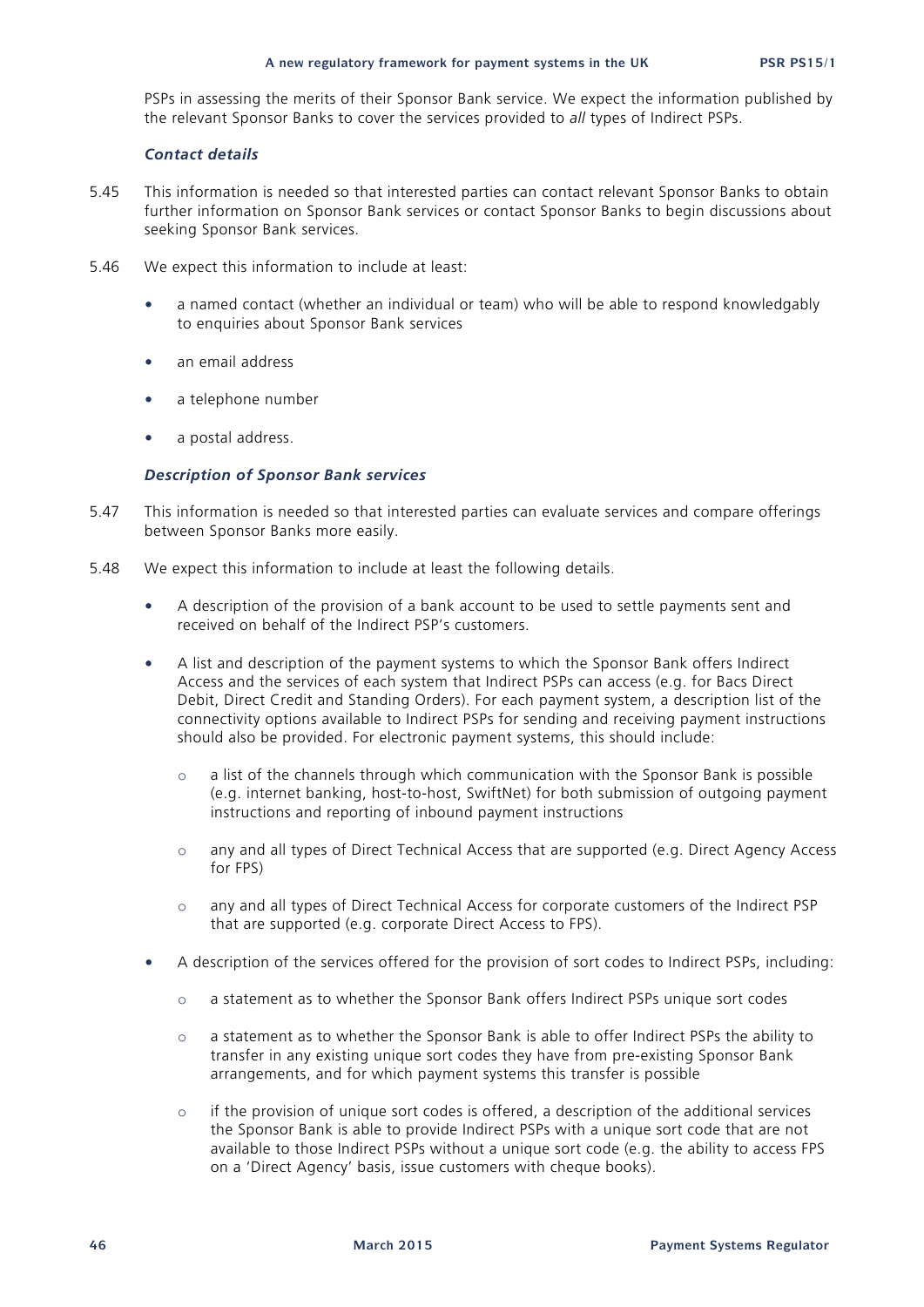- A description of any other services the Sponsor Bank views as being part of its wider Sponsor Bank service offering (e.g. access to branch network, payment message transformation services).
- A high level description of the types of transaction fees and other charges an Indirect PSP can expect to pay for services provided, and the key elements of those fees and charges - for example, "Fees for sending and receiving payments are charged on a per transaction basis. These fees are subject to negotiation and may reflect transactions volumes".
- 5.49 Note that we are not requiring each relevant Sponsor Bank to disclose specific price points or price ranges that it charges customers or other information that it reasonably considers to be commercially sensitive.

#### *Sponsor Bank eligibility criteria*

- 5.50 This information is needed so that interested parties can understand how a Sponsor Bank will evaluate their application for Indirect Access services and whether Sponsor Banks require Indirect PSPs to meet specific criteria to qualify for a particular service that the Sponsor Banks provides.
- 5.51 We expect this information to include at least the following high level descriptions of:
	- types of factors the relevant Sponsor Bank takes into consideration in deciding whether to accept an Indirect PSP as a customer (e.g. assessment of creditworthiness, strategic risk, expected volume)
	- criteria an Indirect PSP must satisfy to qualify for a unique sort code (e.g. regulatory status, compliance with payment system rules)
	- criteria an Indirect PSP must satisfy to obtain certain Sponsor Bank services (e.g. for host-tohost connections, systems testing and security standards that must be met).
- 5.52 We will not require the relevant Sponsor Banks to disclose information they reasonably consider to be commercially sensitive. As set out above, we are requiring the disclosure of high level descriptions of eligibility criteria only, and not details of specific criteria.
- 5.53 We understand and acknowledge that Indirect Access services are bespoke and that PSPs will need to engage in negotiation with the relevant Sponsor Banks to obtain further details of the terms/services that a Sponsor Bank is prepared to offer them.
- 5.54 One PSP suggested we require Sponsor Banks to publish information about Operators' Direct Access Requirements. We agree that increased transparency around Operators' Access Requirements would assist PSPs and, as part of our Direct Access proposals, we are requiring Operators to publish this information.
- 5.55 Some stakeholders asked that we require Sponsor Banks to publish information about continuity of service and contract obligations. We agree that it is important for PSPs to have access to this information and contract termination clauses and notice periods will form part of the PSRapproved Sponsor Bank Code of Conduct.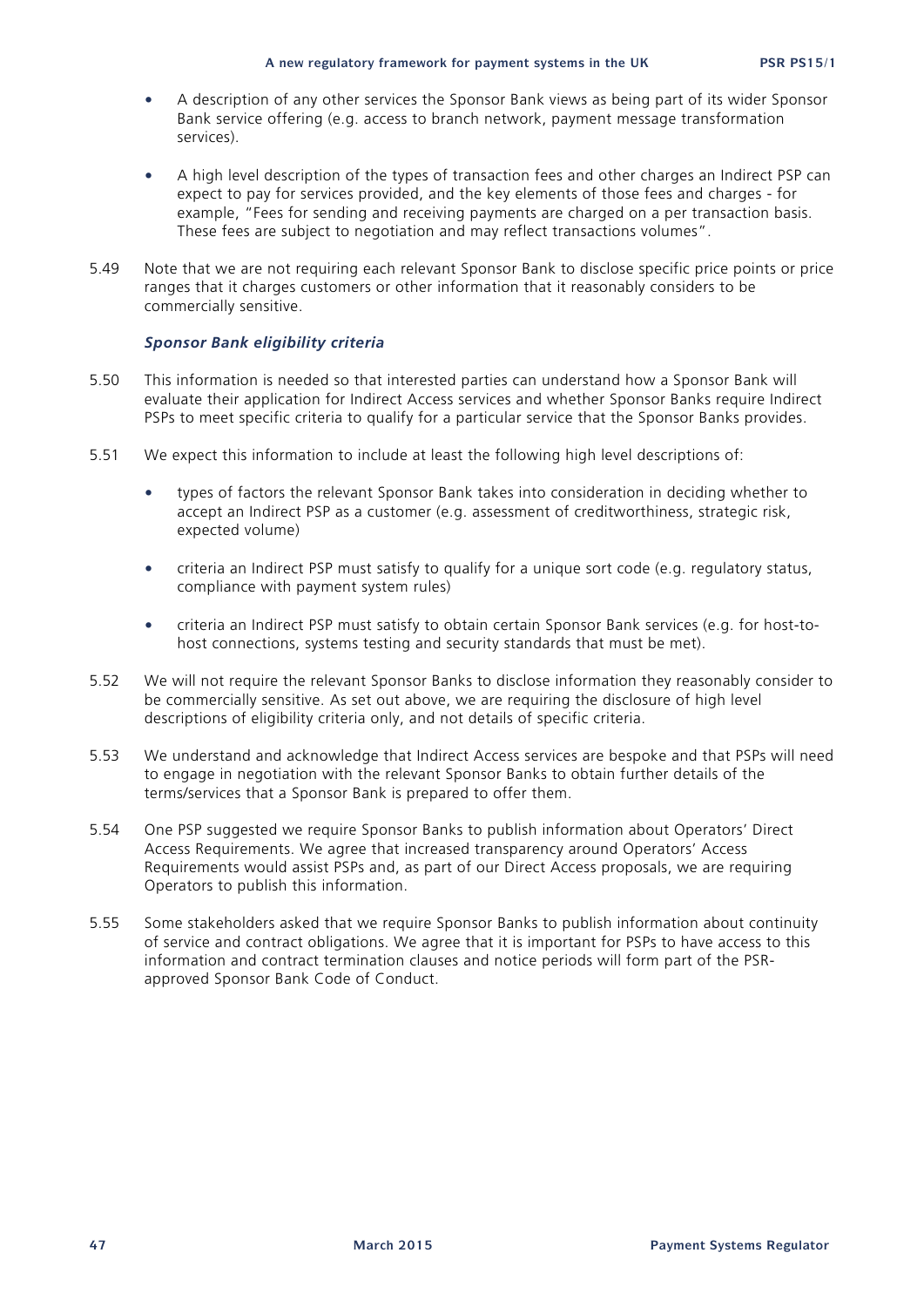## **Information Hub**

We welcome industry efforts to develop an Information Hub. An effective Information Hub may improve the ability of Indirect PSPs to obtain information about access to payment systems. It is our expectation that the ability of PSPs to compare information at a central point should allow them to better compare Direct and Indirect Access offerings.

We do not intend to take a formal role in the development of the Information Hub, which we consider is best left to industry to develop.

#### **Our view on an Information Hub**

- 5.56 In the Consultation we noted that the industry was developing a website to improve the disclosure and transparency of information for PSPs wishing to access payment systems (we call this the "Information Hub"). We expressed our support for the initiative. An effective Information Hub could allow PSPs greater visibility of information about payment systems and Sponsor Banks. It may also enable PSPs to make comparisons across Direct and Indirect Access and across different Sponsor Banks' offerings.
- 5.57 We said we anticipated that an Information Hub would be used by the industry to publish the information that Sponsor Banks would be required to disclose under our Information Direction; Operators' Access Requirements; the proposed PSR-approved Sponsor Bank Code of Conduct; and any other information that would enable PSPs to assess the most appropriate route for them to access payment systems.

#### **Responses to the Consultation – Information Hub**

- 5.58 Most stakeholders who responded on this issue supported the development of an Information Hub by the industry.
- 5.59 A significant number of respondents emphasised that they viewed industry, rather than us, as best placed to lead and deliver the initiative but some Indirect PSPs expressed concern that if an Information Hub is developed without our involvement, it may not be effective. They considered the Information Hub might not provide enough information to be useful or it might take too long to develop. Some stakeholders requested that we review the operation of the Information Hub and consider regulatory action if it did not deliver the benefits we anticipated in the Consultation.
- 5.60 Some respondents noted that there was a need to ensure that information on the Information Hub is correct and up to date. One commented that this information should be the responsibility of Sponsor Banks and Operators and that it should be held on their own websites. Some suggested that duplication across individual websites and the Information Hub could increase the effort and the costs for both Sponsor Banks and Operators.

#### **Our position – Information Hub**

- 5.61 Our focus is to make access-related information available and transparent through our Direct Access Reporting Rule and our Information Direction on Indirect Access. This information should be published by Operators and by the relevant Sponsor Banks on their websites.
- 5.62 Industry is already developing an Information Hub. We support the industry's desire to develop the Information Hub because it is intended to improve the ability of PSPs to find information on their access options. The Information Hub could usefully complement our Information Direction, by making the information required to be published under our Direction more easily accessible and comparable.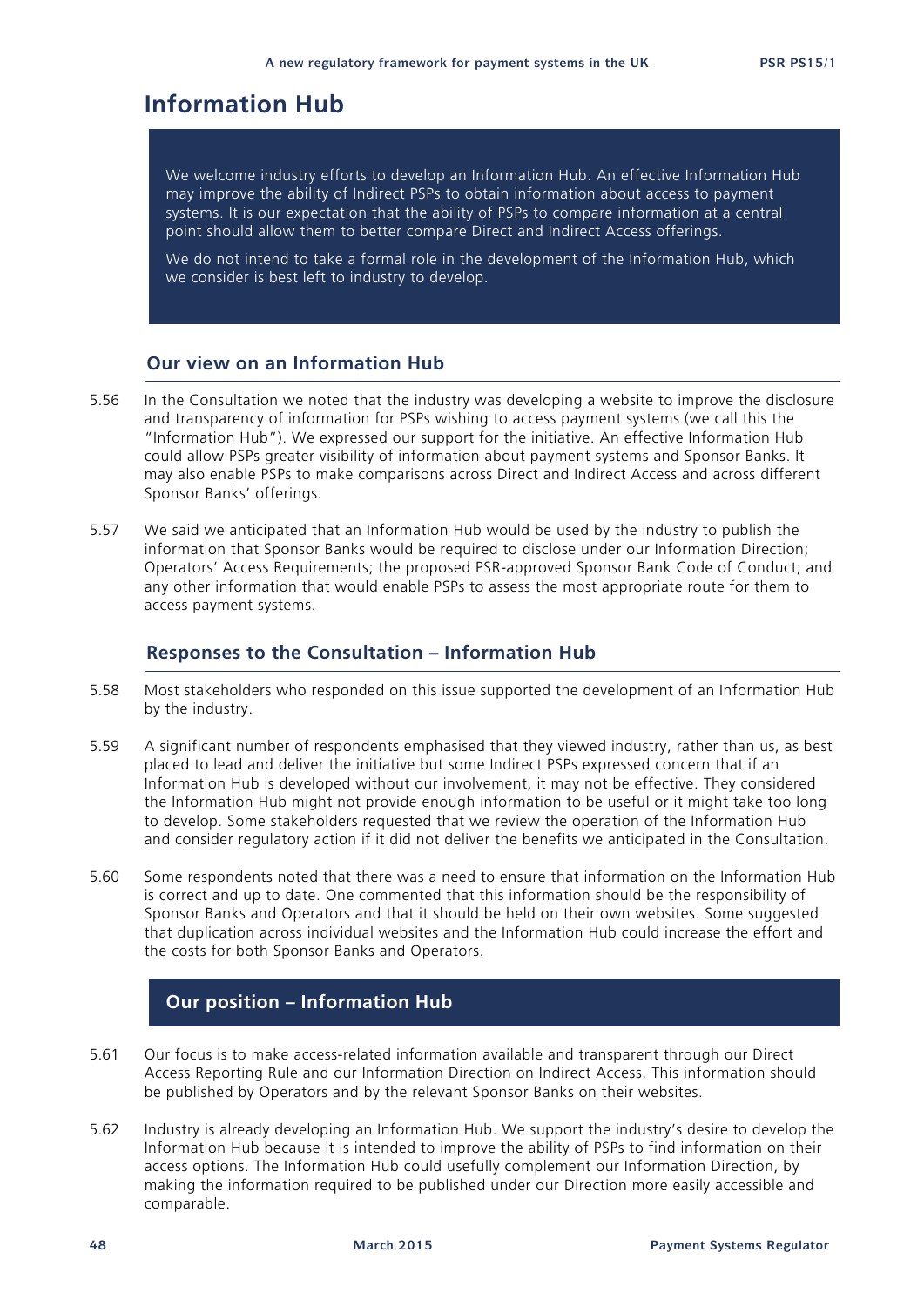- 5.63 We see no reason for us to have direct involvement in the development of the Information Hub at this stage.
- 5.64 We noted stakeholder suggestions regarding the design and development of the Information Hub. We expect those participating in the initiative to have regard to stakeholders' suggestions.
- 5.65 It is for participants to ensure that the disclosure of information through the Information Hub or in any other context is consistent with competition law.

## **Sponsor Bank Code of Conduct**

We will work with industry to develop a Code of Conduct to be approved by us. The purpose of the Code is to address concerns about the security of supply of Indirect Access provided by Sponsor Banks, such as the risk that Sponsor Banks discontinue the supply of Indirect Access, concerns around the sharing of commercially sensitive information with Sponsor Banks who are also downstream competitors, and some aspects of the contractual arrangements that govern the supply of Indirect Access.

We expect that in developing the Code, Sponsor Banks will engage effectively with Indirect PSPs. We also expect Sponsor Banks to commit publicly to meeting the requirements of the Code.

We expect the Code to be ready to be approved by us and in place by 30 June 2015 and Sponsor Banks to be complying with the Code from 30 September 2015.

#### **Our proposal on a PSR-approved Sponsor Bank Code of Conduct**

- 5.66 In the Consultation we set out our concerns about security of supply of Indirect Access provided by Sponsor Banks. In particular, we were concerned by the risk that Sponsor Banks might discontinue the supply of Indirect Access and about the contractual arrangements that govern the supply of Indirect Access. We also expressed our concern that the situation could be exacerbated by the limited number of alternative suppliers available. We said that we would examine these matters in more detail in our market review into the supply of Indirect Access, and proposed that we should work with Sponsor Banks to create a PSR-approved Code of Conduct governing arrangements for Indirect Access (the "Code").
- 5.67 We suggested that wherever possible the Code should address stakeholders' concerns about Indirect Access. These included concerns about security of supply, sharing commercially sensitive information with Sponsor Banks who are also downstream competitors, on-boarding arrangements and communication between Sponsor Banks and Indirect PSPs. To address Indirect PSPs' concerns about security of supply in particular we said we expected the Code to set out Sponsor Banks' commitments, including a clear, transparent, fully specified, written contractual framework for Indirect Access. The Code would increase confidence in the supply of Indirect Access services provided by Sponsor Banks and should improve outcomes for service-users.
- 5.68 We explained that we did not see the Code replacing bilateral contractual sponsorship agreements, but as a public commitment by Sponsor Banks. We said that we expected the Code to be approved by us and in place by 30 June 2015, with Sponsor Banks complying with the Code from 30 September 2015. We suggested that the Code should be published on each Sponsor Bank's website and on the Information Hub.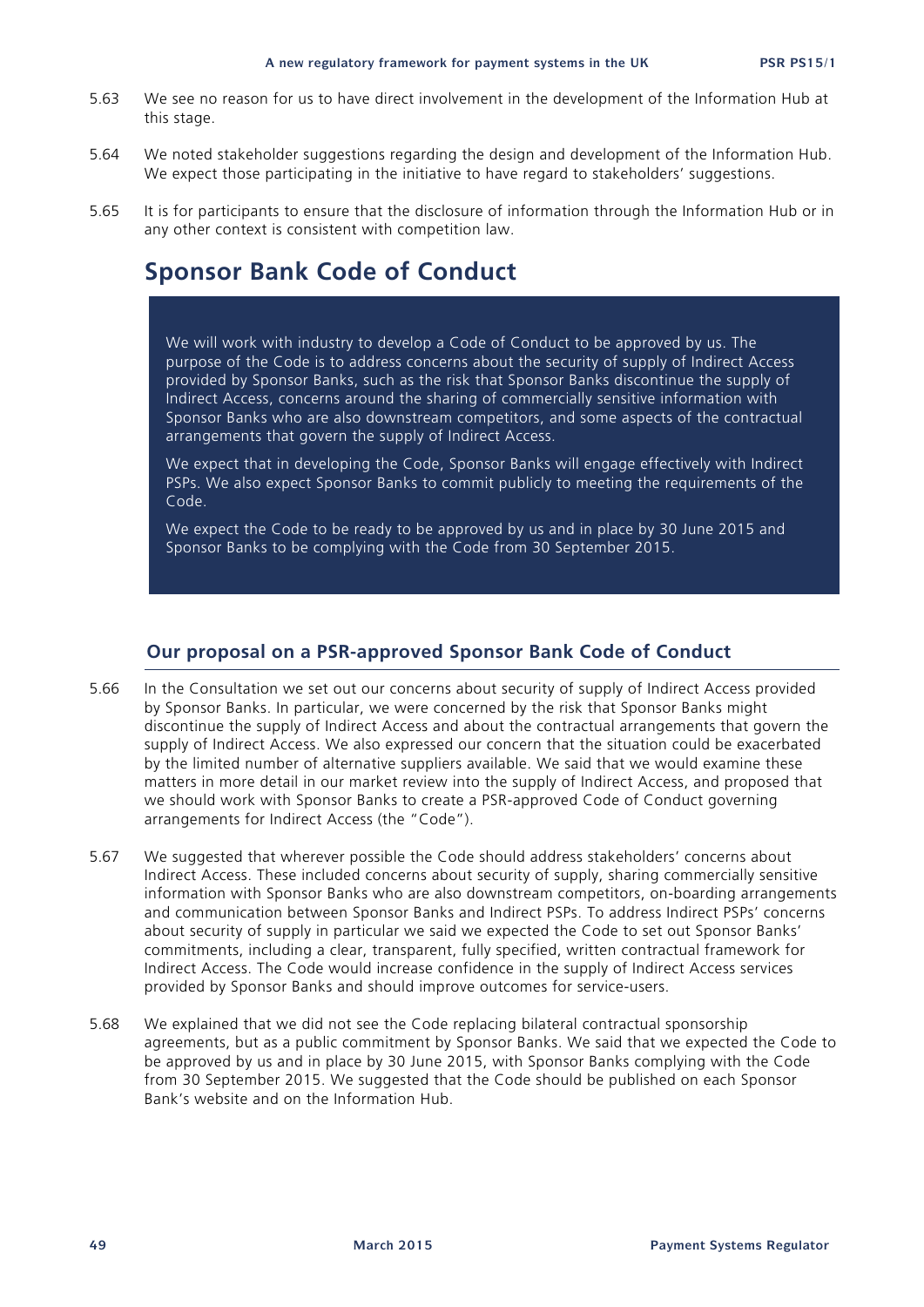#### **Responses to the Consultation – the Code**

- 5.69 Most respondents supported our proposed approach. Bacs saw potential benefit in a *"…common Sponsor Bank Code of Conduct that would allow us to align our product and service offerings more precisely to the needs of indirect participants"*.
- 5.70 Some Indirect PSPs cited their experiences around Indirect Access as reasons to support our proposal. Many respondents made suggestions as to how to ensure its effectiveness.
- 5.71 Some respondents commented on the process for development of the Code, with requests for Sponsor Banks to consult PSPs in developing the Code and for the PSR to have a role in the development process.
- 5.72 Some respondents commented on the intended content of the Code, with some suggesting specific matters they wished to be included in the Code. Areas of concern that respondents considered the Code should address, included:
	- timely negotiation of contracts
	- performance and management of system outages
	- minimum service levels
	- managing the impact on Indirect PSPs from risks and pressures on Sponsor Banks
	- contract termination, continuity and security of supply
	- data requirements, data usage and how payments information is managed
	- fairness with regard to costs.
- 5.73 Some suggested the Code should not be overly prescriptive. Respondents said that the Code did not need to specify detailed contract requirements or service levels, which should remain matters for commercial negotiation.
- 5.74 A few respondents suggested that the scope of the Code should be widened to include the reciprocal conduct of Indirect PSPs, or aligned with the rules and requirements of payment systems. Some noted the need to ensure the Code is aligned with reliability, integrity and financial stability requirements and considerations.
- 5.75 One respondent asked how the content of the Code would align with the PSRs 2009 and other regulatory obligations.
- 5.76 Some respondents requested further clarity around how the Code would be implemented and would operate, including how we saw our role, for example in securing common agreement and overseeing compliance.
- 5.77 Three respondents requested further clarification on which participants the Code would apply to, specifically:
	- the types of participants seeking Indirect Access that would be covered
	- whether international indirect correspondent banking arrangements would be included
	- whether it would also apply retrospectively to existing arrangements.
- 5.78 NICC sought clarification on whether its member banks would be subject to the Code as it is excluded from other access-related directions.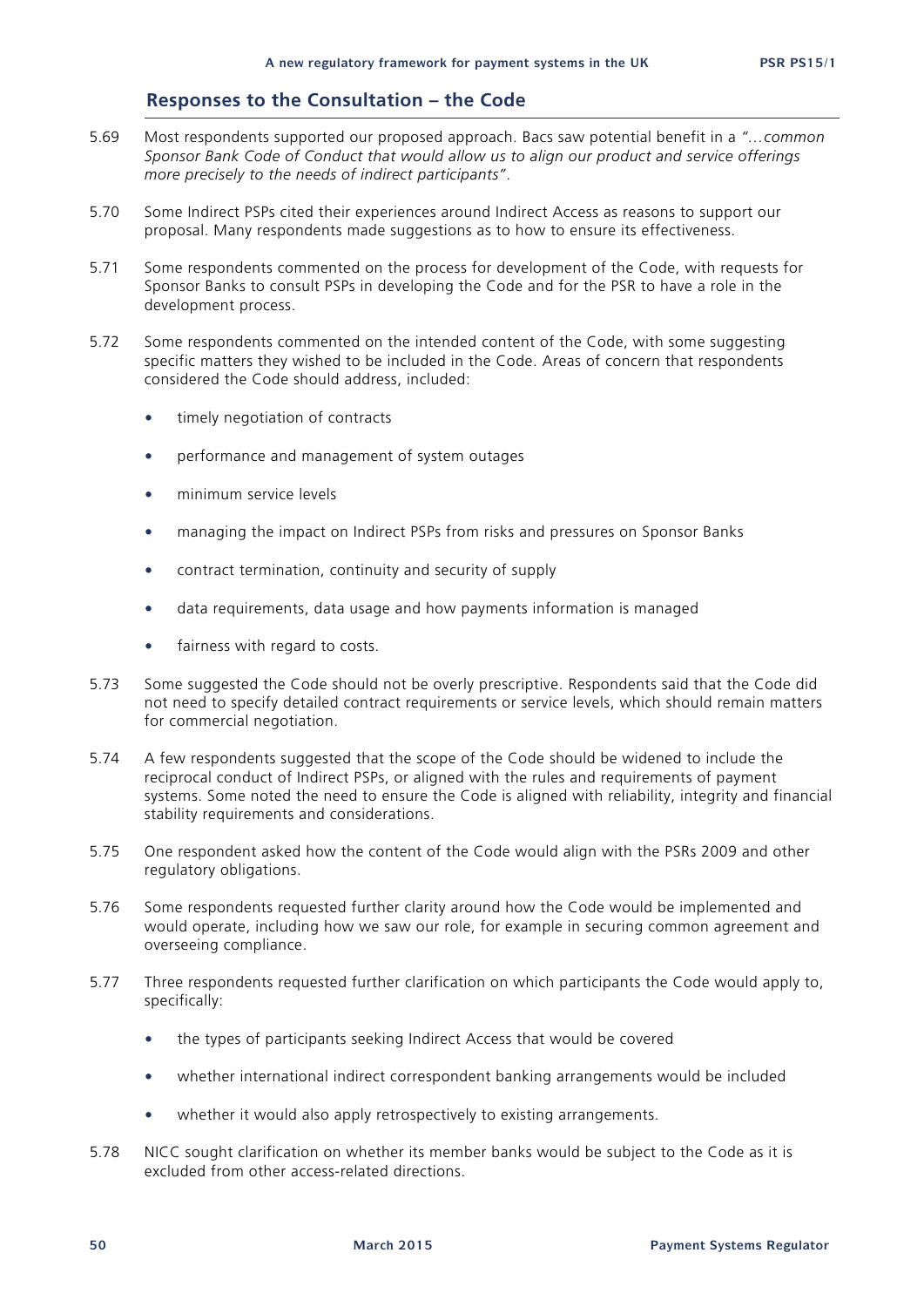5.79 Finally, some PSPs asked the PSR to clarify Sponsor Bank responsibilities around Anti-Money Laundering (AML) requirements.

#### **Our position – Code of Conduct**

5.80 We intend to work with Sponsor Banks to create a PSR-approved Code of Conduct covering arrangements for Indirect Access. We will have regard to matters raised by respondents in the exercise of our approval of the Code. So we also expect that Sponsor Banks will address these matters in their development of the Code. To assist Sponsor Banks, we set out below our initial consideration of some of these issues and our expectations of Sponsor Banks.

#### **Who we expect to comply with the Code**

- 5.81 Consistent with our Information Direction, we expect at least the main four Sponsor Banks to commit to complying with the Code i.e. Barclays, HSBC, Lloyds and RBS.
- 5.82 For the avoidance of doubt, we expect those Sponsor Banks in scope for compliance with the Code to comply with the Code with respect to their provision of all Indirect Access services to all Indirect PSPs (i.e. to Indirect PSPs both with and without a unique sort code), consistent with our definition of Indirect Access and Sponsor Bank services explained earlier.
- 5.83 We will consider whether the scope of the Code should be extended beyond Barclays, HSBC, Lloyds and RBS to include other Sponsor Banks as part of our market review into Indirect Access.

#### **Development of the Code**

- 5.84 In developing the Code we expect Sponsor Banks to engage with Indirect PSPs to understand their needs and to decide the matters that the Code should cover. We expect Sponsor Banks to establish a suitable process for engagement, to ensure that Indirect PSPs feel able to provide full and open input, so that Sponsor Banks consider a representative range of genuine views. We will ask for evidence of effective engagement by Sponsor Banks when considering approval of the Code.
- 5.85 We understand why some Indirect PSPs requested the PSR take a more prescriptive approach to the Code. But, given the broad support for the development of the Code being industry led, we do not intend to change our proposed approach at this stage. We believe industry is best placed to develop the Code because it has the information, resource and direct experience of the relationships between Sponsor Banks and Indirect PSPs, to ensure that the Code meets the requirements of those it impacts.
- 5.86 We will keep the position under review as Sponsor Banks develop and agree the Code.

#### **Contents of the Code**

- 5.87 In the Consultation we set out a number of areas that we expect to see included in the Code. These reflected areas which stakeholders were concerned could adversely impact on their serviceusers and/or their ability to compete. We expect Sponsor Banks to lead on agreeing the details within these areas and any other areas that it may be appropriate to address, following consultation with Indirect PSPs and others.
- 5.88 As set out in the Consultation, the principal aim of the Code is to help address concerns arising from the supply of Indirect Access services by Sponsor Banks. We expect the Code to focus on this aim as its first priority. We acknowledge though that there may be benefits to further developing the Code to widen its scope over time.
- 5.89 As we said in the Consultation, we expect the commitments contained in the Code to apply to existing and future relationships between Sponsor Banks and Indirect PSPs. This is because if the Code only applied to future relationships it would not address the majority of concerns raised by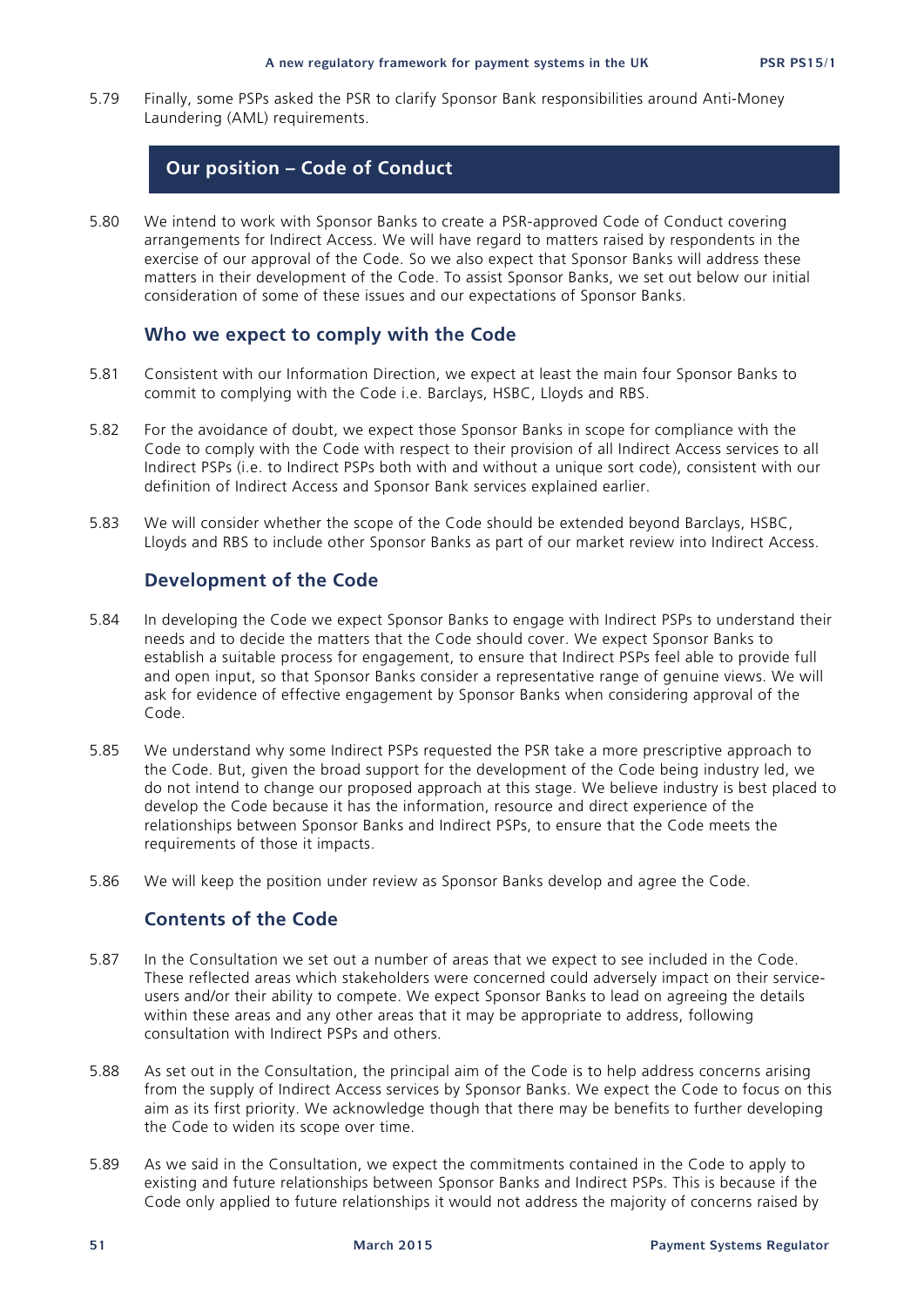Indirect PSPs about their current relationships. It is those specific concerns that may have an adverse impact on the ability of Indirect PSPs to compete or provide improved outcomes for service-users.

- 5.90 We expect Sponsor Banks to ensure that the contents of the Code align with other requirements such as the Information Direction or underlying requirements of the payment systems to which Sponsor Banks are providing access.
- 5.91 The Code of Conduct is intended to act as a 'framework' to govern the relationship between the Sponsor Banks and Indirect PSPs, and as we explained in the Consultation, we consider it to be complementary to, rather than replacing individual contractual arrangements. In particular, Sponsor Banks are free to negotiate improved services to Indirect PSPs which exceed the "minimum contractual framework" requirements to be set out in the Code.
- 5.92 We expect industry to monitor whether the Code is effective so that they identify and address issues with the operation of the Code or the matters it covers on an ongoing basis.

#### **Implementation and operation of the Code**

- 5.93 We expect Sponsor Banks to put appropriate governance arrangements in place for the implementation of the Code.
- 5.94 As set out in the Consultation, we expect Sponsor Banks to commit publicly to the Code.
- 5.95 We recognise that relevant Sponsor Banks will need to consider the most effective and efficient process for implementing the final commitments of the Code when it is agreed and approved. We recognise that how they do this will vary depending on the volume and type of relationships Sponsor Banks currently have with Indirect PSPs and the extent to which those arrangements already comply with the Code.
- 5.96 Only one Sponsor Bank respondent raised concern about their ability to implement the Code by 30 September. We consider it important that the Code is agreed and implemented as soon as reasonably possible. We expect Sponsor Banks to make every effort to achieve effective progress with implementation.
- 5.97 No Indirect PSPs raised concerns about Indirect Access to NICC. Given the significantly lower volume of transactions, future planned changes to cheque clearing and the status of some members as Indirect PSPs themselves in relation to other payment systems, we do not consider it appropriate or proportionate to expect members of NICC to be subject to the Code.

## **Technical Access solutions**

We support the development of Technical Access solutions. The industry is best placed to design and develop Technical Access solutions that meet the needs of PSPs and end-users. We anticipate that Technical Access solutions will be developed as commercial propositions funded by those that use the service.

Industry is already making progress and we will continue to engage with participants, with a keen interest in these developments. We see no reason for us to take a more prescriptive approach to the development of Technical Access solutions at this time. We note that the development of Technical Access solutions may require Operators to be responsive to requests for amendments to their rules, where appropriate and in the interests of serviceusers.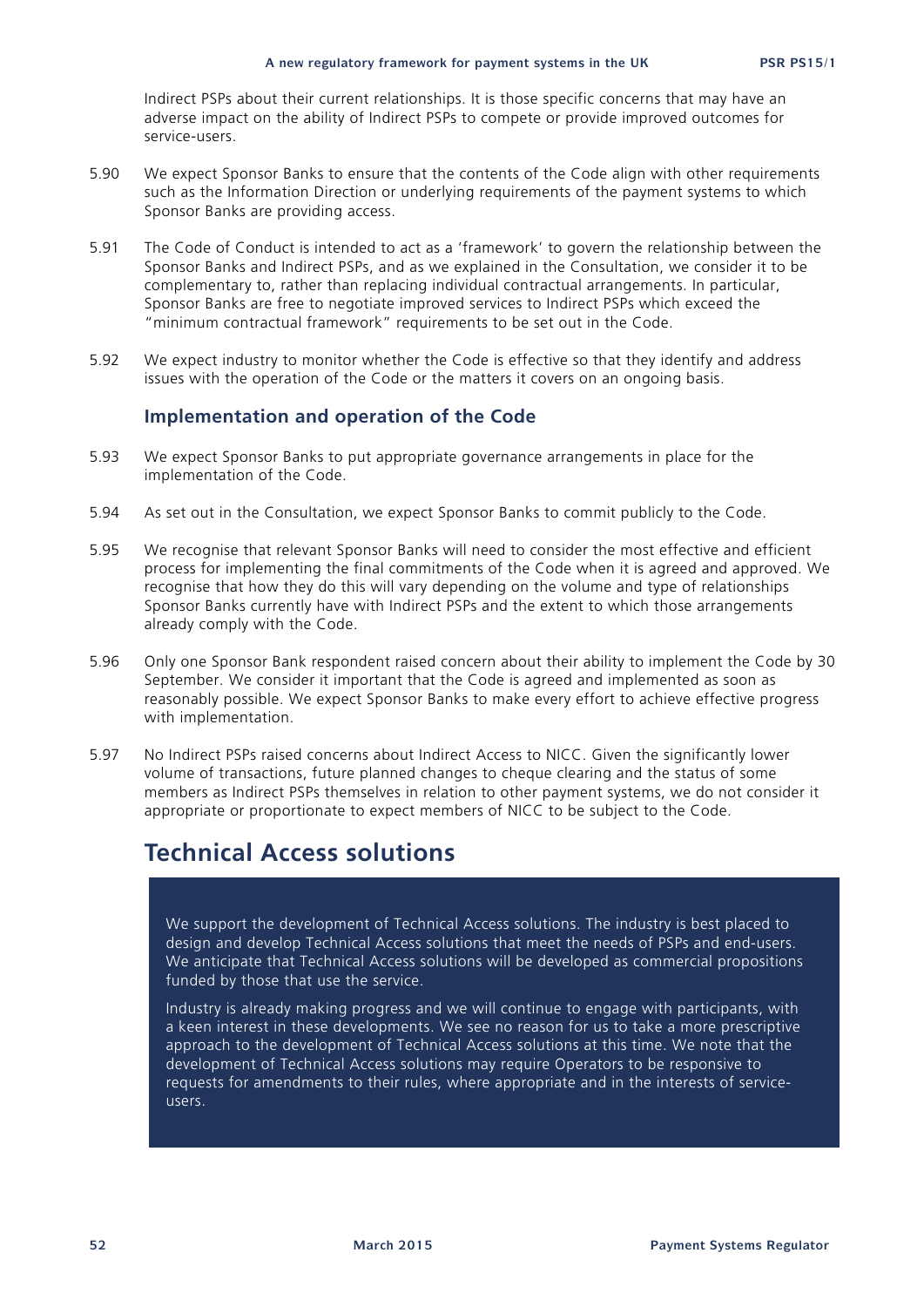#### **Our proposal on Technical Access solutions**

- 5.98 In the Consultation, we noted that Direct PSPs had identified demand for the development of Technical Access solutions to provide alternative access options. We supported the development of Technical Access solutions as they have the potential to reduce the cost and increase the quality of Technical Access. We anticipated that this would increase the competition faced by Sponsor Banks in some areas.
- 5.99 We proposed to continue to engage with industry around the development of Technical Access solutions. We would continue to evaluate their development and impact in considering whether we should take further steps to encourage their progress. We did not consider it appropriate or proportionate at this stage to stipulate detailed technical requirements or to issue guidance around the specifications for Technical Access solutions. We viewed industry as best placed to develop Technical Access solutions to meet the needs of service-users (PSPs and end-users).
- 5.100 Under our Direct Access proposals we also set out our expectations that Operators develop an accreditation processes for third-party providers of Technical Access solutions. We anticipated that this could reduce potential barriers to entry for third-party providers of Technical Access solutions at the payment system level.

#### **Responses to the Consultation – Technical Access solutions**

- 5.101 Most stakeholders supported our proposed approach to encourage industry to develop Technical Access solutions. Respondents noted that industry was already making progress in developing solutions and that Infrastructure Providers can and already are offering some Technical Access solutions. Operators were supportive, with some already engaging with third parties around the development of Technical Access solutions.
- 5.102 Some respondents suggested we should take a more prescriptive approach either because industry may take too long to deliver the solutions or that Infrastructure Providers will wait for the PSR to complete its market review into the ownership and competitiveness of infrastructure provision before engaging with Technical Access solutions. Some stakeholders suggested that we:
	- monitor and report publicly on the progress of industry
	- set a date that a review of the progress will be completed
	- set out a framework for Technical Access solutions
	- approve Technical Access solutions before they are implemented
	- establish a PSR-led task force for Technical Access.
- 5.103 LINK requested that we engage closely in the development of potential Technical Access solutions relevant to it to monitor potential competition implications.
- 5.104 Two stakeholders emphasised a need for small PSPs to be involved in development processes to ensure that solutions are developed in their interests.
- 5.105 A few respondents suggested that increased availability of alternative Technical Access solutions might: adversely impact on the cost or commercial viability of Indirect Access services provided by Sponsor Banks because they would lose the benefits of economies of scale, or increase risk to the resiliency, security and financial stability of payment systems. VocaLink also noted the need for a balance between competition and resiliency in payment systems.
- 5.106 Some stakeholders suggested specific solutions, including further development of existing solutions, new solutions that connect PSPs to multiple payment systems, or solutions that promote interoperability. Others argued that Technical Access solutions should be functionally equivalent to the access provided to Direct PSPs.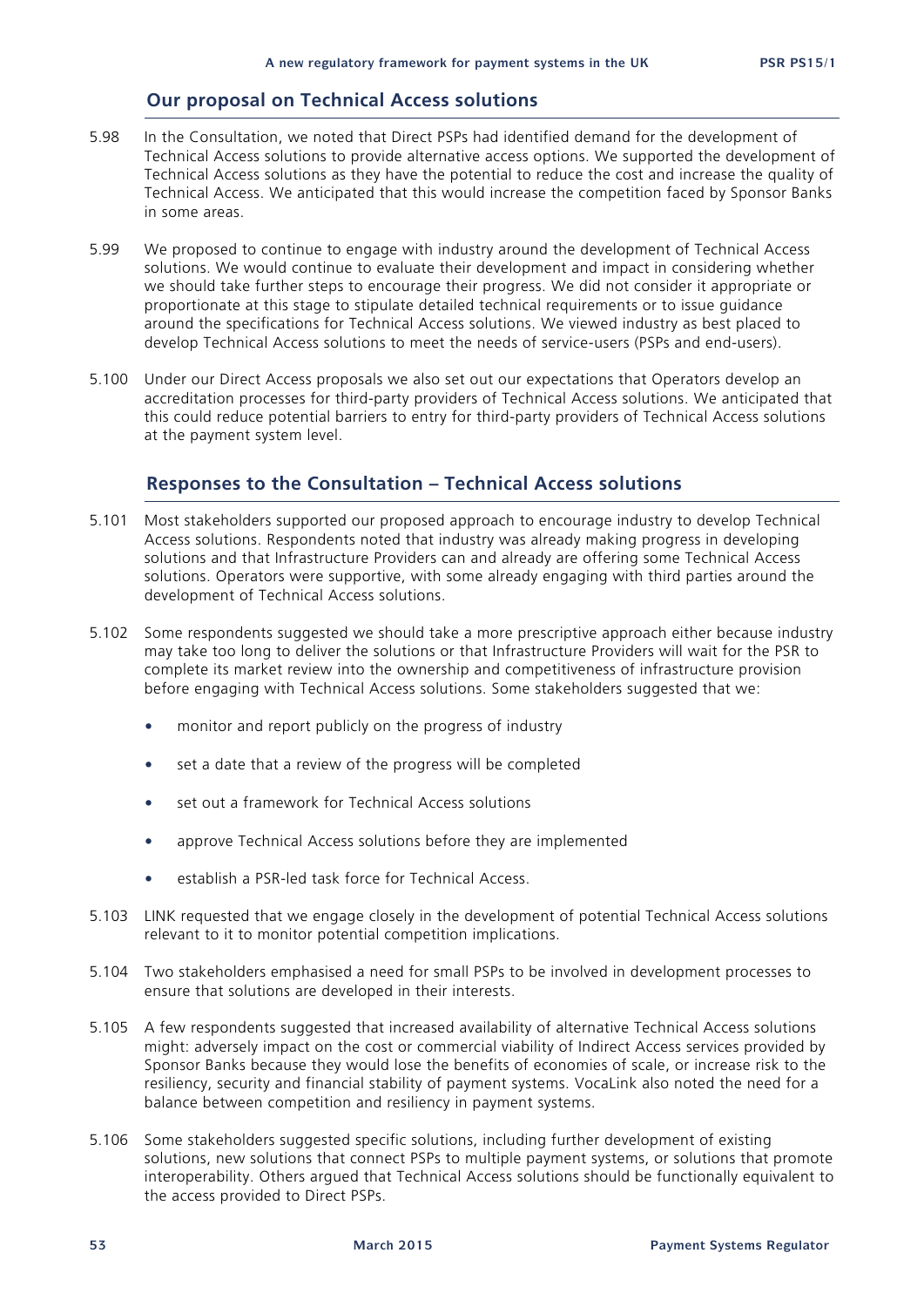5.107 One stakeholder noted that solutions should enable PSPs to switch Sponsor Banks easily, and another noted that the harmonisation of messages and technical standards might reduce costs for PSPs.

#### **Our position – Technical Access solutions**

- 5.108 We continue to believe that industry is best placed to design and develop Technical Access solutions which will meet the needs of PSPs and end-users. Responses indicate that Infrastructure Providers, Operators and Sponsor Banks are all interested in pursuing Technical Access solutions and that Technical Access solutions are being developed. This progress will be supported by our Direct Access rule, which requires Operators to ensure their Access Requirements, including accreditation processes for Technical Access providers, are open, objective, and risk-based.
- 5.109 We do not believe that it is either appropriate or proportionate for us at this time to set out detailed technical requirements, provide guidance on what the solutions should look like, or require that we approve the implementation of these solutions. We acknowledge that several stakeholders identified possible solutions or specifications that they wished to see developed. We encourage industry to consider these and the needs of PSPs more broadly, such as the timeframes for delivery and any other proposals, in developing Technical Access solutions.
- 5.110 We also do not believe that there is a justification for a PSR-led task force to oversee the development of Technical Access solutions. We support any initiative by industry to facilitate and progress the development of Technical Access solutions and continue to believe that industry is best placed to lead on progress and development of solutions. We note that development of Technical Access solutions may require Operators to be responsive to requests for amendments to their rules, where appropriate and in the interests of service-users. We will continue to engage with industry and actively monitor and evaluate the ongoing development of Technical Access solutions.
- 5.111 Throughout our work we will have regard to potential impacts on the resilience of UK payment systems and financial stability, given the importance of the integrity of payment systems and our statutory duties to have regard to the stability of, or confidence in, the UK financial system.
- 5.112 At present, the demand from Indirect PSPs for improved Technical Access mainly relates to FPS. We acknowledge the concerns raised by LINK about implications for competition, and we will be mindful of these as we monitor the ongoing development of Technical Access solutions.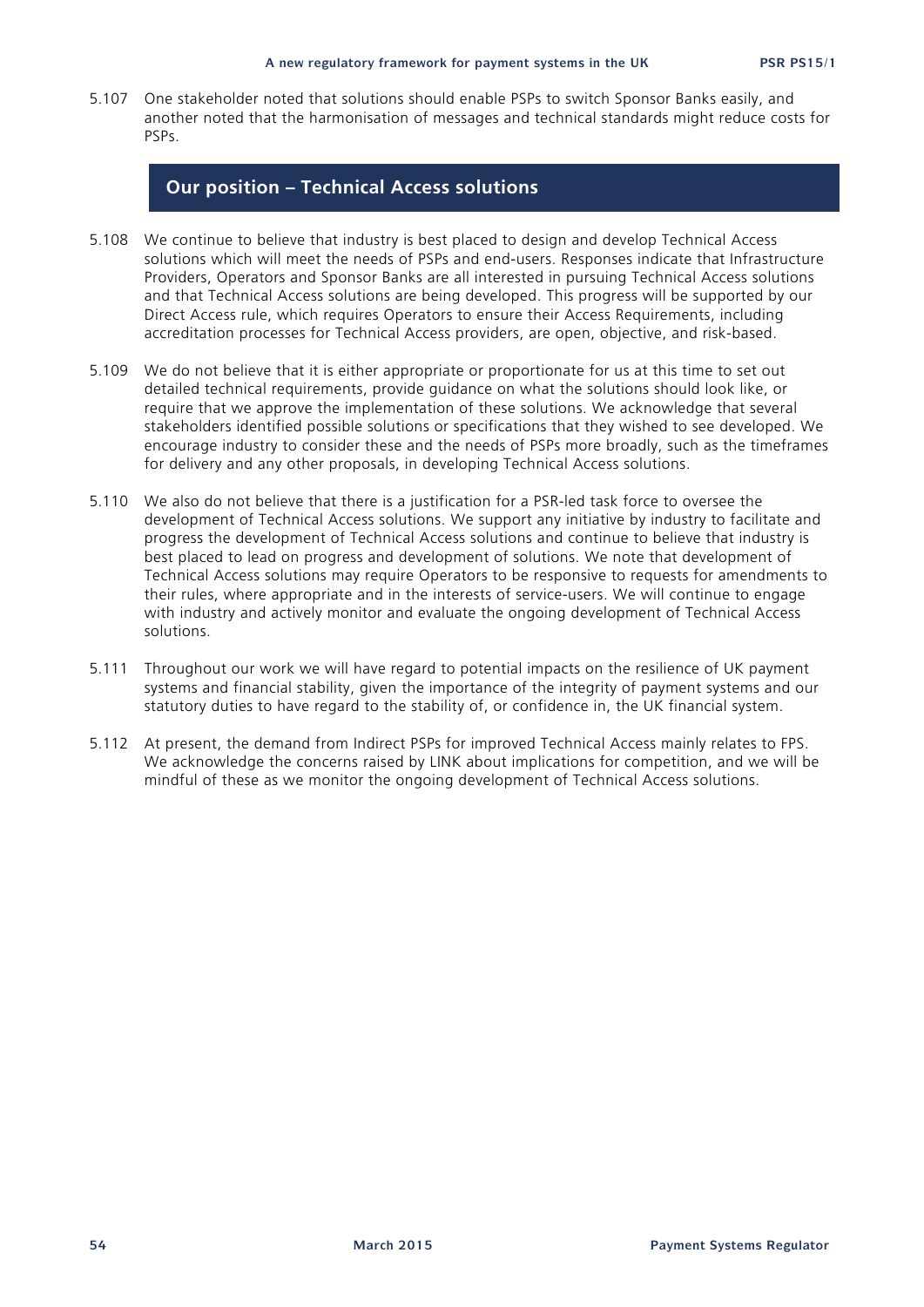## **6 Interchange fees**

We have considered responses to the Consultation about interchange fees and, more generally, about card payment systems. We will begin a programme of work to examine issues about how the proposed EU Interchange Fee Regulation (IFR) may apply and the wider issues raised about card systems, including transparency, governance, access and fees.

In particular, in light of our decisions not to impose directions about representation of service-users' interests and publication of minutes on Card Operators at this time, this programme of work will look further at the case for regulatory intervention around the effectiveness of service-user engagement by Card Operators, and the evidence on transparency of decision-making.

Considering these issues in the round will ensure that our decisions in our anticipated capacity as the competent authority for monitoring and enforcing the IFR are well informed and do not have unintended consequences. In line with our objectives, in undertaking this programme of work we will consider the extent to which current arrangements in card systems promote competition, innovation and the interests of service-users. We will work closely with the FCA and other authorities such as the CMA and European Commission to minimise duplication of work, effort or burden on the industry.

#### **Our proposal on interchange fees**

- 6.1 In the Consultation Paper we said that we would continue to track competition law and legislative developments on interchange fees. We explained that we would engage with the relevant authorities on the proposed EU Interchange Fee Regulation (IFR). We noted that, under FSBRA, and our concurrent competition law powers, the PSR is not limited to the exercise of powers under the IFR, but has the powers to investigate any areas of concern within card payment systems.
- 6.2 We did not make a specific proposal on interchange fees in the Consultation, but we asked respondents if there were any other matters about interchange fees that they thought we should consider at this stage.

#### **Responses to the Consultation**

- 6.3 Some respondents supported the PSR's general approach to interchange fees, and agreed we should wait until the IFR is finalised before considering further action – mainly because of the concern that introducing new policies before the IFR is finalised might impose additional costs on industry participants or create uncertainty.
- 6.4 Other respondents, while supportive of the PSR's general approach, asked the PSR to begin work immediately to prepare for the adoption of the IFR – including starting relevant analysis and consulting with stakeholders.
- 6.5 Some respondents made comments about the proposed national discretion for setting domestic debit interchange fees, including comments and queries on the following areas.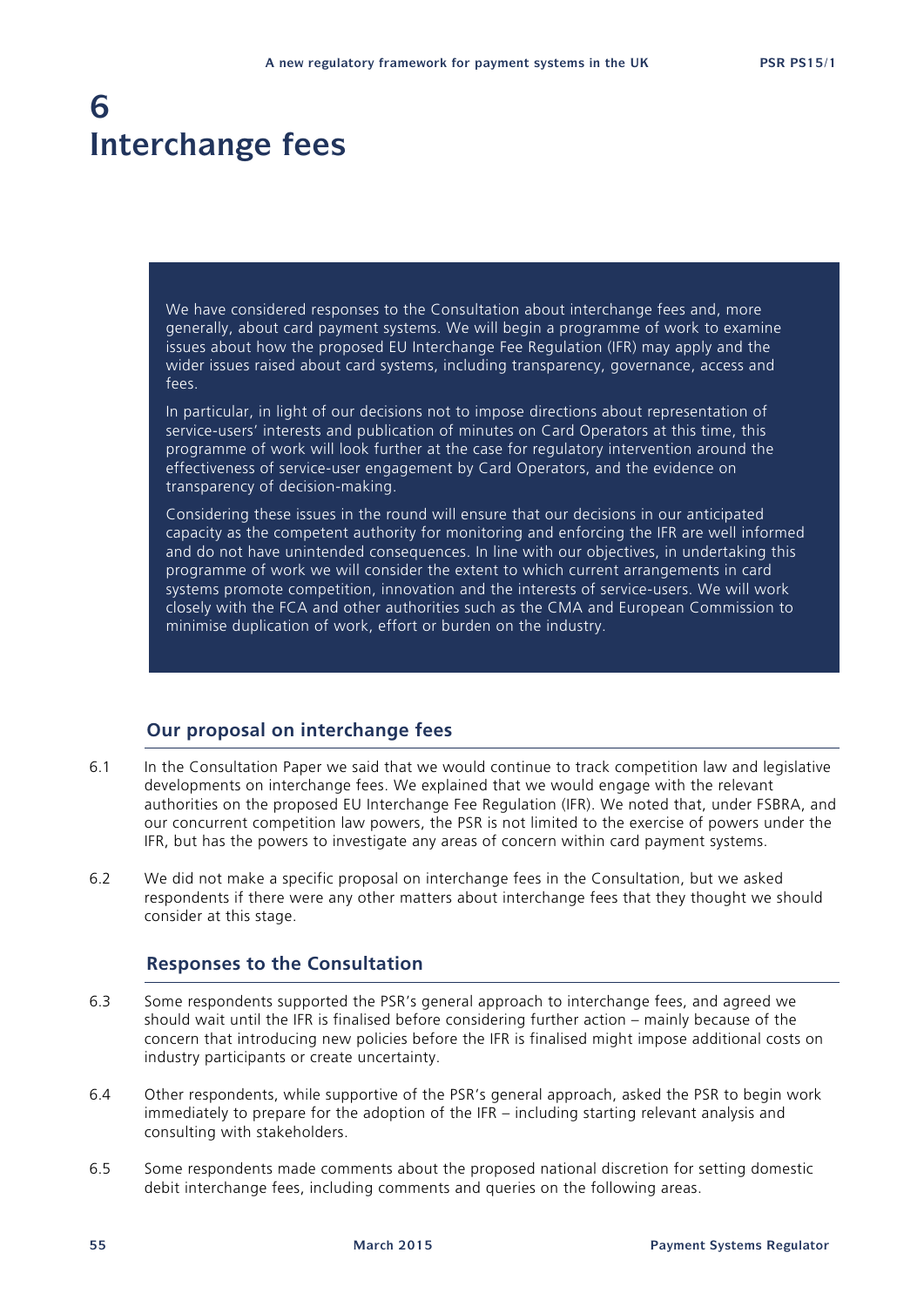- The method for the calculation for such fees, such as whether they would be based on a 'pence per transaction' or 'percentage of value of the transaction'.
- Whether a maximum limit of a fixed 'pence per transaction' would be applied alongside any cap. Some respondents argued that applying a percentage cap alone would increase the costs of processing debit cards transactions for a significant number of retailers.
- The level of domestic interchange fees on debit transactions. Some argued in favour of setting a "low" domestic interchange fee below the EU's proposed rates, as this would be better for consumers, and would enable retailers to make investments and be more innovative. Conversely, others argued against setting domestic caps/rates at too low a level on the basis that if rates were set too low, they might not allow for the recovery of some fraud and security costs (such as those associated with fraud prevention, IT systems maintenance and card issuing) or might have the effect of reducing the contribution made by retailers to investments in innovation and security measures.
- 6.6 A few respondents queried how three party proprietary card systems would be treated under the IFR, and in particular, whether they would be exempted from the IFR. Two respondents said these card systems should be exempted from the IFR given differences in their arrangements with merchants and that they compete with other payment systems. Another respondent argued that if they were exempted, it would create an unbalanced market and a risk of unintended consequences.
- 6.7 Concern was expressed by a few respondents about the levels of transparency surrounding the setting of fees and service charges by the Card Operators and acquirers. Some questioned how the current split between the interchange and non-interchange parts of the Merchant Service Charge (MSC) was calculated by acquirers. One respondent was concerned that consumers might not benefit from the introduction of the IFR if lower interchange fees were accompanied by increases in other parts of the MSC. Some respondents also raised more general concerns about how other charges, fees and fines are calculated by the Card Operators and passed on to merchants.
- 6.8 Some respondents suggested that we should have regard to the impacts of the IFR on different segments of the community, particularly vulnerable consumers, and asked how we would assess if savings would be seen by consumers. Other respondents asked us to focus on being mindful of the costs of changes associated with the IFR and to consider how these costs are then allocated between participants in card systems.
- 6.9 The issue of the timescales for the adoption of the IFR was also raised by some respondents, who requested early engagement with industry to avoid creating a prolonged period of uncertainty and disruption.
- 6.10 Some respondents asked us to consider the wider competitive and market implications of the IFR, asking that we consider possible impacts on incentives for innovation and investment and potential for cross-border arbitrage if other EU Member States set a lower interchange fee than the UK.
- 6.11 Finally, some respondents asked us to consider ATM interchange fees, for example seeking greater transparency around how ATM interchange fees are set.

#### **Our position**

#### **The IFR**

6.12 The legislative process for the approval of the IFR is ongoing. We anticipate that the IFR will be adopted in April 2015 and that it is likely it will come into force in May 2015. Some provisions will come into effect immediately – primarily those relating to business rules and these may be immediately binding on PSPs. Other provisions – notably those relating to the cap on interchange fees - will come into effect six months after the IFR comes into force – i.e. November 2015.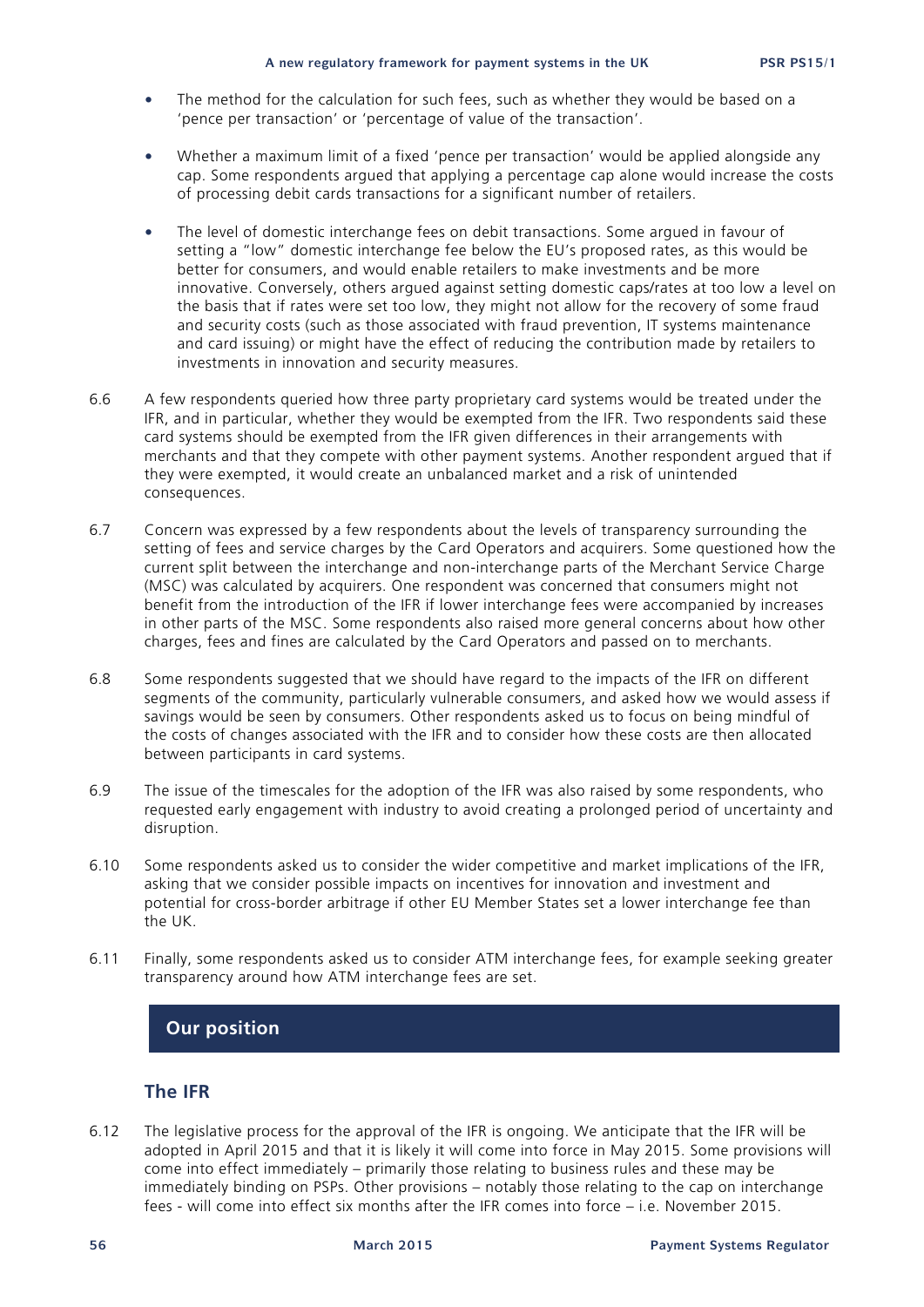- 6.13 The IFR provides for national discretions, which enable EU Member States to decide to adopt a different approach in two key areas:
	- Member States can decide to implement different lower caps on interchange fees for domestic card transactions than the caps in the IFR - the exact scope of these discretions, particularly on domestic debit cards, will be determined by the final text of the IFR that is adopted, and/or
	- Member States can (based on an assessment of market shares) decide to exempt three party proprietary card systems that operate with licensee issuers from the IFR for up to 3 years – after which any exemptions will expire and these card systems will become fully subject to the IFR.
- 6.14 Where we are the competent authority to exercise national discretions under the IFR, we will carry out further assessment and ensure that any decisions we take are based on solid analysis and evidence. Our work will cover the issues which have been identified by respondents, including: distributional effects of the application of the IFR and the exercise of national discretions; interaction between the IFR and the MSC and other charges; possible consequences on innovation and investment; and possible competitive and market impacts associated with the application of the IFR. We acknowledge concerns raised by respondents about a lack of transparency in how fees and charges are set by Card Operators. All of these issues will impact on whether the IFR is effective in achieving its policy objectives as well as any possible indirect consequences from its application.
- 6.15 We will take a proactive approach to our role under the IFR, and consider these and other issues as part of the programme of work on card systems we describe below.

#### **Programme of work on card systems**

- 6.16 Having considered the range of comments received about card systems, we have concluded that it is best to examine interchange fees together with a number of other aspects of card systems. Considering relevant issues in the round will mean we can ensure our decisions in our capacity as the competent authority for monitoring and enforcing the IFR are well informed and do not have unintended consequences.
- 6.17 Our programme of work on card systems will include interchange fees, as well as the concerns put to us about governance arrangements for Card Operators including: the level of transparency surrounding the structure of fees and other terms and conditions. We will also seek to understand whether there are any concerns about access to card payment systems.
- 6.18 In the light of our decisions set out in Chapter 3 not to impose directions relating to representation of service-users' interests and transparency through publication of board minutes on Card Operators at this time, we intend to examine further:
	- the effectiveness of current service-user engagement mechanisms of the Card Operators, including how merchant acquirers and other service-users are represented in governance arrangements, and the relationship between merchants and Card Operators
	- evidence as to whether there is currently a lack of transparency of decision-making around regulated card payment systems.
- 6.19 The scope of this programme of work on card systems is set out below. In line with our objectives, in undertaking this programme of work we will consider the extent to which current arrangements in card systems promote competition, innovation and the interests of service-users. We will work closely with the FCA and other authorities such as the CMA and European Commission to minimise duplication of work, effort or burden on the industry (e.g. given for example the FCA's credit card market study).
- 6.20 As well as establishing a programme of work on card systems, we will examine the concerns raised by some stakeholders about ATM interchange fees to see whether there is a need for us to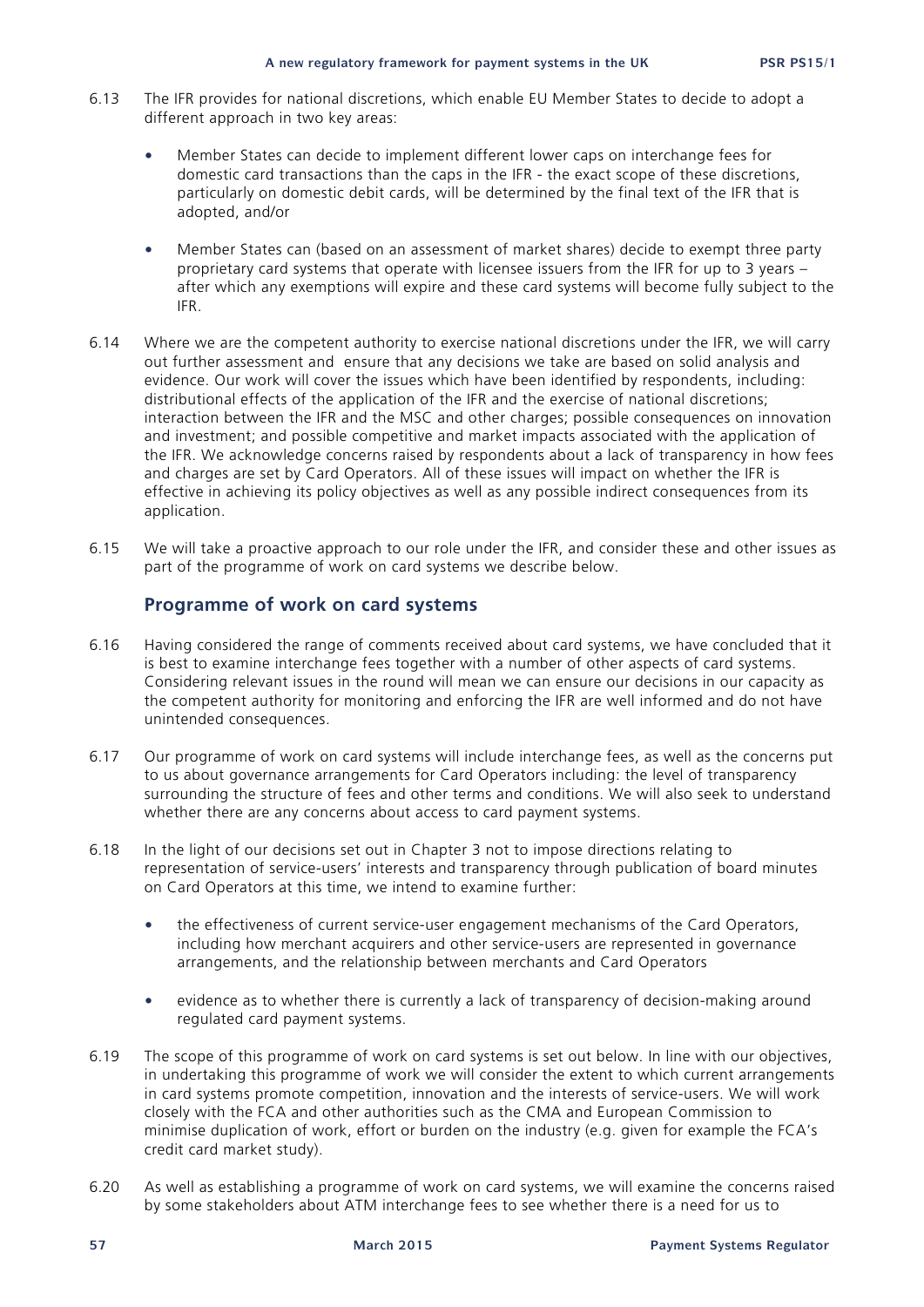undertake any further investigation. In doing so, we will engage with stakeholders to understand their concerns.

#### **Programme of work on card systems**

#### **Overall objective**

To ensure that we take robust evidence-based, informed decisions in our capacity as the competent authority for monitoring and enforcing the IFR, and to consider whether it is necessary for us to take any other action to promote competition, innovation or the interests of service-users in card systems under the IFR or any other legislation we are the competent authority for.

#### **Specific objectives**

- Develop a detailed understanding of the relevant elements of card payment systems, particularly fees and charges between participants (but not to end-users), governance and access arrangements, and other requirements under the IFR such as business rules and functional separation.
- Consider the extent to which current arrangements may promote (or restrict) competition or innovation, and how they affect the interests of service-users.
- Ensure that any regulatory decisions are taken in light of an analysis of the likely effects and an understanding of potential unintended consequences.

#### **Key work areas**

Our work will involve close engagement with interested stakeholders through both bilateral meetings and through workshops, and we will need to gather evidence and data from key stakeholders. As part of our engagement process we will set out key milestones and dates to enable stakeholders to plan their involvement in our work programme.

Our work is likely to include (but may not be limited to):

- Research and evidence gathering on existing fees between participants including the levels, structures and interaction between different fees, the governance around fee setting (e.g. levels of transparency and how decisions on fees are communicated to those affected by them); identifying concerns of stakeholders; developing appropriate proposals for decisions (including any decisions under the IFR in relation to interchange fees) and consulting stakeholders before finalising decisions.
- Developing, in consultation with stakeholders, appropriate proposals for taking forward other aspects of the IFR, including monitoring and enforcing of business rules and functional separation.
- Researching and evidence gathering on existing arrangements for service-user representation and transparency of decision making in Card Operators, clarifying relevant stakeholder concerns, and developing and consulting on appropriate proposals to address such concerns.
- Identifying and clarifying other relevant concerns (including any concerns about access to card payment systems) and considering action as and where appropriate.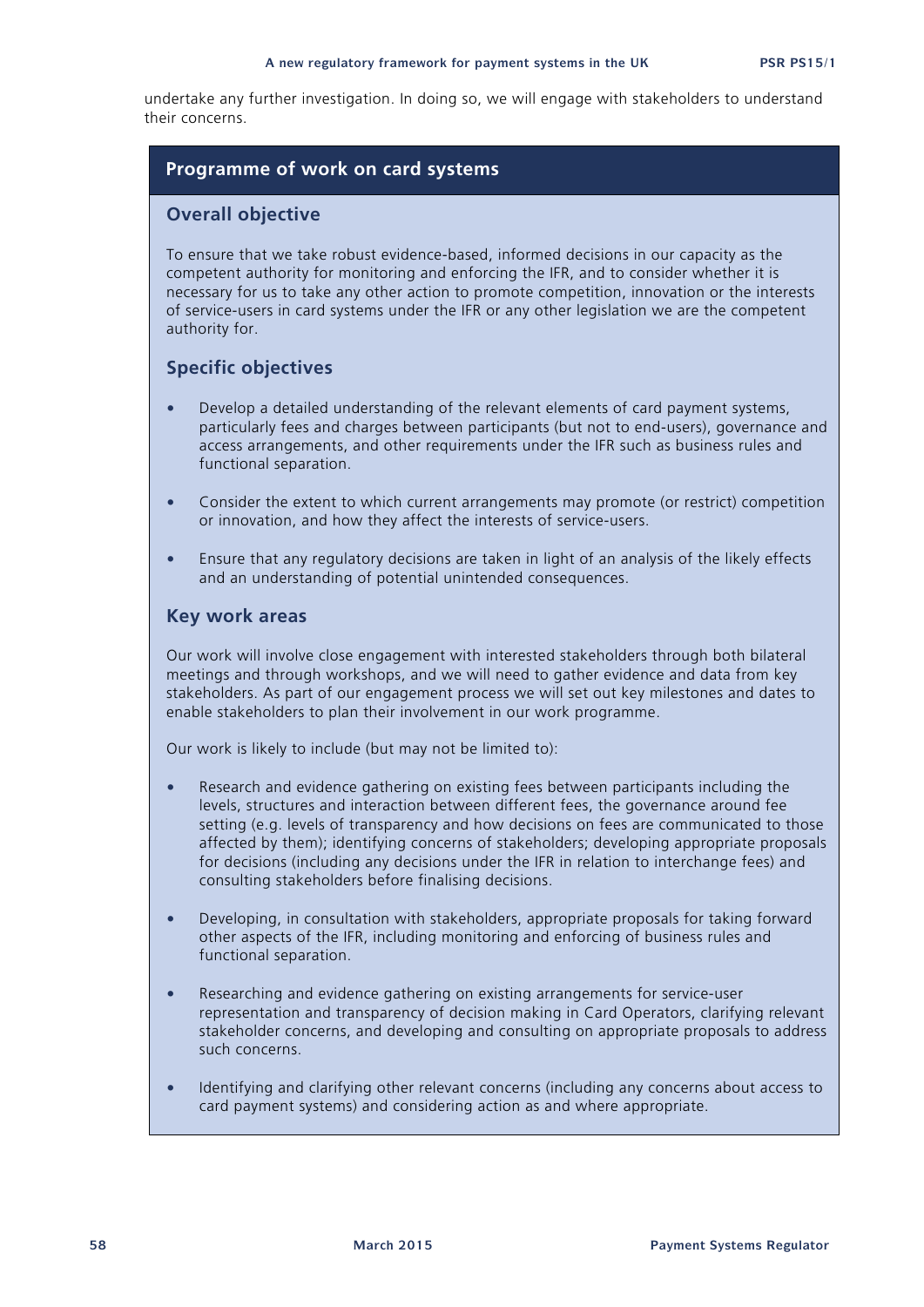# PART B

# **Our regulatory tools**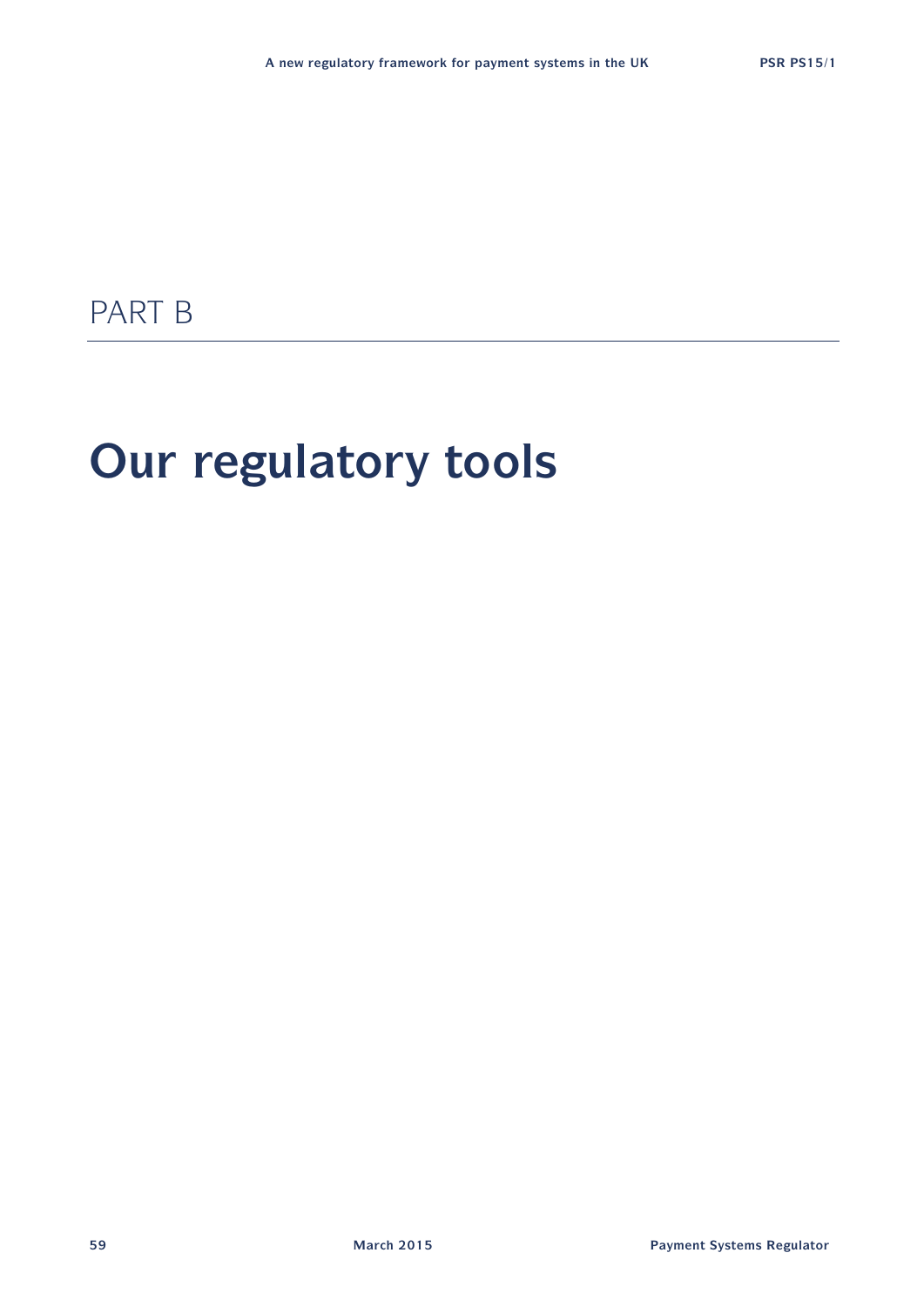# **7 Our Objectives Guidance**

We are required to issue guidance on how we intend to advance our objectives in discharging our functions in relation to payment systems in the UK or participants in payment systems. Our objectives inform our activities and how we prioritise our work.

We have decided to adopt our Objectives Guidance as set out in the Consultation subject to a new explanation on how we will apply our regulatory principles and to reflect other detailed points raised by respondents.

#### **Our Objectives Guidance**

- 7.1 In the Consultation we set out our proposed Objectives Guidance. This guidance explains how we will advance our objectives in carrying out our functions. Our objectives inform the activities we will undertake and how we prioritise our work. Our primary focus is to make payment systems work better for service-users.
- 7.2 Our Objectives Guidance covers:
	- how we define service-users
	- our competition objective
	- our innovation objective
	- our service-user objective
	- our regulatory powers
	- our competition powers
	- how we will interact with other authorities
	- our regulatory principles (under section 53 FSBRA).

#### **Responses to the Consultation and our Position**

7.3 Most respondents supported our proposed approach for the Objectives Guidance. Some respondents supported our proposed overall approach but made suggestions for clarification or change to the guidance in some areas. Two respondents objected to significant parts of our proposed Objectives Guidance.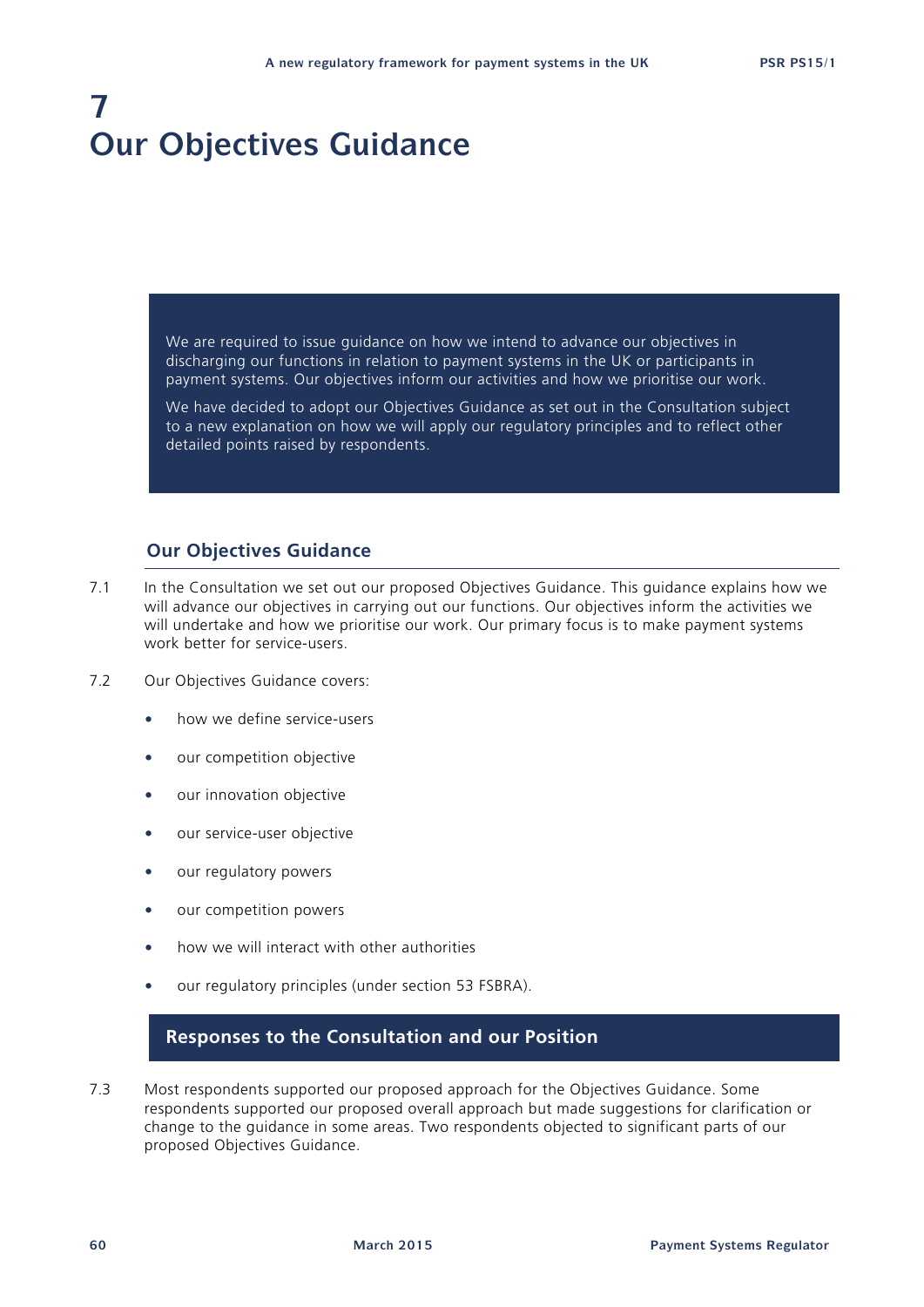#### **Suggestions for changes to the proposed guidance**

- 7.4 A few respondents emphasised that we need to act proportionately when carrying out our functions. One suggested that the guidance be reviewed regularly. Others suggested that the definition of service-users should specify that it includes mid-market enterprises (MMEs), financial institutions (as customers) and vulnerable consumers. Another respondent suggested that we consider defining the term 'payment industry'. One respondent queried whether customer advocacy or customer satisfaction should be used as criteria in assessing the effectiveness of competition.
- 7.5 We appreciate the importance of us having regard to the principle of proportionality and we have added information in the guidance about how we will ensure that any burdens or restrictions imposed on participants are proportionate to the expected benefits.
- 7.6 We agree that MMEs are distinct from SMEs and large corporations, and should be specifically identified within the category of service-users set out in the guidance.
- 7.7 We have considered the other suggested changes to our Objectives Guidance, but have decided not to amend the guidance for the following reasons.
	- 'Vulnerable consumers' are already incorporated in the 'individual consumers' category and 'financial institutions (as customers)' are already incorporated into the categories of businesses we have listed (e.g. large corporations, SMEs etc.). So we do not see that it is necessary to reference these service-users specifically.
	- We consider the payments industry to encompass all industry participants namely PSPs who provide payment services to their customers, Infrastructure Providers and Payment System Operators - so we do not consider, at this stage, that there is a need to define the term more explicitly.
	- We have summarised in our guidance the list of factors (under section 50(3) FSBRA) to which we may have regard in assessing whether competition is effective. We will consider the relevance of any evidence and its weight on a case-by-case basis, so we do not think it appropriate to list customer advocacy or satisfaction as specific criteria.
- 7.8 Finally, we agree that our guidance should be kept under review and updated if necessary. We acknowledge this expressly in the guidance.

#### **On the objections to aspects of our proposed guidance**

- 7.9 Concerns raised about our proposed approach were that the proposed guidance:
	- did not contain enough detail on the factors the PSR 'must have regard to' under section 49(3) FSBRA (such as the importance of maintaining the stability of, and confidence in, the UK financial system)
	- did not contain a sufficiently detailed discussion about how the regulatory principles under section 53 FSBRA will inform our approach to discharging our functions
	- did not present enough discussion of how the objectives would be applied
	- did not explain how conflicts between objectives would be dealt with
	- did not sufficiently explain how we will interpret our service-user objective.
- 7.10 One respondent asked whether we are correctly interpreting when we must consider using our CA98 powers under FSBRA. The same respondent also submitted that insufficient detail was provided in the guidance as to how we will interact with other authorities, and how participants should interact with authorities with overlapping powers.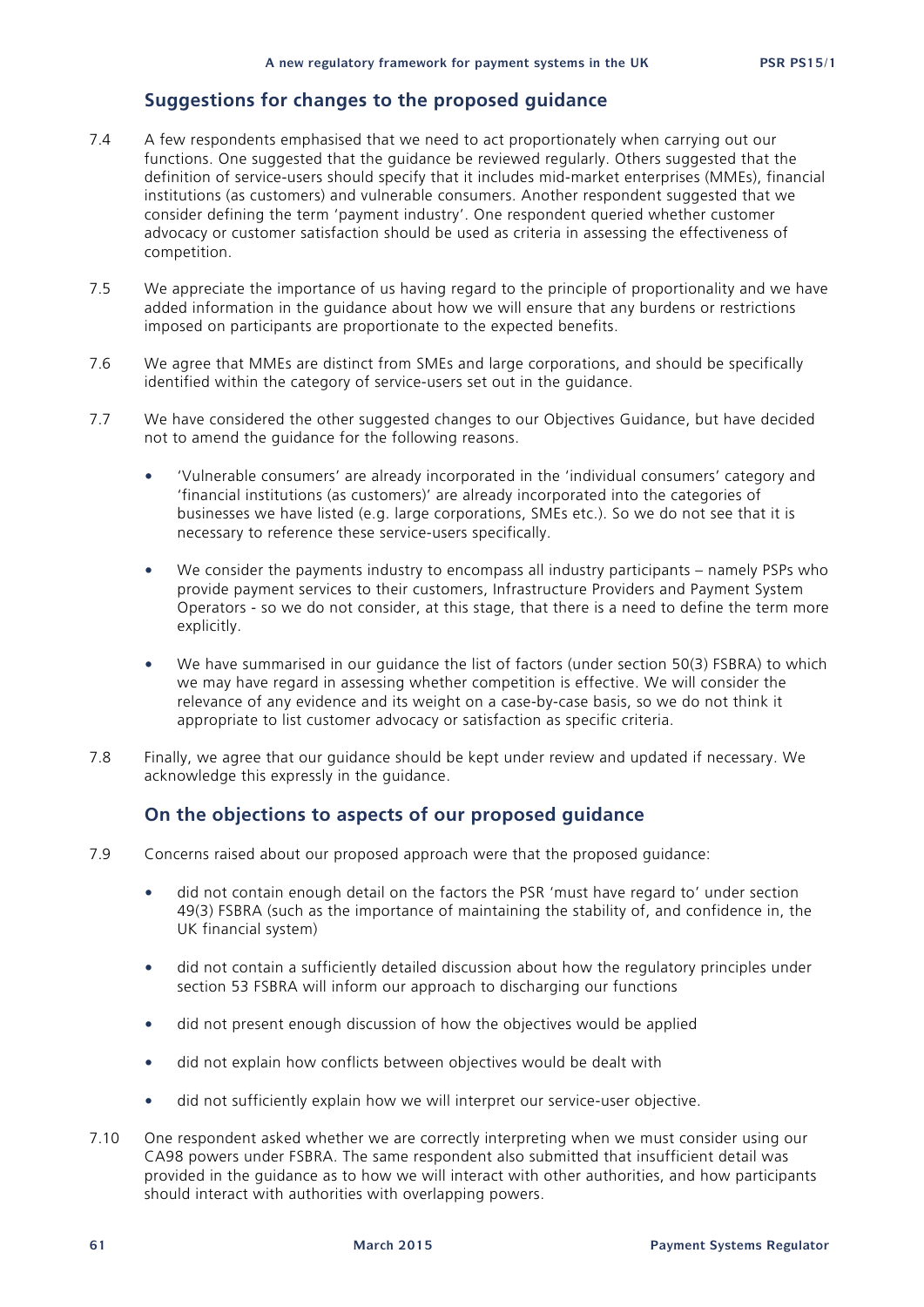- 7.11 One respondent said that we should bear in mind the principle that we should only impose obligations on participants once we have made a finding of market power.
- 7.12 We have considered these comments and objections, and have amended our discussion in the guidance about our regulatory principles to provide further detail. For each regulatory principle we set out in the guidance how we may take that principle into account when exercising our functions. That is, we describe how we intend to apply the regulatory principles relating to: efficiency and economy; proportionality; sustainable growth; responsibility of service-users; responsibilities of senior management; recognising the differences in businesses carried on by different participants; openness and disclosure; and transparency.
- 7.13 We have not amended our guidance in response to the other objections raised for the following reasons.
	- There is no hierarchy among our objectives and each one is as important as the others but all our objectives relate to the interests of service-users which is why our guidance explains that our primary focus is to make payment systems work well for service-users. We appreciate that service-users is a wide category including individuals, groups and organisations often with very different interests. So we will need to decide whether a particular action is in the interests of service-users on a case by case basis.
	- The guidance accurately reflects the legal position of the interplay between our competition and regulatory powers. Further detail about the relationship between FSBRA and our CA98 powers can be found in our Powers and Procedures Guidance and in our procedural guidance relating to our competition powers (which we have consulted on separately (see our consultation *PSR CP15/:1 PSR Competition Concurrency Guidance*).
	- We acknowledge the importance of clearly setting out how we will work with other authorities. Further detail will be included in the our joint Memorandum of Understanding (MoU) with the FCA, PRA and the Bank of England, and in the MoU we expect to enter into with the CMA, so we do not need to include further information on this in our Objectives Guidance.
	- We do not intend to adopt the principle suggested that we only impose obligations on participants once there has been a finding of market power, as this principle is not reflected in our statutory framework.
- 7.14 Finally, it is our intention to work closely with the Bank of England to ensure that our actions do not adversely affect the Bank of England's functions – these are factors to which we must have regard under FSBRA. The way we will work with the Bank of England is set out in our joint MoU.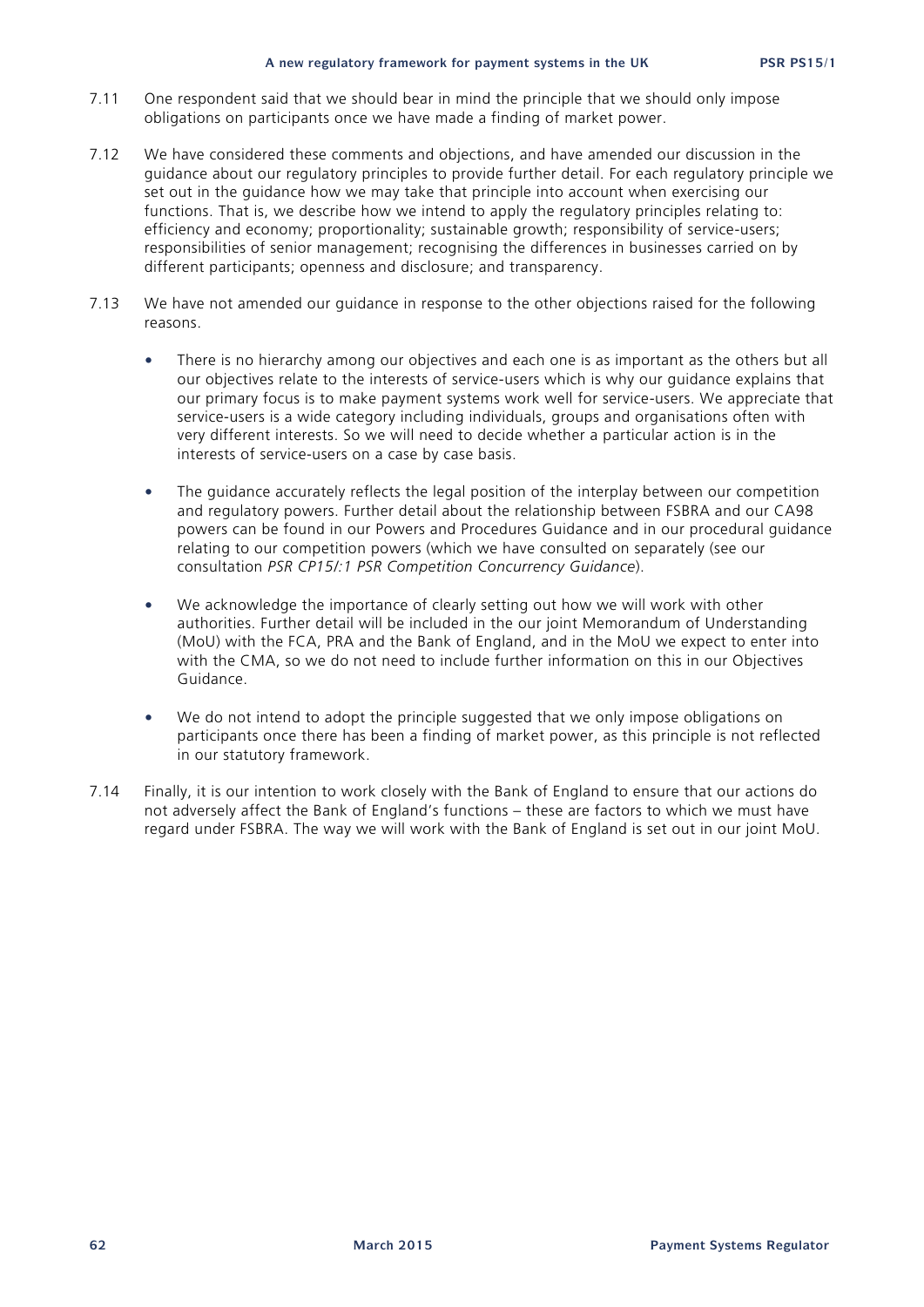# **8 Our Administrative Priority Framework**

We have decided to adopt our Administrative Priority Framework in broadly the same terms as those proposed in the Consultation. We have made some improvements to reflect suggestions made by respondents where we agreed that additional factors needed to be reflected in the Framework.

The four main themes contained in the draft for consultation (impact, strategic importance, risk and resources) remain the same. The Framework sets out the questions we will ask ourselves in order to help make administrative priority decisions. The Framework is a guide to how we will approach these decisions, but it is not an exhaustive list of all of the factors we will take into account because we need to consider all the relevant circumstances.

The purpose of the Framework is to ensure that we apply our powers in a targeted and efficient manner. It means that we will aim to prioritise the issues that are important and that will lead to positive outcomes when measured against our objectives, functions and duties.

#### **Our proposed Administrative Priority Framework**

- 8.1 In the Consultation we set out our proposed Administrative Priority Framework (the "Framework"). We will use this Framework to help us decide what work we should do and to make sure we focus on the work that should properly be considered a high priority. We explained that we will take into account four key considerations based on impact, strategic importance, risk and resources.
- 8.2 It explained the approach we will take in deciding whether to start (or continue) an investigation or case, either on our own initiative or in response to a complaint, dispute or application.

#### **Responses to the Consultation**

- 8.3 Most respondents explicitly supported our approach. One Operator noted that the Framework would support our wider regulatory approach and one Indirect PSP noted that the approach was in line with the current regulatory environment. We received some suggestions for amending or improving the Framework. The remainder of respondents did not explicitly support or object to our approach.
- 8.4 Some respondents made suggestions to develop or change the Framework to give greater emphasis to particular factors they thought important. One respondent requested more clarity on our timescales set out in the Framework and another suggested the Framework should be updated as our experience evolves. A few respondents noted that it was the PSR's use of its powers, rather than the Framework, which would affect the payment systems industry.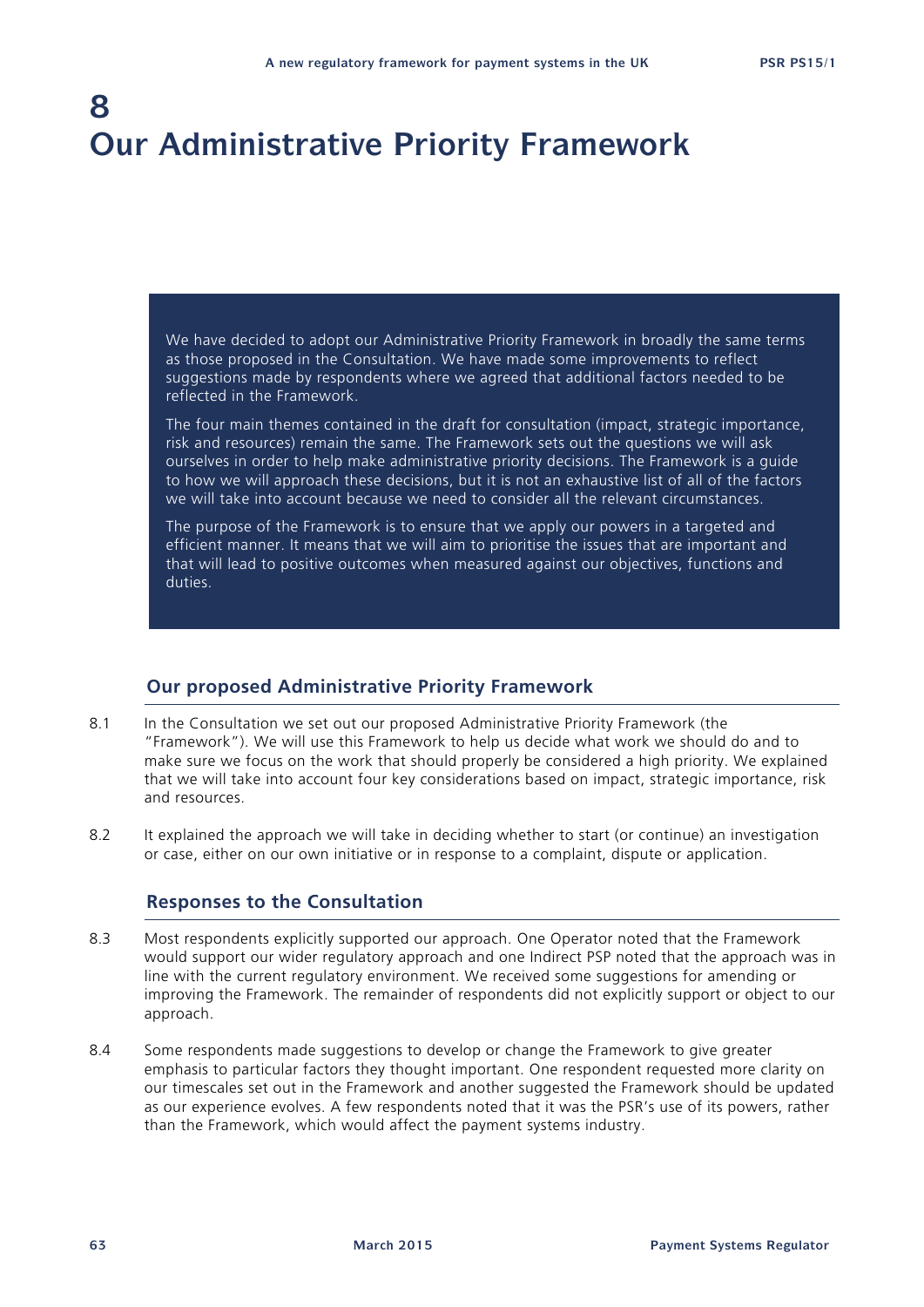#### **Our position**

- 8.5 We have decided to adopt the Framework as we proposed in the Consultation but we have made some clarifications in response to comments made to us.
- 8.6 We have decided to retain the four broad parameters that were proposed in the Consultation: impact, strategic importance, risk and resources. The Framework is illustrative, rather than exhaustive, and we will consider other factors as appropriate. There is no particular hierarchy in these factors in terms of the importance we will give to them in deciding whether to start (or continue) work.
- 8.7 We will use the Framework when deciding whether to start or continue an investigation or case on our own initiative or, for example, in response to a complaint or in considering an application under section 56 or 57 FSBRA. We also intend to use the Framework more generally, to prioritise across our work including policy projects, market studies and market reviews.
- 8.8 As the PSR becomes operational, it has a large programme of work covering many significant and important policy areas. We have announced some large, strategic projects such as the market review into the supply of Indirect Access, the market review into the ownership and competitiveness of infrastructure provision, and our programme of work on card systems. So while every matter raised with us will, of course, be considered on its own merits, we expect that some requests for the PSR to take action may be better handled by allowing existing projects to complete, rather than by starting new work in the form of progressing a complaint or application independently.
- 8.9 We have made drafting changes to address some specific points made by respondents, as follows.
	- Throughout we have clarified that our focus is on advancing our statutory objectives, functions and duties – this reflects our wider obligations and priorities under FSBRA and also under other legislation for which we are or expect to be the competent authority.
	- Introductory section we have included a cross-reference to our Objectives Guidance to better reflect that the impact and strategic significance of taking action are directly related to the advancement of our statutory objectives.
	- Impact we have included additional text to explicitly reflect that stability or resilience of payment systems and wider financial stability are factors to be taken into account. We have also included a reference to keeping the impact of our actions under review (given that this might inform future prioritisation assessments).

#### **Other comments**

- 8.10 One Operator said we should consider the longer term effects of our actions. We consider that this issue is addressed in paragraph 1(c) of the Framework where we refer to the short-term and longterm impacts that our action is likely to have.
- 8.11 One Operator said we should consider the international regulatory and economic context and that we should have regard to market conditions. We think these matters are already addressed by paragraph 2(b) in the Framework, where we explain that we will consider market developments, legislative developments and self-regulation as possible alternatives to us taking action.
- 8.12 We have not amended the Framework to reflect one Operator's observation that the PSR should operate with a bias against intervention. This is a wider point than matters covered by the Framework, which is about how we decide what work we should start or continue, rather than assessing whether a particular action may or may not be appropriate, or indeed assessing regulatory action in general.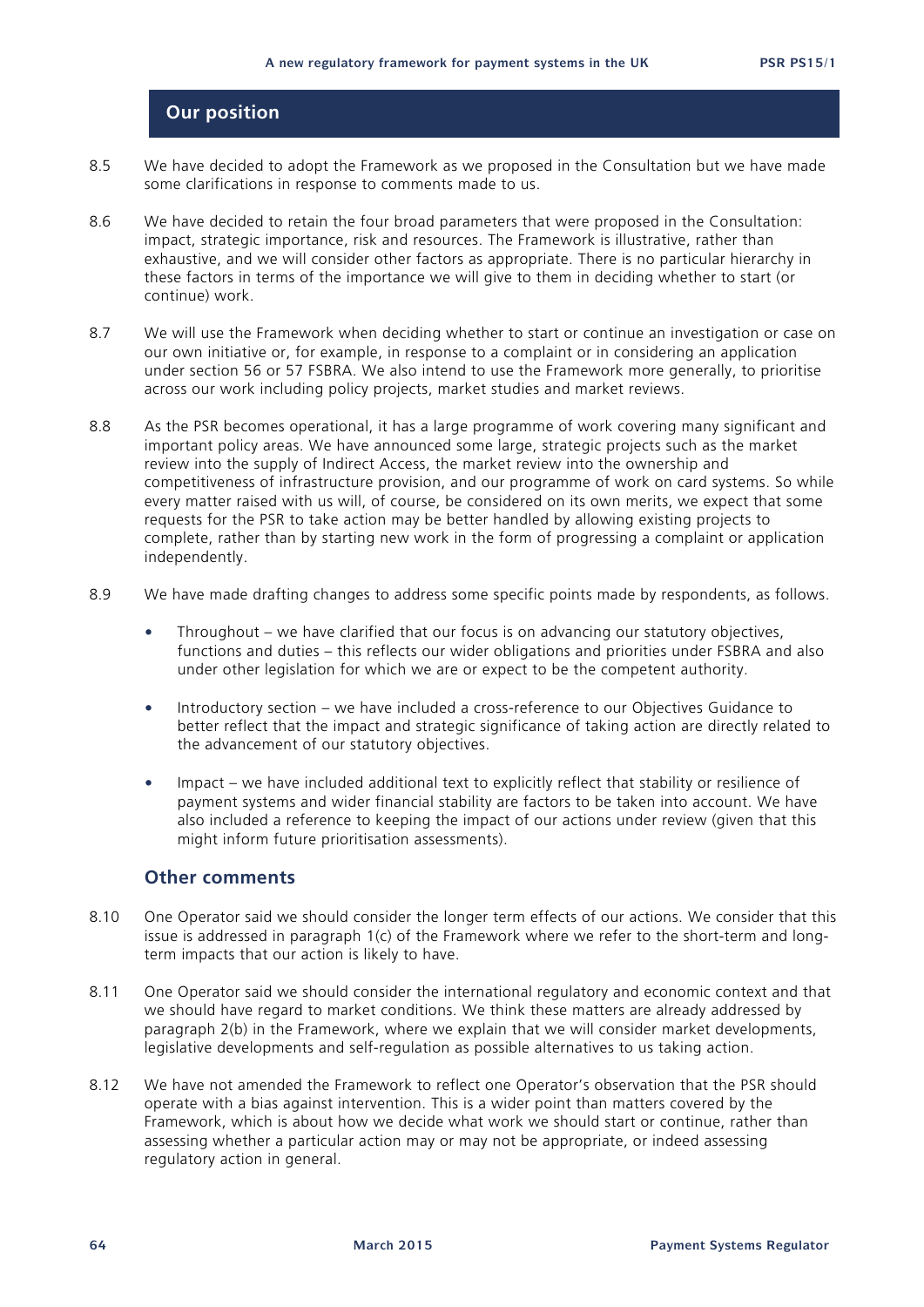#### **A new regulatory framework for payment systems in the UK PSR PS15/1**

- 8.13 One Direct PSP said that we should undertake engagement with industry stakeholders before undertaking workstreams to ensure that they are appropriately framed (in light of public and private resource costs). Where we consider this useful and appropriate, we will do this – for example, alongside this Statement we have also published the Terms of Reference, in draft for comment, for our market review into the supply of Indirect Access and our market review into the ownership and competitiveness of infrastructure provision.
- 8.14 We agree with the suggestion that we should update the Framework in light of experience and practice.
- 8.15 One respondent suggested that more information on our timescales could be included in the Framework. We do not consider that a description of PSR timescales sits well in the Framework document, which is principally about how we decide what work to undertake, rather than how long that work will take. In general, however, we do accept the point that clarity on timescales is important to our stakeholders, and we will consider what additional guidance we may be able to give in due course as we fully establish the PSR's operations and programme of work.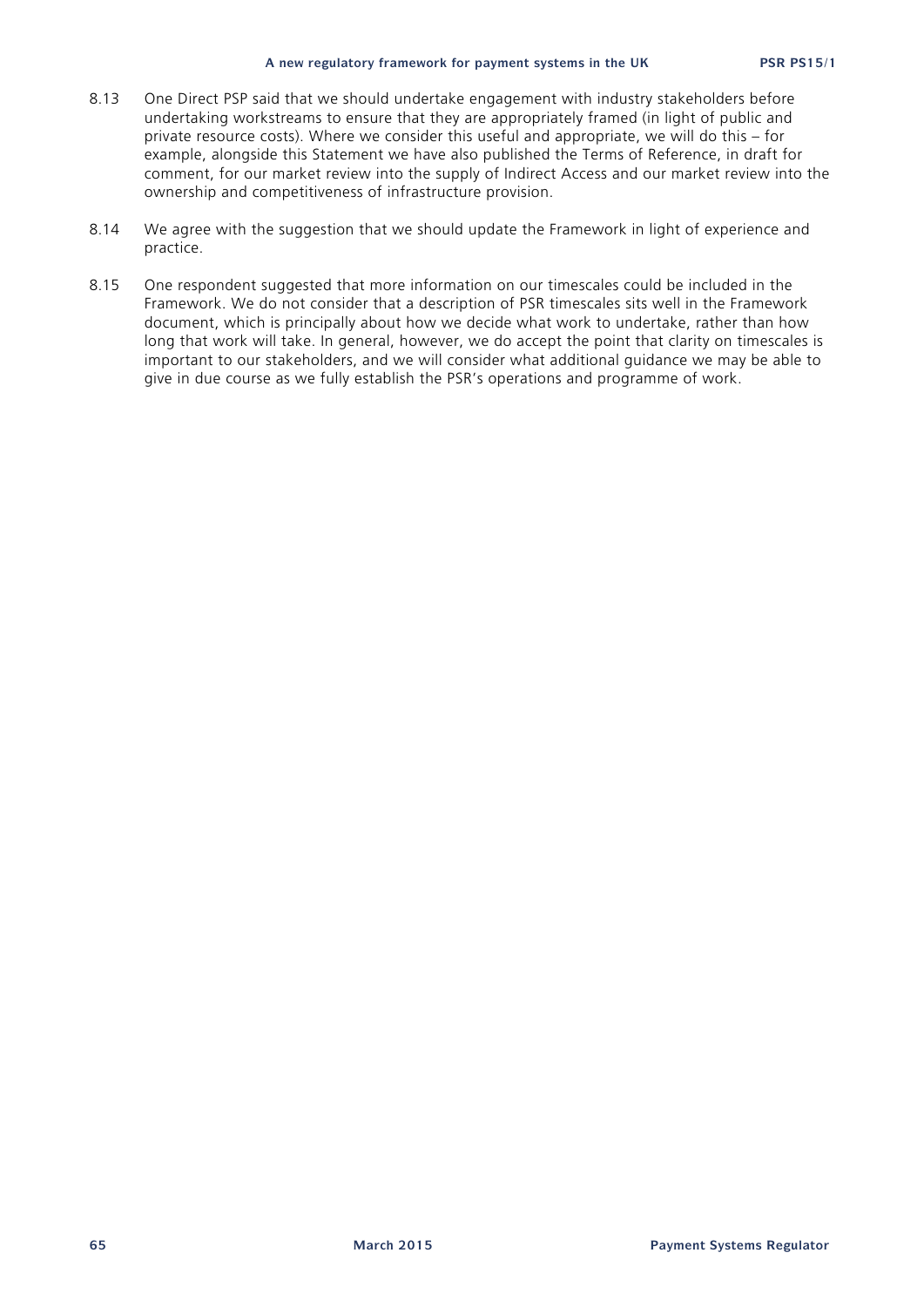# **9 Our Powers and Procedures Guidance**

We have decided to adopt our Powers and Procedures Guidance (PPG) with some amendments to the version proposed in the Consultation.

We have changed aspects of our procedures around some of the powers and processes described in the PPG. In other areas, our procedures have remained the same to those proposed in the Consultation but we have made some improvements to the PPG to give more clarity or additional explanation. Where relevant these amendments are each explained in detail in this Chapter.

It has not been possible to give complete guidance on all aspects of our procedures, given that we are a new regulator. We will keep the PPG under review, and will revise it where necessary, as our practice develops.

#### **Our proposed Powers and Procedures Guidance**

- 9.1 In the Consultation, we set out our proposed Powers & Procedures Guidance (PPG). The PPG details the processes and procedures we will generally apply in our regulatory functions. In particular, the PPG sets out:
	- what our different regulatory powers are
	- for each power, the procedure that we will follow and what the appeal route is
	- our dispute resolution and applications procedures
	- what a compliance failure is and our powers to take enforcement action
	- regulatory settlement decisions and the procedure around them
	- our powers to gather information and conduct investigations
	- our concurrent competition powers and our other functions.

#### **Responses to the Consultation**

9.2 Most respondents supported our proposed approach. One respondent welcomed the PPG for setting out the PSR's approach clearly at the start of our work. Another respondent called the guidance 'comprehensive and clear'. One respondent noted that the guidance was consistent with that adopted by other financial service regulatory bodies. Many respondents made suggestions for amendments to our procedures, with two respondents raising procedural points across the full range of powers and processes described in the PPG. At points, these respondents objected to aspects of our proposed procedures.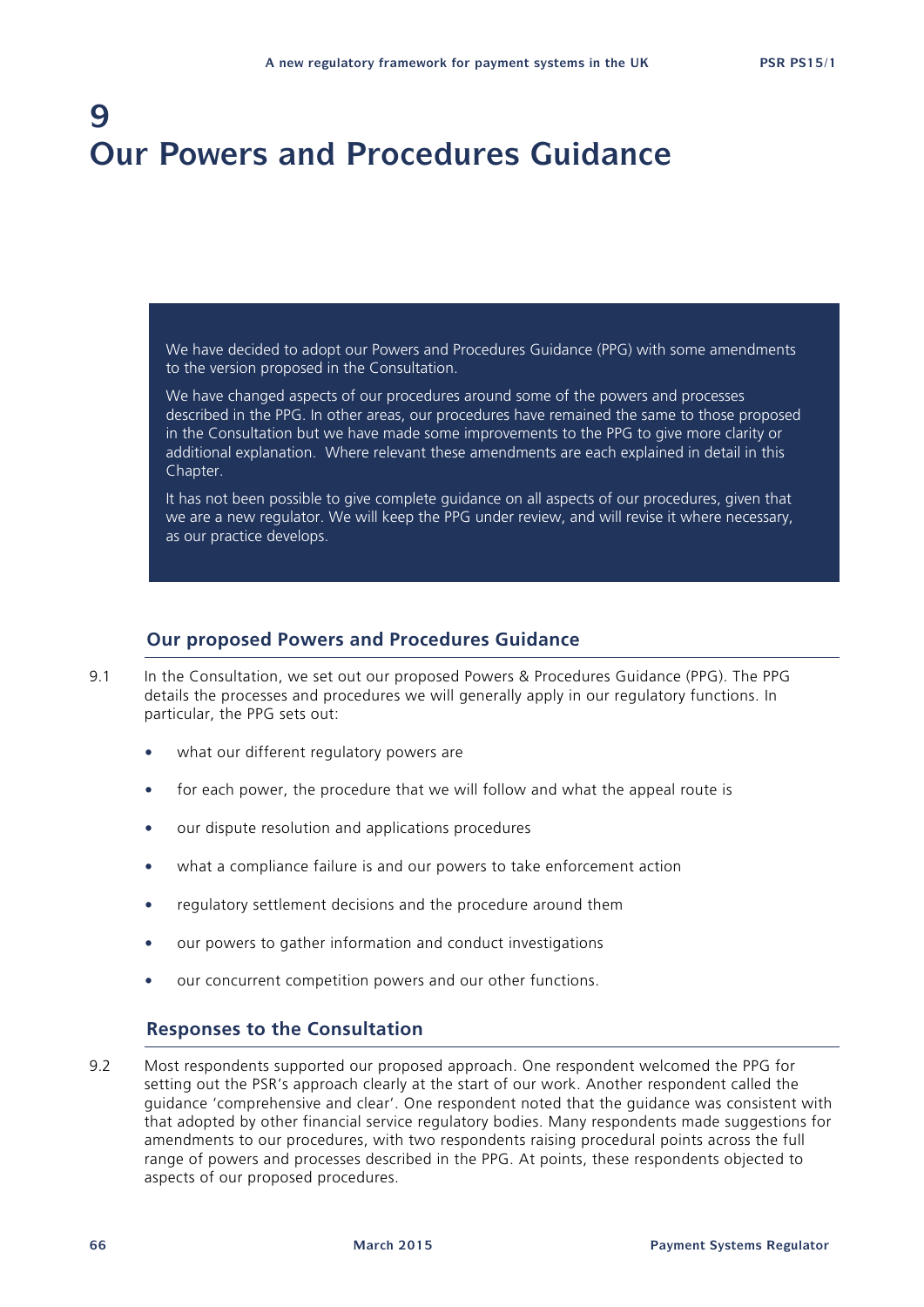#### **A new regulatory framework for payment systems in the UK PSR PS15/1**

- 9.3 One respondent noted that the PPG had been developed prior to the PSR's operational launch and expected that the PPG would be reviewed and augmented where necessary.
- 9.4 On the PSR's dispute resolution and application procedures, most respondents explicitly supported our approach. One respondent welcomed the broad approach that the PSR was taking to dispute resolution. It welcomed the possibility for fact gathering and dialogue before any regulatory action was contemplated or decided. Another respondent thought that the PSR's approach would be of benefit to challenger banks and building societies. The remainder of respondents did not support or object to our approach.
- 9.5 Many respondents raised specific issues about our dispute resolution and application procedures or requested further clarity. Some of these respondents objected to aspects of our proposed approach.
- 9.6 A few respondents emphasised that one of the key challenges to the PSR in handling dispute applications would be its limited resources.
- 9.7 Below, we set out in detail the procedural points raised by respondents and our responses, grouped by key themes or the power or process being addressed.

#### **Responses and our position**

#### **Model for procedures**

- 9.8 One Direct PSP asked whether the FCA's Decision Procedures and Penalties Manual (DEPP) and Enforcement Guide (EG) were appropriate models for the PPG.
- 9.9 We have adopted processes that are consistent with the FCA's DEPP and EG where FSBRA sets out powers that are similar to, or modelled on, those available to the FCA under the Financial Services and Markets Act (FSMA). We consider that broad consistency with the FCA's DEPP and EG is sensible, given the status of the PSR as a separately incorporated subsidiary of the FCA and the overlaps in the PSR's and FCA's regulated populations. We note that the DEPP and EG processes have been adapted to the payments systems industry, the FSBRA legislative regime and our role as an economic regulator. We have reflected our specific regulatory functions, objectives, duties and powers in our PPG. We have also considered the procedures and guidance of other regulators and competition authorities in developing our own.
- 9.10 One Direct PSP requested more clarity on how the PSR will interact and communicate with stakeholders. We will review our guidance as our practice develops and we will draw on best practice from other regulators.

#### **Grounds for action**

- 9.11 One Operator emphasised the need for the PSR to consider its statutory objectives before exercising any of its powers. The role of the PPG is to provide practical information on how we will exercise our powers, where we have determined that it is appropriate to do so, based on the information in our possession. This will necessarily involve consideration of whether exercising any of our powers will advance our statutory objectives, functions and duties.
- 9.12 One Operator and one Direct PSP were concerned that the PPG does not give enough detail on how the PSR will ensure that it has received and considered all relevant evidence before taking any regulatory action. We have revised the PPG to reflect that a project or programme of work by the PSR, which might lead us to consider that it is appropriate to exercise a particular regulatory function, would involve information gathering and engagement with stakeholders. We also commit to keeping our guidance under review to reflect our experience of reaching regulatory decisions.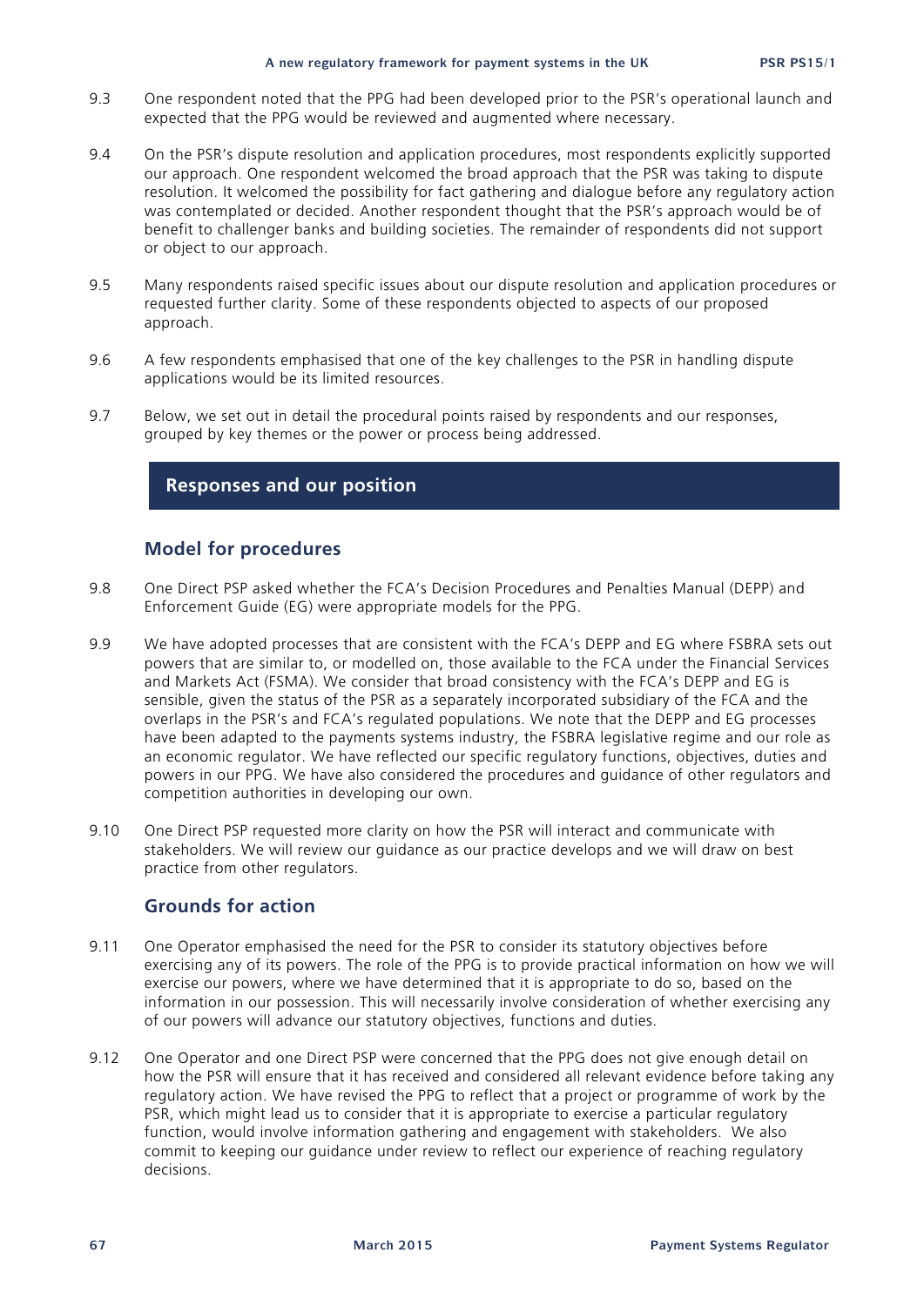9.13 One Direct PSP wanted the PPG to reflect the importance of a coordinated approach between regulators. Our Administrative Priority Framework is the appropriate place, rather than the PPG, to reflect the importance of a coordinated approach between regulators and the need to consider initiatives of other regulators. Please see the 'resources' and 'strategic importance' themes of the Framework.

#### **Representations on proposed regulatory actions**

- 9.14 Three Operators and three Direct PSPs expressed concern about whether the PSR would give sufficient notice of proposed regulatory actions and/or a sufficient opportunity to make representations to the PSR. These respondents thought that the windows for representations on proposed actions were generally too short. A few of these respondents referred to the need for greater symmetry between the timescales for parties to respond to a notice of a proposed action (such as 14 days in the case of a specific direction or specifically-imposed requirement) and the timescale for the PSR to respond to super-complaints (90 days).
- 9.15 We will normally allow 14 days for representations to be made in writing following the issuing of a notice of a proposed specific direction or specifically-imposed requirement. We adopt the same timescale for representations on notices of proposed requirements to grant access or proposed variations of agreements. We will take into account the circumstances of each case. In some situations, it may be appropriate to give more time for representations to be made. In the case of proposed disposal requirements, the window for representations is at least 28 days. We have revised the PPG to reflect these points.
- 9.16 We do not consider that the PSR's statutory 90-day timescale to respond to super-complaints is a relevant comparator with the windows for parties to make representations on our proposed regulatory actions. The super-complaint process will be likely to involve research, information requests, the analysis of evidence, the consideration of any remedies and the preparation and publication of a response. More information on this process can be found in our Super-Complaints Guidance.
- 9.17 We have revised the PPG to clarify that receipt of a notice of a proposed specific action is unlikely to be the first time that the recipient hears about it. A notice will be issued only after the PSR has had the opportunity to determine whether the proposed specific action is appropriate. Typically, this will be through a project or programme of work during which we will gather information and engage with stakeholders. We would expect to inform affected parties of our thinking on our possible course(s) of action and seek their views before proposing to exercise the relevant power(s).
- 9.18 One Operator and one Direct PSP thought that oral representations, as well as written representations, should be allowed. In the case of specific directions and specifically-imposed requirements, we will consider written representations received alongside any views expressed orally in any meeting(s) between the addressees of the notice of the proposed action and the PSR case team or staff during the window for representations. If we do not seek such a meeting ourselves, an addressee may request one. In doing so, the addressee should state why it considers that a meeting is necessary. We have adopted the same approach in the case of requirements to grant access or variations of agreements. For requirements to dispose of an interest, we would expect to provide an opportunity for oral representations to be made. In enforcement proceedings against compliance failures, where the PSR's Enforcement Decisions Committee (EDC) decides to issue a warning notice and the recipient of that notice indicates that they wish to make oral representations, a date will be fixed for a meeting at which the EDC will receive those representations. We have revised the PPG to reflect these points.

#### **Directions and requirements**

9.19 One Operator stated that the PSR should first engage only with the persons or class of persons affected by general directions or generally-imposed requirements. This respondent stated that the need for a second round of public consultation should be assessed on a case by case basis.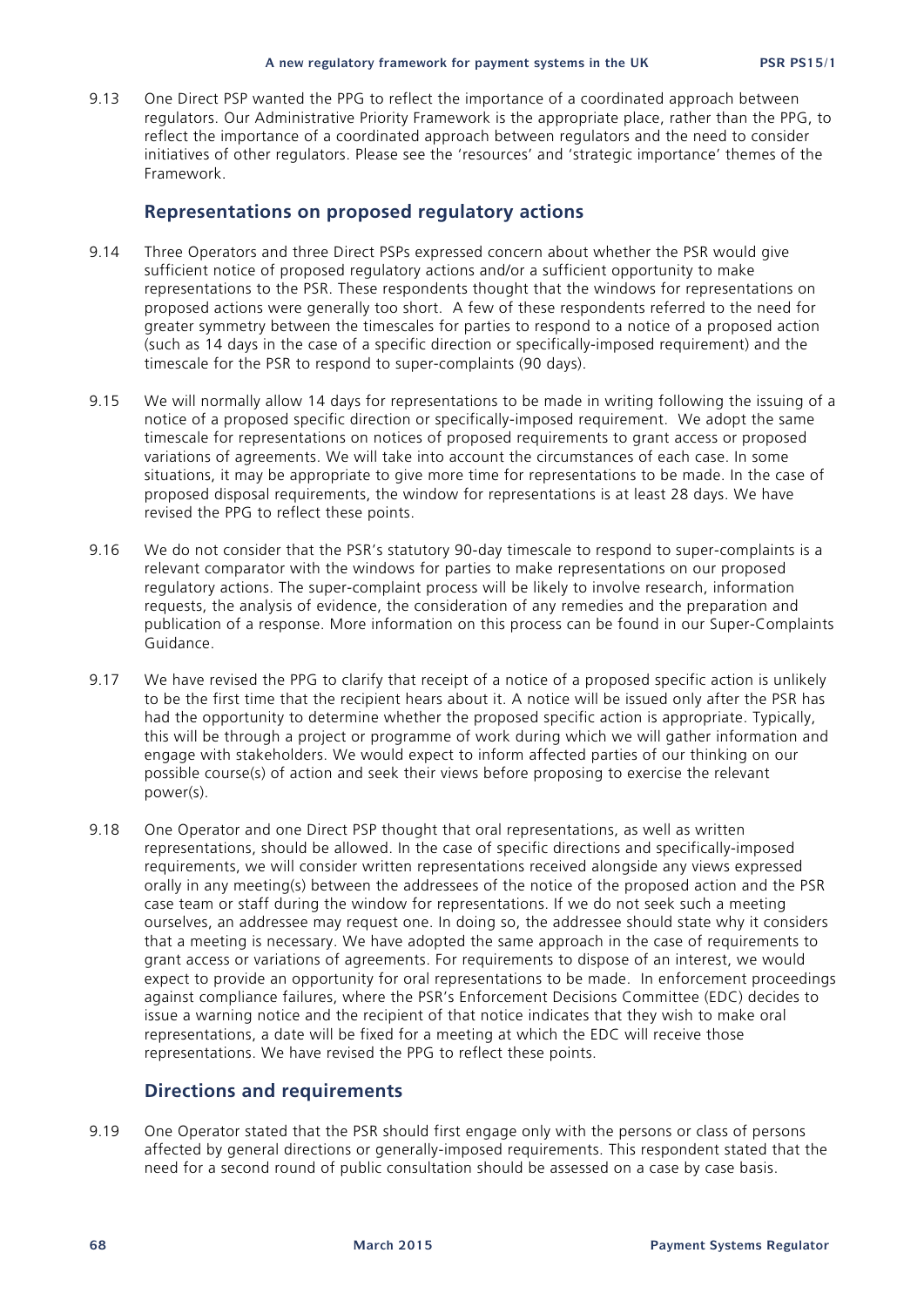- 9.20 We are required under section 104 FSBRA to consult on proposed general directions or generallyimposed requirements. Our consultation on general directions or generally-imposed requirements will give all stakeholders the opportunity to provide information on the likely impact of the proposed action. We do not consider that we should precede our consultation with an initial (more limited) consultation only with the persons or class of persons likely to be affected.
- 9.21 Three Operators and one Direct PSP thought that we should directly notify Operators when we are considering (and consulting upon) general directions or generally-imposed requirements. We already note in the PPG that we might write directly to participants in regulated payment systems (not just Operators) or take such other steps as we see fit to draw attention to our proposal.
- 9.22 One Direct PSP asked whether the PSR would set out why any proposed specific direction is necessary in order to achieve our objectives and why the direction is more appropriate than other potential measures. The PPG already notes that a notice of a proposed specific direction or specifically-imposed requirement will set out our reasons for proposing the action.
- 9.23 One Direct PSP and one Indirect PSP noted that the PPG was silent on the timescales within which directions or other actions are required to be implemented after they come into effect. These respondents wished to see appropriate regard given to the technical and other challenges that implementation might present. We have revised the PPG to clarify that the proposed implementation timescales (such as the deadline by which a participant must comply with a direction or requirement) will be set out in the notice of the proposed regulatory action. Recipients will accordingly have the opportunity to make representations on these points. The PSR's decision on the implementation timescale will be communicated in the final notice of the regulatory action.

#### **Dispute resolution and application procedures**

- 9.24 One Operator thought that the PSR should protect the Operator's ability to resolve disputes under its own rules and procedures. The same respondent highlighted the risk that the PSR may be subject to 'gaming' by parties (including where a threat of a complaint to the PSR might be used to secure a commercial advantage over the other party). A 'de minimis' threshold was suggested as a way of avoiding trivial and immaterial applications. The respondent did not suggest what such threshold might be.
- 9.25 One respondent welcomed the principle that the PSR should only be approached after the parties have first sought to resolve their disagreements through commercial negotiation, which may include attempts at mediation. One Operator thought that the PSR should assess whether all commercial negotiations had genuinely been exhausted. Another respondent thought that the PSR should be able to mandate that parties to a dispute proceed to mediation.
- 9.26 We have revised the PPG, adding wording taken from paragraph 6.72 of Supporting Paper 6 of the Consultation, to reflect that we expect parties to disputes to have first sought to resolve their disagreements through commercial negotiations, which may include attempts at mediation. Where an applicant has not done (or attempted) this, we may decide that it is not appropriate to handle the application or to exercise any of our powers, at least until the party has demonstrated that they have reasonably pursued such alternative routes to resolve their dispute.
- 9.27 We believe that requiring applicants to follow our guidelines on the format and content of applications (see Appendix 1 of the PPG) will serve to filter out trivial and immaterial applications. The information we require applications to include will assist the PSR in separating frivolous or vexatious applications from genuine ones. We have also revised the PPG to reflect that, where we are satisfied that the applicant has provided sufficient information, we will open an initial enquiry. The purpose of the initial enquiry phase is to determine whether it is appropriate for us to handle the dispute. It is during this phase that we will usually send a non-confidential version of the application to the other party (or parties) named in the application. Following the initial enquiry phase, and consideration against our Administrative Priority Framework, we will decide whether or not it is appropriate for us to handle the dispute (if so, we will open a case) and we will inform the parties accordingly.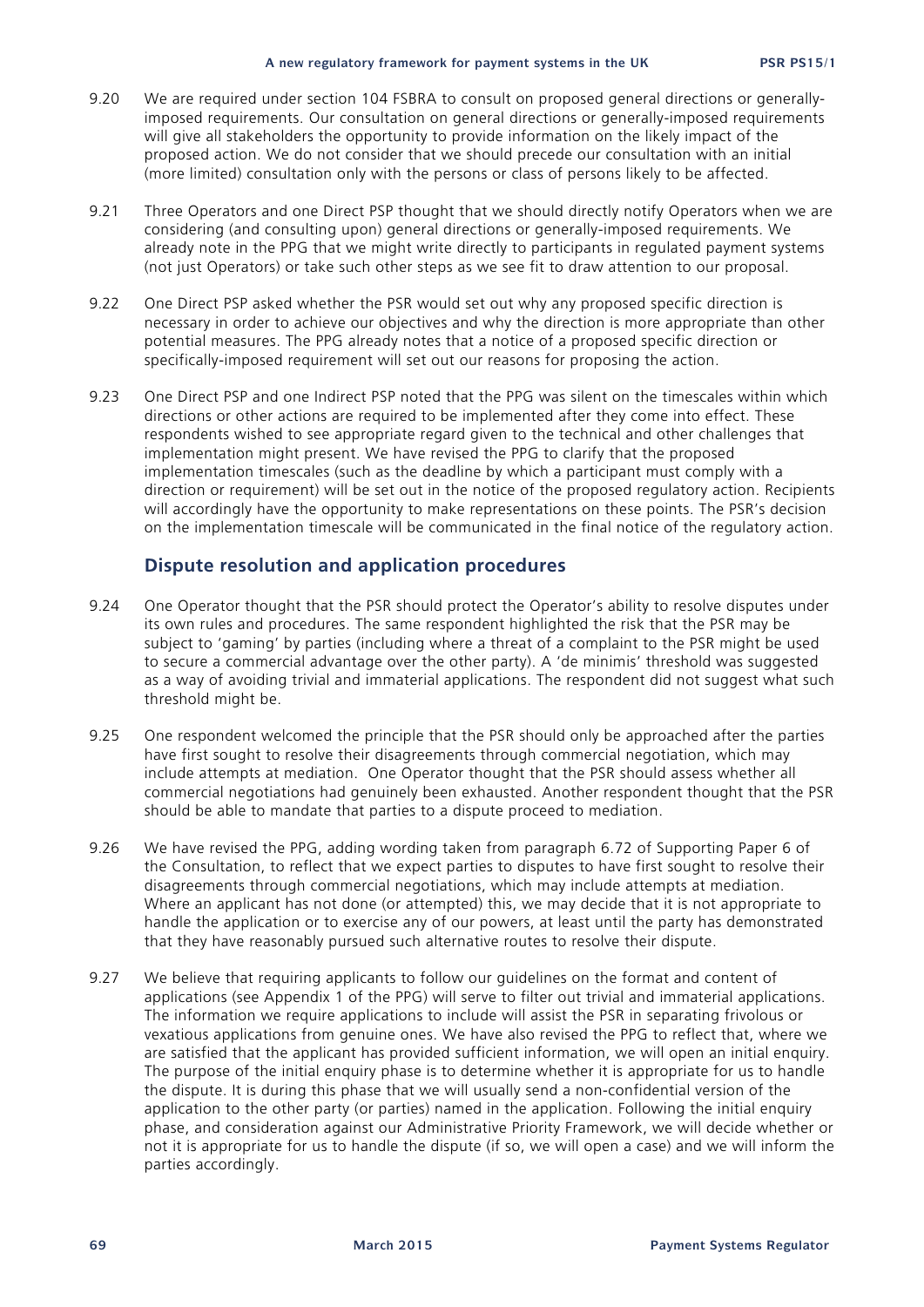- 9.28 One Operator questioned whether disputes could only be raised with the PSR against regulated entities, arguing that this would defeat the objectives of the dispute resolution process. The PSR's dispute resolution mechanism can only be used by a party seeking to have the PSR consider a dispute against a participant in a regulated payment system. This is because we would not be able to exercise our regulatory powers against an entity that is not a participant in a regulated payment system. Parties may provide information to the PSR about non-designated payment systems (or the services they provide). Parties may also complain to us about suspected anti-competitive practices which relate to any payment system, not just those designated for regulation under FSBRA, as a basis for us to consider whether it is appropriate for us to exercise our competition law powers.
- 9.29 One Operator thought that the PSR should determine a timeframe within which it will resolve a dispute. Another respondent thought that the process should be as streamlined as possible, so that timely and appropriate outcomes can be reached. We understand that the timely resolution of disputes is important and we will try to reach a determination as soon as possible in the specific circumstances of any individual case. We have revised the PPG to reflect this point. We will also keep our guidance under review as and may be able to give further guidance on likely timescales as our practice develops.
- 9.30 One Direct PSP and one other respondent challenged the PSR's proposal to receive applications in connection with disputes other than those falling under sections 56 or 57 FSBRA. These respondents questioned the PSR's power to handle such other disputes, should we decide to do so.
- 9.31 We are not proposing any extension of the PSR's role. We consider that it would (irrespective of what we say in the PPG) be open for participants and service-users to complain to the PSR about the functioning of the market for payment systems (and the markets for services provided by payment systems). It is possible that such complaints could take the form of a dispute that fell outside of sections 56 or 57 FSBRA (not relating to access to a payment system or the fees, charges, terms or conditions of agreements relating to payment systems). The PSR is clearly not to be used as a substitute or alternative to the courts in determining and enforcing the private legal rights of parties to a dispute.
- 9.32 Our approach to any such dispute application is to require them to be made in the same form as those made under sections 56 of 57 FSBRA.
- 9.33 As set out in the PPG, we cannot exercise our section 56 or 57 FSBRA powers where applications are not made under those sections. However, if we considered it appropriate to take any action against a participant in a regulated payment system, because we thought that action would advance our statutory objectives, functions and duties, we could do so by using our direction and requirement powers (under sections 54 and 55 FSBRA).
- 9.34 One respondent stated that the PSR should only become involved in a dispute which relates to a regulatory breach. We disagree. We consider that this would be a significant fettering of our discretion and would be an undue limitation of the PSR's regulatory role envisaged by sections 56 and 57 FSBFRA. Those sections do not limit the PSR to considering only those applications which allege that the other party to the dispute has committed a compliance failure.
- 9.35 One Direct PSP did not think that the PSR should publish information about ongoing disputes except in exceptional circumstances. The same respondent thought that the PSR should allow parties to make representations on any planned publication of the PSR's final determination of a dispute. Another Direct PSP sought greater clarity on when information about disputes would be published. We have revised the PPG to reflect that we will decide whether to publish updates or final determinations of disputes based on the circumstances of each case. In doing so, we will balance the interests of transparency and wider awareness of the PSR's work and decision-making process with fairness to the parties to the dispute. In making these decisions, we may seek the views of the parties on what we expect to publish.
- 9.36 A few respondents made additional comments on our dispute resolution and application procedures as follows.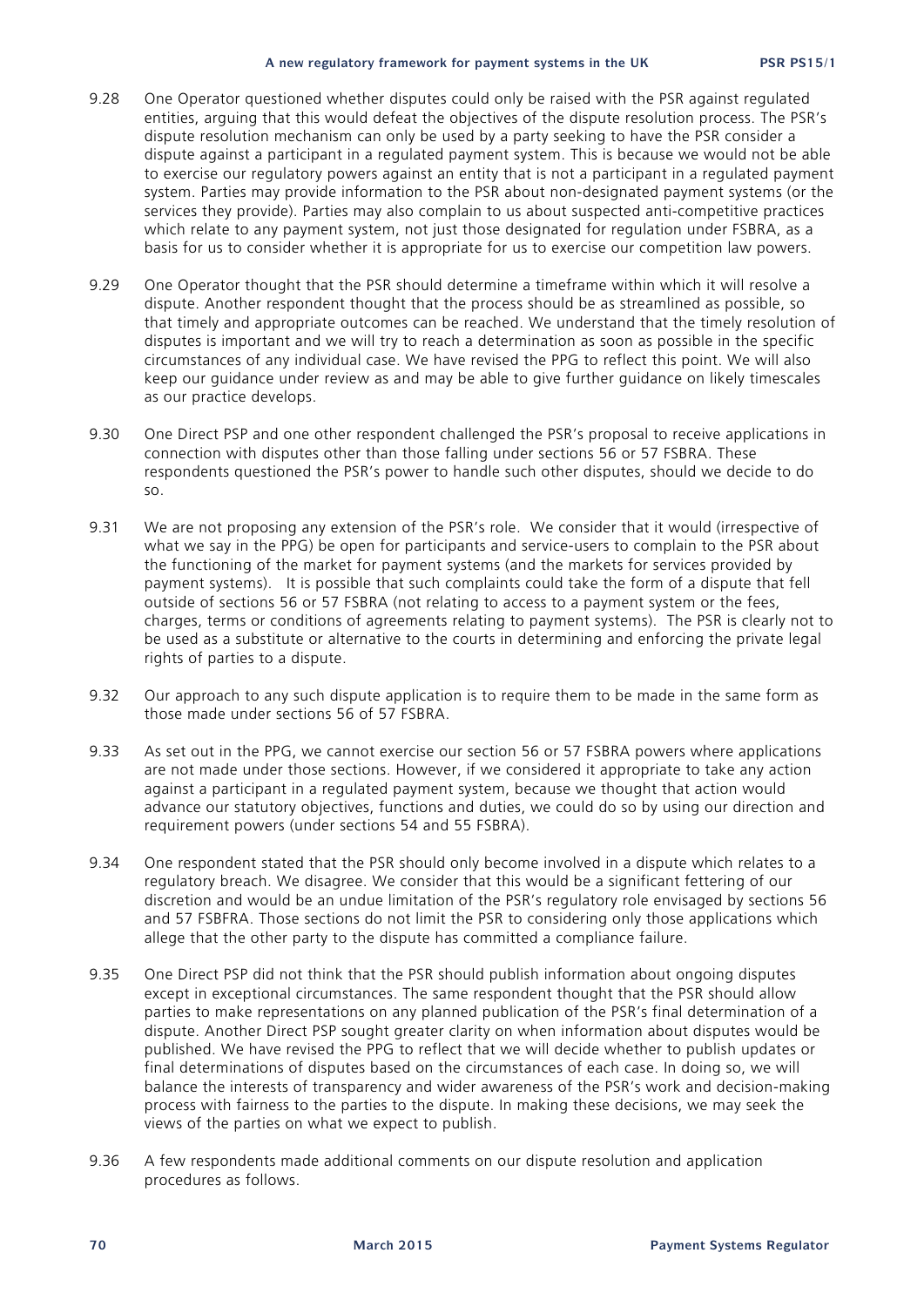#### **A new regulatory framework for payment systems in the UK PSR PS15/1**

- One Direct PSP encouraged the PSR to consider the use of confidentiality rings which would allow respondents to gain access to certain confidential information for the purpose of preparing their responses. Another Direct PSP thought that commercially sensitive information should be treated in confidence and not distributed further without the consent of the provider.
- Two respondents noted that there may be circumstances in which parties need to raise disputes with the PSR on a confidential basis.
- One Direct PSP thought that the PSR should consider the costs and burden of appointing a skilled person in cases of disputes. The same respondent said that, where skilled persons are appointed, the costs might be borne by the party raising the dispute.
- One Direct PSP wished to see more guidance on our decision-making procedures around disputes.
- 9.37 Our dispute resolution and applications procedures will develop over time and we will keep our guidance under review. We may be able to give further guidance on how we reach decisions in dispute cases, our information gathering approach (including the potential use of skilled persons and the costs of this) and procedural matters (including on the treatment of confidential or commercially sensitive information). We can clarify however, that we would not include commercially confidential information in the published version of a determination on an individual dispute.
- 9.38 Two respondents thought that we should adopt a thematic approach to dispute handling, where we look more generally at key themes. The PSR may adopt such a thematic approach. We may, for example, identify key themes or patterns which suggest that certain types of application should be included in a wider programme of work rather than being progressed independently but we will still need to make decisions on a case by case basis. See Chapter 8 of this Statement on our Administrative Priority Framework.

# **Power to require the disposal of an interest**

- 9.39 One Operator stated that the exercise of the PSR's disposal of an interest power must be based on robust and compelling evidence. This respondent thought that the disposal power should be a measure of absolute last resort and its use must be indispensable to the achievement of our objectives. The PPG already makes clear that the exercise of our power to require the disposal of an interest requires the Treasury's approval. We have revised the PPG to reflect that:
	- the PSR's disposal power, like any other PSR power, will only be used where it is appropriate and proportionate to do so
	- at least 28 days will be allowed for representations to be made in writing
	- we expect to provide an opportunity for oral representations to be made
	- we will also normally publish a draft of the requirement on our website and invite representations on it from stakeholders other than the affected Operator and the person holding an interest in that Operator.

# **Enforcement decisions**

9.40 One Operator said that before taking any enforcement action, the PSR should conclude that there has been a compliance failure on the balance of probabilities and that it is appropriate to take enforcement action. The EDC will take decisions on whether it is appropriate to publish details of a compliance failure or impose a financial penalty for a compliance failure. The EDC will consider each compliance failure on its merits (including, necessarily, satisfying itself that a compliance failure indeed exists). These points are already reflected in the PPG.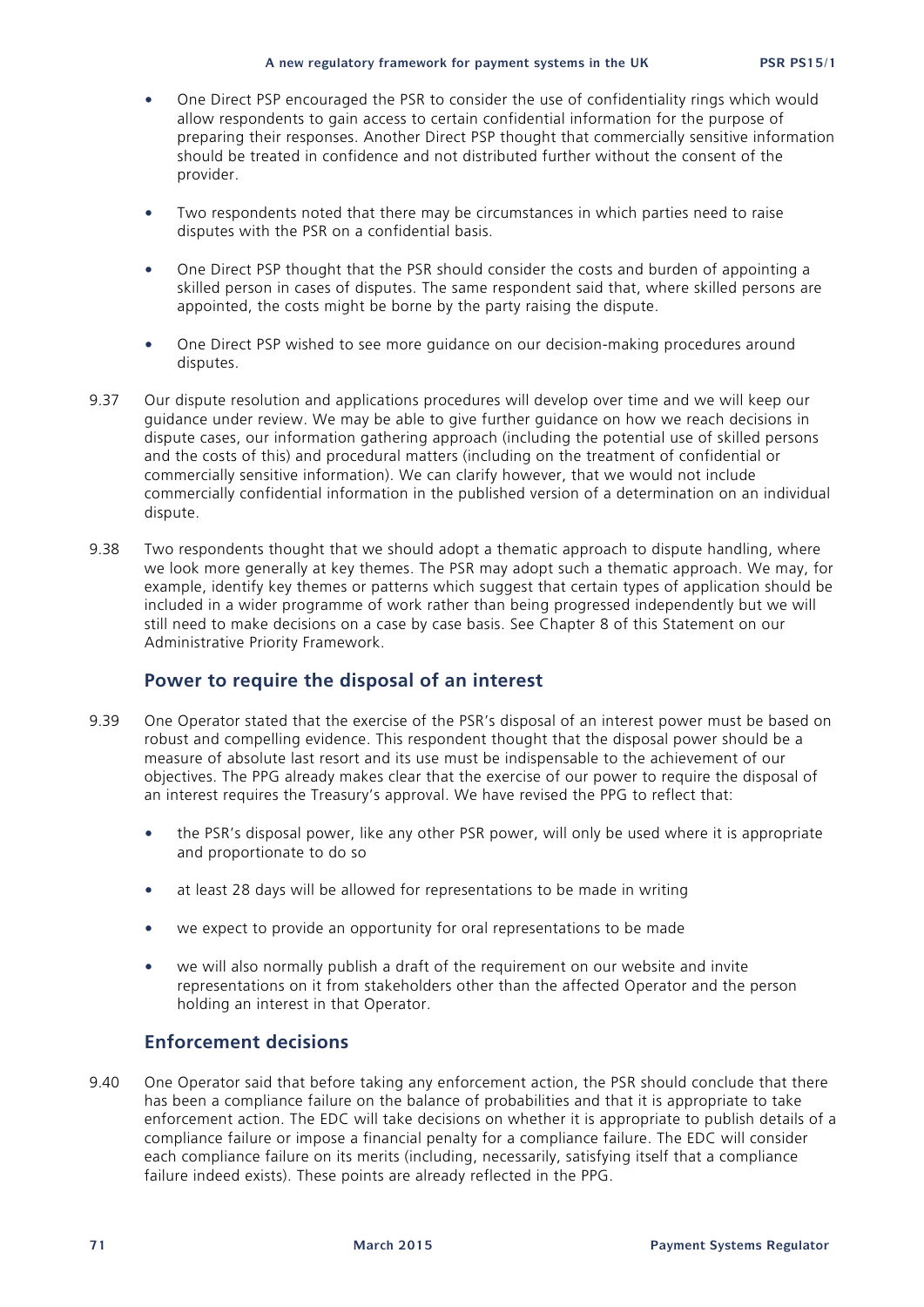- 9.41 One Operator raised questions about the independence of the EDC from those persons who may be involved in investigating compliance failures. This respondent did not think the EDC should be comprised of any PSR staff and made some other suggestions about how the EDC should be composed. One Indirect PSP sought clarity on who will appoint members of the EDC.
- 9.42 For clarity, we have included further information in the PPG on the nature and composition of the EDC and how it will operate. The EDC is a sub-committee of the PSR Board. It is separate from those persons who will recommend to the EDC that enforcement action be taken. Committee members will be independent of the PSR and will be appointed by the PSR Board on the basis of their relevant expertise.
- 9.43 One Direct PSP thought that full details of any inculpatory and exculpatory evidence should be provided to the EDC as a matter of course. In making a recommendation to the EDC, the PSR will ensure that the necessary facts and evidence are placed before it. The recommendation will be fair and balanced and we will not ignore exculpatory evidence. We do not expect to present the entire case file to the EDC along with our recommendation. The EDC can ask the case team to provide it with any information or evidence that it wishes to see before coming to its decision. Recipients of warning notes will also have the opportunity to make representations to the EDC.
- 9.44 One Direct PSP thought that the PSR should always provide (to the extent legally permitted) access to the underlying material on which it has based the warning notice in order to allow recipients to exercise their rights of defence. The warning notice issued by the EDC will set out the details of the compliance failure and will state the factual and legal basis for the EDC's proposed action, and the reasons for proposing it. We will consider in each case whether it is appropriate to provide a recipient of a warning notice with any underlying material. In some cases, we may consider it appropriate to provide the recipient with the written submissions and documents that the EDC considered when reaching the decision to issue a warning notice. We will take into account whether access to the material is likely to be necessary for the recipient of the warning notice to understand the case against it. We have revised the PPG to reflect this point.
- 9.45 One Direct PSP thought that the 21 day period to respond to a warning notice was too short. The period of at least 21 days for recipients of a warning notice to make representations to the EDC is in line with section 74 FSBRA and the practice of the FCA's Regulatory Decisions Committee (RDC) for FCA enforcement decisions. The precise timescale for representations will be determined in each case. In some circumstances, the EDC may agree to an extension of time where the recipient requests this and explains why it is needed. These points are already reflected in the PPG.
- 9.46 One Operator wished the PPG to clarify that we may publish details of a compliance failure without at the same time imposing a financial penalty. We believe this is already made clear in the PPG and in the Penalties Guidance.

# **Payment of fines**

9.47 One respondent thought that the 14 day timescale for the payment of financial penalties was too short, suggesting instead a timescale of 60 to 90 days. We have decided to retain the 14 day timescale. Parties liable to pay a fine should have had adequate notice of the potential liability given the EDC warning notice procedure and the opportunity to make representations before the EDC issues its final decision. Our Penalties Guidance provides that we will consider agreeing to defer the due date for payment of a penalty or accepting payment by instalments where, for example, the participant requires a reasonable time to raise funds to enable the totality of the penalty to be paid within a reasonable period.

## **Settlements**

9.48 We will keep our procedures and guidance for settlement under review as our practice develops. We will consider whether and when it is appropriate to give indications of the range of available settlement discounts.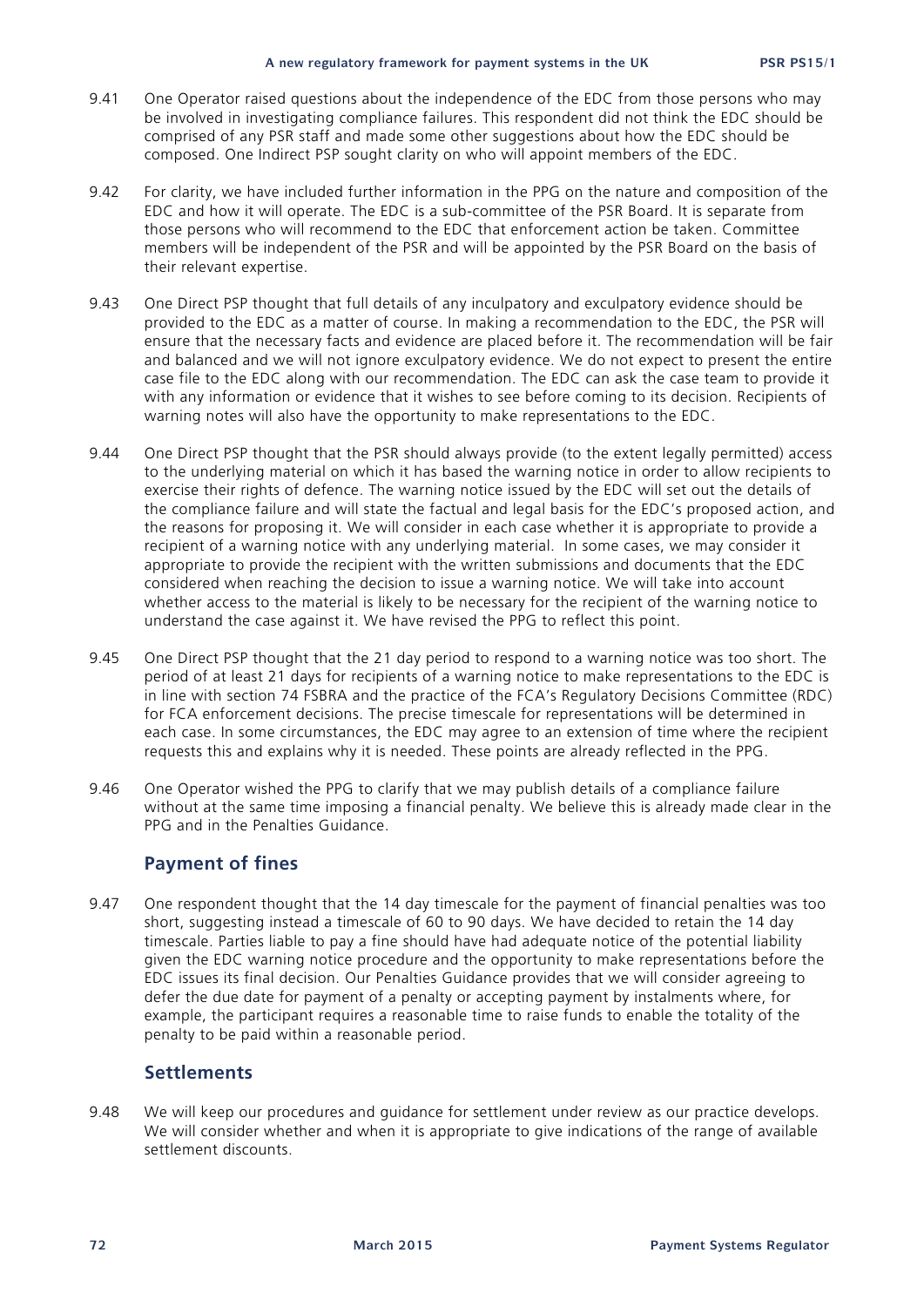# **Information gathering and investigation powers**

- 9.49 One Operator and one Direct PSP encouraged the PSR to use its power to appoint skilled persons sparingly. The PPG sets out the circumstances in which we might use skilled persons' reports. This will tend to be where particular skills or specialist knowledge are required to produce a report. When we use skilled persons' reports, we will explain why we have decided to do so. We will keep our guidance under review and may be able to give further guidance on our use of skilled persons' reports as our experience develops.
- 9.50 One Operator and one Direct PSP noted the burden that information requests might place on parties. One of these respondents urged the PSR to consider public or other sources of information before issuing information requests. Consultation with other relevant regulators was mentioned as a way to avoid potential duplication. We will be mindful of the potential burden of our information requests and will consider alternative (including public) sources of information. To the extent possible and appropriate, we will liaise with other regulators to avoid duplication of information requests.
- 9.51 One Direct PSP thought that voluntary, rather than compulsory, information requests would generally suffice and that it would be more proportionate for the PSR to use voluntary requests in the first instance. We have revised the PPG to reflect that we may, where it is appropriate to do so, make use of voluntary information requests rather than formal requests under section 81 FSBRA. Views may differ on which form of information request is preferred. Some parties may prefer to receive a voluntary information request while others may prefer to receive a formal information request. Where we have sought information through an informal information request but the recipient considers that it would be helpful for this to be formalised into a formal request, it should discuss this with the PSR case team in the first instance.
- 9.52 One Direct PSP thought that there was a risk that parties might improperly be pressured into disclosing privileged legal advice given what we say in the PPG. We do not consider that the PPG creates any undue pressure on parties to disclose to us privileged legal advice. We make it clear that it is for parties to decide whether to voluntarily provide such material to us. We believe that it is important to signal in the PPG that parties are welcome to provide us with material (such as the results of an internal investigation or a report prepared by external law firm) on their own initiative.
- 9.53 One Direct PSP did not agree that we could, in the context of non-compliance with our information or investigatory requirements, bring compliance failure proceedings for breach of our proposed direction that participants must deal with the PSR in an open and cooperative way. This respondent felt that the only sanctions for non-compliance with an information or investigatory requirement should be the contempt of court proceedings set out in FSBRA. Where a party fails to comply with an information or investigatory requirement imposed by the exercise of statutory powers, this can be dealt with by the court as if the party were in contempt of court. We consider that we should also retain the option of bringing compliance failure proceedings (for breach of our general direction that participants must deal with the PSR in an open and cooperative way). Noncompliance, for example, failing to attend a formal interview as required by an appointed investigator, is a serious form of non-cooperation. Compliance failure proceedings will only be brought where it is appropriate to do so, based on the circumstances of each case. We will consider whether contempt of court proceedings or compliance failure proceedings (and the imposition of penalties where appropriate) would best achieve our aims, including deterring any future non-compliance with our investigations, on a case-by-case basis and taking into account the circumstances of the matter
- 9.54 One Operator thought that, where we appoint investigators to conduct an investigation, it will be more appropriate for those appointed investigators to exercise their formal information gathering and investigatory powers. This respondent, along with one Direct PSP, did not think that the PSR should, in the context of investigations conducted by appointed investigators, draw any adverse inferences from the reluctance of a party to attend a voluntary interview or to provide information voluntarily. We have revised the PPG to make it clearer that, in the context of investigations conducted by appointed investigators, we will only seek information voluntarily, or arrange voluntary interviews, in limited circumstances. As such, negative inferences could only be drawn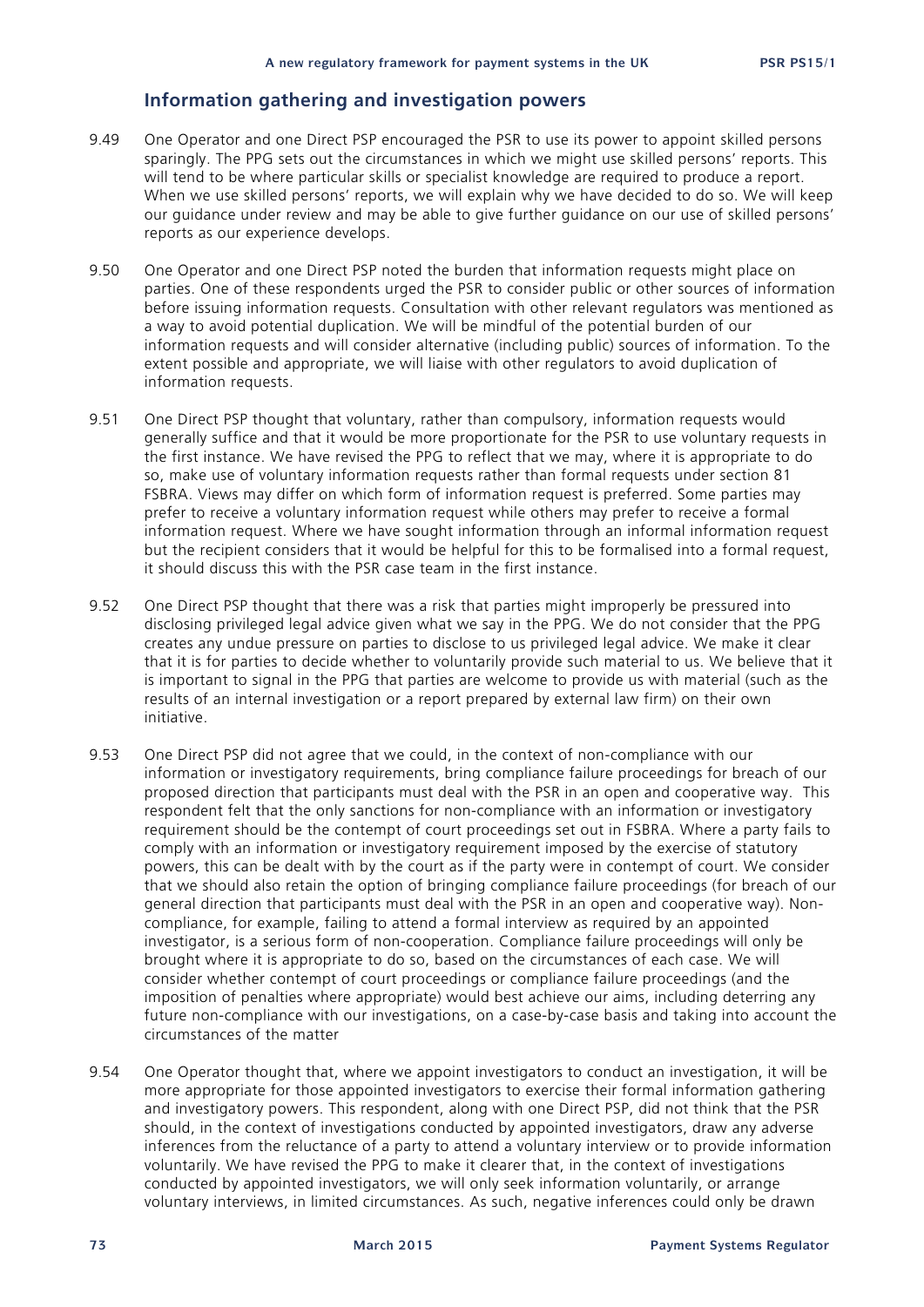from the failure of a participant to provide information voluntarily in those exceptional cases where it is was appropriate to depart from the standard practice of appointed investigators using the statutory powers exercisable by them.

# **The use of appointed investigators**

- 9.55 One Operator thought that there should be a clearly articulated evidential threshold to be met before the PSR can appoint investigators. The same respondent wanted more guidance on the criteria for opening an investigation. The PSR's power to appoint investigators, and the thresholds for doing so, are set out in section 83 FSBRA. We have revised the PPG to include more information on these criteria.
- 9.56 One Operator and one Direct PSP wished to see the PSR provide as much information as possible at the outset of an investigation involving appointed investigators so that the PSR's concerns could be understood. We believe that the PPG already sets out a number of ways in which we intend to be transparent about the nature and purpose of investigations involving appointed investigators. We will generally give notice of the appointment of investigators and specify the reasons for their appointment. We will also engage with parties in initial scoping discussions.
- 9.57 One Operator thought that changes in the scope of the investigation would require further scoping discussions, while one Direct PSP thought that the change in scope should always be communicated to the parties under investigation. When the nature of our concerns change significantly from those notified to the person under investigation, we may change the scope of our investigation. We have revised the PPG to state that potential prejudice to the person under investigation is one (but not the only) reason why we might wish to give written notice of the change of scope. We already state in the PPG that there will be an ongoing dialogue with the person under investigation throughout the investigative process.
- 9.58 One Direct PSP wished to see more regular engagement between the party under investigation and senior individuals within the PSR. Senior PSR staff will be included in discussions between the PSR and the person under investigation as and where necessary and appropriate.
- 9.59 One Direct PSP thought that the PSR should send a preliminary findings letter in all cases before it submits an investigation report to the EDC. In cases where our recommendation to the EDC is based on the findings of appointed investigators, our recommendation will usually be accompanied by an investigation report. Before we submit an investigation report to the EDC, we expect to send a preliminary findings letter to the person under investigation. The letter, or any annexed preliminary investigation report, will set out the relevant facts. The person under investigation will then have the opportunity to respond to the letter. The PPG reflects that there might be circumstances in which it is not appropriate to send out such a preliminary findings letter, for example where the party consents to not receiving it or where there is a need for urgent action.
- 9.60 One Operator thought that 14 days was not long enough for the recipient to respond to a preliminary findings letter. The period of time in which recipients of a preliminary investigation report are able to respond will normally be 14 days, although we will take into account all the circumstances of the case. We consider that the 14 day period should generally be reasonable to allow the recipient to confirm that the facts set out in the report are complete and accurate and to provide further comment. There will also be a further opportunity for the recipient to make representations – this time to the EDC – in the event that the PSR submits an investigation report to the EDC (with a recommendation that enforcement action be taken) and the EDC then decides to issue a warning notice.
- 9.61 One Direct PSP thought that an independent Procedural Adjudicator could be used in investigations conducted by appointed investigators to resolve procedural disagreements. We will keep our investigatory procedures under review and give thought to whether a Procedural Adjudicator is needed to resolve any procedural disputes. We expect that procedural challenges following the issuing of a warning notice will generally be matters for the EDC (and may be matters that the Chair or Deputy Chair of the EDC can individually determine).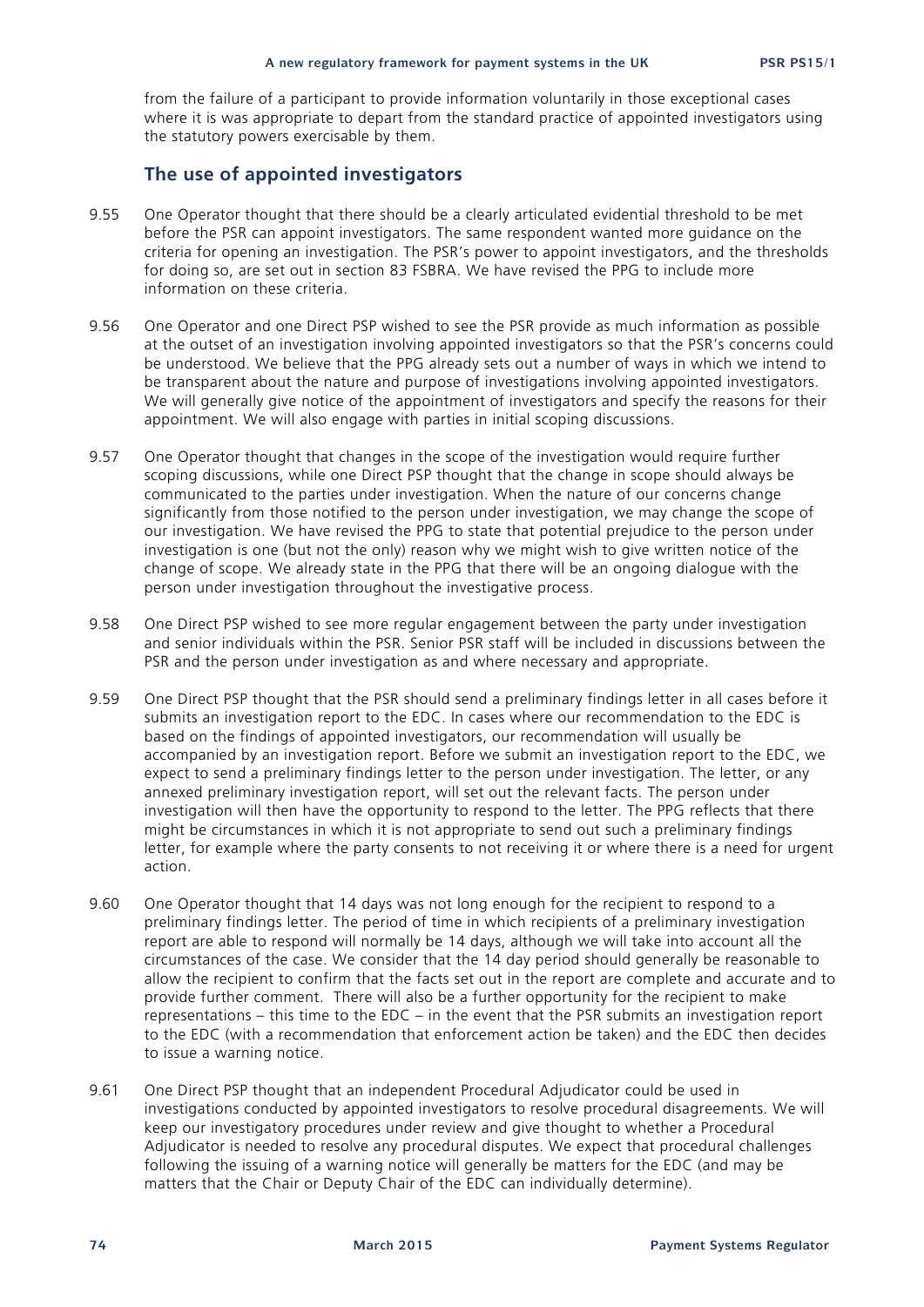9.62 One Direct PSP urged the PSR to be very cautious about publishing the identity of a party to an investigation before any adverse finding had been reached. As stated in the PPG, we may wish to publicise information regarding the appointment and use of investigators. When considering whether to publicise the identity of the party under investigation we will consider the circumstances of each case. We will balance the interests of transparency and fairness to the party under investigation.

## **Interplay between FSBRA and CA98 powers**

- 9.63 One Direct PSP wished to see a clear statement of the primacy of the PSR's CA98 powers and for the PPG to set out how the PSR would reflect this in its procedures. The primacy of our CA98 powers over certain FSBRA powers is already dealt with in FSBRA and in the PPG. We state that we will consider our CA98 powers before we exercise the FSBRA power to issues specific directions or requirements. So, if we intend to give a specific direction or impose a specific requirement, for example, we will consider our CA98 powers first. We also state that when we decide that it is more appropriate to use our FSBRA powers, we will set out our reasons for this. We will keep our guidance on this under review as our practice develops.
- 9.64 One Direct PSP stated that lack of evidence sufficient to take action under CA98 powers would mean that no regulatory action could be taken either. We do not agree that it would be inappropriate to take action using our FSBRA powers where there is a lack of sufficient evidence to take action under CA98 powers, as the evidential and substantive standards under CA98 and FSBRA are different. To adopt such a position could create a risk of depriving our regulatory powers under FSBRA of practical utility. We might have concerns even where the evidence does not point to the existence of an anti-competitive agreement or the abuse of a dominant position. Also, we must have regard to our innovation and service-user objectives, as well as our competition objective.

### **Market reviews**

9.65 One Direct PSP wished to see more guidance on the PSR's market review processes and procedures included in the PPG. More information on PSR market reviews will be included in a separate guidance document entitled '*Market reviews, market reviews and market investigation references: A guide to the PSR's powers and procedures*'. We launched a consultation on this draft guidance in January 2015. This guidance will be finalised and published as soon as possible after our operational launch on 1 April 2015.

## **Consultations**

- 9.66 One Direct PSP thought that PSR consultations should run for 12 weeks unless there is a good reason to the contrary. We will normally allow 4 to 12 weeks for representations about proposed general directions or generally-imposed requirements. The precise duration of the consultation will depend on the complexity of the proposed action and the other circumstances of the case including, for example, the extent to which there has already been meaningful engagement with stakeholders on the particular issues.
- 9.67 We expect to follow normal consultation best practice for all other consultations, including on draft general guidance or our general policies and principles. We will assess the circumstances of each case, but would not normally expect a consultation to run for less than 4 weeks or more than 12 weeks.
- 9.68 One Direct PSP wished to see responses published as they are received in order to inform debate and said that best practice would be to appoint a PSR 'Consultation Champion'. We consider that publishing consultation responses as they are received may help inform debate, but equally we feel that the value of the consultation may be greater where one respondent's views are not swayed or influenced by those of others. We will keep the practice of other regulators around consultations under review and will seek to adopt current best practice.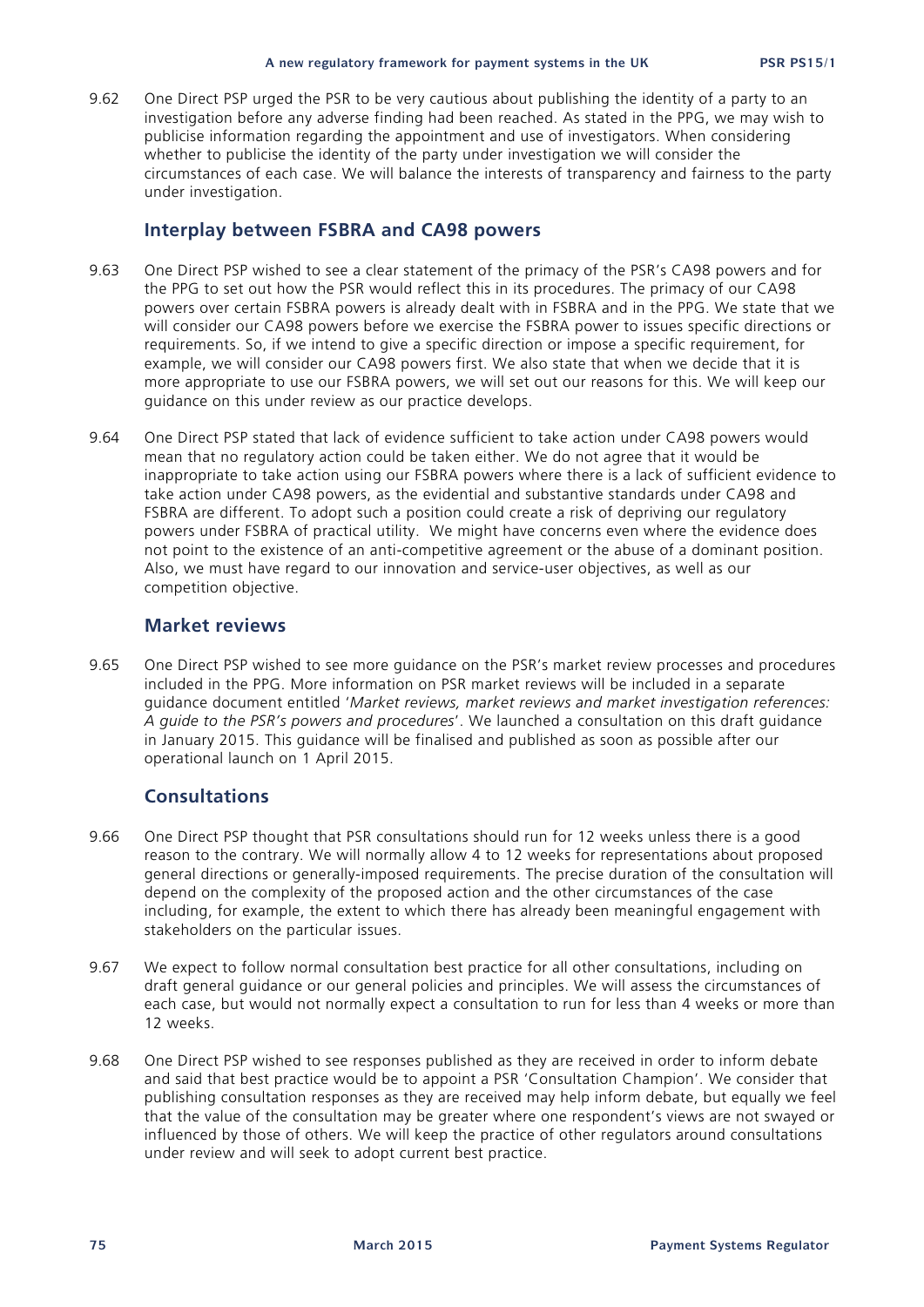## **Appeals**

- 9.69 Three Operators queried why it is not possible for affected parties to appeal general directions or generally-imposed requirements to the Competition Appeal Tribunal (unlike the situation with specific directions or specifically-imposed requirements). We have revised the PPG to clarify that this is not a matter for the PSR's discretion but is set out by legislation. The fact that specific directions and specifically-imposed requirements can be appealed to the Competition Appeal Tribunal (but not general directions and generally-imposed requirements) is a result of section 76 FSBRA.
- 9.70 One Operator asked whether EDC decisions will be appealable to (or reviewable by) another body (in the same way that certain tax and financial services matters can be referred to the Upper Tribunal). As set out in the PPG, EDC decisions may be appealed to the Competition Appeal Tribunal.
- 9.71 As a general matter, we have clarified that our decisions, including those of the EDC can (like all administrative decisions) be the subject of judicial review by the courts. FSBRA does not provide for any appeal to (or review by) the Upper Tribunal for EDC decisions (or any other decisions of the PSR).

## **Other points**

9.72 One Direct PSP asked what was meant by the PSR taking action where participants are acting in a way which could pre-empt or run counter to our directions. One example of this might be a participant seeking, after the final notification of a direction or a requirement to it but before the deadline for implementation, to circumvent or evade the application of the direction or requirement in some material way.

# **Other legislation**

- 9.73 The Small Business, Enterprise and Employment Bill is currently before Parliament. It is expected to receive Royal Assent before the end of March 2015. Once in force, it will extend the PSR's power under section 58 FSBRA to enable the PSR to require the disposal of an interest in an Infrastructure Provider. We intend to apply paragraphs 15-17 of the PPG to requirements to dispose of an interest in an Infrastructure Provider, and we will reissue the PPG after the Bill has received Royal Assent to reflect that.
- 9.74 We are also being designated as the competent authority under legislation other than FSBRA, for example under Part 8 of the Payment Services Regulations 2009. To the extent needed, we will reissue the PPG to reflect how we will exercise powers and follow procedures under other legislation.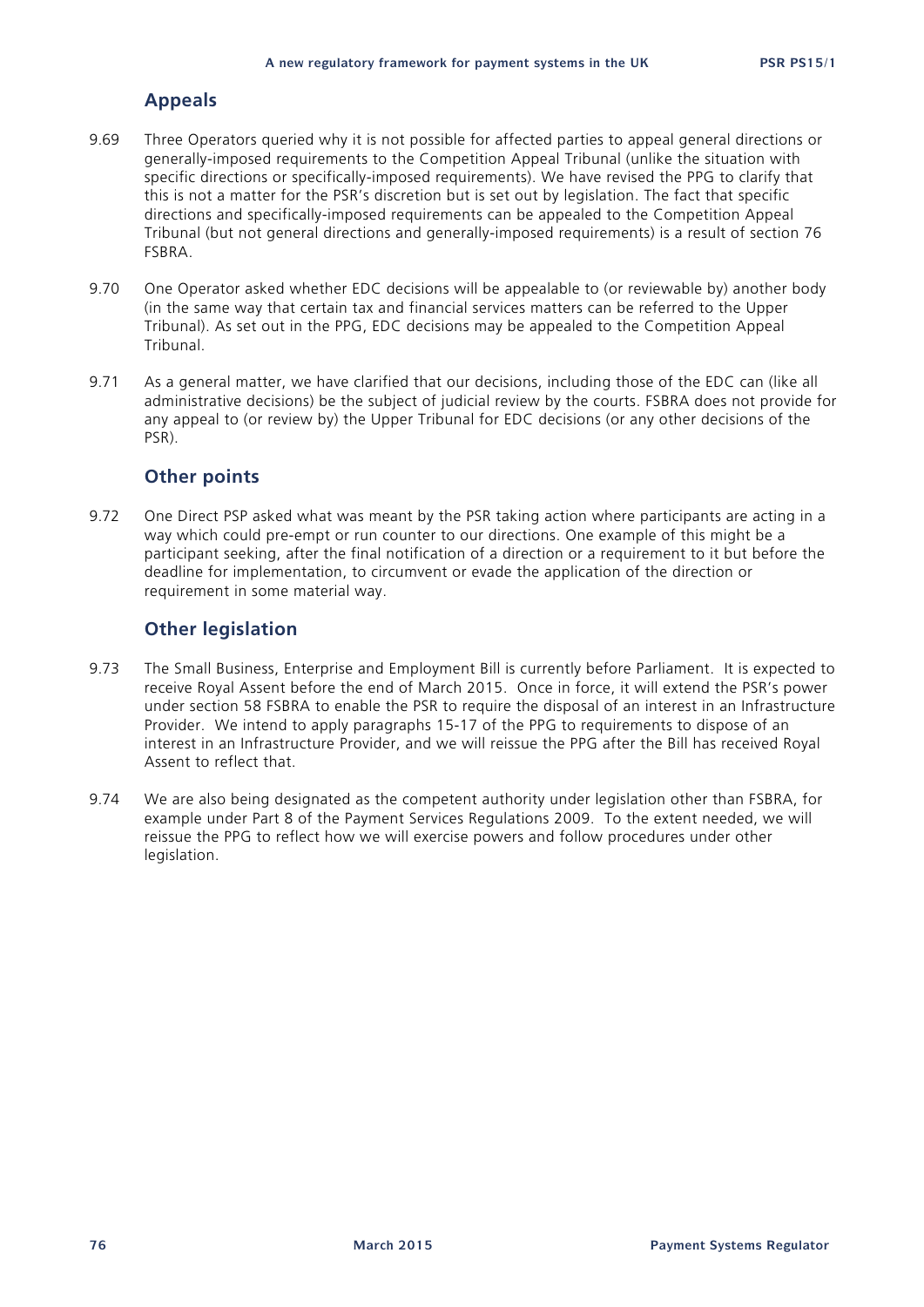# **10 Our Super-Complaints Guidance**

We have decided to adopt our Super-Complaints Guidance as proposed in the Consultation, which set out who can bring a super-complaint, the matters that can be raised in a super-complaint and how we will handle super-complaints. We have made a few minor changes to the version we consulted on.

Super-complaints are intended to better represent service-users' interests. Our Super-Complaints Guidance is to help designated representative bodies bring issues to us where features of the market may be significantly damaging the interests of service-users.

# **Our proposed Super-Complaints Guidance**

- 10.1 In the Consultation we set out our proposed Super-Complaints Guidance on the procedure for designated representative bodies to bring issues to us where features of the market may be significantly damaging service-users' interests.
- 10.2 Our proposed guidance set out:
	- who can bring a super-complaint
	- matters that should be addressed in a super-complaint
	- how we will handle super-complaints
	- what action may result from a super-complaint
	- public disclosure of super-complaints.

## **Responses to the Consultation**

- 10.3 Most respondents supported our approach to our Super-Complaints Guidance. There were no respondents who objected to our proposed approach.
- 10.4 Comments were about designation of super-complainants and definitions or details of the supercomplaints procedure. Some said that there was a need for clarity on the criteria and process for designation of super-complainants by the Treasury. One respondent asked that where a representative body would not take up a super-complaint, a joint effort by a number of PSPs should be treated as a super-complaint. A Direct PSP said that parties responding to a supercomplaint should be given adequate time to respond.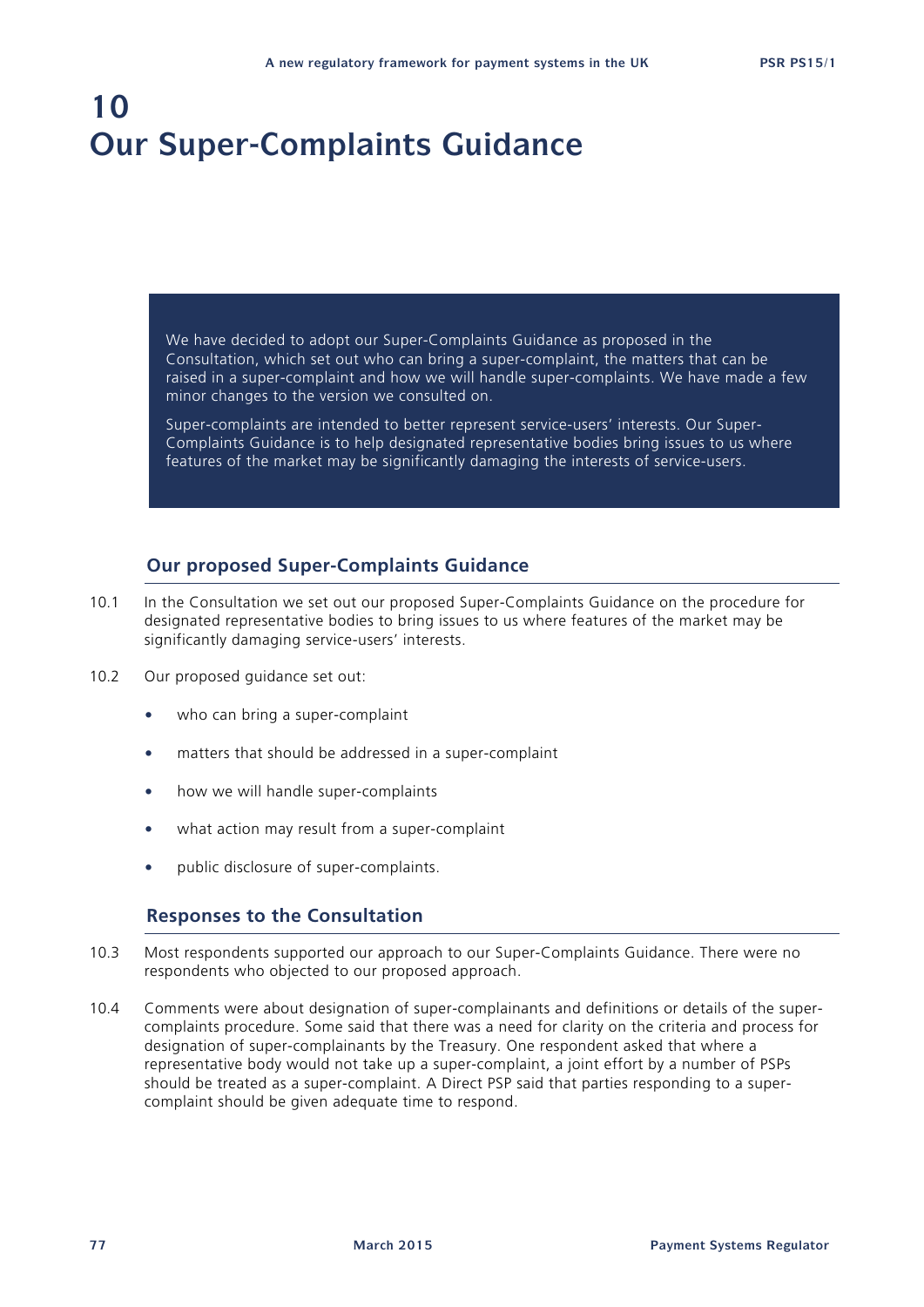# **Our position**

- 10.5 We have decided to adopt our Super-Complaints Guidance set out in the Consultation which sets out who can bring a super-complaint, the matters that can be raised in a super-complaint and how we will handle super-complaints. We have made some small changes explained below.
- 10.6 The approach we have proposed to super-complaints is widely accepted and followed by other UK regulators (including the CMA and the FCA), and none of the responses to the Consultation raised any reason why we should take a different approach.
- 10.7 We note in particular that there is nothing in our Super-Complaints Guidance or in our Powers and Procedures Guidance which would prevent a group of PSPs or of service-users from submitting a complaint jointly to the PSR. Such a joint complaint would then simply be handled through our normal complaint handling processes, rather than through the super-complaints process which is reserved for complaints from representative bodies.
- 10.8 We have liaised with the Treasury about the designation of representative bodies who can make a super-complaint under section 68 FSBRA, and on the designation criteria that the Treasury will apply when considering who to designate as representative bodies.
- 10.9 We expect the Treasury to designate representative bodies after our 1 April 2015 operational launch. Once representative bodies have been designated, we will reissue our Super-Complaints Guidance to reflect who the designated super-complainants are.
- 10.10 The Treasury will also publish guidance about the criteria it will apply when considering which representative bodies to designate under section 68 FSBRA, which we expect will also be after 1 April. This should address respondents' concerns about transparency and clarity about the criteria for designation and the overall process.
- 10.11 We note that the issue of designation as a super-complainant is a matter for the Treasury. Interested parties are encouraged to apply to the Treasury for further information. Interested parties may also contact us if they have questions about how best to protect the interests of service-users.
- 10.12 We will decide how to take action following a super-complaint, and the timeframe for those involved to respond, on a case-by-case basis. This is because there is a range of possible outcomes to a super-complaint (from no action, to enforcement action), so we cannot at this stage take a definitive view as to how long we should allow for responses as part of a super-complaint process. For example, our Super-Complaints Guidance states that where we propose to make general directions, we will consult stakeholders in accordance with section 104 FSBRA, and as set out in our Powers and Procedures Guidance. Our Super-Complaints Guidance reflects a range of possible outcomes and the legal procedures and controls that will apply to each outcome. Our Super-Complaints Guidance also makes clear that, as required by section 69 FSBRA, we will respond to super-complaints within 90 calendar days, stating how we propose to deal with the complaint.
- 10.13 We will continue to work with other regulators, including the CMA and FCA, on approaches to super-complaints, to share best practices, and to establish which regulator is best placed to deal with individual super-complaints. We will also agree with the FCA and CMA how we will engage with each other in such circumstances to ensure that any super-complaint is dealt with appropriately.
- 10.14 We will keep our Super-Complaints Guidance under review so that we can amend and update it as necessary.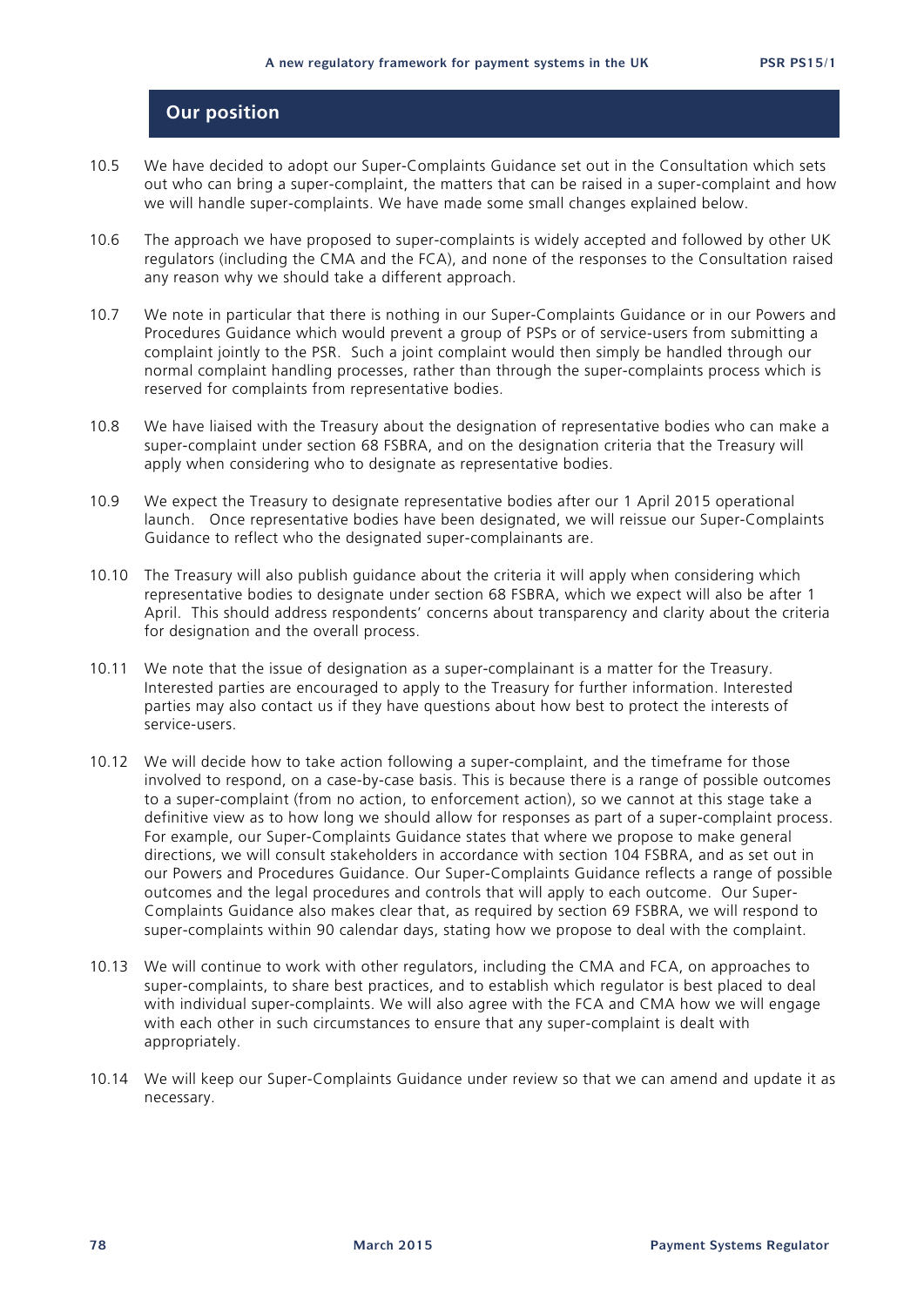# **11 Our Penalties Guidance**

We have decided to proceed with our broad approach to imposing financial penalties as proposed in the Consultation, where the level of penalty would be based initially on the seriousness of the compliance failure and then increased or decreased based on aggravating or mitigating factors.

We have decided to proceed with the proposal that penalties are to be based on a percentage of the participant's annual revenues from the relevant business activity in the UK.

We have decided not to set an upper limit on penalties. Since penalties are calculated based on relevant revenues, an upper limit might mean that we cannot impose a penalty that reflects the seriousness of a compliance failure.

## **Our proposed Penalties Guidance**

- 11.1 In the Consultation we set out our proposed Penalties Guidance. This explained how we would impose a financial penalty for a compliance failure on a participant in a regulated payment system. We set out a statement of the principles we would use to decide whether or not to impose a penalty and that we would use in deciding the amount of any such fine.
- 11.2 We proposed that in deciding whether to impose a penalty, we would consider the circumstances of each individual case and our (non-exhaustive) list of factors to take into account.
- 11.3 To set the level of a financial penalty, we proposed that the starting point would be based on both the seriousness of the compliance failure and the principles of disgorgement, discipline and deterrence. The penalty would then be increased or decreased based on aggravating and mitigating factors. We proposed this approach so that we would have the discretion to set penalties at levels that are appropriate and proportionate to the specific circumstances of each case.
- 11.4 We consulted on the question of whether we should use revenues alone as the metric to calculate the level of penalties. We also asked for respondents' views as to whether we should, in certain cases, take other metrics into account including the value of funds transferred within the relevant system.
- 11.5 We consulted on whether there should be an upper limit on penalties, for example based on 10% of annual revenues derived or billings made by the participant from the business activity in the United Kingdom to which the compliance failure relates. We asked whether any upper limit should differ according to the category of participant.
- 11.6 We proposed to require that fines should be paid within a period (usually 14 calendar days) set out in the final decision notice. We would then consider agreeing to extend the deadline or accept payment in instalments if, for example, the participant could show that it needed further time to raise funds to pay.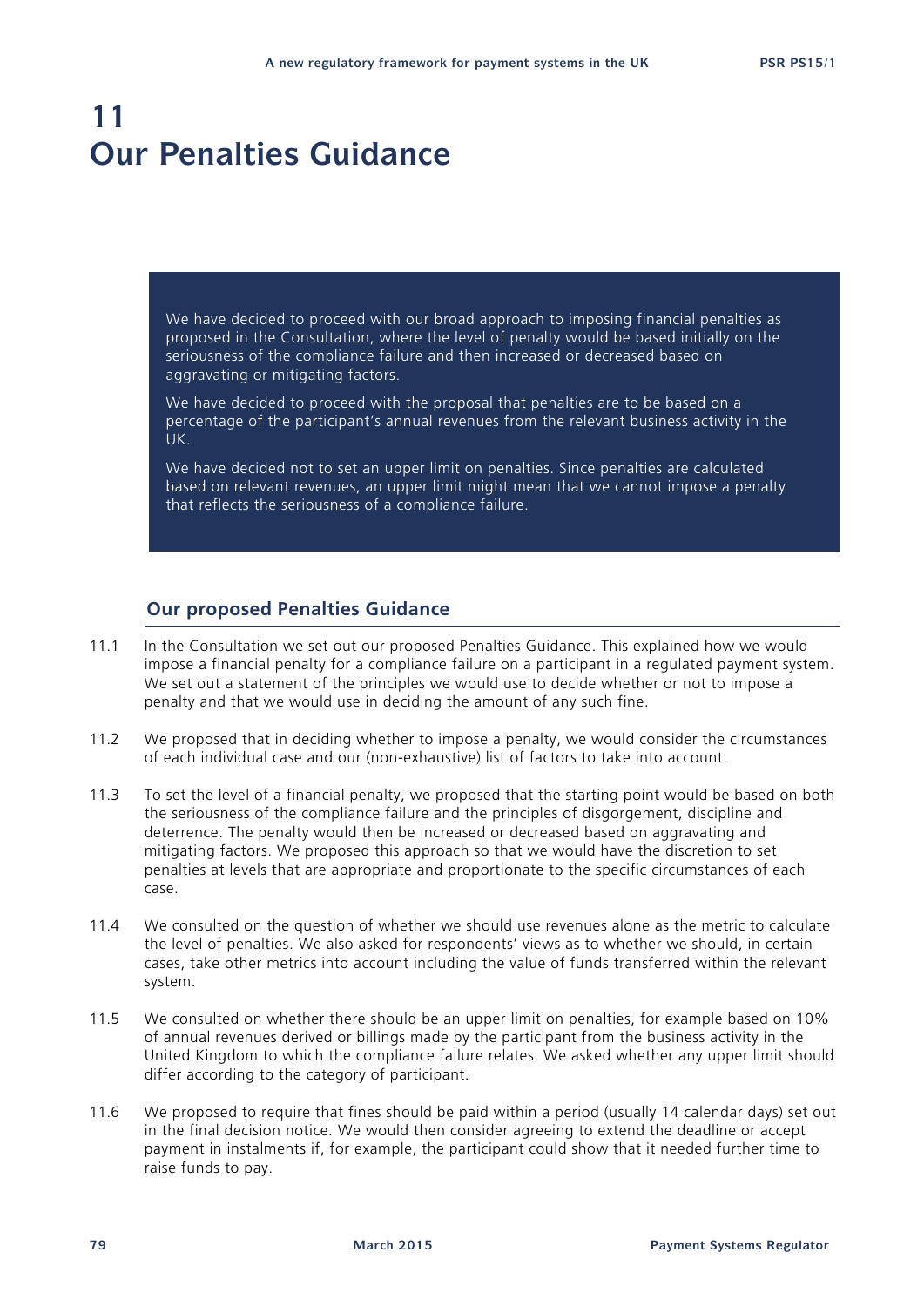# **Responses to the Consultation**

11.7 Most respondents supported our proposed approach. There were differing views expressed around the detail, including the appropriate metric to use to calculate penalties and whether we should set an upper limit.

## **Overall approach**

- 11.8 There was broad support for our proposed principles-based approach, proportionality, case-bycase assessment and alignment with the approach of other regulators (particularly the FCA). Most respondents who responded on the overall approach supported our proposal.
- 11.9 A few respondents suggested that our approach to penalties could expose participants to 'double jeopardy' in the form of multiple sanctions by different regulators for the same compliance breach.
- 11.10 A number of respondents sought clarification on how the penalties regime would operate in practice. Clarification was sought on the PSR's remit to impose penalties on individuals and the liability of Indirect PSPs for the compliance failures of third parties (i.e. Direct PSPs or Operators). We were also asked to clarify the scope of aggravating or mitigating factors.
- 11.11 One Direct PSP suggested that we consider a compliance programme a mitigating factor when determining penalties.
- 11.12 One respondent suggested that we should exclude competition related matters from our proposed approach.
- 11.13 A Card Operator argued that failure to comply with the proposed PSR Principles should not incur fines. We address further comments made about the PSR's Principles in Chapter 1 where we have set out our position on the proposed Principles and on our Direction 1, and below in paragraph 11.26.

# **Metric for calculating penalties**

- 11.14 There were mixed views about the relevant metric for calculation of penalties. Of those who responded on this point, nearly half viewed revenues as an appropriate measure. Some suggested that a revenue based formula should exclude PSR funding costs or transaction fees paid to third parties.
- 11.15 Nearly a third of respondents commenting on penalties argued that we should use another metric but most of them did not suggest an alternative. Those who did suggested the costs of a payment system, its annual budget or transaction volumes.
- 11.16 Very few respondents supported our using "values of funds transferred" as a basis for calculation of penalties. Strong opposition was expressed by more than a quarter of respondents. Their concerns were mostly about the impact of using this metric on not-for-profit organisations arguing that it could discourage PSPs from participating directly in regulated payment systems.

# **Upper limit on penalties**

- 11.17 About half of respondents supported an upper limit. Many of them felt this was needed for legal certainty. Their reasons included the detrimental impact on not-for profit entities of potentially unlimited penalties and the need to align our approach with that of other regulators. More than half of those who supported an upper limit said that they supported the 10% of annual revenues limit proposed in the Consultation.
- 11.18 About a quarter of respondents who commented on penalties argued against an upper limit, including an Interbank Operator which said that a 10% cap *"may not reflect the seriousness of a particular compliance failure"*. Some respondents objected to an upper limit because for some participants, the revenues from payment systems are small compared to the size of their total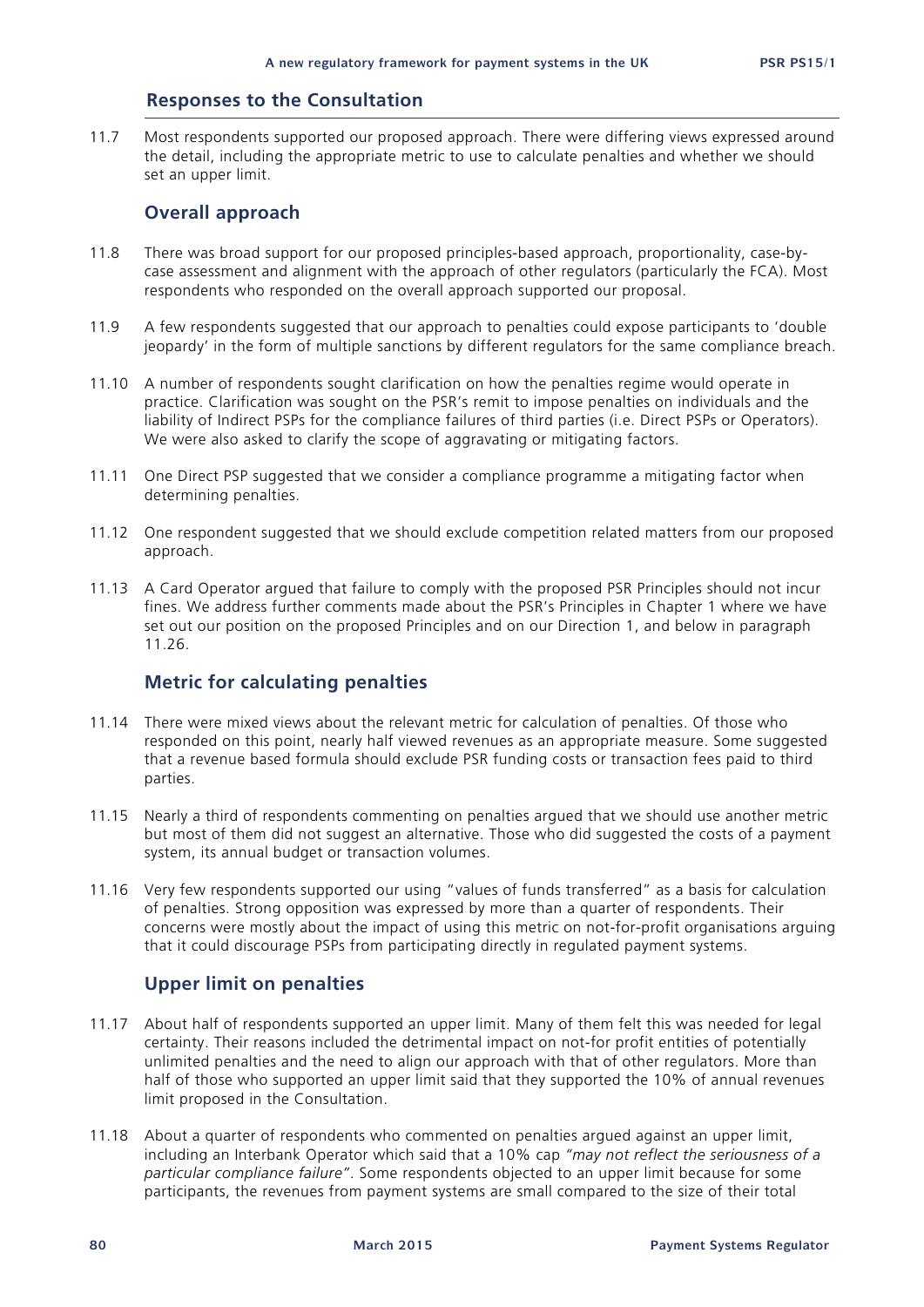business meaning that an upper limit as a percentage of payment systems revenues would not be a deterrent.

11.19 A Direct PSP supported the PSR following the same approach as the FCA on this aspect, where it made the point that penalties are calculated based on all the circumstances of the case without a fixed upper limit.

# **Approach to enforcement and enforceability of penalties**

- 11.20 There was broad support for our proposed overall approach to enforcement and enforceability of penalties.
- 11.21 Some respondents questioned whether the penalties regime would be effective because penalties can only be imposed on the entity that has committed the compliance failure in question, but that compliance failure may be due to the acts of an individual or a third party. One Interbank Operator asked whether Operators could withdraw from a payment system in order to avoid paying penalties.
- 11.22 Two respondents asked us to consider whether there was a need to take into account service-user redress when setting penalties.
- 11.23 Finally, we received detailed submissions on technical points which raised questions around timings for the payment of penalties, appeals against penalties and our procedure for opening an investigation or imposing penalties.

# **Our position**

## **Our overall approach**

- 11.24 We have decided to implement our policy on penalties largely as set out in the Consultation. We have changed one key point in our overall approach however by deciding not to adopt an upper limit on penalties, and we have made some points of clarification. Our final Penalties Guidance, which is published as an annex to this Statement, reflects this.
- 11.25 We will apply our Penalties Guidance to all regulatory compliance failures because we consider that our proposed approach gives us sufficient flexibility to take into account different situations according to the seriousness of that compliance failure. We may impose a penalty for any compliance failure meaning a failure to comply with a direction given by us under section 54 FSBRA; or a requirement imposed by us under section 55 or 56 FSBRA. Our Penalties Guidance does not concern penalties imposed in exercise of our concurrent competition law powers. We must have regard to the CMA's penalties guidance when we exercise our concurrent competition law powers as opposed to our regulatory powers under FSBRA.
- 11.26 Our ability to impose penalties complements our other regulatory tools as well as Direction 1, which we discuss in Chapter 1. The imposition of penalties is not an automatic consequence of failing to comply with a direction (including Direction 1) but, as with any other compliance failure, is a possible consequence of such a compliance failure depending on the circumstances. Our Penalties Guidance recognises that there may be circumstances where it is not appropriate to impose a fine at all.
- 11.27 Having considered respondents' comments, we have made some changes to clarify how our Penalties Guidance will operate, specifically as follows.
	- We will have regard to a participant's compliance efforts as a relevant (mitigating or aggravating, as the case may be) factor when setting the level of penalty and have changed our Penalties Guidance to reflect this. Our aim is to encourage participants to operate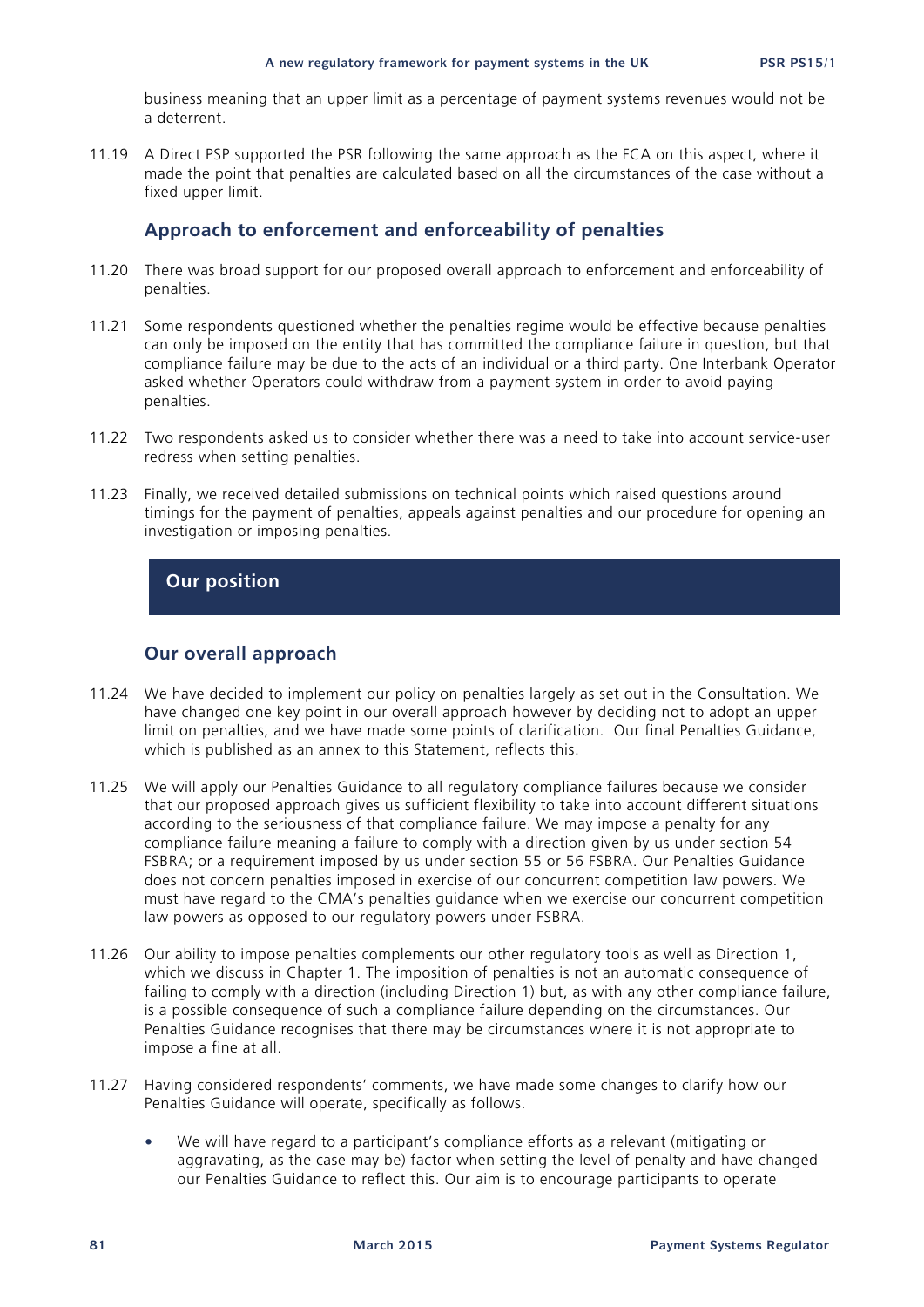effective compliance programmes, and not merely "box tick" by having a compliance programme in place which is not implemented effectively.

There may be circumstances where a participant's compliance failure is beyond its reasonable control, for example because a compliance failure is due to the action or inaction of a third party. We have therefore added this to the list of aggravating or mitigating factors that we will take into account when setting the level of penalties.

## **Metric for calculating penalties**

- 11.28 We intend to use the participant's gross annual revenues derived by it from the business activity in the United Kingdom to which a compliance failure relates as the metric for calculating penalties.
- 11.29 We consider that the use of gross revenues is consistent with the approach of other regulators including competition regulators and the FCA, and relates to a measure of the economic significance of the entity responsible for the compliance failure. Therefore, gross revenues are an appropriate metric. We may also take "billings" into account where it is appropriate to do so and have amended our Penalties Guidance to reflect this. This approach remains subject to our overall principles-based approach to how penalties will be set.
- 11.30 While a third of respondents commenting on penalties suggested we look to "other metrics", they did not necessarily argue against using a revenues-based approach, nor did they articulate in detail a rationale for an alternative, or why this could address any perceived deficiencies in a revenuesbased approach. We have considered what other metrics we might adopt. We have concluded that we should proceed with a revenues-based approach for the following reasons.
	- We received clear support for a revenues-based approach from a wide range of respondent categories and we believe this is the most appropriate and practical approach available.
	- There was no clear consensus as to what other metric could be used or how alternative approaches would apply in practice (whether alone or in combination with a revenues-based approach).
	- It is consistent with the approach of other regulators including the CMA, European Commission and the FCA.
	- We consider that there are compelling reasons for rejecting an approach based on values of funds transferred (also reflected across respondent comments), not least because:
		- o we received strongly expressed opposition to this approach and very limited support among respondents
		- $\circ$  it does not correlate to the economic value of payment activity to the Payment System Operator or PSP, as the value of funds transferred may far exceed the profits or revenues derived by that participant from the relevant payment system activity
		- o there is a risk of discriminatory treatment for payment systems with higher transaction values if these values translated into higher relative fines
		- o there is a risk that this could discourage direct participation as Operators would need to recover potentially disproportionate penalties from their Direct PSPs as representing the costs of their participation.

# **Upper limit on penalties**

11.31 We have decided not to adopt fixed (upper or lower) limits on penalties. This is because we consider that a principles-based approach to penalties without being constrained by an upper limit on penalties is the best way to achieve our policy goals of disgorgement, discipline and deterrence. This approach: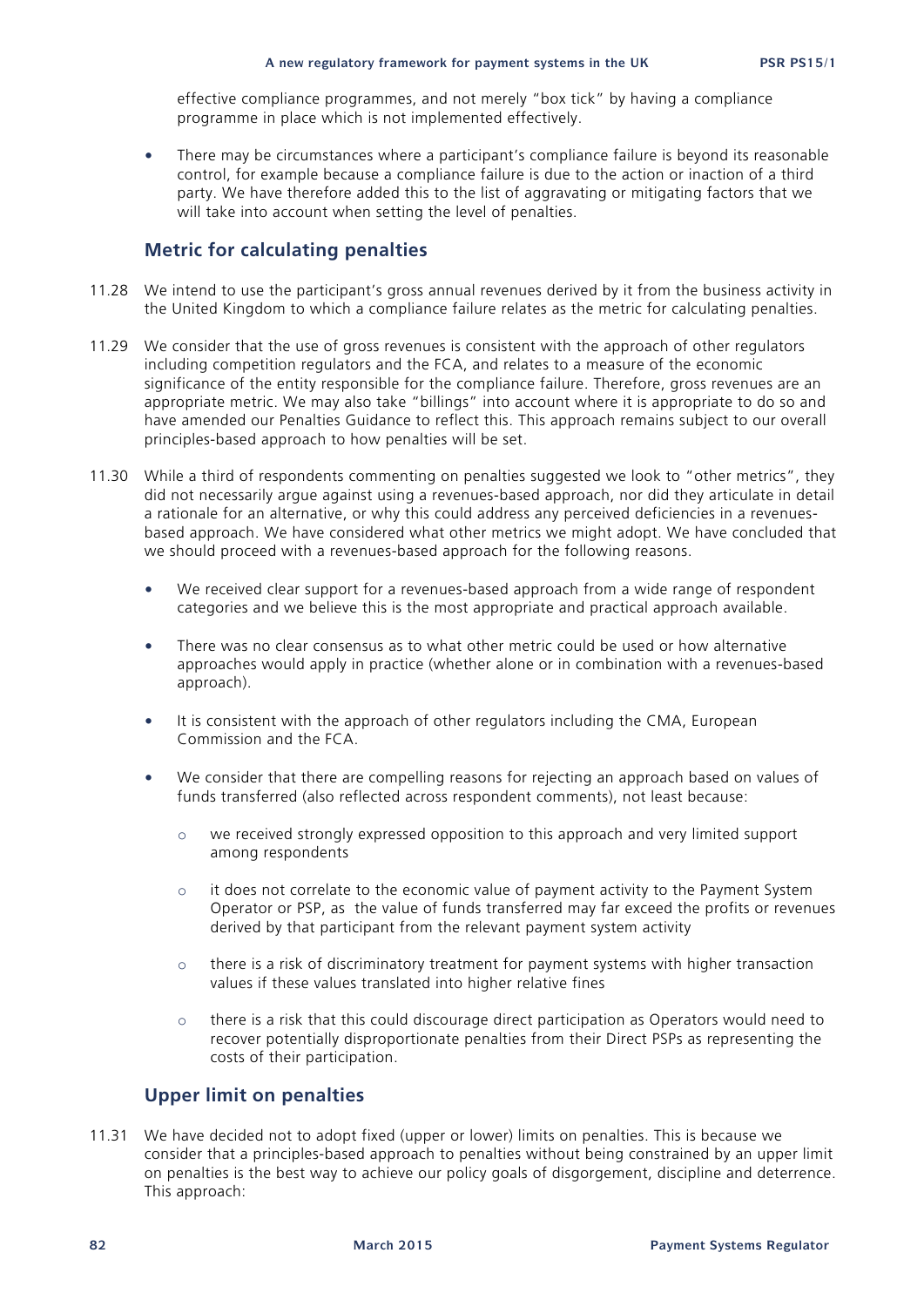- is consistent with FSBRA which does not set a statutory limit on the penalties that we may impose
- allows us the flexibility to set penalties at a level we consider to be proportionate to the compliance failure in circumstances where a cap of 10% of revenues may not always reflect the seriousness of a specific compliance failure
- will contribute to the necessary deterrent effect of penalties.
- 11.32 While an upper limit would provide participants with an element of certainty as to the likely magnitude of penalties, we believe that a coherent and predictable framework is provided by our principles-based four step approach to penalties as set out in our Penalties Guidance. We do not accept the argument that potentially unlimited fines could expose not-for profit entities to excessive risk because we will take into account all the circumstances of the case and will adopt a proportionate approach.
- 11.33 Some competition authorities, including the CMA and the European Commission, employ a methodology based on a starting point of a fixed percentage of revenues. We do not think this would be useful at this stage, but may reconsider this in due course. We consider that the proposed methodology in our Penalties Guidance provides sufficient flexibility to set penalties where each case is treated on its facts within the principles-based approach.

## **Approach to enforcement and enforceability of penalties**

- 11.34 We have decided to implement our Penalties Guidance subject to minor clarifications and changes set out below and in response to respondents' comments. Specifically:
	- we have added to our Penalties Guidance the question of whether or not an issue is a novel issue, as a factor in deciding whether or not to impose a penalty
	- we have clarified that penalties will be paid to the Treasury after deduction of our enforcement costs.
- 11.35 Our Powers and Procedures Guidance indicates that pursuant to section 76 FSBRA, a decision by us to publish the details of a compliance failure or to impose a financial penalty for a compliance failure may be appealed to the Competition Appeal Tribunal by any person who is affected by the decision.
- 11.36 We will review our penalties regime to ensure that it is, and remains, effective. We will also monitor our approach to penalties to ensure that it remains fit for purpose and reflects best practice amongst relevant regulators. In doing so we will also take into account any:
	- attempt by a participant to avoid liability for a penalty for example by withdrawing from a payment system
	- attempt by a Direct PSP to pass on liability for penalties to Indirect PSPs to whom it provides Sponsor Bank services
	- attempt by an Operator to pass on liability for penalties to the Bank of England, as the Bank of England is not a participant in a regulated payment system under FSBRA and therefore cannot be subject to penalties for a compliance failure, whether directly or indirectly.
- 11.37 We will continue to monitor the need for any potential need for redress for individual service-users harmed by compliance failures. Where a participant agrees to carry out a remedial programme (which may include redress to compensate those who have suffered a loss or not realised a profit as a result of the compliance failure), or where we decide to impose a redress programme, we will take this into consideration, and in such a case, the final penalty might not include a disgorgement element, or the disgorgement element might be reduced.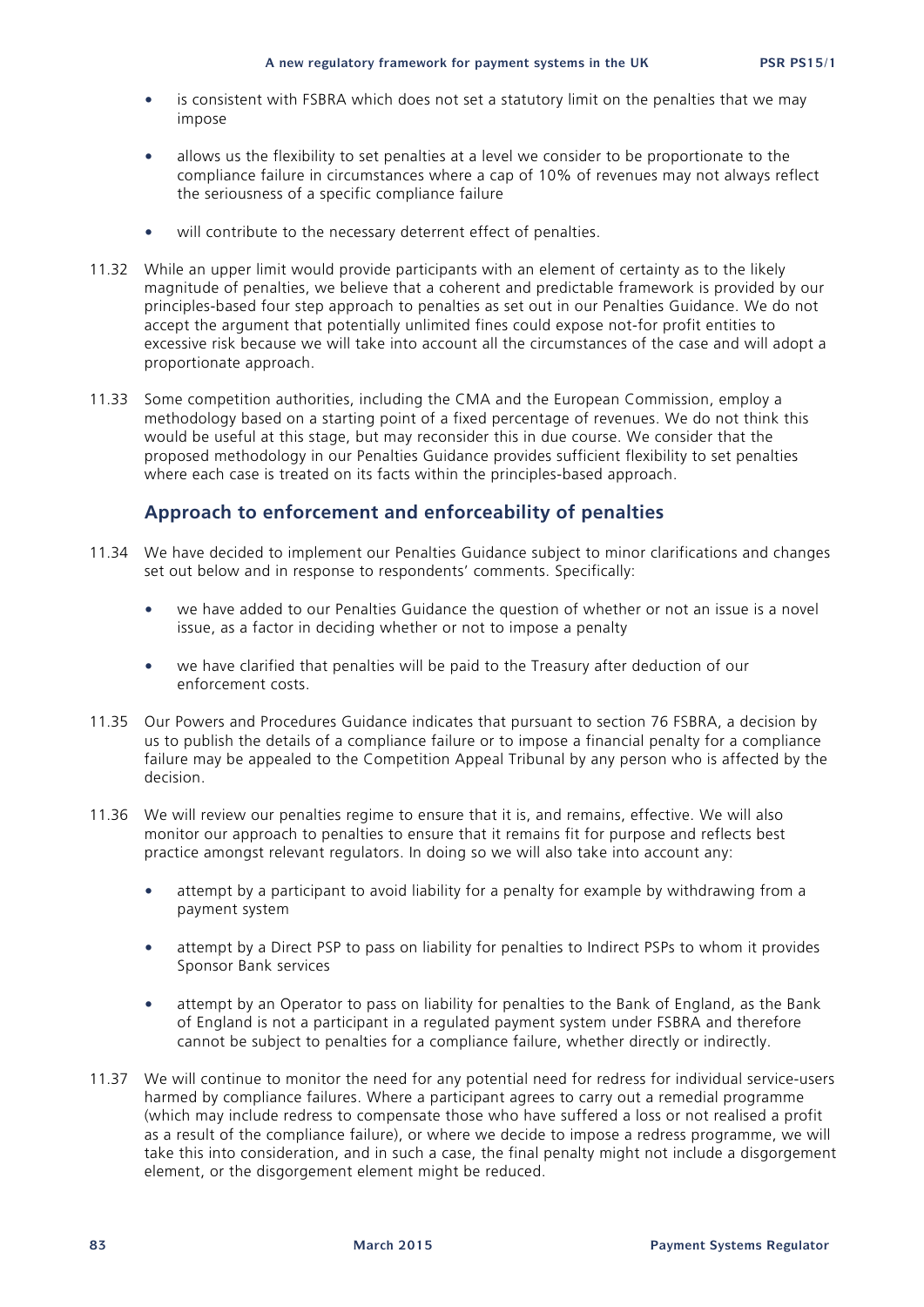11.38 In finalising our Penalties Guidance we have liaised with the FCA and will liaise with them going forwards on their review of their approach to setting penalties under their Decision Procedure and Penalties Manual (DEPP 6.5).